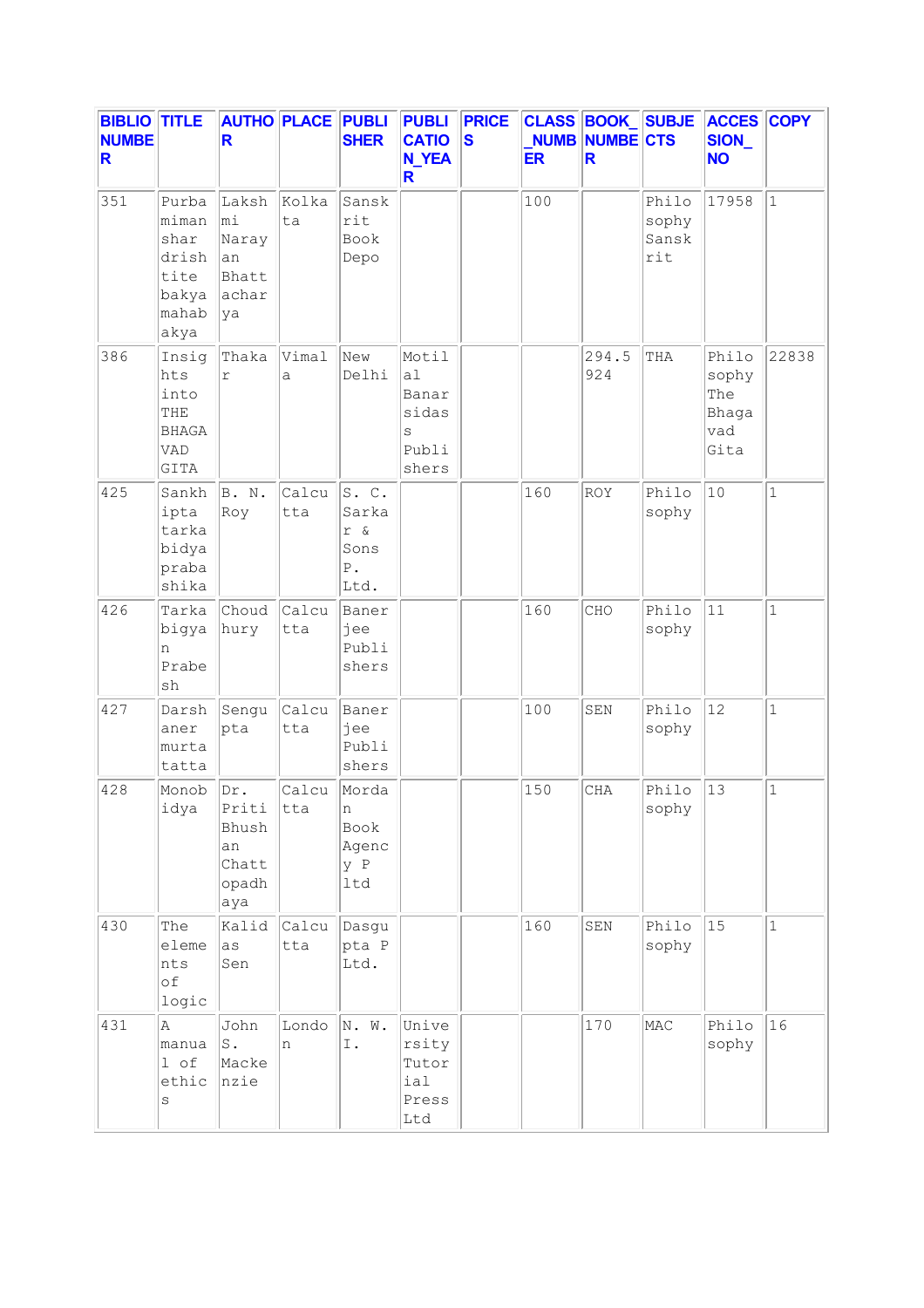| 432 | Outli<br>nes<br>of<br>Socia<br>$\mathbf{1}$<br>Philo<br>sophy   | John<br>S.<br>Macke<br>nzie | Londo<br>n    | Georg<br>e<br>Allen<br>and<br>Unwil<br>1<br>Ltd. |                                               | 100        | MAC       | Philo<br>sophy | 17             | $\vert$ 1    |
|-----|-----------------------------------------------------------------|-----------------------------|---------------|--------------------------------------------------|-----------------------------------------------|------------|-----------|----------------|----------------|--------------|
| 433 | Probl<br>ems<br>of<br>philo<br>sophy                            | Cunni<br>gham               | Calcu<br>tta  | Chatt<br>erjee<br>& Co.<br>Ltd.                  |                                               | 100        | $\rm CUN$ | Philo<br>sophy | 18             | $\mathbf{1}$ |
| 435 | An<br>intro<br>ducti<br>on of<br>India<br>n<br>philo<br>gophy   | Chatt<br>erjee              | Calcu<br>tta  | Unive<br>rsity<br>of<br>Calcu<br>tta             |                                               | 109.5<br>4 | CHA       | Philo<br>sophy | $ 20\rangle$   | $1\,$        |
| 522 | Ethic<br>a1<br>philo<br>sopy<br>of<br>gurun<br>anak             | Singh                       | Trilo<br>chan | Calcu<br>tta                                     | Unive<br>rsity<br>of<br>Calcu<br>tta<br>Board |            | 170       | SIN            | Philo<br>sophy | 107          |
| 523 | Ethic<br>a <sub>1</sub><br>philo<br>sopy<br>of<br>gurun<br>anak | Singh                       | Trilo<br>chan | Calcu<br>tta                                     | Unive<br>rsity<br>of<br>Calcu<br>tta<br>Board |            | 170       | SIN            | Philo<br>sophy | 108          |
| 728 | Locks<br>berke<br>ley<br>hume                                   | Morri<br>$\rm s$            | C.R.          | Londo<br>n                                       | Oxfor<br>d<br>Unive<br>rsity<br>Press         |            | 100       | MOR            | Philo<br>sophy | 313          |
| 729 | The<br>philo<br>sophy<br>of<br>relig<br>ion                     | Eward<br>S                  | D.<br>Miau    | Calcu<br>tta                                     | Progr<br>essiv<br>e<br>Publi<br>shers         |            | 100       | EWA            | Philo<br>sophy | 314          |
| 730 | The<br>philo<br>sophy<br>of<br>relig<br>ion                     | Gallo<br>way<br>Georg<br>e  |               | J.&<br>J.<br>Clark                               |                                               | 100        | GAL       | Philo<br>sophy | 315            | $\mathbf 1$  |
| 731 | Ideal<br>ism :<br>a<br>critc<br>a1<br>sarve                     | Ewing                       | A.C           |                                                  | Methu<br>en 7<br>Co<br>Ltd                    |            | 100       | EWI            | Philo<br>sophy | 316          |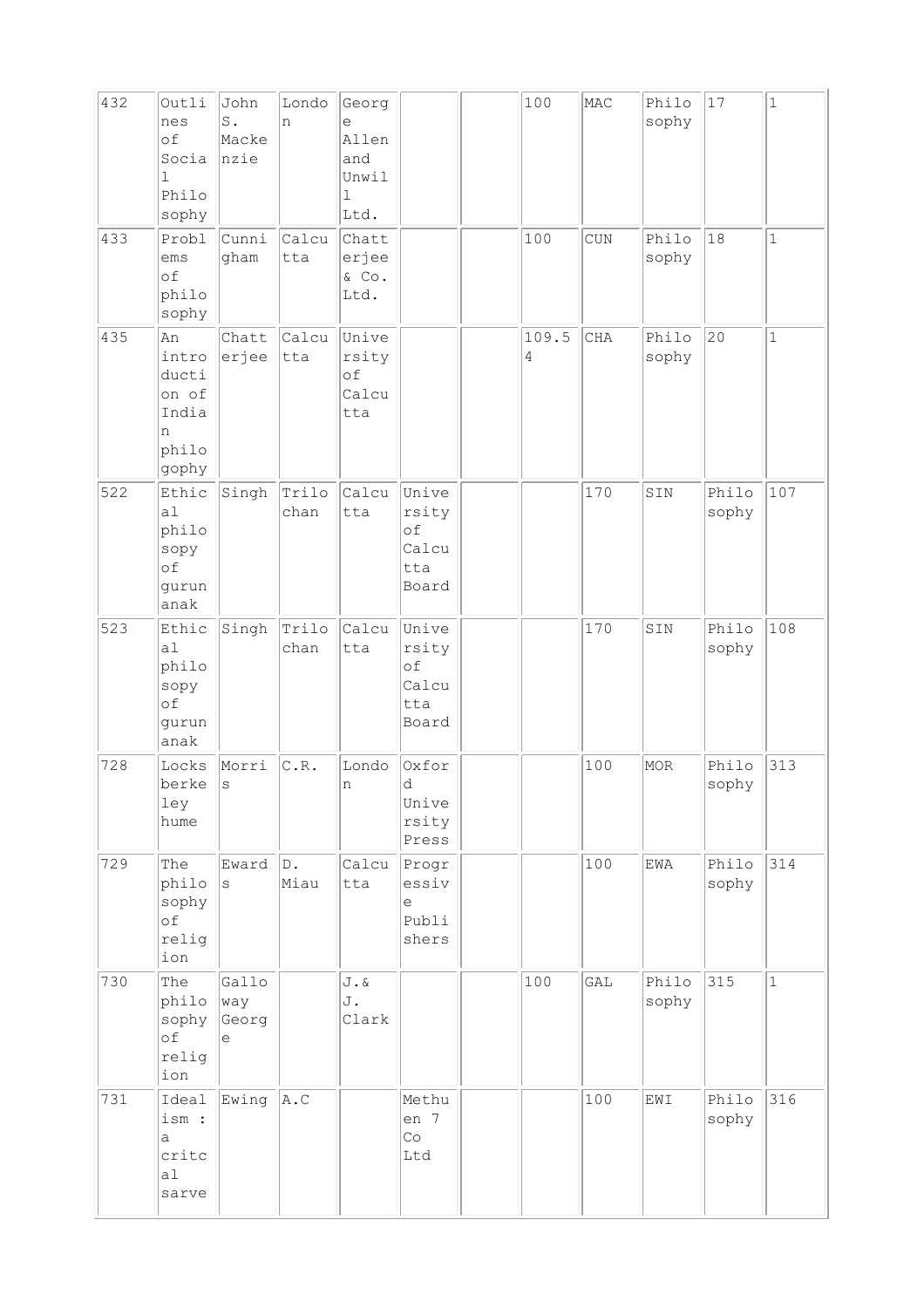|     | У                                                            |                       |                       |                                            |                                       |                         |            |              |                |                |                |
|-----|--------------------------------------------------------------|-----------------------|-----------------------|--------------------------------------------|---------------------------------------|-------------------------|------------|--------------|----------------|----------------|----------------|
| 732 | Outli<br>ne of<br>philo<br>sophy                             | Duran<br>t<br>Will    | Londo<br>n            | Ernes<br>t.<br>Benn<br>Ltd.                |                                       |                         | 100        | <b>DUR</b>   | Philo<br>sophy | 317            | $\mathbf{1}$   |
| 733 | Psych<br>ology                                               | Woodw<br>orth         | R. S.                 |                                            |                                       |                         |            | 150          | <b>WOO</b>     | Philo<br>sophy | 318            |
| 734 | India<br>n<br>philo<br>sophy                                 | Radha<br>krish<br>nan | Londo<br>ln.          | The<br>McMil<br>lan<br>Co.                 |                                       |                         | 109.5<br>4 | <b>RAD</b>   | Philo<br>sophy | 319            | $\mathbf 1$    |
| 735 | India<br>n<br>philo<br>sophy                                 | Radha<br>krish<br>nan | Londo<br>n            | The<br>McMil<br>lan<br>$\mathbb{C}\circ$ . |                                       |                         | 109.5<br>4 | RAD          | Philo<br>sophy | 320            | $\mathbf{1}$   |
| 736 | Histo<br>ry of<br>Moder<br>n<br>philo<br>sophy               | Falck<br>kenbe<br>rg  | Richa<br>rd           | Calcu<br>tta                               | Progr<br>essiv<br>е<br>Publi<br>shers |                         |            | 190          | FAL            | Philo<br>sophy | 321            |
| 737 | The<br>philo<br>sophy<br>of<br>relig<br>ion                  | Caird                 | John                  | Calcu<br>tta                               | Chack<br>rovar<br>ty                  | Chatt<br>erjee<br>& Co. |            |              | 100            | CAI            | Philo<br>sophy |
| 739 | The<br>princ<br>iples<br>of<br>philo<br>sophy                | Bhatt<br>achar<br>ya  | H. M.                 | Calcu<br>tta                               | Unive<br>rsity<br>of<br>Calcu<br>tta  |                         |            | 100          | <b>BHA</b>     | Philo<br>sophy | 324            |
| 811 | Socio<br>logy                                                | Ginsb<br>erg          | Morri<br>$\mathbf{s}$ | Londo<br>n                                 | Oxfor<br>d<br>Unive<br>rsity<br>Press |                         |            | 301          | GIN            | philo<br>sophy | 396            |
| 812 | A<br>moder<br>n<br>intro<br>ducti<br>on to<br>psych<br>ology | Rex                   | Londo<br>n            | Unive<br>rsity<br>Tutor<br>ial<br>Press    |                                       |                         | 150        | REX          | philo<br>sophy | 397            | $\mathbf{1}$   |
| 813 | An<br>intro<br>ducti<br>on to<br>ethic<br>$\rm s$            | Lilli<br>e            |                       |                                            |                                       |                         | 170        | $_{\rm LIL}$ | philo<br>sophy | 398            | $\mathbf{1}$   |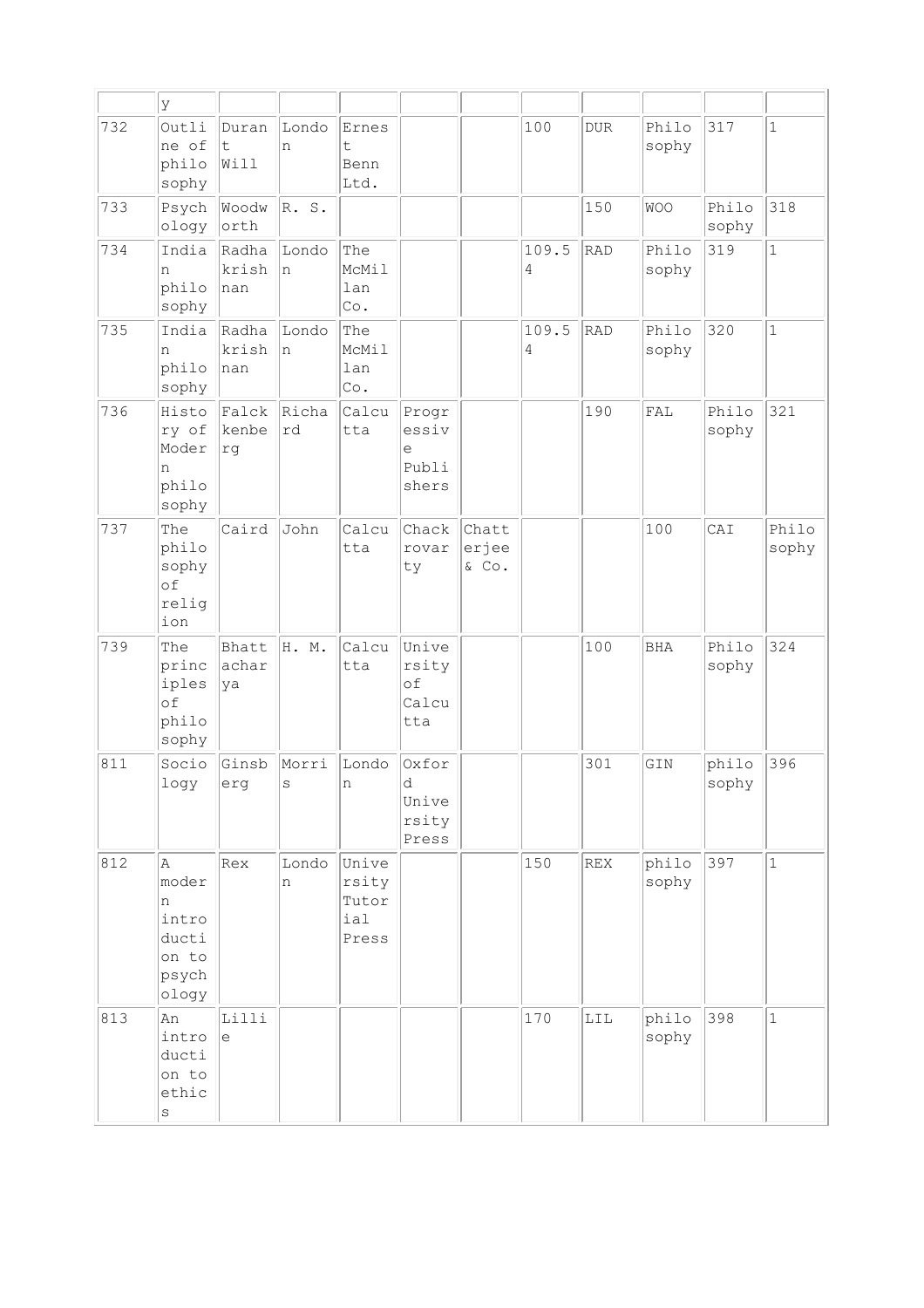| 814  | Eleme<br>nts<br>of<br>metap<br>hysic<br>$\rm s$                  | Taylo<br>r                                  | A.E.                              | Londo<br>n                                                | Methu<br>en &<br>Co.Lt<br>d.                 |                         | 110        | TAY            | philo<br>sophy | 399          |
|------|------------------------------------------------------------------|---------------------------------------------|-----------------------------------|-----------------------------------------------------------|----------------------------------------------|-------------------------|------------|----------------|----------------|--------------|
| 815  | Intro<br>ducti<br>on to<br>logic                                 | Cohen                                       |                                   |                                                           |                                              | 160                     | COH        | philo<br>sophy | 400            | $\mathbf{1}$ |
| 816  | Intro<br>ducti<br>on to<br>logic                                 | Josep<br>h                                  |                                   |                                                           |                                              | 160                     | <b>JOS</b> | philo<br>sophy | 401            | $\mathbf{1}$ |
| 817  | An<br>outli<br>ne of<br>abnor<br>mal<br>psych<br>ology           | Mcdon<br>gall                               | Wllia<br>m                        | Londo<br>n                                                | Methu<br>en &<br>Co.                         |                         | 150        | MCD            | philo<br>sophy | 402          |
| 818  | Comar<br>ative<br>relig<br>ion                                   | James                                       | E.0.                              | Londo<br>n                                                | Methu<br>en &<br>$\mathbb{C}\circ$ .         |                         | 200        | <b>JAM</b>     | philo<br>sophy | 403          |
| 819  | Intro<br>ducti<br>on to<br>philo<br>sople<br>У                   | Patri<br>сk                                 | Georg<br>e<br>Thoma<br>S<br>White | Londo<br>n                                                | georg<br>e<br>allen<br>and<br>Univ.<br>Press |                         | 100        | PAT            | philo<br>sophy | 404          |
| 820  | Centr<br>a1<br>philo<br>sophy<br>оf<br>buddh<br>$i\,\mathrm{sm}$ | Murti                                       | F.R.V                             |                                                           |                                              |                         | 100        | MUR            | philo<br>sophy | 405          |
| 909  | Ethic<br>$\mathtt{s}$                                            | Nowel<br>$\mathbf{1}$                       | Smith<br>.P.H.                    |                                                           | Pengu<br>in<br><b>Books</b><br>Ltd.          |                         | 170        | NOW            | philo<br>sophy | 494          |
| 1046 | Bhara<br>tiyo<br>darsh<br>an                                     | Debip<br>rasha<br>d<br>Chatt<br>apadh<br>ya |                                   | Natio<br>nal<br>Book<br>Agenc<br>У<br>Priva<br>te<br>Ltd. |                                              | 109.5<br>$\overline{4}$ | CHA        | philo<br>sophy | 631            | $\mathbf{1}$ |
| 1047 | Gandt<br>iji :<br>а<br>study                                     | Mukhe<br>rjee                               | Hiren                             |                                                           |                                              |                         | 101        | MUK            | philo<br>sophy | 632          |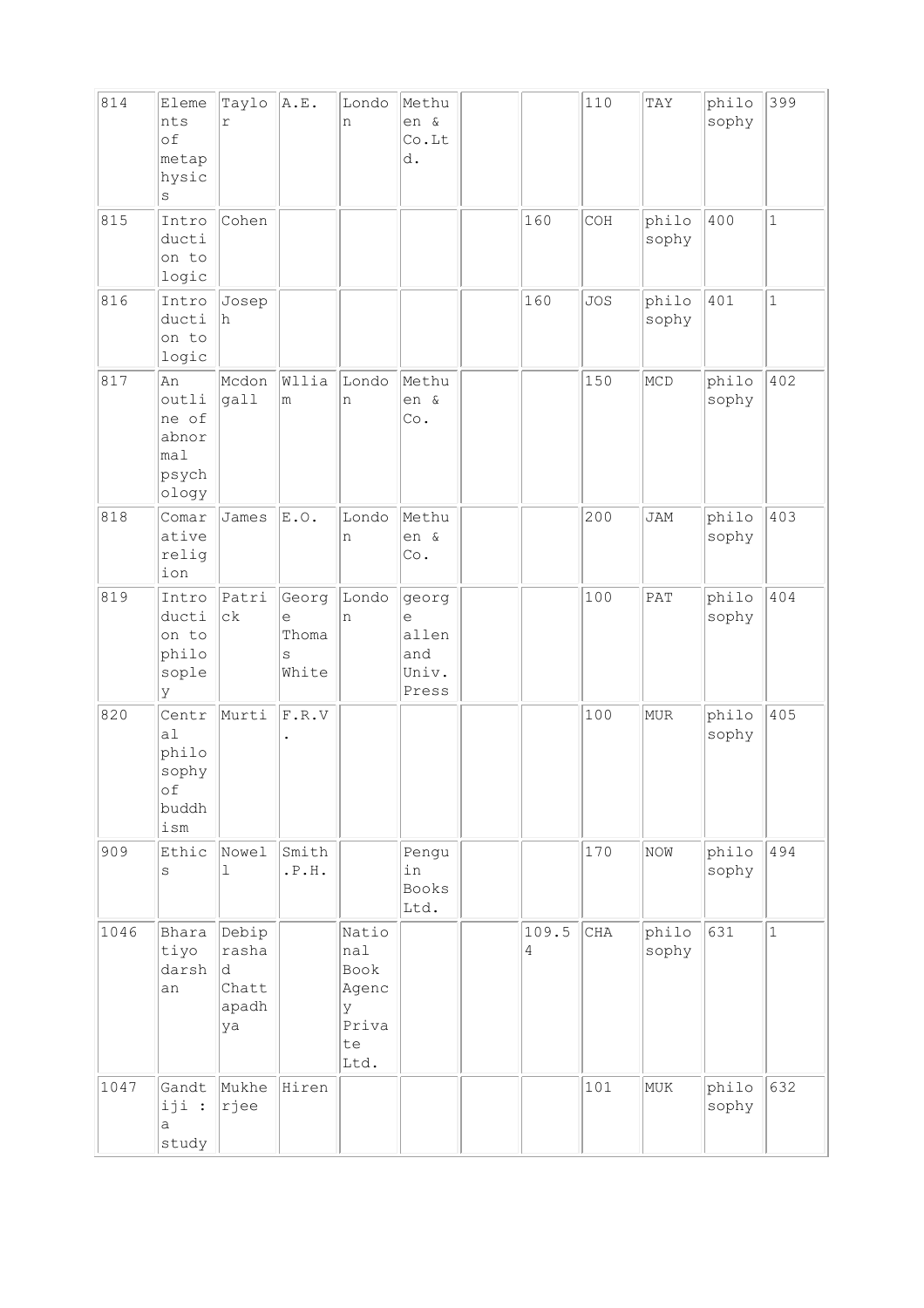| 1084 | The<br>life<br>devin<br>$\in$                                                                        | Aurol<br>inda         | Sir.           | Pondi<br>chery                                                                       | Sir.<br>Aurol<br>indo<br>Inter<br>natio<br>nal<br>Centr<br>e of<br>Educa<br>tion     |               | 100          | AUR            | philo<br>sophy | 669          |
|------|------------------------------------------------------------------------------------------------------|-----------------------|----------------|--------------------------------------------------------------------------------------|--------------------------------------------------------------------------------------|---------------|--------------|----------------|----------------|--------------|
| 1085 | Essay<br>s on<br>the<br>gita                                                                         | Aurol<br>inda         | Sir.           | Pondi<br>chery                                                                       | Sir.<br>Aurol<br>indo<br>Inter<br>natio<br>nal<br>Centr<br>e of<br>Educa<br>tion     |               | 294          | AUR            | philo<br>sophy | 670          |
| 1086 | Sri<br>aurob<br>inda<br>$\ddot{\cdot}$<br>addne<br>sses<br>on<br>his<br>life<br>and<br>teach<br>ings | Puran<br>i            | A.B.           | Pondi<br>chery                                                                       | Sir.<br>Aurol<br>indo<br>Inter<br>natio<br>nal<br>Centr<br>e of<br>Educa<br>tion     |               | 100          | <b>PUR</b>     | philo<br>sophy | 671          |
| 1087 | The<br>gita                                                                                          | Roy                   | Anil.<br>Baran | Pondi<br>chery                                                                       | Sir.<br>Aurol<br>indo<br>Inter<br>natio<br>$ $ nal<br>Centr<br>e of<br>Educa<br>tion |               | 294.5<br>924 | ROY            | philo<br>sophy | 672          |
| 1088 | Upani<br>shad<br>prasa<br>ngo                                                                        | Sri.<br>Aurob<br>indo | Pondi<br>chery | Sir.<br>Aurol<br>indo<br>Inter<br>natio<br>$ $ nal<br>Centr<br>e of<br>Educa<br>tion |                                                                                      | 294.5<br>9218 | AUR          | philo<br>sophy | 673            | $\mathbf{1}$ |
| 1089 | Kena<br>upani<br>shad                                                                                | Sri.<br>Aurob<br>indo | Pondi<br>chery | Sir.<br>Aurol<br>indo<br>Inter<br>natio<br>nal                                       |                                                                                      | 294.5<br>9218 | AUR          | philo<br>sophy | 674            | $\mathbf{1}$ |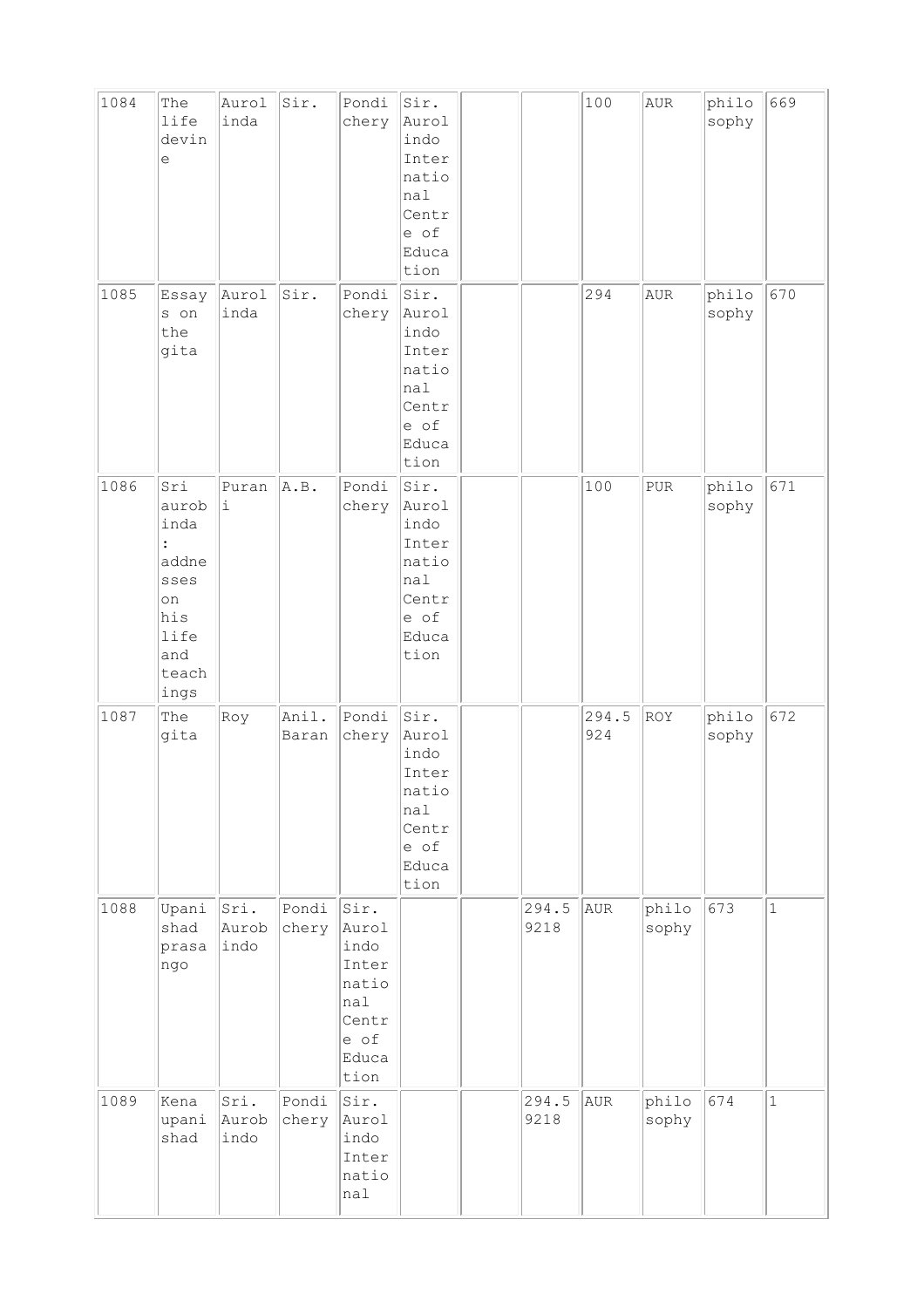|      |                                                      |                         |                     | Centr<br>e of<br>Educa<br>tion      |                                                         |               |            |                |                |              |
|------|------------------------------------------------------|-------------------------|---------------------|-------------------------------------|---------------------------------------------------------|---------------|------------|----------------|----------------|--------------|
| 1090 | Ishop<br>anish<br>ad                                 | Sri<br>Aurob<br>inda    | Pondi<br>chery      | Sri<br>Aurob<br>inda<br>Aashr<br>am |                                                         | 294.5<br>9218 | AUR        | philo<br>sophy | 675            | $\mathbf 1$  |
| 1091 | Gitar<br>bhumi<br>ka                                 | Sri<br>Aurob<br>inda    | Pondi<br>chery      | Sri<br>Aurob<br>inda<br>Aashr<br>am |                                                         | 294.5<br>924  | AUR        | philo<br>sophy | 676            | $\mathbf{1}$ |
| 1092 | Katho<br>panis<br>had                                | Samir<br>Kanta<br>Gupta | Pondi<br>chery      | Sri<br>Aurob<br>inda<br>Aashr<br>am |                                                         | 294.5<br>9218 | <b>GUP</b> | philo<br>sophy | 677            | $\mathbf{1}$ |
| 1098 | Psych<br>ology<br>(Made<br>Simpl<br>e)               | Sperl<br>ing            | Abrah<br>am         | Londo<br>n                          | Made<br>Simpl<br>e<br><b>Books</b>                      |               | 150        | SPE            | philo<br>sophy | 683          |
| 1100 | Philo<br>sophy<br>(Made<br>Simpl<br> e)              | Popki<br>n              | Richa<br>rd H.      | Londo<br>n                          | Made<br>Simpl<br>e<br><b>Books</b>                      |               | 100        | POP            | philo<br>sophy | 685          |
| 1132 | Psych<br>ology                                       | Dutta                   | Sures<br>h Ch.      | Calcu<br>tta                        | S.C.<br>Dutta                                           |               | 150        | <b>DUT</b>     | philo<br>sophy | 717          |
| 1134 | Tarka<br>sangr<br>aha                                | Roy                     | Ranja<br>n<br>Kumud | Calcu<br>tta                        | K.Roy                                                   |               | 160        | <b>ROY</b>     | philo<br>sophy | 719          |
| 1261 | Logic $\vert$ Das<br>оf<br>truth<br>$-func$<br>tions |                         | asad                | Rampr Calcu<br>tta                  | K. L.<br>Mukho<br>padha<br>yay                          |               | 100        | DAS            | philo<br>sophy | 846          |
| 1300 | Dibya<br>$-Jiba$<br>n<br>(Purb<br>ardhy<br> a)       | Sri<br>Arobi<br>nda     | Pandi<br>chary      | Sri<br>Arobi<br>nda<br>Socie<br>ty  |                                                         | 100           | ARO        | philo<br>sophy | 885            | $\mathbf{1}$ |
| 1496 | A.<br>mannu<br>al of<br>ethic<br>S                   | Sinha                   | Jadnn<br>ath        |                                     | Podde<br>$\mathtt{r}$<br>Indus<br>tries<br>Pvt.<br>Ltd. |               | 170        | SIN            | Philo<br>sophy | 1081         |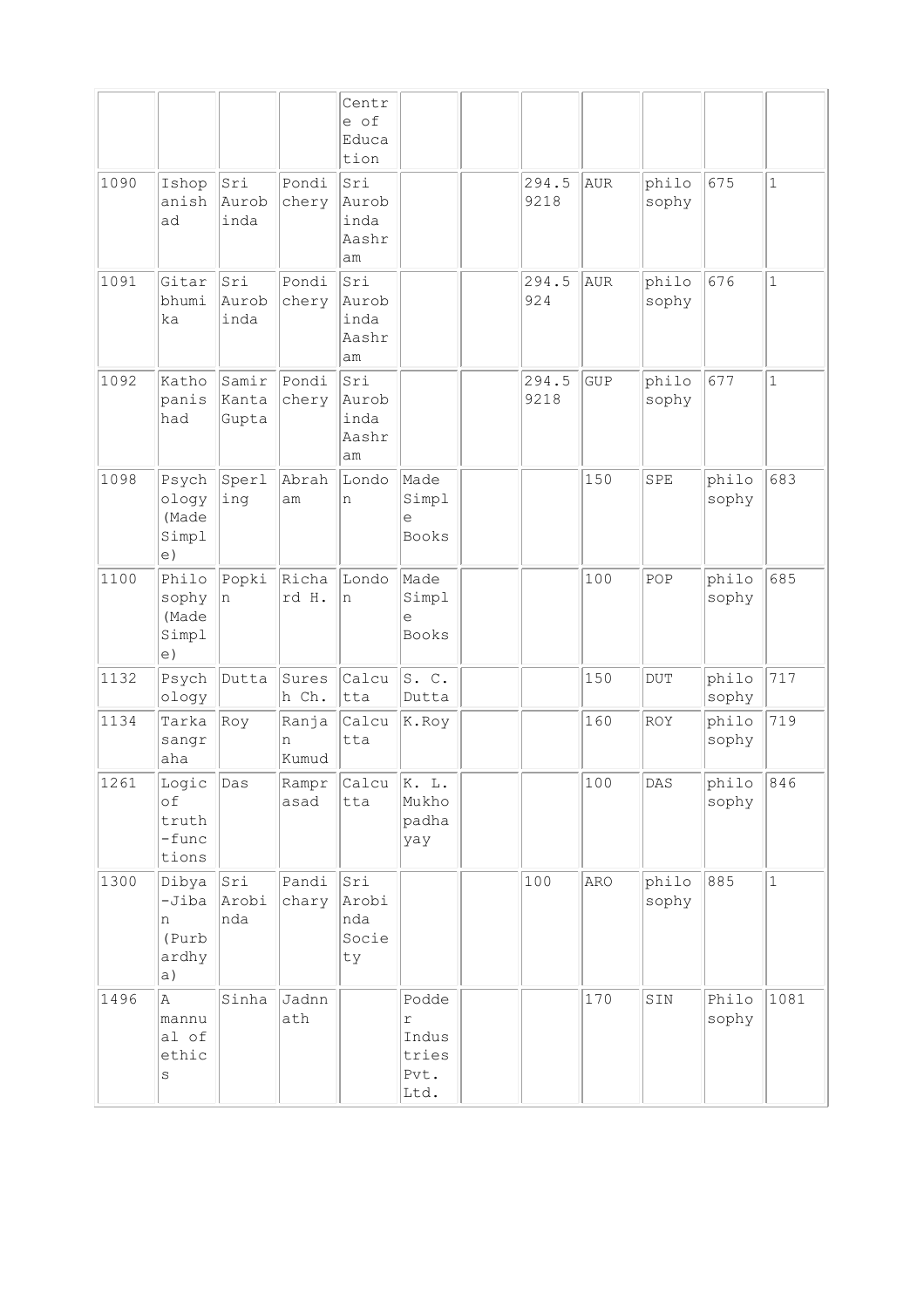| 1497 | Monob<br>idhya                                         | Priti<br>bhush<br>an<br>Chatt<br>apadh<br>ya |                | Moder<br>n<br>Book<br>Agenc<br>У |                                                              |                                                   | 150 | CHA | Philo<br>sophy | 1082           | $\mathbf{1}$   |
|------|--------------------------------------------------------|----------------------------------------------|----------------|----------------------------------|--------------------------------------------------------------|---------------------------------------------------|-----|-----|----------------|----------------|----------------|
| 1498 | Locke<br>berke<br>ley<br>hume                          | Morri<br>S                                   | C. R.          | Londo<br>n                       | Oxfor<br>d<br>Univ.<br>Press                                 |                                                   |     | 100 | MOR            | Philo<br>sophy | 1083           |
| 1513 | Monob<br>idhya                                         | Priti<br>Bhush<br>an<br>Chatt<br>apadh<br>ya |                | Moder<br>n<br>Book<br>Agenc<br>У |                                                              |                                                   | 150 | CHA | Philo<br>sophy | 1098           | $\mathbf{1}$   |
| 1516 | Artha<br>naiti<br>$c\,k$<br>darsh<br>an<br>& amp       | darsh<br>anike                               | Helbr<br>own   | Robur<br>t L.                    |                                                              | Art &<br>Lette<br>$\mathtt{rs}$<br>Publi<br>shars |     |     | 100            | <b>HEL</b>     | Philo<br>sophy |
| 1517 | <b>Babas</b><br>tapan<br>ay<br>manos<br>wasth<br>а     | Livit                                        | Harna<br>ld J. |                                  | Art &<br>Lette<br>$\mathbf{r}\,\mathbf{s}$<br>Publi<br>shars |                                                   |     | 150 | LIV            | Philo<br>sophy | 1102           |
| 1518 | Maner<br>avhaj<br>an                                   | Throu<br>ghyel                               | Sen            |                                  | Art &<br>Lette<br>$\mathbf{r}\,\mathbf{s}$<br>Publi<br>shars |                                                   |     | 150 | SEN            | Philo<br>sophy | 1103           |
| 1519 | Lindo<br>janso<br>n<br>akhya<br>kiya                   | Muney                                        | Buth           |                                  | Art &<br>Lette<br>$r\,s$<br>Publi<br>shars                   |                                                   |     | 100 | <b>MUN</b>     | Philo<br>sophy | 1104           |
| 1520 | Swade<br>sh<br>& amp                                   | swaja<br>n                                   | Chatt<br>erjee | Achya<br>tu                      |                                                              | Art &<br>Lette<br>$\mathtt{rs}$<br>Publi<br>shars |     |     | 100            | CHA            | Philo<br>sophy |
| 1647 | World<br>philo<br>sophy<br>(epis<br>temal<br>ogy)      | Swami                                        | Satya<br>nanda | Calcu<br>tta                     | Sree<br>Sree<br>Ramkr<br>ishna<br>Sevay<br>atan              |                                                   |     | 100 | SWA            | Philo<br>sophy | 1232           |
| 1648 | World<br>philo<br>sophy<br>(natu<br>re<br>and<br>soul) | Swami                                        | Satya<br>nanda | Calcu<br>tta                     | Sree<br>Sree<br>Ramkr<br>ishna<br>Sevay<br>atan              |                                                   |     | 100 | SWA            | Philo<br>sophy | 1233           |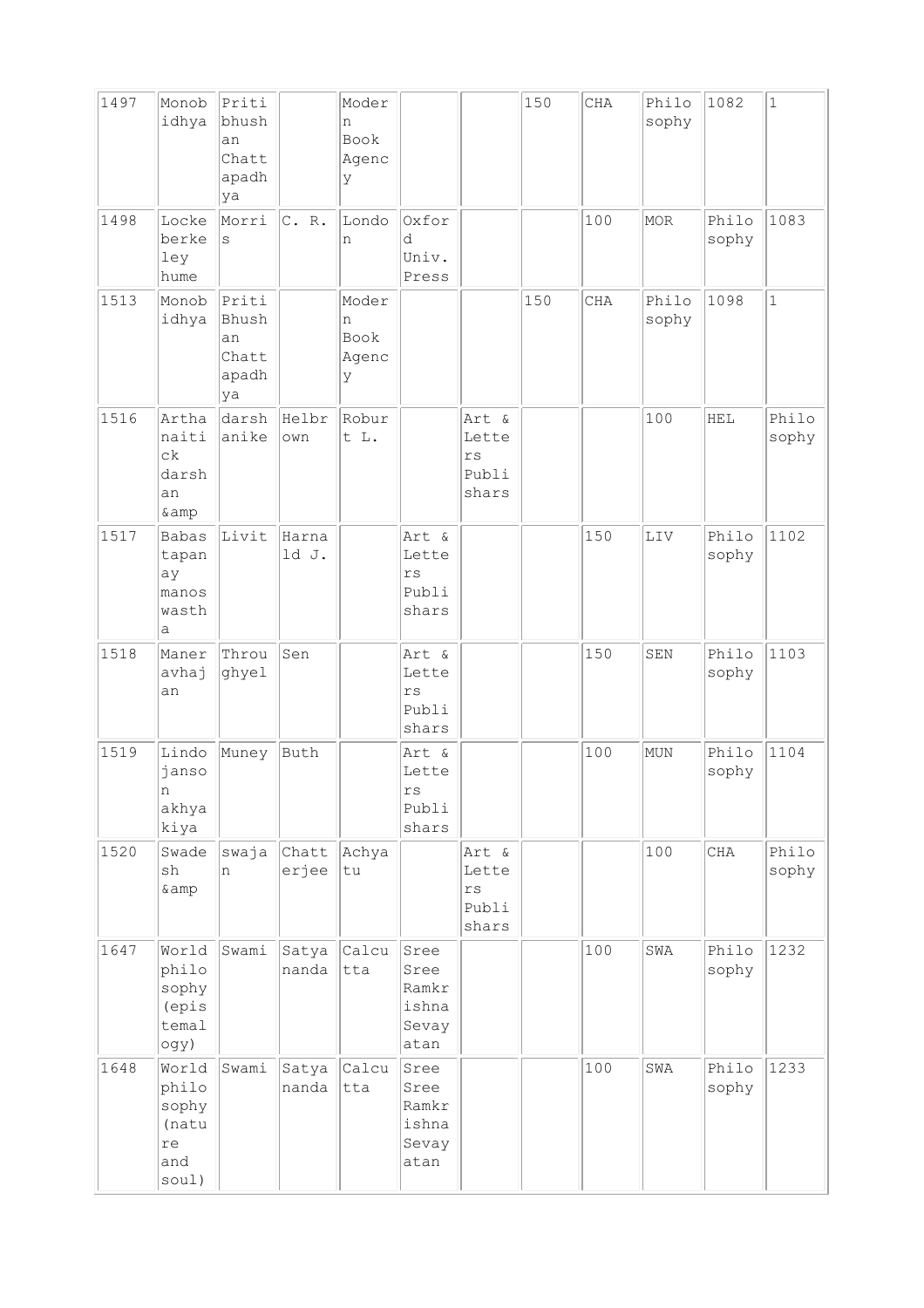| 1649 | World<br>philo<br>sophy<br>(thes<br>imand<br>appen<br>dix)        | Swami                                 | Satya<br>nanda | Calcu<br>tta                                                                                  | Sree<br>Sree<br>Ramkr<br>ishna<br>Sevay<br>atan |     | 101 | SWA            | Philo<br>sophy | 1234         |
|------|-------------------------------------------------------------------|---------------------------------------|----------------|-----------------------------------------------------------------------------------------------|-------------------------------------------------|-----|-----|----------------|----------------|--------------|
| 1666 | Vivak<br>anand<br>a<br>sanis<br>krita<br>bidhy<br>а<br>gosth<br>i | Swami<br>Apurb<br>anand<br>la.        | Baran<br>ashi  | Swami<br>Vivak<br>anand<br>a<br>Janma<br>jaian<br>$\rm{ti}$<br>Smrit<br>i<br>Praks<br>ham     |                                                 | 100 | SWA | Philo<br>sophy | 1251           | $\mathbf{1}$ |
| 1667 | Vivak<br>anand<br>a<br>sanis<br>krita<br>bidhy<br>а<br>gosth<br>i | Swami<br>Apurb<br>anand<br>la.        | Baran<br>ashi  | Swami<br>Vivak<br>anand<br>a<br>Janma<br>jaian<br>ti<br>Smrit<br>$\mathtt{i}$<br>Praks<br>ham |                                                 | 100 | SWA | Philo<br>sophy | 1252           | $1\,$        |
| 1672 | Compl<br>ede<br>works<br>of<br>siste<br>r<br>nived<br>ita         | Siste<br>$\mathtt{r}$<br>Nived<br>ita |                | Ramkr<br>ishna<br>Missi<br>on                                                                 |                                                 | 100 | SAR | Philo<br>sophy | 1257           | $\mathbf{1}$ |
| 1673 | Compl<br>ede<br>works<br>оf<br>siste<br>r<br>nived<br>ita         | Siste<br>$\Upsilon$<br>Nived<br>ita   |                | Ramkr<br>ishna<br>Missi<br>on                                                                 |                                                 | 100 | SIS | Philo<br>sophy | 1258           | $\mathbf{1}$ |
| 1674 | Compl<br>ede<br>works<br>оf<br>siste<br>r<br>nived<br>ita         | Siste<br>$\Upsilon$<br>Nived<br>ita   |                | Ramkr<br>ishna<br>Missi<br>on                                                                 |                                                 | 100 | SIS | Philo<br>sophy | 1259           | $\mathbf{1}$ |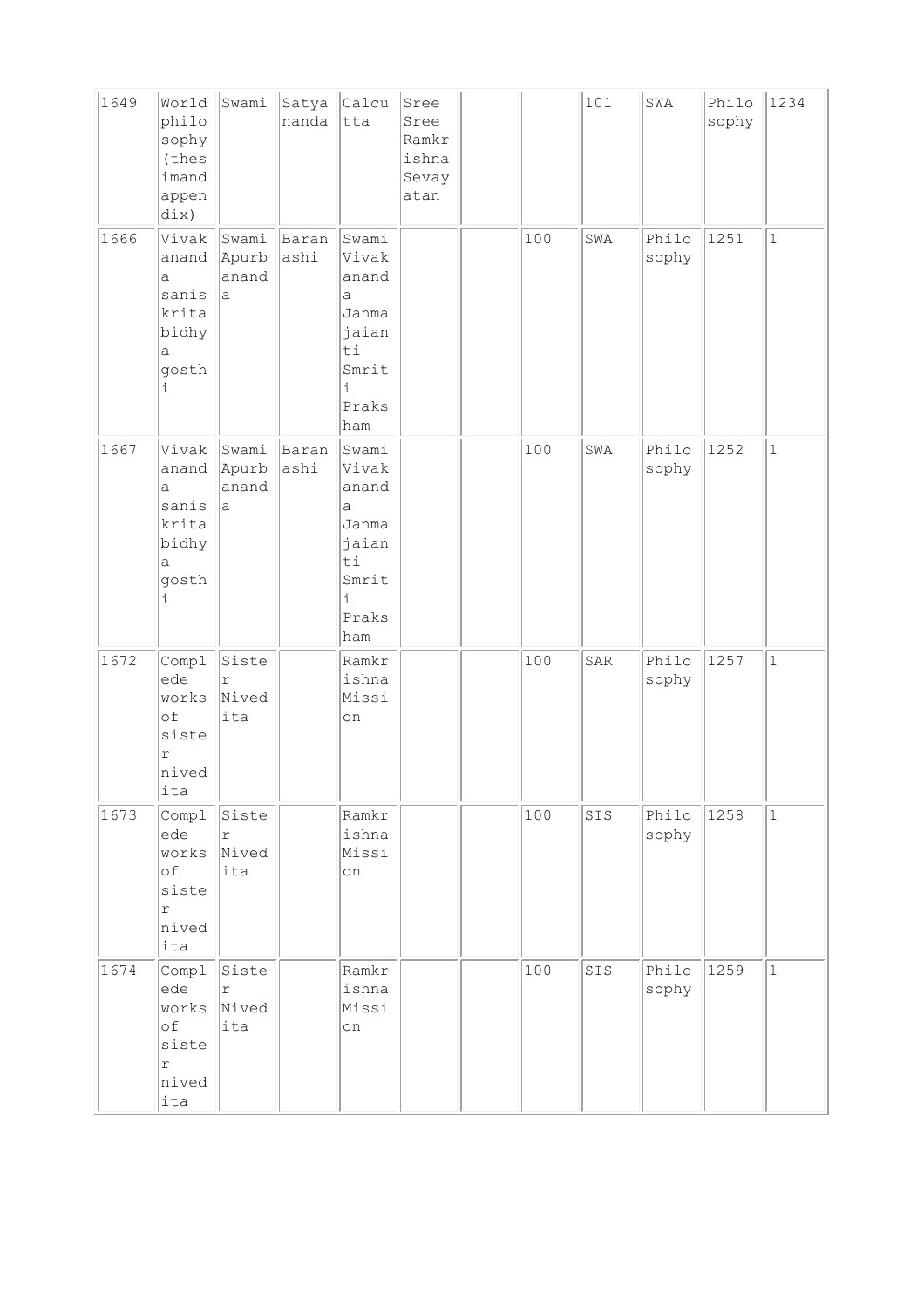| 1675 | Compl<br>ede<br>works<br>of<br>siste<br>$\Upsilon$<br>nived<br>ita                  | Siste<br>$\mathbf r$<br>Nived<br>ita |                     | Ramkr<br>ishna<br>Missi<br>on                                                             |                                    | 100 | SIS | Philo<br>sophy | 1260           | $\mathbf 1$  |
|------|-------------------------------------------------------------------------------------|--------------------------------------|---------------------|-------------------------------------------------------------------------------------------|------------------------------------|-----|-----|----------------|----------------|--------------|
| 1676 | Coina<br>ge of<br>the<br>gupta<br>empir<br>$\mathrel{\mathop{\mathrm{e}}\nolimits}$ | Altek<br>ar                          | A. S.               |                                                                                           | Numis<br>matic<br>Socie<br>ty      |     | 100 | SIS            | Philo<br>sophy | 1261         |
| 1677 | India<br>of<br>the<br>age<br>of<br>the<br>brahm<br>anas                             | Basu                                 | Dr.<br>Jogra<br>j   |                                                                                           | Sans<br>Pusta<br>k.<br>Bhand<br>ar |     | 100 | SIS            | Philo<br>sophy | 1262         |
| 1678 | Banga<br>1a<br>amar<br>banga<br>la                                                  | Nirma<br>1<br>Gupta                  |                     | Pragy<br>а<br>Praka<br>shani                                                              |                                    | 100 | SIS | Philo<br>sophy | 1263           | $\mathbf{1}$ |
| 1717 | Manu-<br>samhi<br>ta<br>(with<br>the<br>comme<br>ntay<br>of<br>kulln<br>ka)         | Roy                                  | Kumud<br>ranja<br>n | Calcu<br>tta                                                                              | K.<br>Ray                          |     | 170 | ROY            | Philo<br>sophy | 1302         |
| 1718 | The<br>ratna<br>vali                                                                | Sri.<br>Hara<br>Deva                 | Bomba<br>У          | D. M.<br>tilak<br>for<br>Book<br>Selle<br>$r\,s$<br>Publi<br>shing<br>$\mathbb{C}\circ$ . |                                    | 100 | DEV | Philo<br>sophy | 1303           | $\mathbf{1}$ |
| 1719 | Ratna<br>vali                                                                       | Sri.<br>Hara<br>Deva                 | Bomba<br>У          | K.<br>Ray                                                                                 |                                    | 100 | DEV | Philo<br>sophy | 1304           | $\mathbf 1$  |
| 2484 | Samaj<br>tatwa                                                                      | Parim<br> a1 <br>Bhush<br>an<br>Kar  | Calcu<br>tta        | Pasch<br>imban<br>ga<br>Rajya<br>Pusta<br>$\mathbf k$<br>Parsh<br>ad                      |                                    | 100 | KAR | Philo<br>sophy | 2069           | $\mathbf{1}$ |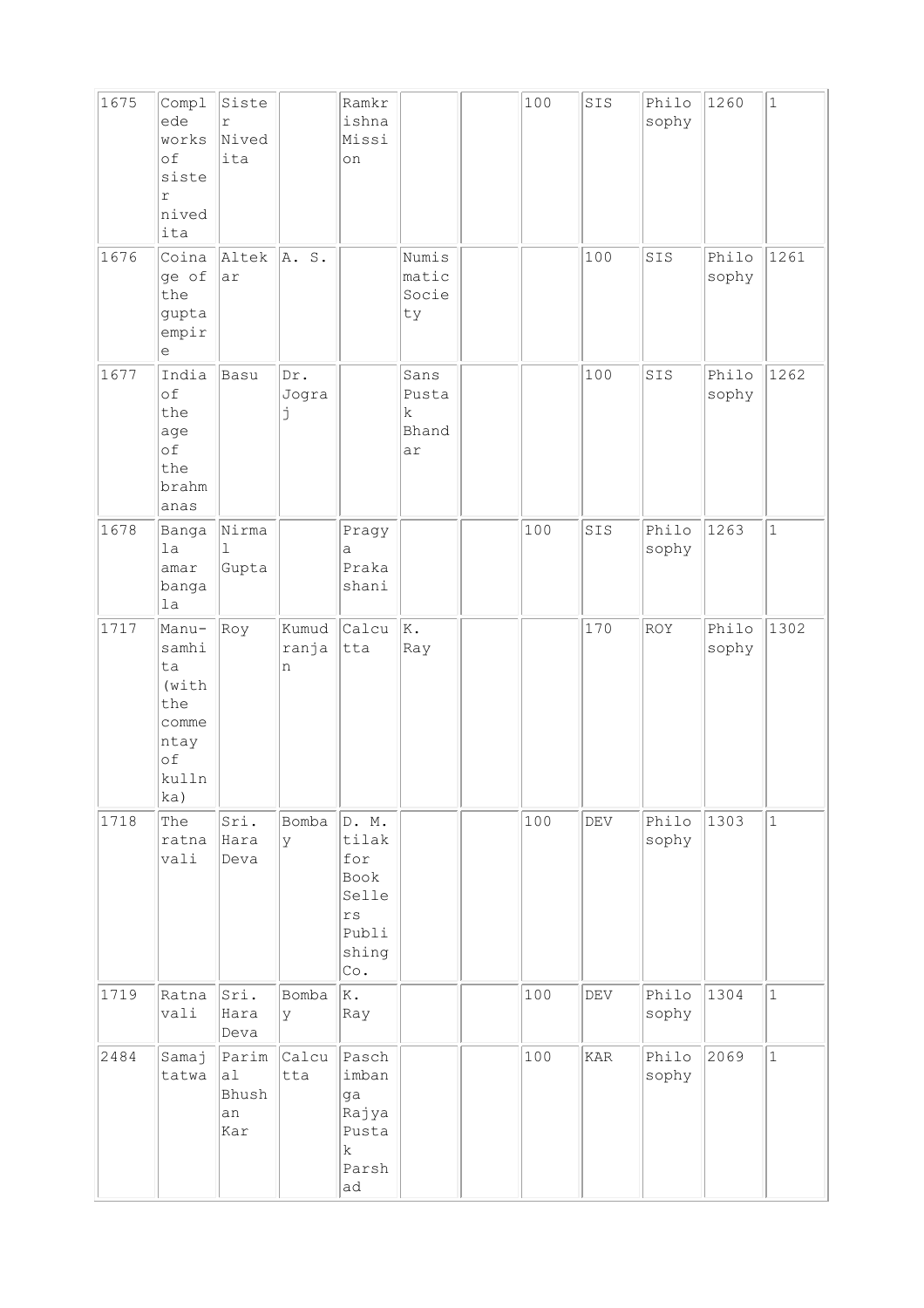| 2485 | Samaj<br>tatwa                                        | Parim<br>a1<br>Bhush<br>an<br>Kar     | Calcu<br>tta | Pasch<br>imban<br>ga<br>Rajya<br>Pusta<br>$\mathbf k$<br>Parsh<br>ad |                                | 101 | KAR                         | Philo<br>sophy | 2070           | $\mathbf{1}$ |
|------|-------------------------------------------------------|---------------------------------------|--------------|----------------------------------------------------------------------|--------------------------------|-----|-----------------------------|----------------|----------------|--------------|
| 2486 | Samaj<br>bigan<br>er<br>bhumi<br>ka                   | Khage<br>ndran<br>ath<br>Sen          | Calcu<br>tta | Shree<br>$\operatorname{sh}$<br>Praka<br>shan                        |                                | 100 | SEN                         | Philo<br>sophy | 2071           | $\mathbf{1}$ |
| 2487 | Samaj<br>bigan<br>er<br>bhumi<br>ka                   | Khage<br>ndran<br>ath<br>Sen          | Calcu<br>tta | Shree<br>sh<br>Praka<br>shan                                         |                                | 100 | SEN                         | Philo<br>sophy | 2072           | $\mathbf{1}$ |
| 2488 | Probl<br>ems<br>of<br>polit<br>ical<br>philo<br>sophy | Rapha<br>el                           | D. D.        | Londo<br>n                                                           | Macmi<br>llan<br>& Co.<br>Ltd. |     | 100                         | RAP            | Philo<br>sophy | 2073         |
| 2489 | Probl<br>ems<br>of<br>polit<br>ical<br>philo<br>sophy | Rapha<br>el                           | D. D.        | Londo<br>n                                                           | Macmi<br>llan<br>& Co.<br>Ltd. |     | 100                         | RAP            | Philo<br>sophy | 2074         |
| 2490 | Probl<br>ems<br>of<br>polit<br>ical<br>philo<br>sophy | Rapha<br>e1                           | D. D.        | Londo<br>n                                                           | Macmi<br>llan<br>& Co.<br>Ltd. |     | 100                         | <b>RAP</b>     | Philo<br>sophy | 2075         |
| 2542 | Darsh<br>an<br>Paric<br>hay                           | Ramch<br>andra<br>Pal                 | Calcu<br>tta | Pragr<br>ashiv<br>$\in$<br>Publi<br>shars                            |                                | 100 | $\ensuremath{\mathsf{PAL}}$ | Philo<br>sophy | 2127           | $\mathbf{1}$ |
| 2543 | Monob<br>idhya                                        | Pramo<br>dhban<br>dhu<br>Sengu<br>pta | Calcu<br>tta | Baner<br>jee<br>Publi<br>shars                                       |                                | 100 | SEN                         | Philo<br>sophy | 2128           | $\mathbf{1}$ |
| 2544 | Monob<br>idhya                                        | Pramo<br>dhban<br>dhu<br>Sengu<br>pta | Calcu<br>tta | Baner<br>jee<br>Publi<br>shars                                       |                                | 101 | SEN                         | Philo<br>sophy | 2129           | $\mathbf{1}$ |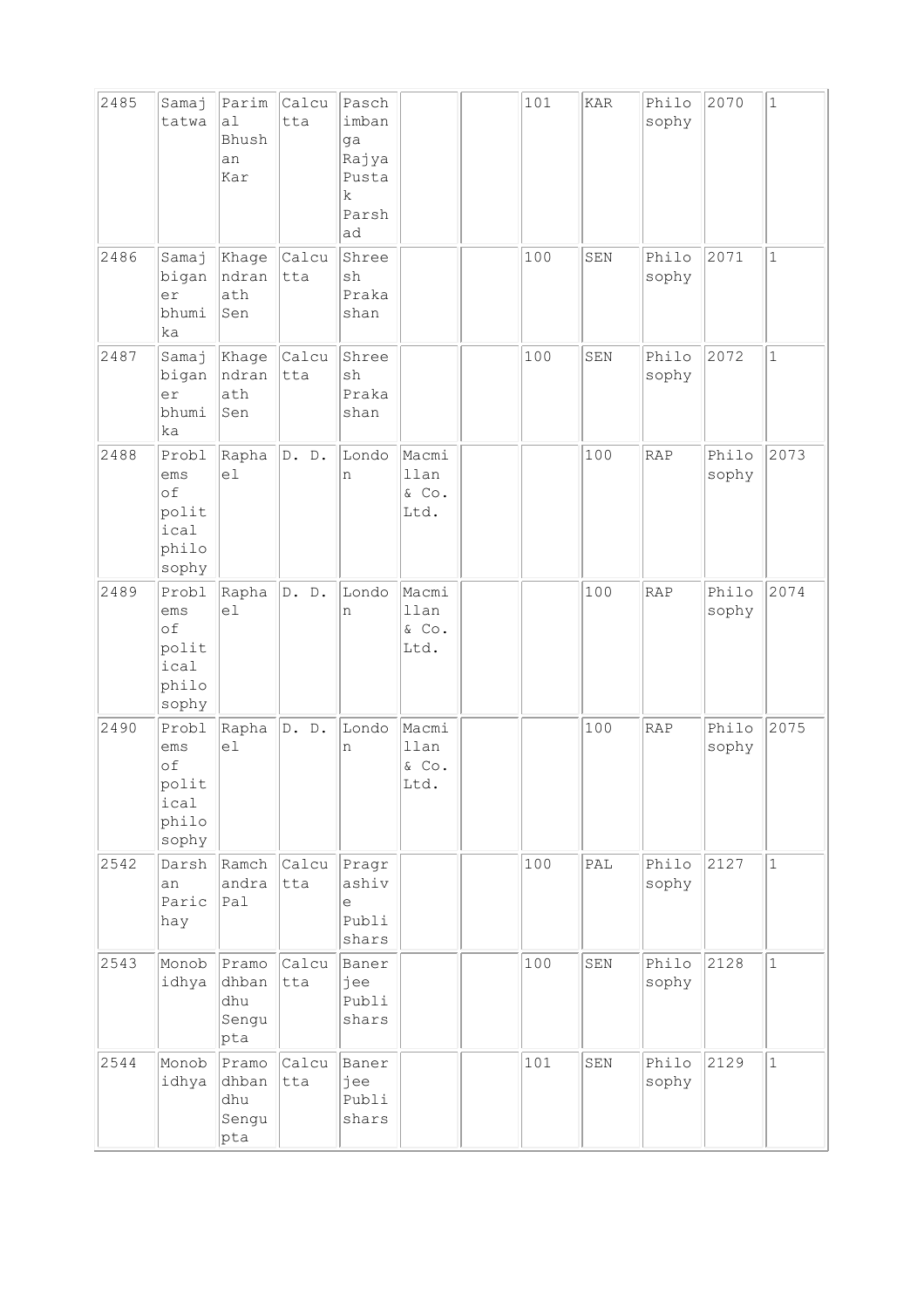| 2545 | Socia<br>$\mathbf{1}$<br>psych<br>ology<br>: a<br>study<br>of<br>mind<br>in<br>socie<br>ty | Akolk<br>ar                                   | V. V.               | Bomba<br>У                                       | Asia<br>Pub.<br>House                          |     | 100 | AKO            | Philo<br>sophy | 2130         |
|------|--------------------------------------------------------------------------------------------|-----------------------------------------------|---------------------|--------------------------------------------------|------------------------------------------------|-----|-----|----------------|----------------|--------------|
| 2546 | Socia<br>ı<br>psych<br>ology                                                               | Akolk<br>ar                                   | V. V.               | Bomba<br>У                                       | Asia<br>Pub.<br>House                          |     | 101 | AKO            | Philo<br>sophy | 2131         |
| 2547 | Monob<br>idhya                                                                             | Prity<br>bhush<br>an<br>Chatt<br>apadh<br>yay | Calcu<br>tta        | Modra<br>n<br>Book<br>Agenc<br>У<br>Pvt.<br>Ltd. |                                                | 100 | CHA | Philo<br>sophy | 2132           | $\mathbf{1}$ |
| 2548 | Monob<br>idhya                                                                             | Prity<br>bhush<br>an<br>Chatt<br>apadh<br>yay | <b>Calcu</b><br>tta | Modra<br>n<br>Book<br>Agenc<br>У<br>Pvt.<br>Ltd. |                                                | 101 | CHA | Philo<br>sophy | 2133           | $\mathbf{1}$ |
| 2549 | Monob<br>idhya                                                                             | Prity<br>bhush<br>an<br>Chatt<br>apadh<br>yay | Calcu<br>tta        | Modra<br>n<br>Book<br>Agenc<br>У<br>Pvt.<br>Ltd. |                                                | 102 | CHA | Philo<br>sophy | 2134           | $\mathbf{1}$ |
| 2550 | Α<br>text<br>book<br>of<br>psych<br>ology                                                  | Bhatt<br>achar<br>ya                          | P. N.               | Calcu<br>tta                                     | A.<br>Mukhe<br>rjee<br>& Co.<br>Pr.<br>Ltd.    |     | 102 | BHA            | Philo<br>sophy | 2135         |
| 2551 | Α<br>text<br>book<br>of<br>psych<br>ology                                                  | Bhatt<br>achar<br>ya                          | P. N.               | Calcu<br>tta                                     | A.<br>Mukhe<br>rjee<br>& Co.<br>Pr.<br>Ltd.    |     | 102 | <b>BHA</b>     | Philo<br>sophy | 2136         |
| 2552 | A<br>text<br>book<br>of<br>psych<br>ology                                                  | Bhatt<br>achar<br>ya                          | P. N.               | Calcu<br>tta                                     | A.<br>Mukhe<br>rjee<br>$\&$ Co.<br>Pr.<br>Ltd. |     | 102 | <b>BHA</b>     | Philo<br>sophy | 2137         |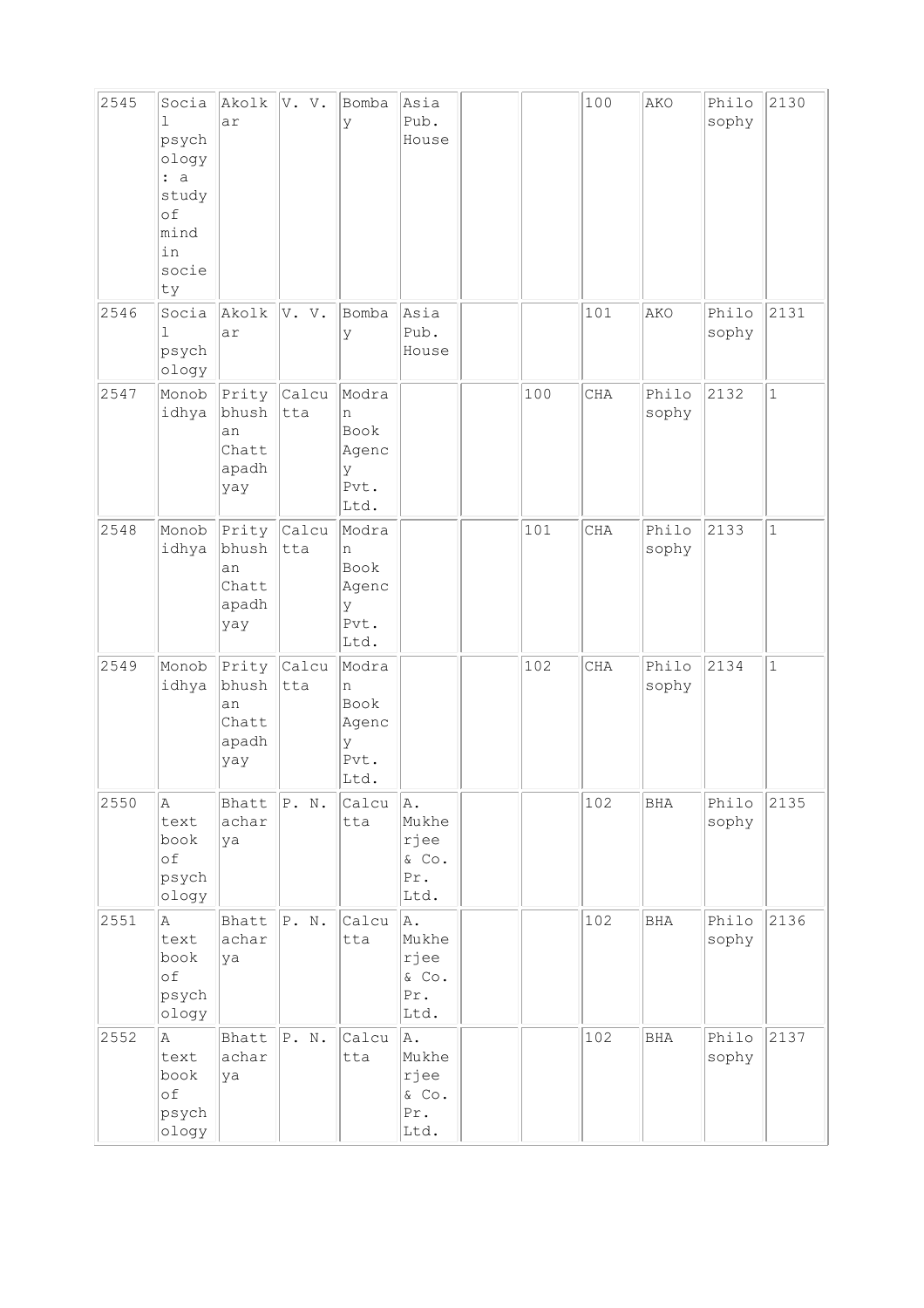| 2553<br>2554 | Α<br>Text<br>Book<br>of<br>Psych<br>ology<br>$\mathbb{A}$ | Bhatt<br>achar<br>ya<br>Bhatt               | P. N.<br> P. N. | Calcu<br>tta<br>Calcu                                                | A.<br>Mukhe<br>rjee<br>& Co.<br>Pr.<br>Ltd.<br>A. | 1972 |     | 102<br>102 | <b>BHA</b><br><b>BHA</b> | Philo<br>sophy<br>Philo | 2138<br>2139 |
|--------------|-----------------------------------------------------------|---------------------------------------------|-----------------|----------------------------------------------------------------------|---------------------------------------------------|------|-----|------------|--------------------------|-------------------------|--------------|
|              | text<br>book<br>of<br>psych<br>ology                      | achar<br>ya                                 |                 | tta                                                                  | Mukhe<br>rjee<br>& Co.<br>Pr.<br>Ltd.             |      |     |            |                          | sophy                   |              |
| 2555         | Α<br>text<br>book<br>of<br>psych<br>ology                 | Bhatt<br>achar<br>ya                        | P. N.           | Calcu<br>tta                                                         | A.<br>Mukhe<br>rjee<br>& Co.<br>Pr.<br>Ltd.       |      |     | 102        | <b>BHA</b>               | Philo<br>sophy          | 2140         |
| 2580         | Dharm<br>adars<br>han                                     | Kalya<br>n<br>Chand<br>ra<br>Gupta          | Calcu<br>tta    | Pasch<br>imban<br>ga<br>Rajya<br>Pusta<br>k<br>Parsh<br>ad           |                                                   |      | 100 | GUP        | Philo<br>sophy           | 2165                    | $\mathbf{1}$ |
| 2581         | Pasha<br>tya<br>darsh<br>aner<br>rupre<br>kha             | Ramap<br>rasad<br>Das                       | Calcu<br>tta    | Pasch<br>imban<br>ga<br>Rajya<br>Pusta<br>$\mathbf k$<br>Parsh<br>ad |                                                   |      | 100 | DAS        | Philo<br>sophy           | 2166                    | $\mathbf{1}$ |
| 2582         | Param<br>anu o<br>kandr<br>in                             | Debda<br>S<br>Bandh<br>opadh<br>yay         | Calcu<br>tta    | Pasch<br>imban<br>ga<br>Rajya<br>Pusta<br>k<br>Parsh<br>ad           |                                                   |      | 100 | GHO        | Philo<br>sophy           | 2167                    | $\mathbf 1$  |
| 2583         | Gatha<br>n<br>samrk<br>iyo<br>bhubi<br>dya                | Subir<br>Kumar<br>Ghosh                     | Calcu<br>tta    | Pasch<br>imban<br>ga<br>Rajya<br>Pusta<br>$\mathbf k$<br>Parsh<br>ad |                                                   |      | 100 | GHO        | Philo<br>sophy           | 2168                    | $\mathbf{1}$ |
| 2584         | Kosht<br>atwa<br>$\circ$<br>jinta<br>twa                  | Amiyo<br>Kumar<br>Chatt<br>$ $ opadh<br>yay | Calcu<br>tta    | Pasch<br>imban<br>ga<br>Rajya<br>Pusta<br>k<br>Parsh                 |                                                   |      | 100 | CHA        | Philo<br>sophy           | 2169                    | $1\,$        |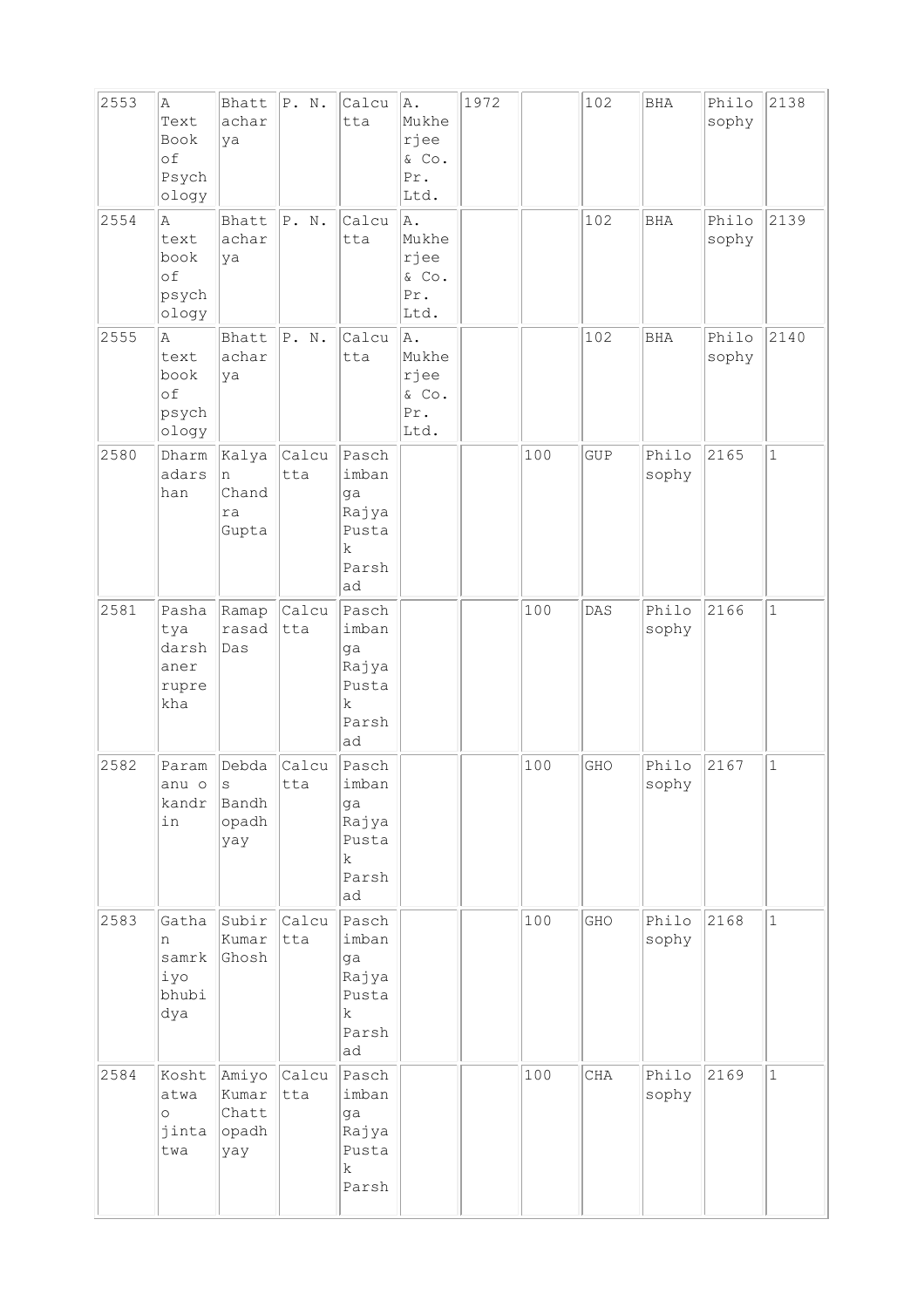|      |                                                                                            |                                           |              | ad                                                                   |                                              |                                                            |     |            |                |                |                |
|------|--------------------------------------------------------------------------------------------|-------------------------------------------|--------------|----------------------------------------------------------------------|----------------------------------------------|------------------------------------------------------------|-----|------------|----------------|----------------|----------------|
| 2585 | Pasch<br>atya<br>darsh<br>aner<br>itihu<br>S<br>(plat<br>$\circ$ $\circ$<br>arris<br>tatal | Nirad<br>Baran<br>Chakr<br>abort<br>Ιy    | Calcu<br>tta | Pasch<br>imban<br>ga<br>Rajya<br>Pusta<br>$\rm k$<br>Parsh<br>ad     |                                              |                                                            | 100 | CHA        | Philo<br>sophy | 2170           | $\mathbf{1}$   |
| 2586 | Pasch<br>atya<br>darsh<br>aner<br>itihu<br>S<br>(cant<br>$\circ$<br>hegel                  | Manar<br>anjan<br>Basu                    | Calcu<br>tta | Pasch<br>imban<br>ga<br>Rajya<br>Pusta<br>$\mathbf k$<br>Parsh<br>ad |                                              |                                                            | 100 | <b>BAS</b> | Philo<br>sophy | 2171           | $1\,$          |
| 2593 | Pasch<br>atya<br>darsh<br>aner<br>itihu<br>S<br>$(1 \circ k)$                              | barkl<br>i                                | hius)        | Nirad<br>Baran<br>Chakr<br>abart<br>i                                | Calcu<br>tta                                 | Pasch<br>imban<br>ga<br>Rajya<br>Pusta<br>k<br>Parsh<br>ad |     |            | 100            | CHA            | Philo<br>sophy |
| 2594 | Nitib<br>idya                                                                              | Sudhi<br>$\mathtt{r}$<br>Kumar<br>Nandi   | Calcu<br>tta | Pasch<br>imban<br>ga<br>Rajya<br>Pusta<br>$\mathbf k$<br>Parsh<br>ad |                                              |                                                            | 100 | <b>NAN</b> | Philo<br>sophy | 2179           | $\mathbf{1}$   |
| 2669 | The<br>funda<br>menta<br>$\mathbf{1}$<br>quest<br>ions<br>of<br>philo<br>sophy             | Ewing $ A. C.$                            |              | Calcu<br>tta                                                         | Allie<br>d<br>Publi<br>shers<br>Pvt.<br>Ltd. |                                                            |     | 100        | EWI            | Philo<br>sophy | 2254           |
| 3070 | Monob<br>idya                                                                              | Pramo<br>dh<br>Bandh<br>u<br>Sengu<br>pta | Calcu<br>tta | baner<br>jee<br>Publi<br>shars                                       |                                              |                                                            | 100 | SEN        | Philo<br>sophy | 2655           | $1\,$          |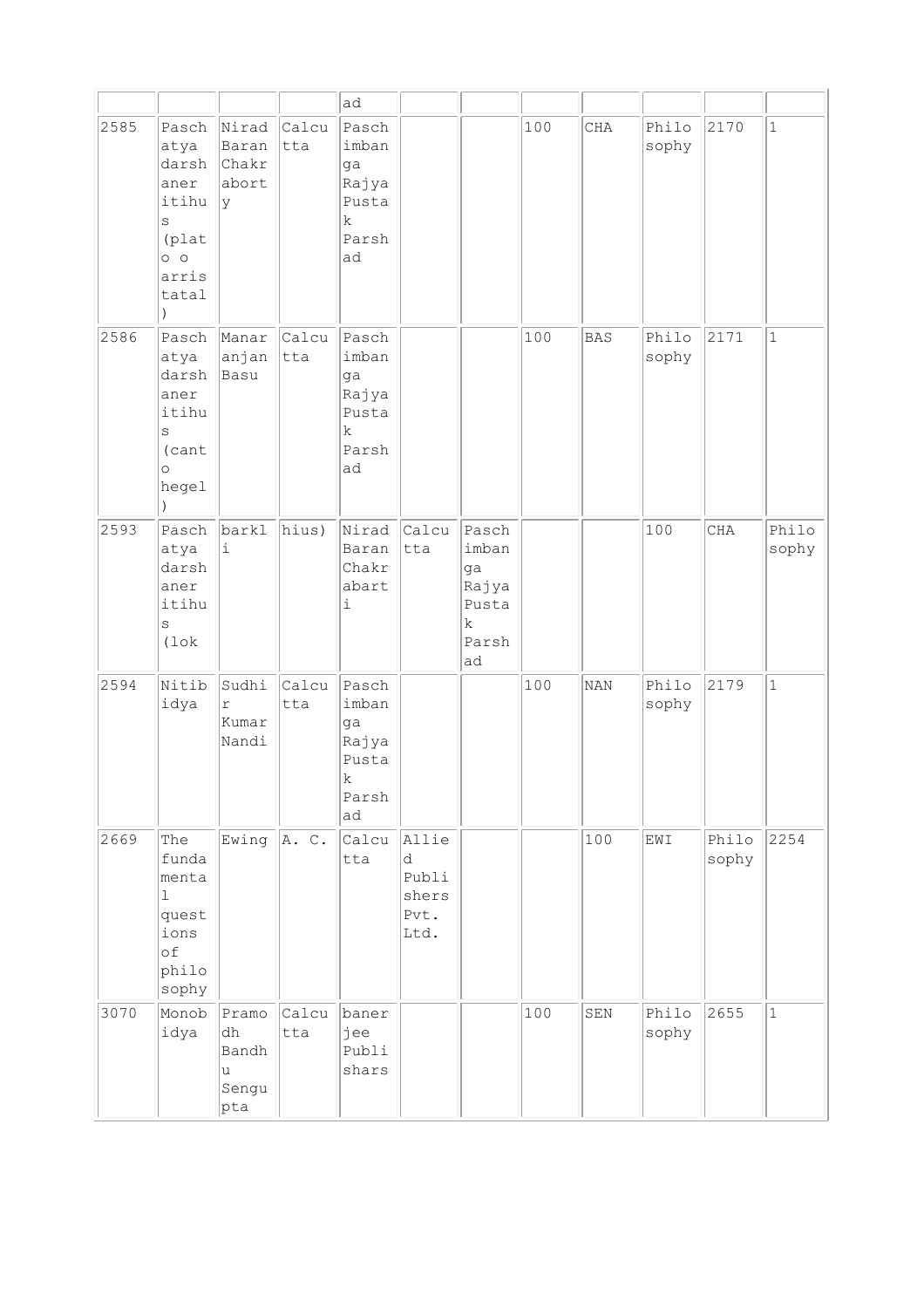| 3071 | Monob<br>idya        | Pramo<br>dh<br>Bandh<br>u<br>Sengu<br>pta  | Calcu<br>tta | baner<br>jee<br>Publi<br>shars | 100 | SEN | Philo<br>sophy | 2656 | $\mathbf{1}$ |
|------|----------------------|--------------------------------------------|--------------|--------------------------------|-----|-----|----------------|------|--------------|
| 3072 | Monob<br>idya        | Pramo<br>dh<br>Bandh<br>u<br>Sengu<br>pta  | Calcu<br>tta | baner<br>jee<br>Publi<br>shars | 100 | SEN | Philo<br>sophy | 2657 | $\mathbf{1}$ |
| 3073 | Monob<br>idya        | Pramo<br>dh<br>Bandh<br>u<br>Sengu<br>pta  | Calcu<br>tta | baner<br>jee<br>Publi<br>shars | 100 | SEN | Philo<br>sophy | 2658 | $\mathbf{1}$ |
| 3074 | Monob<br>idya        | Pramo<br>dh<br>Bandh<br>u<br>Sengu<br>pta  | Calcu<br>tta | baner<br>jee<br>Publi<br>shars | 100 | SEN | Philo<br>sophy | 2659 | $\mathbf{1}$ |
| 3075 | Samaj<br>darsh<br>an | Pramo<br> dh<br>Bandh<br>u<br>Sengu<br>pta | Calcu<br>tta | baner<br>jee<br>Publi<br>shars | 100 | SEN | Philo<br>sophy | 2660 | $\mathbf{1}$ |
| 3076 | Samaj<br>darsh<br>an | Pramo<br>dh<br>Bandh<br>u<br>Sengu<br> pta | Calcu<br>tta | baner<br>jee<br>Publi<br>shars | 100 | SEN | Philo<br>sophy | 2661 | $\mathbf{1}$ |
| 3077 | Samaj<br>darsh<br>an | Pramo<br>dh<br>Bandh<br>u<br>Sengu<br>pta  | Calcu<br>tta | baner<br>jee<br>Publi<br>shars | 100 | SEN | Philo<br>sophy | 2662 | $\mathbf 1$  |
| 3078 | Samaj<br>darsh<br>an | Pramo<br>dh<br>Bandh<br>u<br>Sengu<br>pta  | Calcu<br>tta | Baner<br>jee<br>Publi<br>shars | 100 | SEN | Philo<br>sophy | 2663 | $\mathbf 1$  |
| 3079 | Samaj<br>darsh<br>an | Pramo<br>dh<br>Bandh<br>u<br>Sengu<br>pta  | Calcu<br>tta | Baner<br>jee<br>Publi<br>shars | 100 | SEN | Philo<br>sophy | 2664 | $\mathbf{1}$ |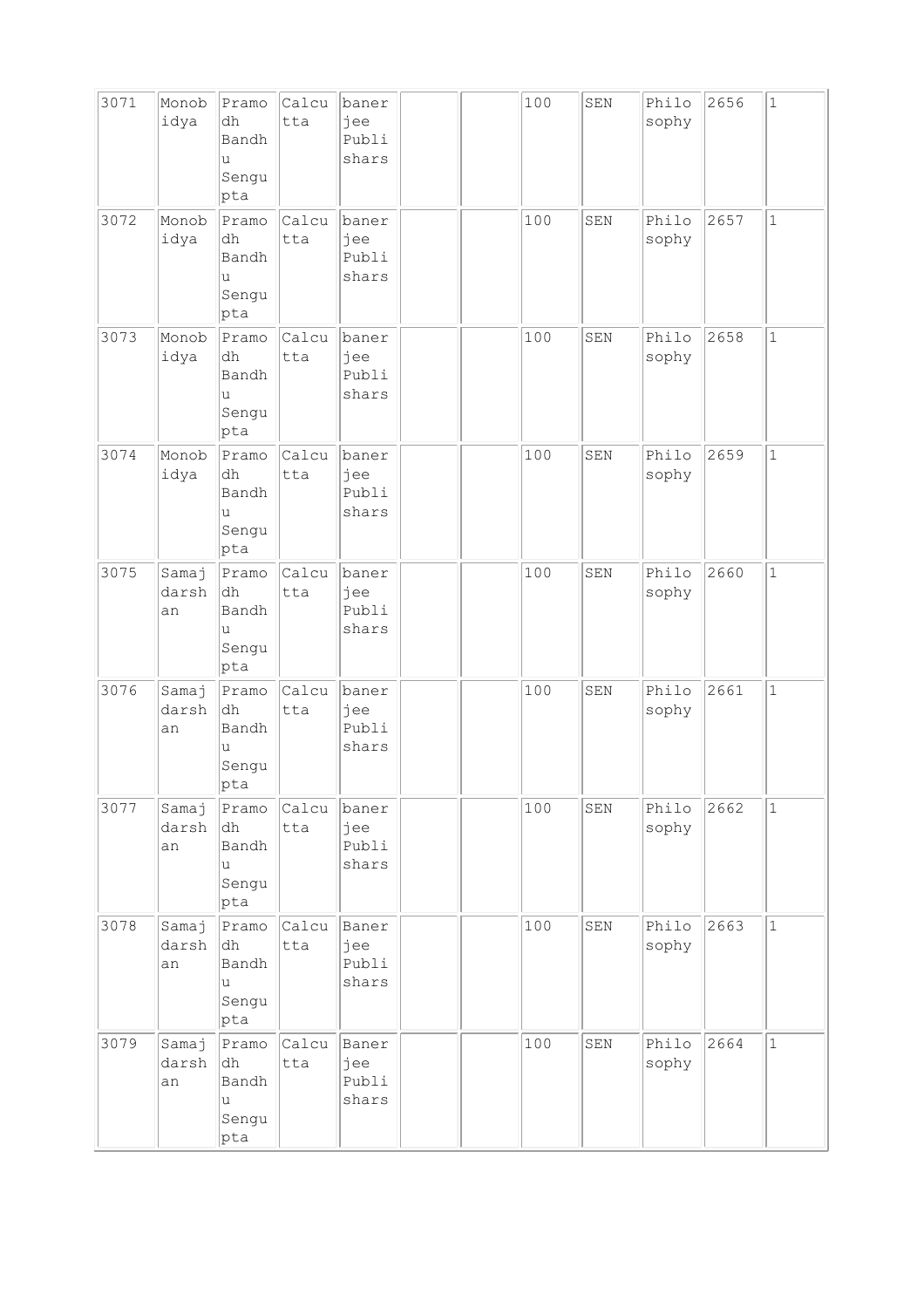| 3080 | Nitib<br>ijyan             | Pramo<br>dh<br>Bandh<br>u<br>Sengu<br>pta  | Calcu<br>tta | Baner<br>jee<br>Publi<br>shars |  | 100 | SEN | Philo<br>sophy | 2665 | $\mathbf{1}$ |
|------|----------------------------|--------------------------------------------|--------------|--------------------------------|--|-----|-----|----------------|------|--------------|
| 3081 | Nitib<br>ijyan             | Pramo<br>dh<br>Bandh<br>u<br>Sengu<br>pta  | Calcu<br>tta | Baner<br>jee<br>Publi<br>shars |  | 100 | SEN | Philo<br>sophy | 2666 | $\mathbf 1$  |
| 3082 | Nitib<br>ijyan             | Pramo<br>dh<br>Bandh<br>u<br>Sengu<br>pta  | Calcu<br>tta | Baner<br>jee<br>Publi<br>shars |  | 100 | SEN | Philo<br>sophy | 2667 | $\mathbf{1}$ |
| 3083 | Nitib<br>ijyan             | Pramo<br>dh<br>Bandh<br>u<br>Sengu<br>pta  | Calcu<br>tta | Baner<br>jee<br>Publi<br>shars |  | 100 | SEN | Philo<br>sophy | 2668 | $\mathbf{1}$ |
| 3084 | Nitib<br>ijyan             | Pramo<br>dh<br>Bandh<br>u<br>Sengu<br>pta  | Calcu<br>tta | Baner<br>jee<br>Publi<br>shars |  | 100 | SEN | Philo<br>sophy | 2669 | $\mathbf 1$  |
| 3085 | Bhara<br>to<br>darsh<br>an | Pramo<br>dh<br>Bandh<br>u<br>Sengu<br> pta | Calcu<br>tta | Baner<br>jee<br>Publi<br>shars |  | 100 | SEN | Philo<br>sophy | 2670 | $\mathbf 1$  |
| 3086 | Bhara<br>to<br>darsh<br>an | Pramo<br>dh<br>Bandh<br>u<br>Sengu<br>pta  | Calcu<br>tta | Baner<br>jee<br>Publi<br>shars |  | 100 | SEN | Philo<br>sophy | 2671 | $\mathbf 1$  |
| 3087 | Bhara<br>to<br>darsh<br>an | Pramo<br>dh<br>Bandh<br>u<br>Sengu<br>pta  | Calcu<br>tta | Baner<br>jee<br>Publi<br>shars |  | 100 | SEN | Philo<br>sophy | 2672 | $\mathbf 1$  |
| 3088 | Bhara<br>to<br>darsh<br>an | Pramo<br>dh<br>Bandh<br>u<br>Sengu<br>pta  | Calcu<br>tta | Baner<br>jee<br>Publi<br>shars |  | 100 | SEN | Philo<br>sophy | 2673 | $\mathbf{1}$ |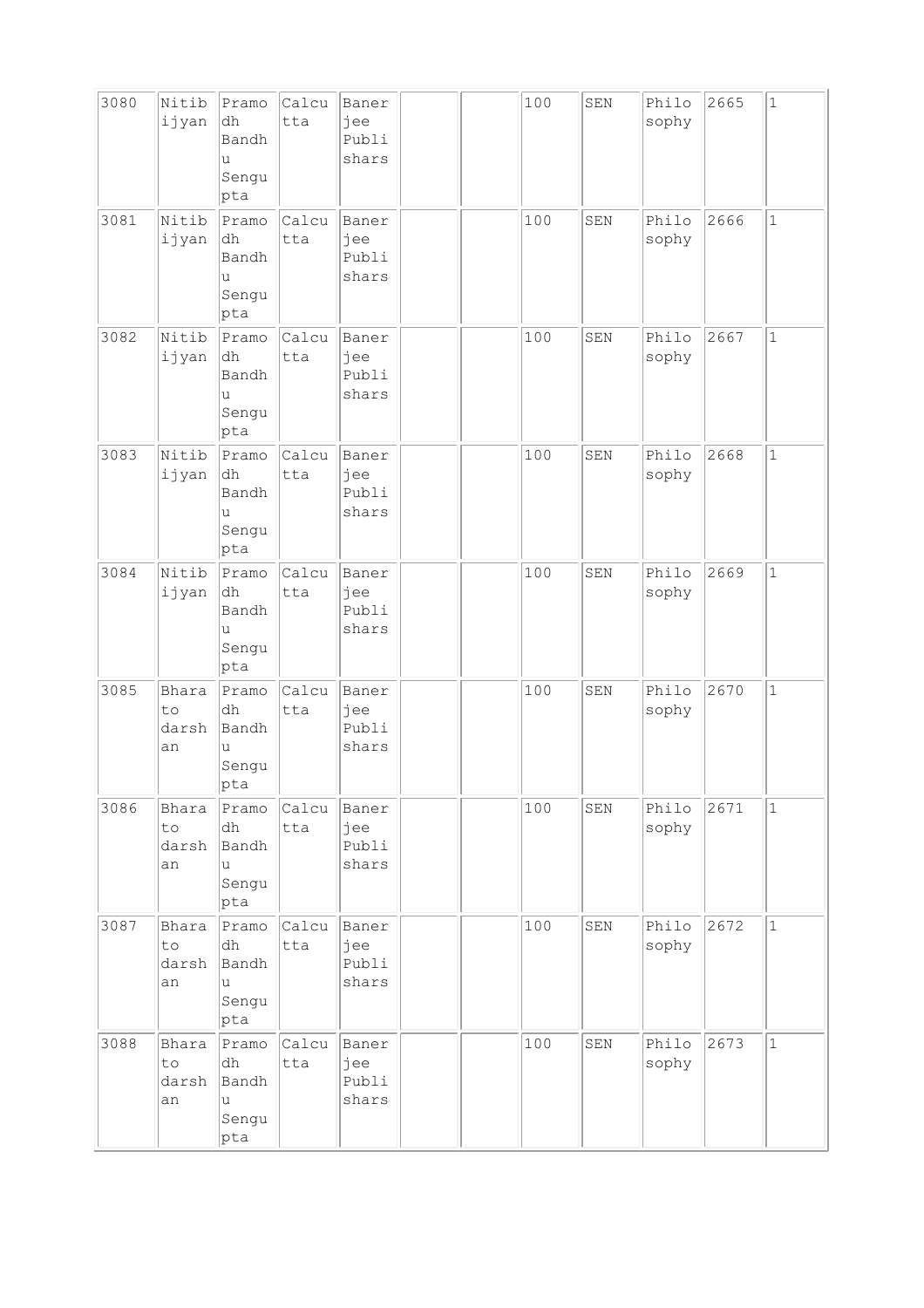| 3089 | Bhara<br>to<br>darsh<br>an                                               | Pramo<br>dh<br>Bandh<br>u<br>Sengu<br>pta  | Calcu<br>tta | Baner<br>jee<br>Publi<br>shars                 |  | 100 | SEN | Philo<br>sophy | 2674 | $\mathbf{1}$ |
|------|--------------------------------------------------------------------------|--------------------------------------------|--------------|------------------------------------------------|--|-----|-----|----------------|------|--------------|
| 3090 | Pasch<br>atya<br>darsh<br>an                                             | Pramo<br>dh<br>Bandh<br>u<br>Sengu<br>pta  | Calcu<br>tta | Baner<br>jee<br>Publi<br>shars                 |  | 100 | SEN | Philo<br>sophy | 2675 | $\mathbf 1$  |
| 3091 | Pasch<br>atya<br>darsh<br>an                                             | Pramo<br>dh<br>Bandh<br>u<br>Sengu<br>pta  | Calcu<br>tta | Baner<br>jee<br>Publi<br>shars                 |  | 100 | SEN | Philo<br>sophy | 2676 | $\mathbf{1}$ |
| 3092 | Pasch<br>atya<br>darsh<br>an                                             | Pramo<br>dh<br>Bandh<br>u<br>Sengu<br>pta  | Calcu<br>tta | Baner<br>jee<br>Publi<br>shars                 |  | 100 | SEN | Philo<br>sophy | 2677 | $\mathbf{1}$ |
| 3093 | Pasch<br>atya<br>darsh<br>an                                             | Pramo<br>dh<br>Bandh<br>u<br>Sengu<br>pta  | Calcu<br>tta | Baner<br>jee<br>Publi<br>shars                 |  | 100 | SEN | Philo<br>sophy | 2678 | $\mathbf{1}$ |
| 3094 | Pasch<br>atya<br>darsh<br>an                                             | Pramo<br>dh<br>Bandh<br>u<br>Sengu<br> pta | Calcu<br>tta | Baner<br>jee<br>Publi<br>shars                 |  | 100 | SEN | Philo<br>sophy | 2679 | $\mathbf 1$  |
| 3095 | Darsh<br>an<br>paric<br>hay<br>(pasc<br>hatya<br>darsh<br>anshi<br>stra) | Dr.<br>Ramch<br>andra<br>Paul              | Calcu<br>tta | Progr<br>ashiv<br>e<br>Publi<br>shars          |  | 100 | PAU | Philo<br>sophy | 2680 | $\mathbf{1}$ |
| 3096 | Darsh<br>an<br>paric<br>hay<br>(pasc<br>hatya<br>darsh<br>anshi<br>stra) | Dr.<br>Ramch<br>andra<br>Paul              | Calcu<br>tta | Progr<br>ashiv<br>$\epsilon$<br>Publi<br>shars |  | 100 | PAU | Philo<br>sophy | 2681 | $\mathbf{1}$ |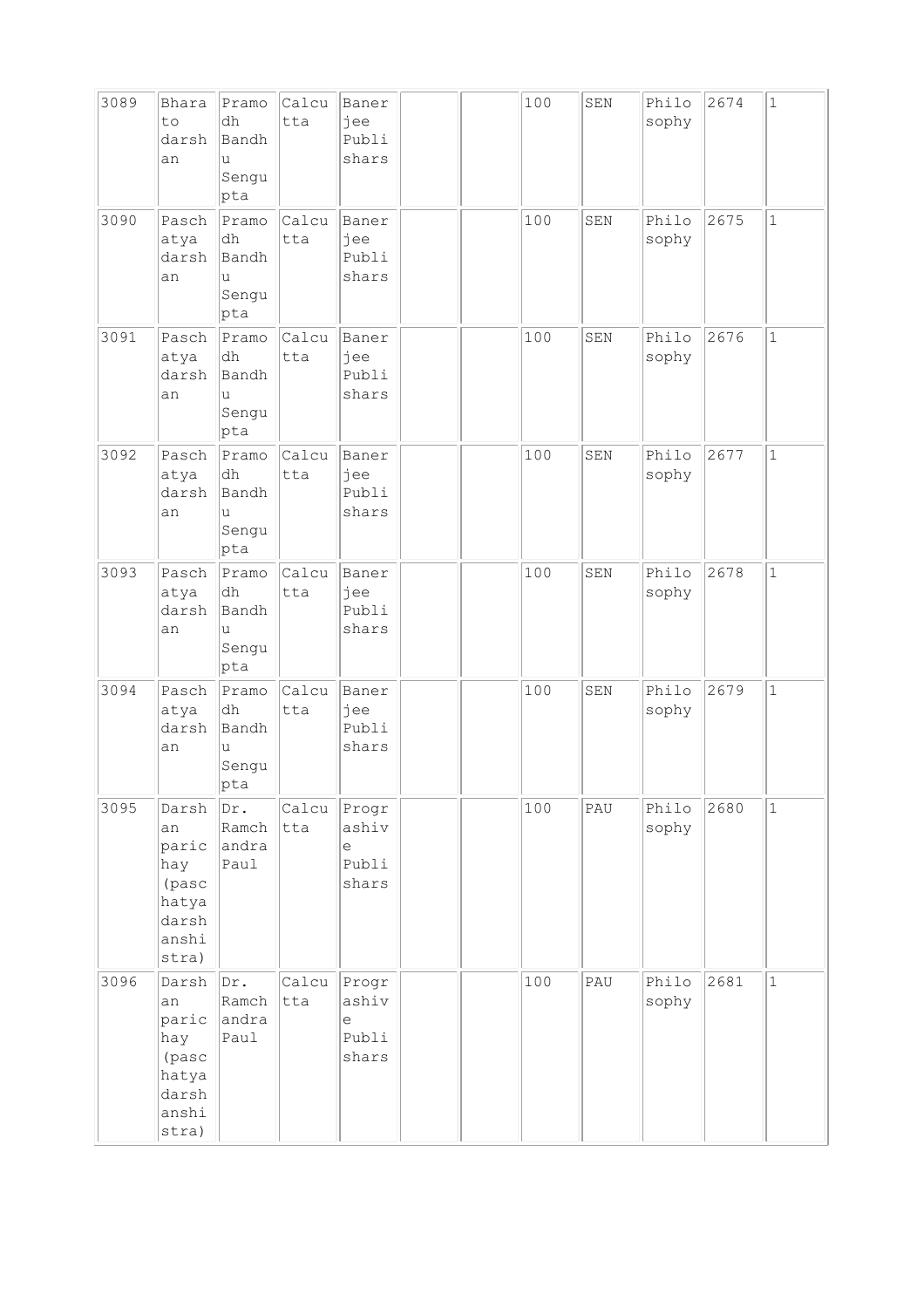| 3097 | Darsh<br>an<br>paric<br>hay<br>(pasc<br>hatya<br>darsh<br>anshi<br>stra) | Dr.<br>Ramch<br>andra<br>Paul                  | Calcu<br>tta | Progr<br>ashiv<br>e<br>Publi<br>shars |  | 100 | PAU        | Philo<br>sophy | 2682 | $\mathbf{1}$ |
|------|--------------------------------------------------------------------------|------------------------------------------------|--------------|---------------------------------------|--|-----|------------|----------------|------|--------------|
| 3098 | Darsh<br>an<br>paric<br>hay<br>(pasc<br>hatya<br>darsh<br>anshi<br>stra) | Dr.<br>Ramch<br>andra<br>Paul                  | Calcu<br>tta | Progr<br>ashiv<br>е<br>Publi<br>shars |  | 100 | PAU        | Philo<br>sophy | 2683 | $\mathbf{1}$ |
| 3099 | Darsh<br>an<br>paric<br>hay<br>(pasc<br>hatya<br>darsh<br>anshi<br>stra) | Dr.<br>Ramch<br>andra<br>Paul                  | Calcu<br>tta | Progr<br>ashiv<br>e<br>Publi<br>shars |  | 100 | PAU        | Philo<br>sophy | 2684 | $\mathbf{1}$ |
| 3100 | Samaj<br>darsh<br>an<br>dipik<br>а                                       | Priti<br>Bhush<br>an<br>Chatt<br>apadh<br> yay | Calcu<br>tta | Moder<br>n<br>Book<br>Agenc<br>У      |  | 103 | <b>CHA</b> | Philo<br>sophy | 2685 | $\mathbf{1}$ |
| 3101 | Samaj<br>darsh<br>an<br>dipik<br>a                                       | Priti<br>Bhush<br>an<br>Chatt<br>apadh<br>yay  | Calcu<br>tta | Moder<br>n<br>Book<br>Agenc<br>У      |  | 103 | CHA        | Philo<br>sophy | 2686 | $\mathbf 1$  |
| 3102 | Samaj<br>darsh<br>an<br>dipik<br>а                                       | Priti<br>Bhush<br>an<br>Chatt<br>apadh<br>yay  | Calcu<br>tta | Moder<br>n<br>Book<br>Agenc<br>У      |  | 103 | CHA        | Philo<br>sophy | 2687 | $\mathbf{1}$ |
| 3103 | Samaj<br>darsh<br>an<br>dipik<br>а                                       | Priti<br>Bhush<br>an<br>Chatt<br>apadh<br>yay  | Calcu<br>tta | Moder<br>n<br>Book<br>Agenc<br>У      |  | 103 | $\rm CHA$  | Philo<br>sophy | 2688 | $\mathbf{1}$ |
| 3104 | Samaj<br>darsh<br>an<br>dipik<br>а                                       | Priti<br>Bhush<br>lan<br>Chatt<br>apadh<br>yay | Calcu<br>tta | Moder<br>n<br>Book<br>Agenc<br>У      |  | 103 | CHA        | Philo<br>sophy | 2689 | $\mathbf{1}$ |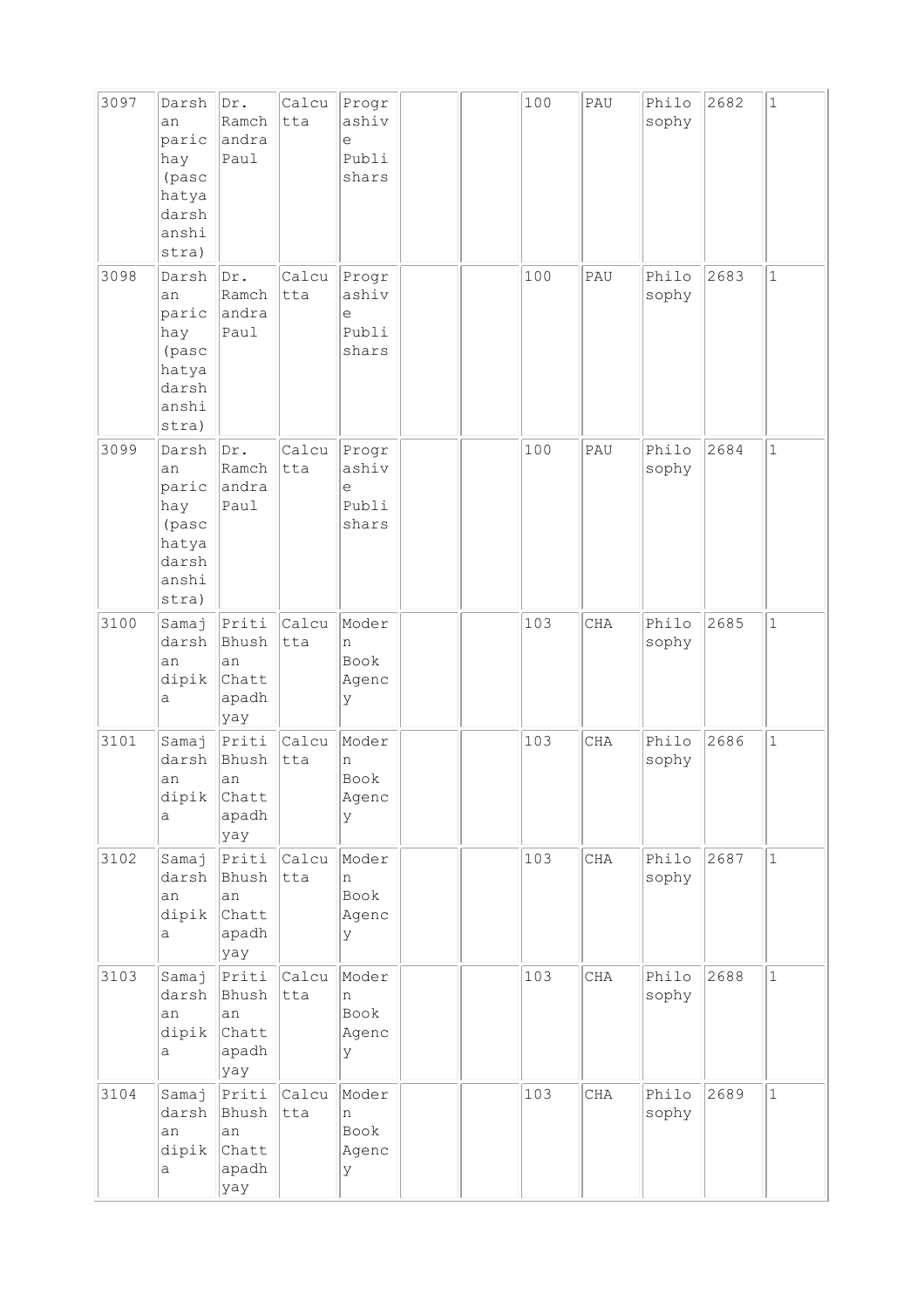| 3105 | Bhari<br>tyo o<br>pasch<br>atya<br>darsh<br>an                                    | Satis<br>h<br>Chand<br>ra<br>Chatt<br>apadh<br>yay | Calcu<br>tta  | Kobi<br>Press             |                                                          | 100 | CHA | Philo<br>sophy | 2690           | $1\,$        |
|------|-----------------------------------------------------------------------------------|----------------------------------------------------|---------------|---------------------------|----------------------------------------------------------|-----|-----|----------------|----------------|--------------|
| 3106 | Bhari<br>tyo o<br>pasch<br>atya<br>darsh<br>an                                    | Satis<br>h<br>Chand<br>ra<br>Chatt<br>apadh<br>yay | Calcu<br>tta  | Kobi<br>Press             |                                                          | 100 | CHA | Philo<br>sophy | 2691           | $\mathbf{1}$ |
| 3107 | Bhari<br>tyo o<br>pasch<br>atya<br>darsh<br>an                                    | Satis<br>h<br>Chand<br>ra<br>Chatt<br>apadh<br>yay | Calcu<br>tta  | Kobi<br>Press             |                                                          | 100 | CHA | Philo<br>sophy | 2692           | $\mathbf{1}$ |
| 3573 | Darsh<br>ankos<br>h                                                               | Sarda<br>far<br>Fajul<br>ulu<br>karim              | Dhaka         | Bangl<br>а<br>Acada<br>mi |                                                          | 100 | SAR | Philo<br>sophy | 3158           | $\mathbf{1}$ |
| 3574 | Histo<br>ry of<br>weste<br>rn<br>philo<br>sophy                                   | Russe<br>$\boxed{11}$                              | Bertr<br>and  | Londo<br>n                | Gerge<br>Allen<br>$\&$<br>Unuri<br>n<br>Ltd.             |     | 101 | RUS            | Philo<br>sophy | 3159         |
| 3575 | Theor<br>y of<br>knowl<br>edge<br>: an<br>intro<br>ducti<br>on                    | Woozl<br>ey                                        | A. D.         | Londo<br>n                | Hutch<br>inson<br>& Co.<br>Ltd.                          |     | 100 | <b>WOO</b>     | Philo<br>sophy | 3160         |
| 3576 | Metap<br>hysic<br>sTheo<br>ry of<br>knowl<br>edge<br>: an<br>intro<br>ducti<br>on | Waish                                              | W. H.         | Londo<br>n                | Hutch<br>inson<br>& Co.<br>Ltd.                          |     | 100 | WAI            | Philo<br>sophy | 3161         |
| 3577 | The<br>range<br>of<br>ethic<br>$s$ :<br>intro<br>ducto                            | Titus                                              | Harol<br>d H. | New<br>Delhi              | Affil<br>iated<br>East-<br>West<br>Press<br>Pvt.<br>Ltd. |     | 100 | TIT            | Philo<br>sophy | 3162         |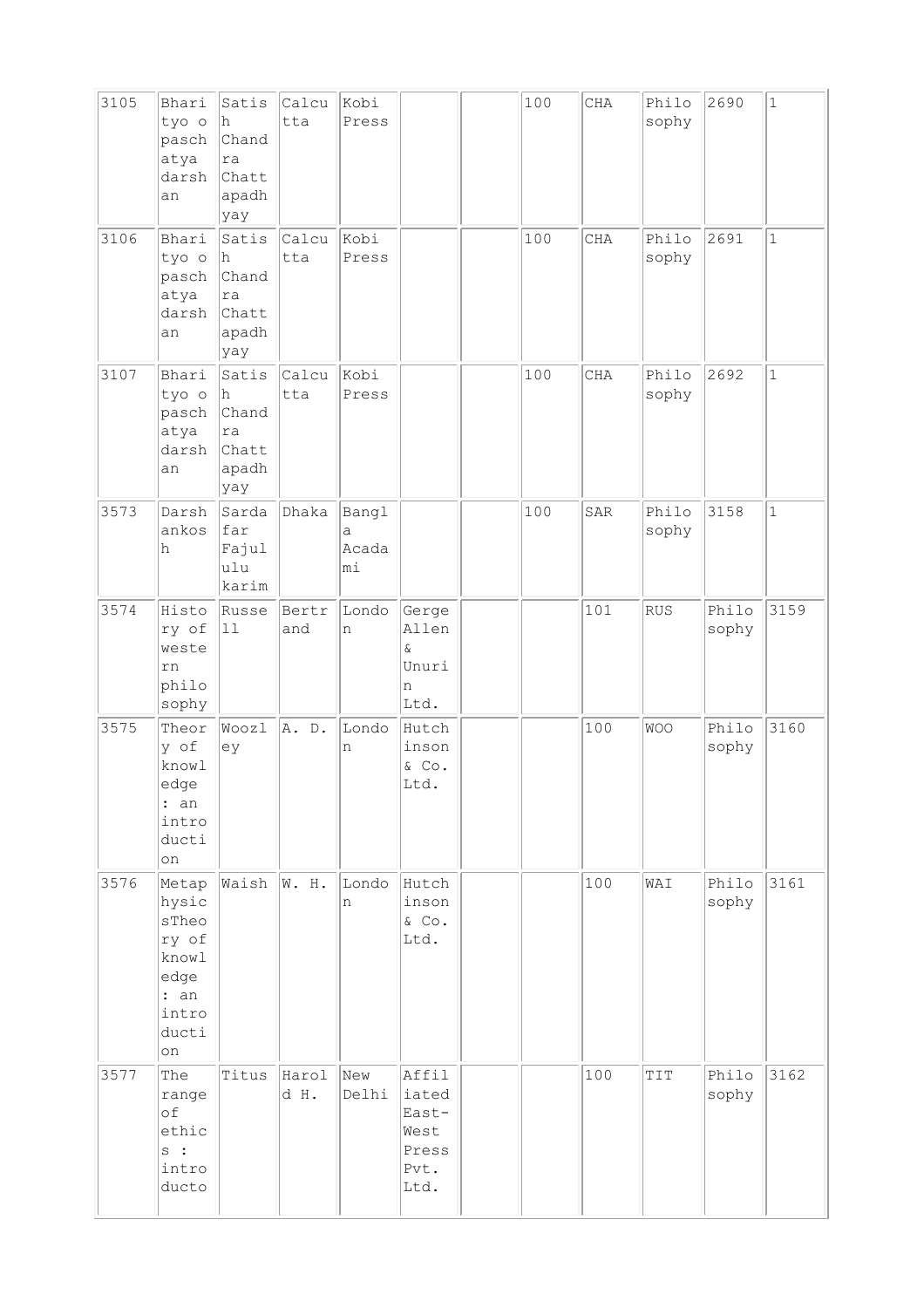|      | ry                                                                                           |                       |                        |              |                                         |  |     |                |                |      |
|------|----------------------------------------------------------------------------------------------|-----------------------|------------------------|--------------|-----------------------------------------|--|-----|----------------|----------------|------|
|      | readi<br>ngs                                                                                 |                       |                        |              |                                         |  |     |                |                |      |
| 3578 | Recov<br>ery<br>of<br>faith                                                                  | Radha<br>krish<br>nan | S.                     | New<br>Delhi | Orien<br>t<br>Paper<br>backs            |  | 100 | RAD            | Philo<br>sophy | 3163 |
| 3579 | The<br>life<br>of<br>vivek<br>anand<br>a and<br>the<br>unive<br>rsal<br>gospe<br>$\mathbf 1$ | Rolla<br>nd           | Romai<br>n             | Calcu<br>tta | Advai<br>ta<br>Ashra<br>na              |  | 100 | ROL            | Philo<br>sophy | 3164 |
| 3580 | The<br>chief<br>curre<br>nts<br>of<br>conte<br>mpora<br>ry<br>philo<br>sophy                 | Datta                 | Dhire<br>ndra<br>Mohan | Calcu<br>tta | Calcu<br>tta<br>Unive<br>rsity<br>Press |  | 100 | <b>DAT</b>     | Philo<br>sophy | 3165 |
| 3606 | $\mathbb{A}$<br>histo<br>ry of<br>india<br>philo<br>sophy                                    | Dasgu<br>pta          | Seren<br>dra<br>nath   | Delhi        | Motil<br>a1<br>Banar<br>asida<br>es     |  | 100 | DAS            | Philo<br>sophy | 3191 |
| 3607 | $\overline{A}$<br>histo<br>ry of<br>india<br>philo<br>sophy                                  | Dasgu<br>pta          | Seren<br>dra<br>nath   | Delhi        | Motil<br>al<br>Banar<br>asida<br>es     |  | 100 | DAS            | Philo<br>sophy | 3192 |
| 3608 | Α<br>histo<br>ry of<br>india<br>philo<br>sophy                                               | Dasgu<br>pta          | Seren<br>dra<br>nath   | Delhi        | Motil<br>a1<br>Banar<br>asida<br>es     |  | 100 | $\texttt{DAS}$ | Philo<br>sophy | 3193 |
| 3609 | Α<br>histo<br>ry of<br>india<br>philo<br>sophy                                               | Dasgu<br>pta          | Seren<br>dra<br>nath   | Delhi        | Motil<br>a1<br>Banar<br>asida<br>es     |  | 100 | DAS            | Philo<br>sophy | 3194 |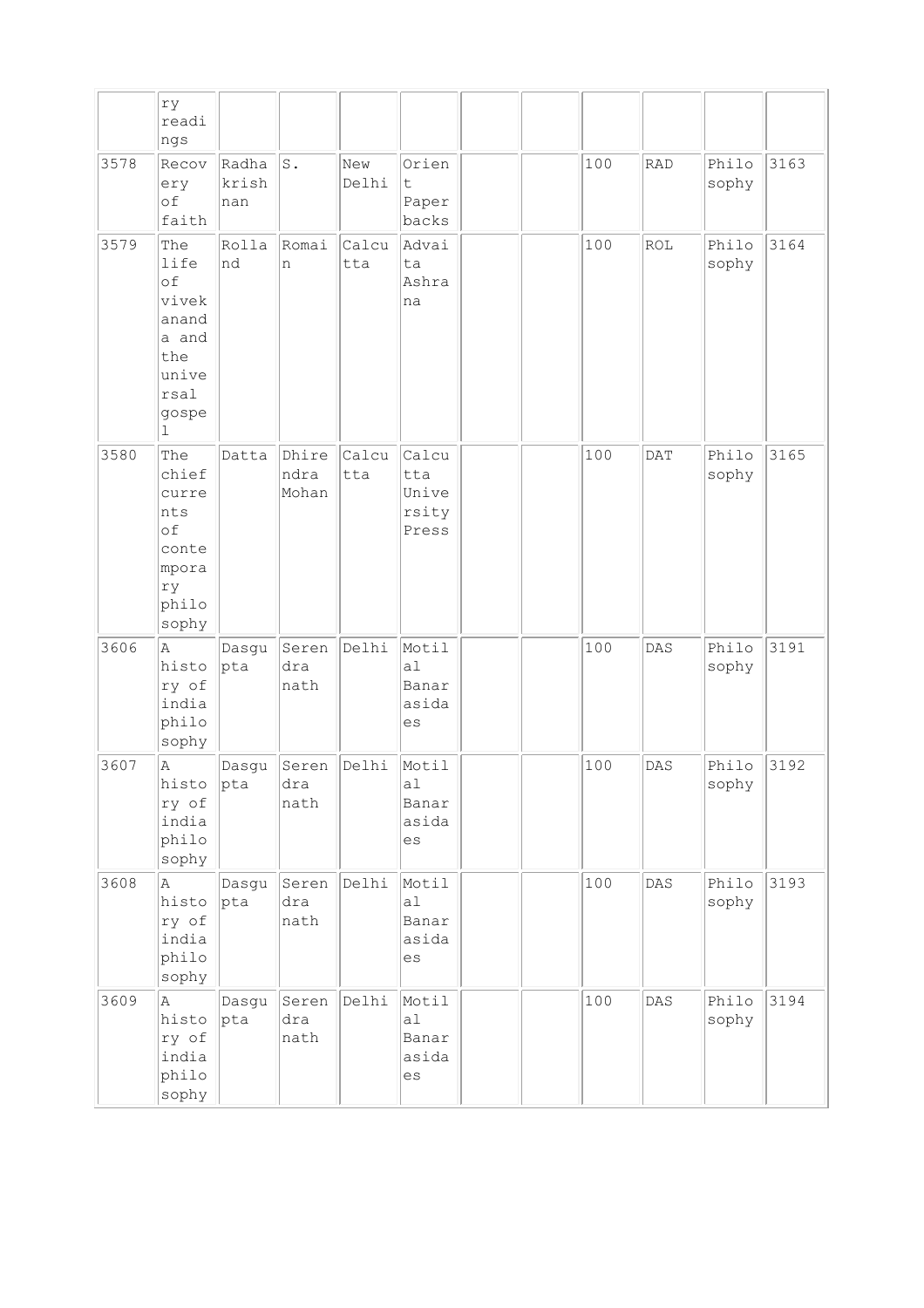| 3610 | A<br>histo<br>ry of<br>india<br>philo<br>sophy | Dasgu<br>pta                                        | Seren<br>dra<br>nath | Delhi                            | Motil<br>a1<br>Banar<br>asida<br>es |     | 100         | DAS            | Philo<br>sophy | 3195         |
|------|------------------------------------------------|-----------------------------------------------------|----------------------|----------------------------------|-------------------------------------|-----|-------------|----------------|----------------|--------------|
| 3666 | Samaj<br>darsh<br>an<br>dipik<br>а             | Priti<br>Bhush<br>an<br>Chatt<br>opadh<br>ya        | kolka<br>ta          | Moder<br>n<br>Book<br>Agenc<br>У |                                     | 100 | <b>CHA</b>  | Philo<br>sophy | 3251           | $\mathbf{1}$ |
| 3667 | Bhara<br>tio<br>darsh<br>an                    | Promo<br>d<br>Bandh<br>u<br>Sengu<br>pta            | kolka<br>ta          | Baner<br>jee<br>Pub.             |                                     | 100 | SEN         | Philo<br>sophy | 3252           | $\mathbf{1}$ |
| 3668 | Bhara<br>tio<br>darsh<br>an                    | Promo<br>d<br>Bandh<br>u<br>Sengu<br>pta            | kolka<br>ta          | Baner<br>jee<br>Pub.             |                                     | 100 | SEN         | Philo<br>sophy | 3253           | $\mathbf{1}$ |
| 3669 | Pasch<br>attya<br>darsh<br>an                  | Promo<br>d.<br>Bandh<br>u<br>Sengu<br>pta           | kolka<br>ta          | Baner<br>jee<br>Pub.             |                                     | 100 | SEN         | Philo<br>sophy | 3254           | $\mathbf{1}$ |
| 3670 | Pasch<br>attya<br>darsh<br>an                  | Promo<br>d<br>Bandh<br>u<br>Sengu<br> pta           | kolka<br>ta          | Baner<br>jee<br>Pub.             |                                     | 100 | SEN         | Philo<br>sophy | 3255           | $\mathbf{1}$ |
| 3671 | Samaj<br>darsh<br>an                           | Promo<br>d<br>Bandh<br>$\mathtt{u}$<br>Sengu<br>pta | kolka<br>ta          | Baner<br>jee<br>Pub.             |                                     | 100 | ${\tt SEM}$ | Philo<br>sophy | 3256           | $\mathbf 1$  |
| 3672 | Samaj<br>darsh<br>an                           | Promo<br>d<br>Bandh<br>u<br>Sengu<br>pta            | kolka<br>ta          | Baner<br>jee<br>Pub.             |                                     | 100 | ${\tt SEN}$ | Philo<br>sophy | 3257           | $\mathbf{1}$ |
| 3673 | Niti<br>bigya<br>n                             | Promo<br>d<br>Bandh<br>u<br>Sengu<br>pta            | kolka<br>ta          | Baner<br>jee<br>Pub.             |                                     | 100 | SEN         | Philo<br>sophy | 3258           | $\mathbf{1}$ |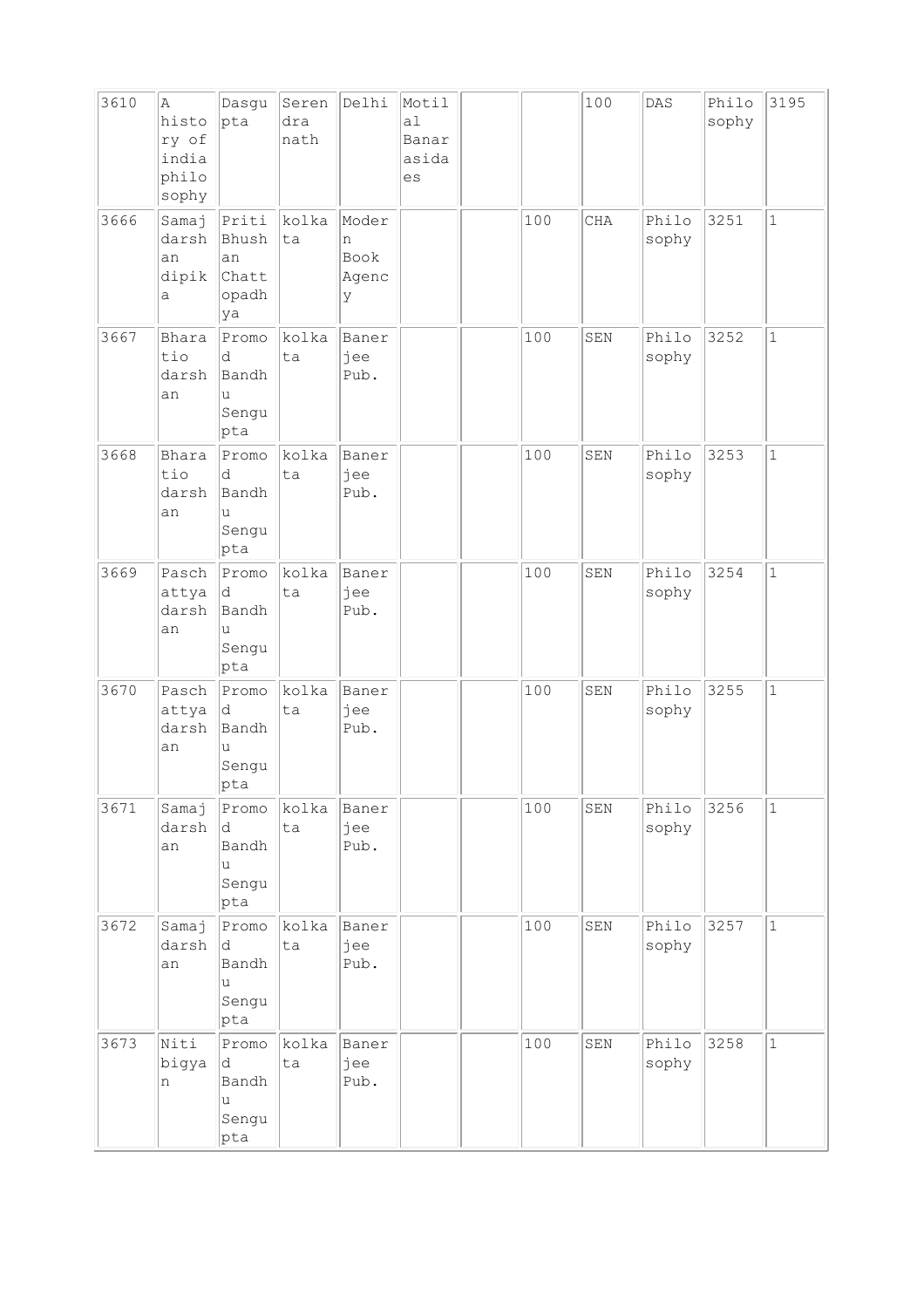| 3674 | Niti<br>Bigya<br>n | Promo<br>d<br>Bandh<br>u<br>Sengu<br>pta      | kolka<br>ta       | Baner<br>jee<br>Pub.             |  | 100 | SEN        | Philo<br>sophy | 3259 | $\mathbf 1$  |
|------|--------------------|-----------------------------------------------|-------------------|----------------------------------|--|-----|------------|----------------|------|--------------|
| 3675 | Monob<br>idya      | Promo<br>d<br>Bandh<br>u<br>Sengu<br>pta      | kolka<br>ta       | Baner<br>jee<br>Pub.             |  | 100 | SEN        | Philo<br>sophy | 3260 | $\mathbf{1}$ |
| 3676 | Monob<br>idya      | Promo<br>d<br>Bandh<br>u<br>Sengu<br>pta      | kolka<br>ta       | Baner<br>jee<br>Pub.             |  | 100 | SEN        | Philo<br>sophy | 3261 | $\mathbf{1}$ |
| 3677 | Monob<br>idya      | Promo<br>d<br>Bandh<br>u<br>Sengu<br>pta      | kolka<br>ta       | Baner<br>jee<br>Pub.             |  | 100 | SEN        | Philo<br>sophy | 3262 | $\mathbf{1}$ |
| 3678 | Monob<br>idya      | Priti<br>Bhush<br>an<br>Chatt<br>apadh<br>ya  | kolka<br>ta       | Moder<br>n<br>Book<br>Agenc<br>У |  | 100 | <b>CHA</b> | Philo<br>sophy | 3263 | $\mathbf 1$  |
| 3679 | Monob<br>idya      | Priti<br>Bhush<br>an<br>Chatt<br>apadh<br> ya | kolka<br>ta       | Moder<br>n<br>Book<br>Agenc<br>У |  | 100 | CHA        | Philo<br>sophy | 3264 | $\mathbf{1}$ |
| 3680 | Monob<br>idya      | Priti<br>Bhush<br>an<br>Chatt<br>apadh<br>ya  | kolka<br>ta       | Moder<br>n<br>Book<br>Agenc<br>У |  | 100 | CHA        | Philo<br>sophy | 3265 | $1\,$        |
| 3696 | Manob<br>idya      | Jagad<br>ishwa<br>$\Upsilon$<br>Sanny<br>a1   | Kolka<br> ta      | Shree<br>Bhumi<br>Publi<br>sing  |  | 100 | SAN        | Philo<br>sophy | 3281 | $\mathbf{1}$ |
| 3697 | Manob<br>idya      | ishwa<br>r<br>Sanny<br>a1                     | Jagad Kolka<br>ta | Shree<br>Bhumi<br>Publi<br>sing  |  | 100 | SAN        | Philo<br>sophy | 3282 | $\mathbf{1}$ |
| 3698 | Monob<br>idya      | Jagad<br>ishwa<br>r<br>Sanny<br>a1            | Kolka<br>ta       | Shree<br>Bhumi<br>Publi<br>sing  |  | 100 | SAN        | Philo<br>sophy | 3283 | $\mathbf{1}$ |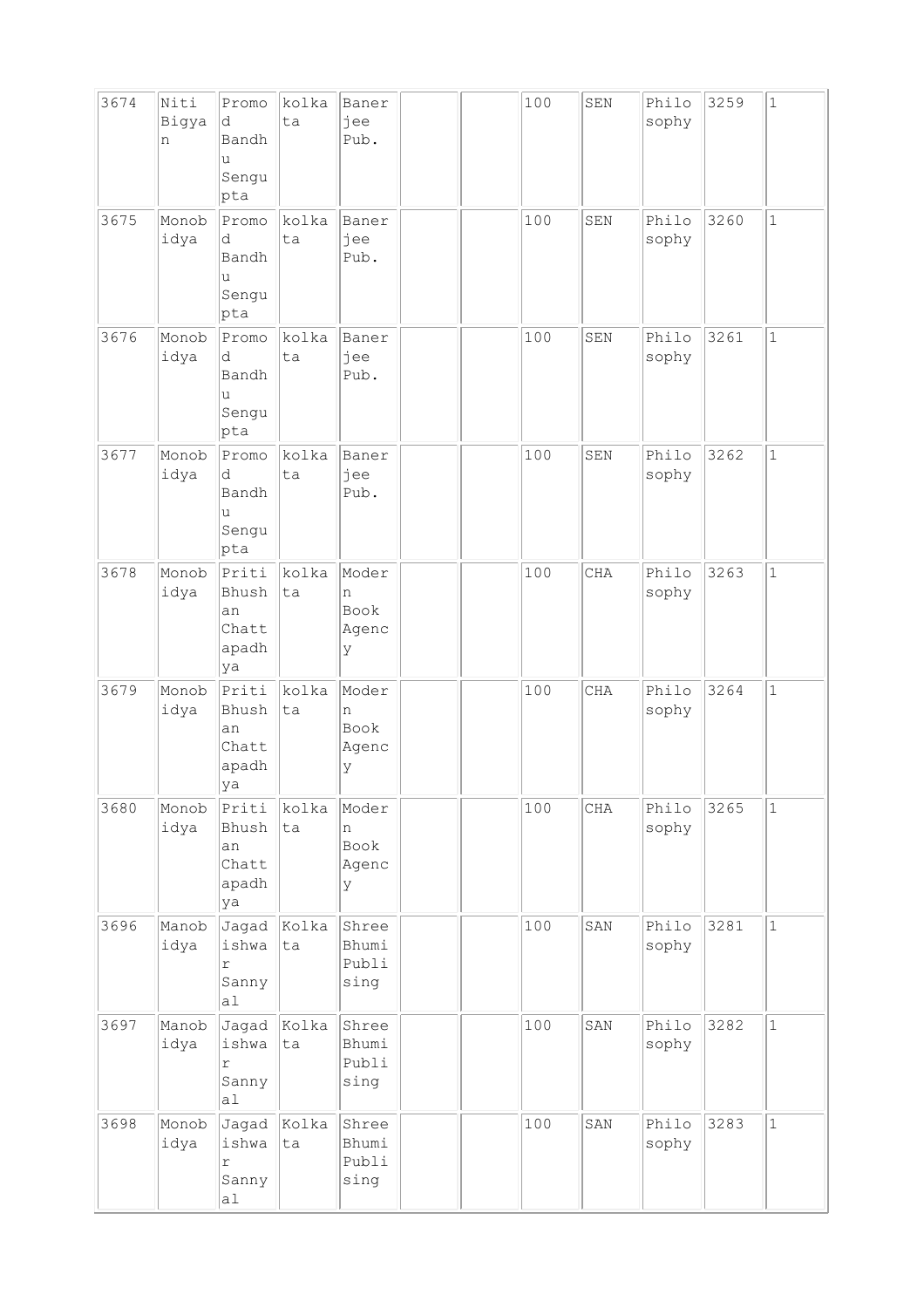| 3699 | Manob<br>idya                                                                                                                                     | Jagad Kolka<br>ishwa<br>r<br>Sanny<br>a1 | ta            | Shree<br>Bhumi<br>Publi<br>sing |                                                 | 100 | SAN | Philo<br>sophy | 3284           | $\mathbf{1}$ |
|------|---------------------------------------------------------------------------------------------------------------------------------------------------|------------------------------------------|---------------|---------------------------------|-------------------------------------------------|-----|-----|----------------|----------------|--------------|
| 3700 | Manob<br>idya                                                                                                                                     | Jagad<br>ishwa<br>r<br>Sanny<br>a1       | Kolka<br>ta   | Shree<br>Bhumi<br>Publi<br>sing |                                                 | 100 | SAN | Philo<br>sophy | 3285           | $\mathbf{1}$ |
| 3701 | Probl<br>ems<br>of<br>Philo<br>sophy                                                                                                              | Russe<br>11                              | Bertr<br>and  | Londo<br>n                      | 0. U.<br>${\mathbb P}$ .                        |     | 100 | RUS            | Philo<br>sophy | 3286         |
| 3702 | Six<br>ways<br>of<br>knowi<br>ng a<br>criti<br>cal<br>study<br>of<br>the<br>advai<br>ta<br>theor<br>y of<br>knowl<br>edge                         | Datta                                    | D. M.         | Kolka<br>ta                     | Unive<br>rsity<br>of<br>Calcu<br>tta            |     | 100 | DATA           | Philo<br>sophy | 3287         |
| 3863 | Intro<br>ducti<br>on to<br>logic                                                                                                                  | Copi                                     | Irvin<br>g M. | New<br>York                     | Macmi<br>llan<br>Publi<br>shing<br>${\rm Co}$ . |     | 100 | COP            | Philo<br>sophy | 3448         |
| 3864 | Moder<br>n<br>hindu<br>ism :<br>an<br>accou<br>nt of<br>the<br>relig<br>ion<br>and<br>life<br>оf<br>the<br>hindu<br>s in<br>north<br>ern<br>india | Wilki<br>ns                              | W. J.         | Calcu Rupa<br>tta               | $&$ Co.                                         |     | 100 | WIL            | Philo<br>sophy | 3449         |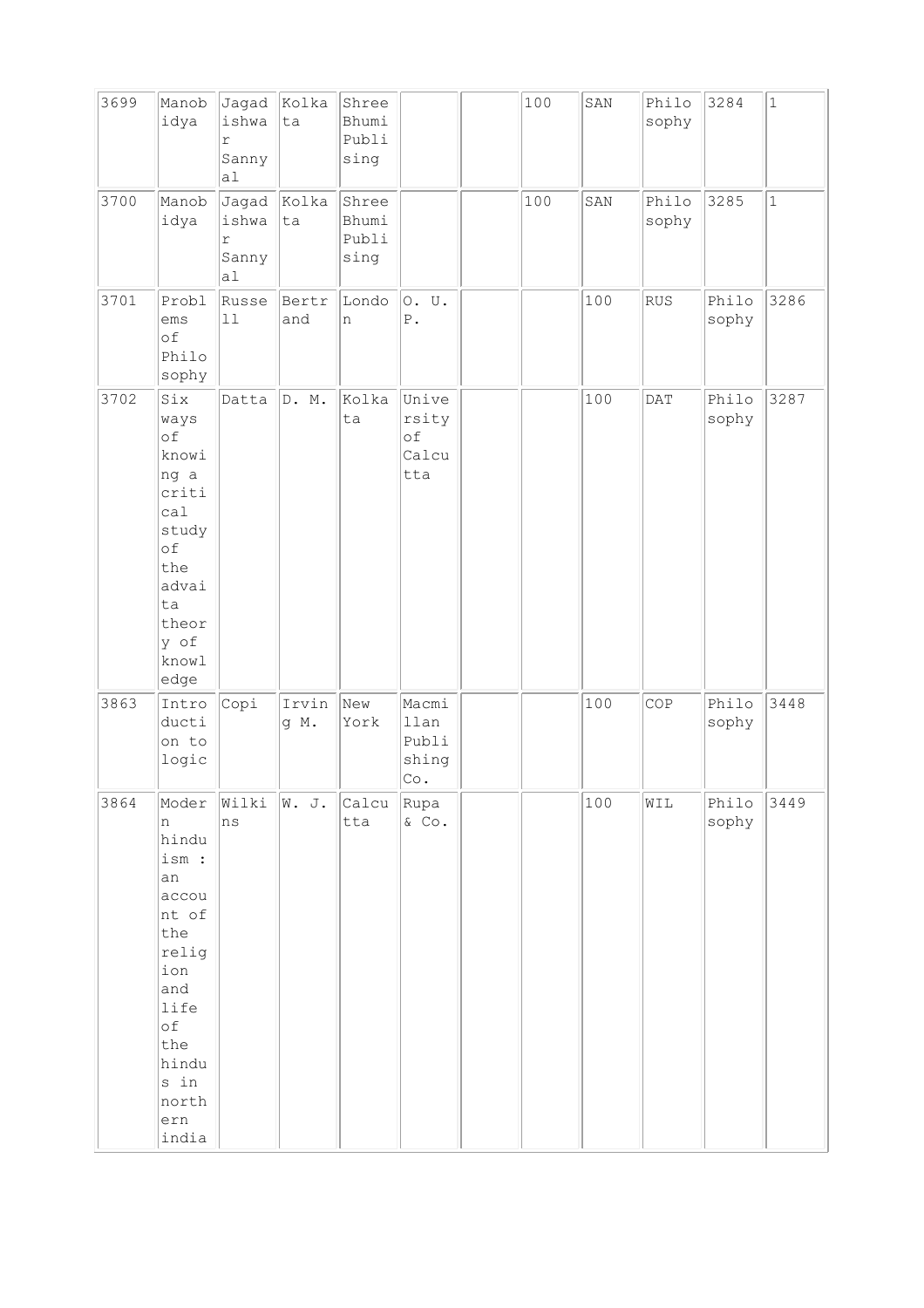| 3865 | Hindu<br>mytho<br>logy                                                                                      | vedic<br>and<br>puran<br>iс         | Wilki<br>ns             | W. J.                                                                | Calcu<br>tta                                                | Rupa<br>& Co.                                               |     |                | 100            | WIL            | Philo<br>sophy |
|------|-------------------------------------------------------------------------------------------------------------|-------------------------------------|-------------------------|----------------------------------------------------------------------|-------------------------------------------------------------|-------------------------------------------------------------|-----|----------------|----------------|----------------|----------------|
| 3866 | India<br>n<br>caste<br>custo<br>ms                                                                          | $\overline{O'$ Mal<br>ley           | L. S.<br>$\mathtt{S}$ . | Calcu<br>tta                                                         | Rupa<br>& Co.                                               |                                                             |     | 100            | MAL            | Philo<br>sophy | 3451           |
| 3867 | Pasch<br>attya<br>darsh<br>aner<br>itihu<br>S<br>(kant                                                      | hegel                               | Manor<br>anjan<br>Basu  | Calcu<br>tta                                                         | Pasch<br>imban<br>ga<br>Rajya<br>Pusta<br>k.<br>Parsh<br>ad |                                                             |     | 100            | BAS            | Philo<br>sophy | 3452           |
| 3868 | Pasch<br>attya<br>darsh<br>aner<br>itihu<br>$\rm s$<br>(lock                                                | barkl<br>ey                         | hium)                   | Dr.<br>Nirod<br>Baran<br>Chakr<br>abort<br>У                         | Calcu<br>tta                                                | Pasch<br>imban<br>ga<br>Rajya<br>Pusta<br>k.<br>Parsh<br>ad |     |                | 100            | CHA            | Philo<br>sophy |
| 3869 | Prati<br>ki<br>nyay                                                                                         | Indra<br>Kumar<br>Ray               | Calcu<br>tta            | Pasch<br>imban<br>ga<br>Rajya<br>Pusta<br>$\rm k$<br>Parsh<br>ad     |                                                             |                                                             | 100 | RAY            | Philo<br>sophy | 3454           | $\mathbf{1}$   |
| 3870 | Sanke<br>tik<br>Jukti<br>bigya<br>n:<br>bakya<br>kalan                                                      | Ramap<br>rasad<br>$\vert$ Das       | Calcu<br>tta            | Pasch<br>imban<br>ga<br>Rajya<br>Pusta<br>$\mathbf k$<br>Parsh<br>ad |                                                             |                                                             | 100 | $\texttt{DAS}$ | Philo<br>sophy | 3455           | $\mathbf{1}$   |
| 3871 | Pasch<br>attya<br>yukti<br>bigya<br>ner<br>bhumi<br>ka :<br>prach<br>alita<br>$\circ$<br>sanke<br>$\tt i k$ | Dulal<br>Chand<br> ra<br>Pande<br>У | Calcu<br>tta            | J. N.<br>Ghosh<br>$\&$<br>Sons                                       |                                                             |                                                             | 100 | $\texttt{PAN}$ | Philo<br>sophy | 3456           | $\mathbf{1}$   |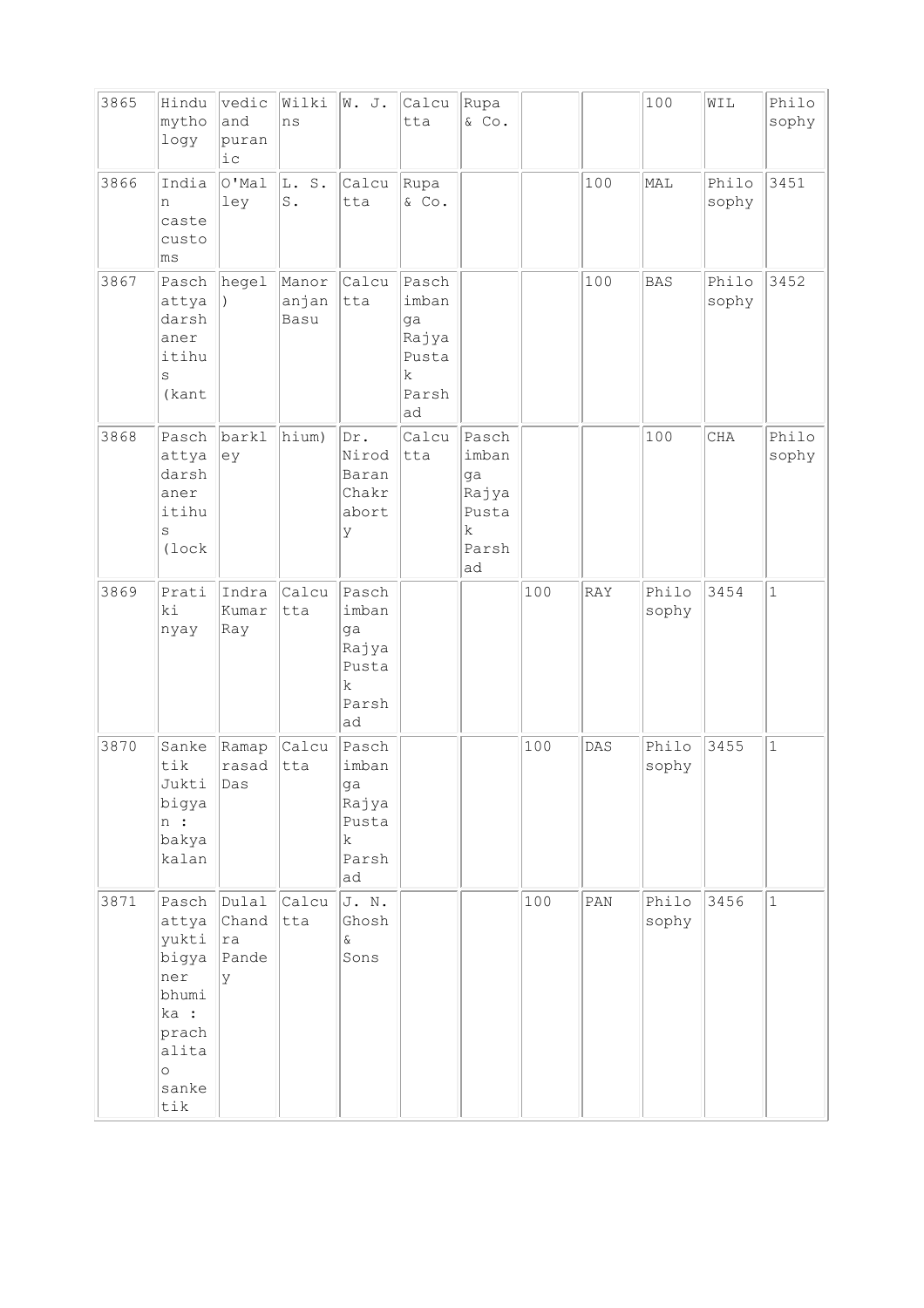| 3872 | Samaj<br>darsh<br>an<br>dipik<br>a                            | Dr.<br>Priti<br>bhush<br>an<br>Chatt<br>opadh<br>yay | Calcu<br>tta       | Moder<br>n<br><b>Book</b><br>Agenc<br>У<br>Pvt.<br>Ltd. |  | 100 | $\rm CHA$  | Philo<br>sophy | 3457 | $\mathbf{1}$ |
|------|---------------------------------------------------------------|------------------------------------------------------|--------------------|---------------------------------------------------------|--|-----|------------|----------------|------|--------------|
| 3873 | Manob<br>idya                                                 | Dr.<br>Priti<br>bhush<br>an<br>Chatt<br>opadh<br>yay | Calcu<br>tta       | Moder<br>n<br>Book<br>Agenc<br>У<br>Pvt.<br>Ltd.        |  | 100 | CHA        | Philo<br>sophy | 3458 | $\mathbf 1$  |
| 3874 | Tarka<br>shast<br>ra                                          | Rames<br>h<br>Chand<br>ra<br>Munsh<br>i              | Calcu<br>tta       | Baiku<br>ntha<br>Book<br>House                          |  | 100 | MUN        | Philo<br>sophy | 3459 | $\mathbf{1}$ |
| 3875 | Malsh<br>reer<br>Panch<br>atant<br>ra                         | Gouri<br>Dharm<br>apal                               | Calcu<br>tta       | Rupa<br>and<br>Co.                                      |  | 100 | DHA        | Philo<br>sophy | 3460 | $\mathbf{1}$ |
| 3876 | Rickb<br>led<br>sanhi<br>tya                                  | Rames<br>h<br>Chand<br>ra<br>Dutta                   | Calcu<br>tta       | Haraf<br>Praka<br>shani                                 |  | 102 | <b>DUT</b> | Philo<br>sophy | 3461 | $\mathbf{1}$ |
| 3877 | Rickb<br>ed<br>sanhi<br>tya                                   | Rames<br>h<br>Chand<br>ra<br>Dutta                   | Calcu<br>tta       | Haraf<br>Praka<br>shani                                 |  | 102 | <b>DUT</b> | Philo<br>sophy | 3462 | $\mathbf 1$  |
| 3878 | Sameb<br>ed<br>sanhi<br>tya                                   | Parit<br>osh<br>Tagor<br>e<br>(tr.)                  | Calcu<br>tta       | Haraf<br>Praka<br>shani                                 |  | 102 | TAG        | Philo<br>sophy | 3463 | 1            |
| 3879 | Sukla<br>$\circ$<br>krish<br>na<br>jujub<br>ed<br>sanhi<br>ta | Bijan<br>Behar<br>i<br>Goswa<br>mi                   | Calcu<br>tta       | Haraf<br>Praka<br>shani                                 |  | 102 | GOS        | Philo<br>sophy | 3464 | $\mathbf{1}$ |
| 3880 | Ather<br>bobed                                                | Behar<br>i.<br>Goswa<br>mi<br>(tr.)                  | Bijan Calcu<br>tta | Haraf<br>Praka<br>shani                                 |  | 102 | GOS        | Philo<br>sophy | 3465 | $\mathbf{1}$ |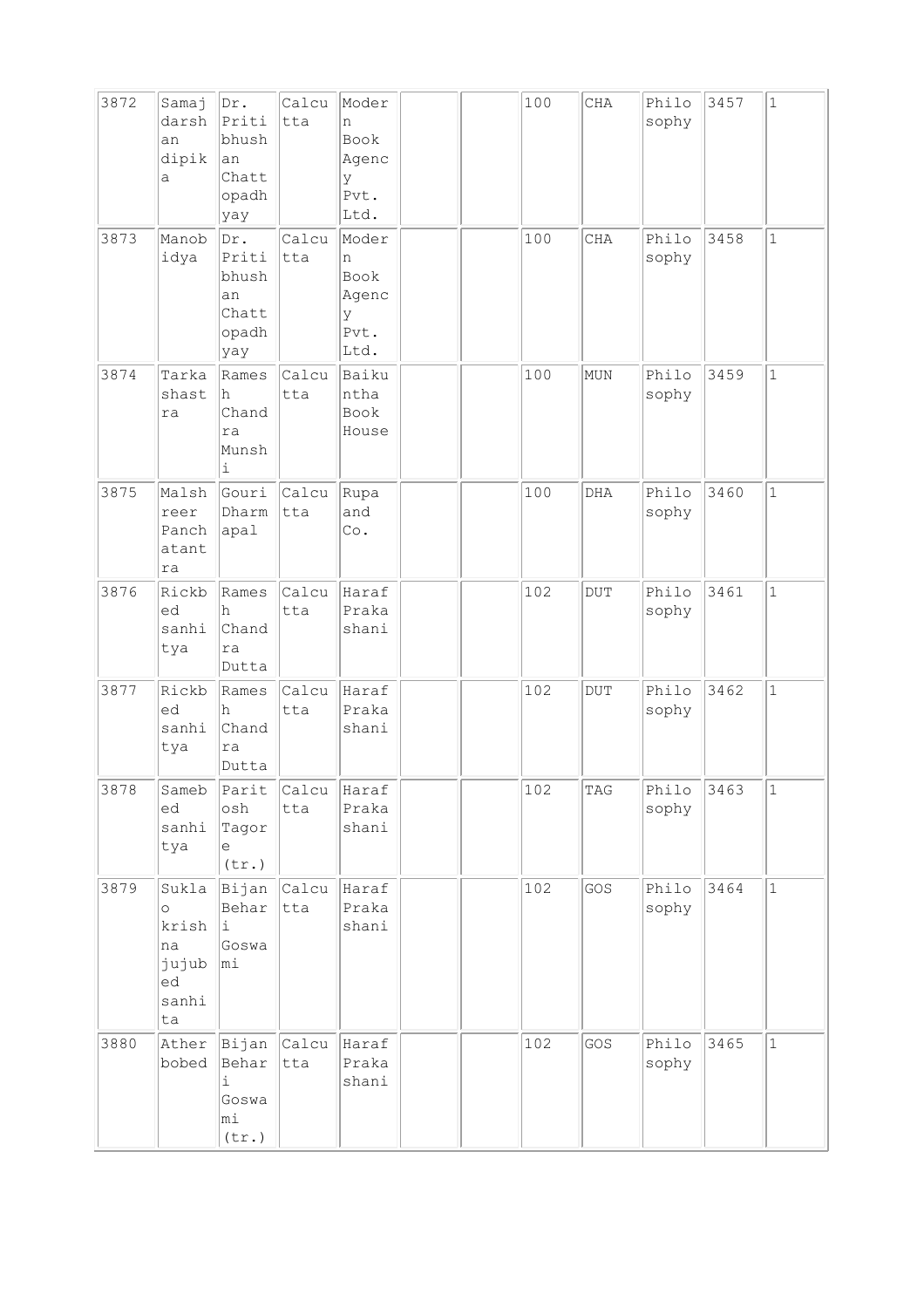| 3881 | Ramay<br>an                                                       | Kritt<br>ibas                             | Calcu<br>tta                                 | Modra<br>n<br>Book<br>Agenc<br>У             |                                             |                                             | 102 | KRI | Philo<br>sophy | 3466           | $\mathbf{1}$   |
|------|-------------------------------------------------------------------|-------------------------------------------|----------------------------------------------|----------------------------------------------|---------------------------------------------|---------------------------------------------|-----|-----|----------------|----------------|----------------|
| 3882 | Ramay<br>an                                                       | Kritt<br>ibas                             | Calcu<br>tta                                 | Modra<br>n<br>Book<br>Agenc<br>У             |                                             |                                             | 102 | KRI | Philo<br>sophy | 3467           | $\mathbf{1}$   |
| 4064 | Pasch<br>attya<br>darsh<br>aner<br>itihu<br>S<br>(kant            | hagel                                     | Manor<br>anjan<br>Basu                       | Calcu<br>tta                                 | P. B.<br>Rajya<br>Pusta<br>k<br>Parsh<br>ad |                                             |     | 330 | <b>BAS</b>     | Philo<br>sophy | 3649           |
| 4065 | Pasch<br>attya<br>darsh<br>aner<br>itihu<br>S<br>(lock            | barkl<br>ey                               | hium)                                        | Dr.<br>Nirod<br>Baran<br>Chakr<br>abort<br>У | Calcu<br>tta                                | P. B.<br>Rajya<br>Pusta<br>k<br>Parsh<br>ad |     |     | 100            | CHA            | Philo<br>sophy |
| 4066 | Pasch<br>attya<br>darsh<br>aner<br>itihu<br>S<br>(plat<br>$\circ$ | arris<br>tatal<br>$\lambda$               | Dr.<br>Nirod<br>Baran<br>Chakr<br>abort<br>У | Calcu<br>tta                                 | P. B.<br>Rajya<br>Pusta<br>k<br>Parsh<br>ad |                                             |     | 100 | <b>CHA</b>     | Philo<br>sophy | 3651           |
| 4067 | Pasch<br>attya<br>jukti<br>bigya<br>n                             | Pramo<br>d<br>Bandh<br> บ<br>Sengu<br>pta | Calcu<br>tta                                 | Baner<br>jee<br>Publi<br>shers               |                                             |                                             | 100 | SEN | Philo<br>sophy | 3652           | $\mathbf{1}$   |
| 4068 | Pasch<br>attya<br>jukti<br>bigya<br>n                             | Pramo<br>d<br>Bandh<br>u<br>Sengu<br>pta  | Calcu<br>tta                                 | Baner<br>jee<br>Publi<br>shers               |                                             |                                             | 100 | SEN | Philo<br>sophy | 3653           | $1\,$          |
| 4069 | Pasch<br>attya<br>jukti<br>bigya<br>n                             | Pramo<br>d.<br>Bandh<br>u<br>Sengu<br>pta | Calcu<br>tta                                 | Baner<br>jee<br>Publi<br>shers               |                                             |                                             | 100 | SEN | Philo<br>sophy | 3654           | $\mathbf{1}$   |
| 4070 | Pasch<br>attya<br>jukti<br>bigya<br>n                             | Pramo<br>d.<br>Bandh<br>u<br>Sengu<br>pta | Calcu<br>tta                                 | Baner<br>jee<br>Publi<br>shers               |                                             |                                             | 100 | SEN | Philo<br>sophy | 3655           | $\mathbf{1}$   |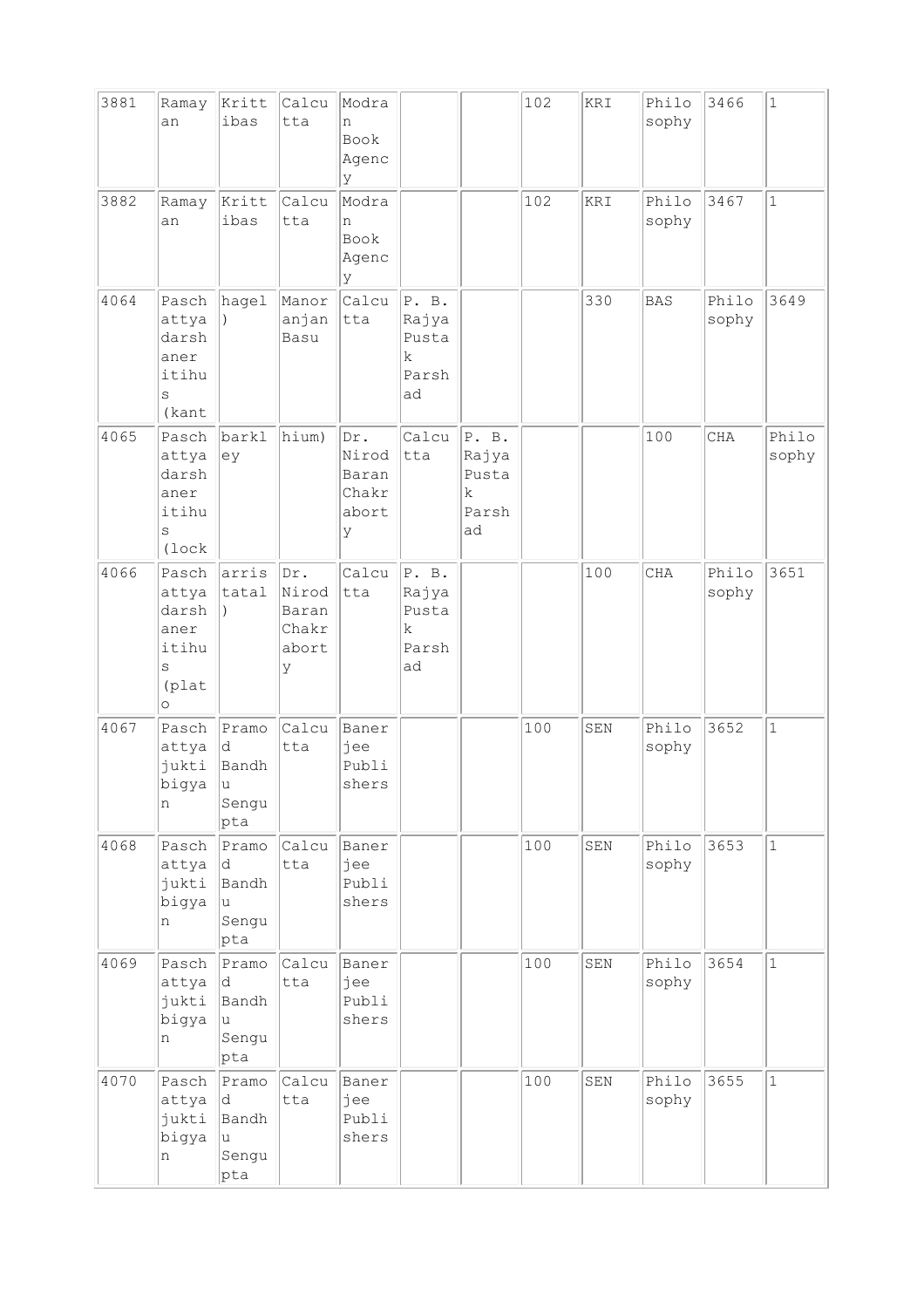| 4071 | Text<br>book<br>of<br>deduc<br>tive<br>logic                                         | Roy                            | Bhola<br>nath          | Calcu<br>tta | S. C.<br>Sarka<br>r &<br>Sons                        |  | 100 | ROY        | Philo<br>sophy | 3656 |
|------|--------------------------------------------------------------------------------------|--------------------------------|------------------------|--------------|------------------------------------------------------|--|-----|------------|----------------|------|
| 4072 | Text<br>book<br>of<br>induc<br>tive<br>logic                                         | Roy                            | Bhola<br>nath          | Calcu<br>tta | S. C.<br>Sarka<br>r &<br>Sons                        |  | 100 | ROY        | Philo<br>sophy | 3657 |
| 4073 | Exist<br>entia<br>lism                                                               | Warno<br>сk                    | Mary                   | Londo<br>n   | Oxfor<br>d<br>Unive<br>rsity<br>Press                |  | 100 | <b>WAR</b> | Philo<br>sophy | 3658 |
| 4074 | The<br>moral<br>law                                                                  | Paton                          | H. J.<br>(tr.)         | Calcu<br>tta | B. I.<br>Publi<br>catio<br>ns                        |  | 100 | PAT        | Philo<br>sophy | 3659 |
| 4075 | Philo<br>sophy<br>of<br>relig<br>ion                                                 | Hick                           | John                   | New<br>Delhi | Prent<br>ice-H<br>all<br>of<br>India<br>Pvt.<br>Ltd. |  | 100 | HIC        | Philo<br>sophy | 3660 |
| 4076 | The<br>conce<br>pt of<br>mind                                                        | Ryle                           | Gilbe<br>$\mathtt{rt}$ | Engla<br>nd  | Pengu<br>in<br><b>Books</b><br>Ltd.                  |  | 100 | <b>RYL</b> | Philo<br>sophy | 3661 |
| 4077 | Α<br>hundr<br>ed<br>years<br>of<br>philo<br>sophy                                    | Passm<br>ore                   | John                   | Engla<br>nd  | Pengu<br>in<br><b>Books</b><br>Ltd.                  |  | 100 | PAS        | Philo<br>sophy | 3662 |
| 4078 | The<br>idea<br>of<br>god<br>in<br>the<br>light<br>of<br>recen<br>t<br>philo<br>sophy | Pring<br>$le-Pa$<br>ltiso<br>n | A <br>Seth             | Calcu<br>tta | Acade<br>$ {\tt mic} $<br>Publi<br>shers             |  | 100 | PRI        | Philo<br>sophy | 3663 |
| 4079 | The<br>six<br>ways<br>оf<br>knowi<br>ng                                              | Datta                          | D. M.                  | Calcu<br>tta | Calcu<br>tta<br>Univ.<br>Press                       |  | 100 | <b>DAT</b> | Philo<br>sophy | 3664 |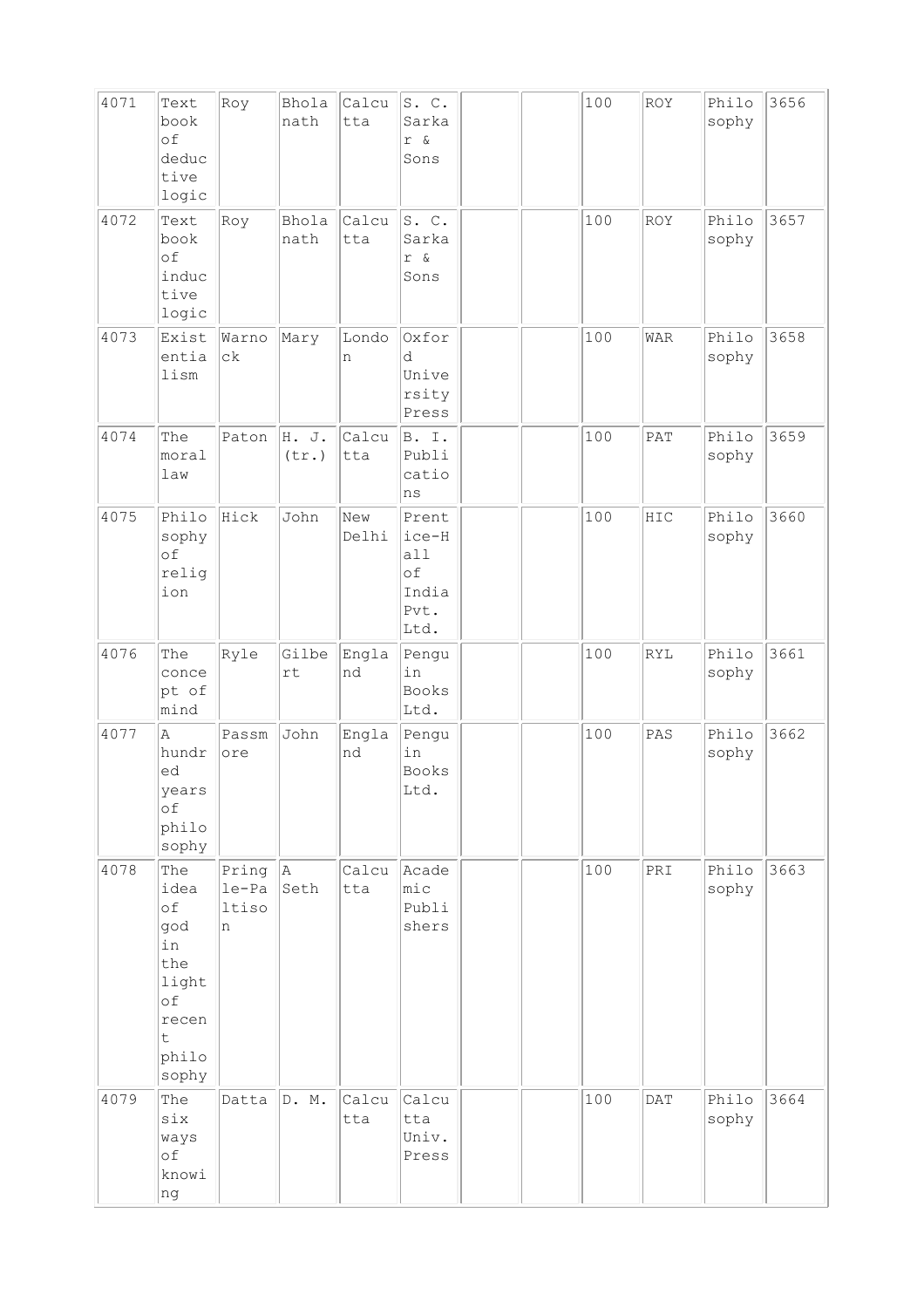| 4240 | Imman<br>uel<br>kant'<br>S<br>criti<br>que<br>of<br>pure<br>reaso<br>n | Smith                                                | Kant                   | Londo<br>n                         | The<br>Macmi<br>llan<br>Press         |                           |                     | 100 | SMI            | Philo<br>sophy | 3825           |
|------|------------------------------------------------------------------------|------------------------------------------------------|------------------------|------------------------------------|---------------------------------------|---------------------------|---------------------|-----|----------------|----------------|----------------|
| 4241 | Intro<br>ducti<br>on to<br>psuch<br>ology                              | Morga<br>n                                           | Cliff<br>ord<br>Τ.     | New<br>Delhi                       | Tata<br>Mcgro<br>$W -$<br>Hill<br>Pub |                           |                     | 100 | MOR            | Philo<br>sophy | 3826           |
| 4242 | Bharo<br>tio<br>darsh<br>an                                            | Romes<br>h<br>Chand<br>ra<br>Munsi                   | Calcu<br>tta           | Baiku<br>ntha<br>Book<br>House     |                                       |                           | 100                 | MUN | Philo<br>sophy | 3827           | $\mathbf{1}$   |
| 4243 | Bharo<br>tio<br>darsh<br>an                                            | Romes<br>h<br>Chand<br>ra<br>Munsi                   | Calcu<br>tta           | Baiku<br>ntha<br>Book<br>House     |                                       |                           | 100                 | MUN | Philo<br>sophy | 3828           | $\mathbf{1}$   |
| 4244 | Pasch<br>atya<br>darsh<br>an                                           | Romes<br>h<br>Chand<br>ra<br>Munsi                   | Calcu<br>tta           | Baiku<br>ntha<br>Book<br>House     |                                       |                           | 100                 | MUN | Philo<br>sophy | 3829           | $\mathbf{1}$   |
| 4245 | Pasch<br>atya<br>darsh<br>an                                           | Romes<br>h<br>Chand<br>ra<br>Munsi                   | Calcu<br>tta           | Baiku<br>ntha<br>Book<br>House     |                                       |                           | 100                 | MUN | Philo<br>sophy | 3830           | $\mathbf{1}$   |
| 4251 | Emanu<br>el<br>kant                                                    | Humay<br>un<br>Kabir                                 | Calcu<br>tta           | Pasch<br>imban<br>ga<br>Rajjy<br>а | Pusta<br>$\mathbf k$<br>parsa<br>d    | Arjya<br>Manso<br>n       |                     |     | 100            | HUM            | Philo<br>sophy |
| 4252 | Dharm<br>adars<br>han                                                  | Edwor<br>$\mathrm{d}\mathbf{s}$                      | $\mathbb D$ .<br>Miyal | Calcu<br> tta                      | Pasch<br>imban<br>ga<br>Rajjy<br>а    | Pusta<br>k<br>parsa<br>d. | Arjya<br>Manso<br>n |     |                | 100            | EDW            |
| 4253 | Bharo<br>tio<br>darsh<br>an                                            | Debro<br>ta<br>Sen                                   | Calcu<br>tta           | Pasch<br>imban<br>ga<br>Rajjy<br>а | Pusta<br>$\mathbf k$<br>parsa<br>d    | Arjya<br>Manso<br>n       |                     |     | 100            | SEN            | Philo<br>sophy |
| 4254 | Monob<br>idya<br>$\circ$<br>samaj<br>darsh<br>an                       | Promo<br>dh<br>Bandh<br>$\mathtt{u}$<br>Sengu<br>pta | Calcu<br>tta           | Baner<br>jee<br>Publi<br>shers     |                                       |                           | 100                 | SEN | Philo<br>sophy | 3839           | $\mathbf{1}$   |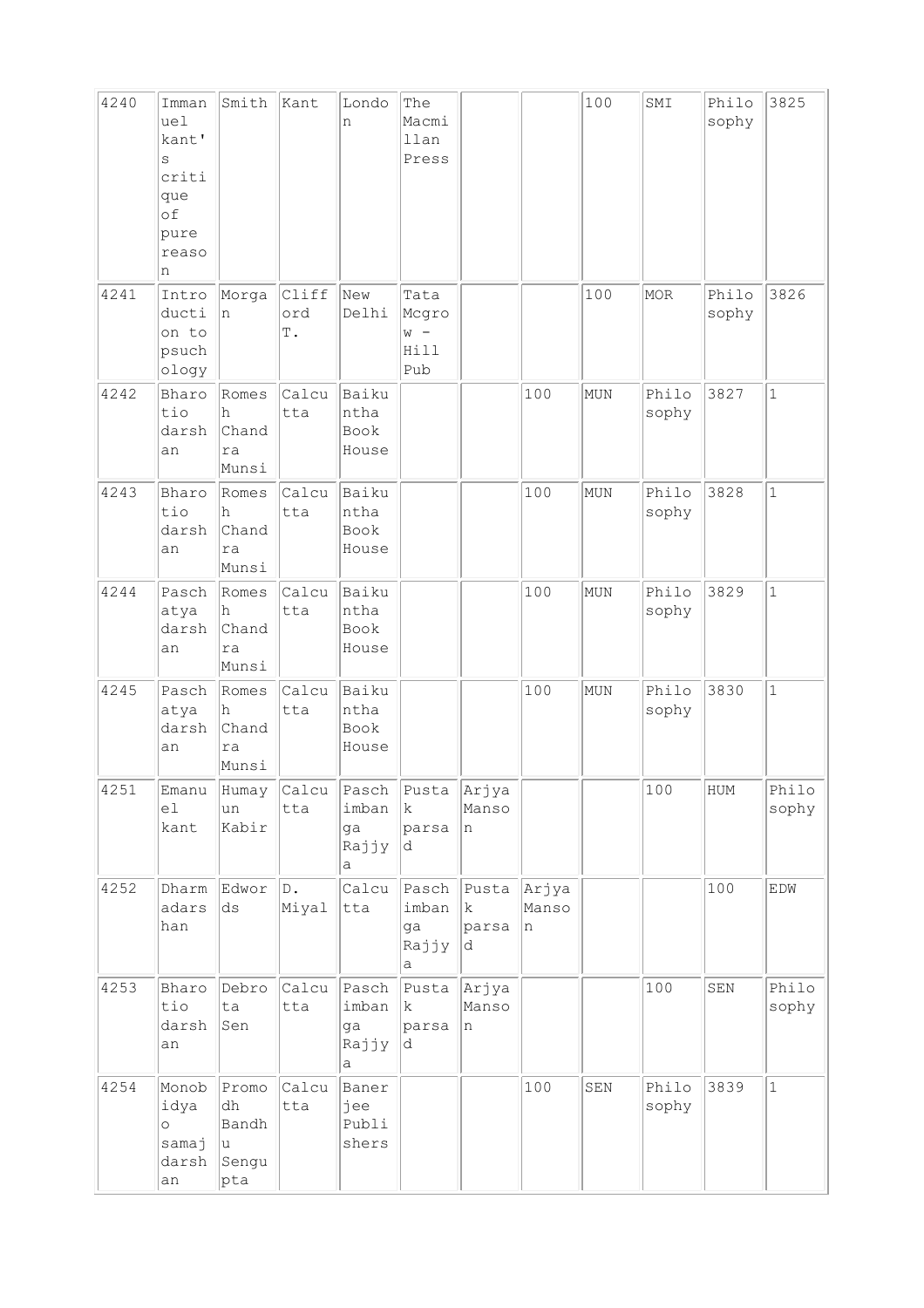| 4255 | Chief<br>curre<br>nts<br>of<br>conte<br>mpora<br>ry<br>philo<br>sophy | Datta                                           | Dhire<br>ndra<br>mohon | Calcu<br>tta                                          | Calcu<br>tta<br>Unide<br>rsity     |     | 100        | <b>DAT</b>     | Philo<br>sophy | 3840         |
|------|-----------------------------------------------------------------------|-------------------------------------------------|------------------------|-------------------------------------------------------|------------------------------------|-----|------------|----------------|----------------|--------------|
| 4438 | Conte<br>mpora<br>ry<br>schoo<br>ls of<br>psych<br>ology              | Woodw<br>orth                                   | Rober<br>t S.          | Londo<br>n                                            | Methu<br>en &<br>Co.<br>Ltd.       |     | 100        | <b>WOO</b>     | Philo<br>sophy | 4023         |
| 4439 | Α<br>croti<br>ca1<br>surve<br>y of<br>india<br>philo<br>sophy         | Sharm<br>a                                      | Chand<br>ra<br>(tr.)   | New<br>Delhi                                          | Motil<br>a1<br>Banar<br>asida<br>S |     | 100        | SHA            | Philo<br>sophy | 4024         |
| 4440 | Darsh<br>an<br>prasa<br>ngo                                           | Jagad<br>ishar<br>Sanya<br>ı                    | Calcu<br>tta           | Sribh<br>umi<br>Publi<br>shing<br>Co.                 |                                    | 100 | SAN        | Philo<br>sophy | 4025           | $\mathbf{1}$ |
| 4441 | Darsh<br>an<br>prasa<br>ngo                                           | Jagad<br>ishar<br>Sanya<br>ı                    | <b>Calcu</b><br>tta    | Sribh<br>umi<br>Publi<br>shing<br>$\mathbb{C}\circ$ . |                                    | 100 | SAN        | Philo<br>sophy | 4026           | $\mathbf 1$  |
| 4442 | Darsh<br>an<br>prasa<br>ngo                                           | Jagad Calcu<br>ishar<br>Sanya<br>ı.             | tta                    | Sribh<br>umi<br>Publi<br>shing<br>$\mathbb{C}\circ$ . |                                    | 100 | SAN        | Philo<br>sophy | 4027           | $\mathbf 1$  |
| 4443 | Darsh<br>an<br>prasa<br>ngo                                           | Jagad Calcu<br>ishar<br>Sanya<br>ı              | tta                    | Sribh<br>umi<br>Publi<br>shing<br>$\mathbb{C}\circ$ . |                                    | 100 | SAN        | Philo<br>sophy | 4028           | $\mathbf{1}$ |
| 4444 | Darsh<br>an<br>proba<br>shika                                         | Shyam<br>alkri<br>shno<br>Bandh<br>opadh<br>yay | <b>Calcu</b><br>tta    | Calcu<br>tta<br>Book<br>House                         |                                    | 100 | <b>BAN</b> | Philo<br>sophy | 4029           | $\mathbf{1}$ |
| 4445 | Darsh<br>an                                                           | Shamb<br>hu<br>Ghosh                            | Calcu<br>tta           | Firma<br>K. L.<br>Mukho<br>$ $ padhy<br>ay            |                                    | 100 | GHO        | Philo<br>sophy | 4030           | $\mathbf 1$  |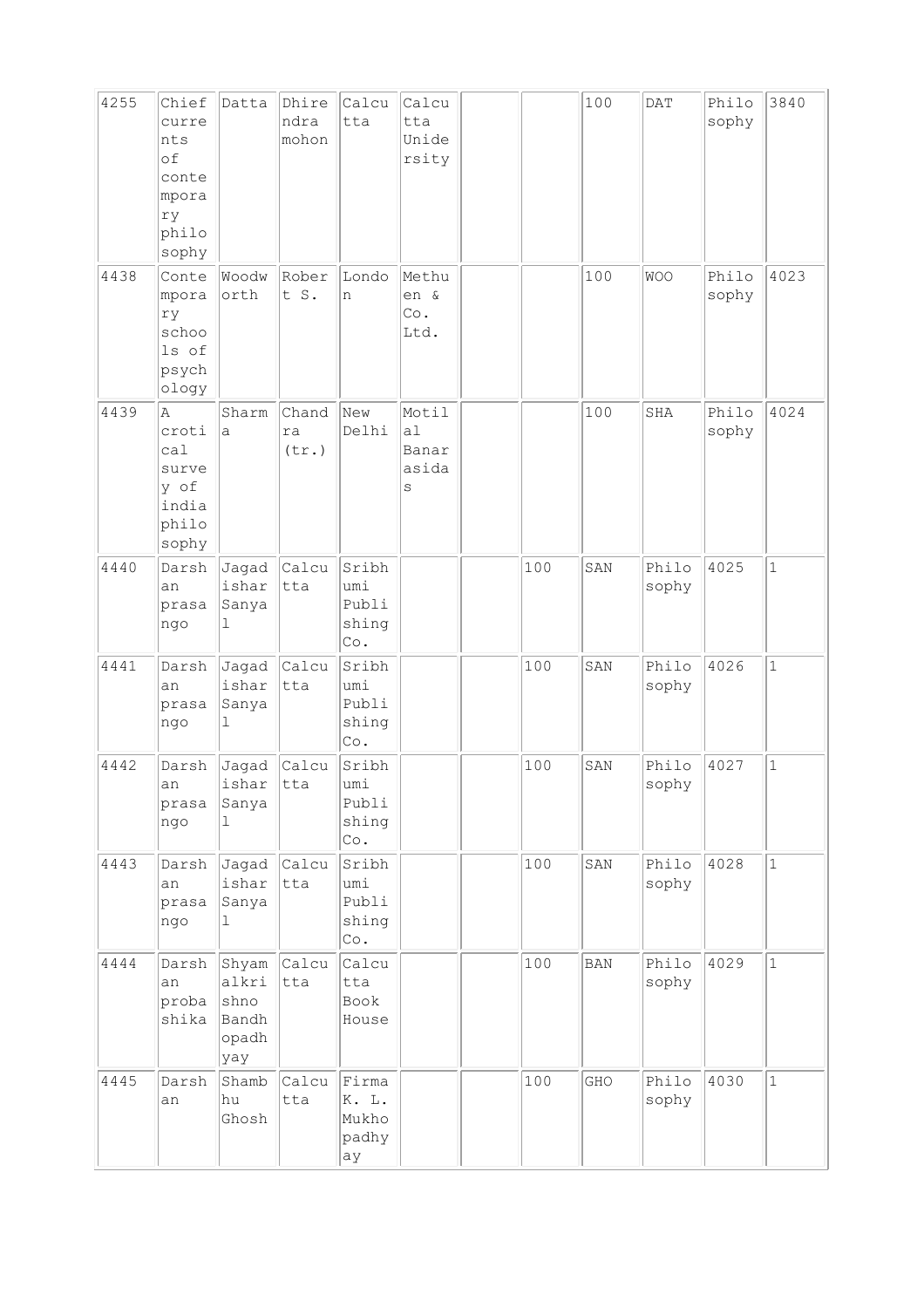| 4446 | Uccho<br>madhy<br>amik<br>darsh<br>an    | Dr.<br>Nirad<br>Baran<br>Chakr<br>obart<br>У     | Calcu<br>$ {\tt t}$ ta | Bihar<br>Sahit<br>yo<br>Bhaba<br>n               |                                                | 100 | CHA        | Philo<br>sophy | 4031           | $1\,$        |
|------|------------------------------------------|--------------------------------------------------|------------------------|--------------------------------------------------|------------------------------------------------|-----|------------|----------------|----------------|--------------|
| 4447 | U.M.<br>darsh<br>an                      | Arjun<br>Bikas<br>h<br>Choud<br>hury             | Calcu<br>tta           | Moder<br>n<br>Book<br>Agenc<br>У<br>Pvt.<br>Ltd. |                                                | 100 | CHO        | Philo<br>sophy | 4032           | $\mathbf{1}$ |
| 4505 | Intro<br>ducti<br>on to<br>logic         | Copi                                             | Irvin<br>g M.          | New<br>York                                      | Macmi<br>llan<br>Publi<br>ship<br>Co.<br>Inc.  |     | 100        | SIN            | Philo<br>sophy | 4090         |
| 4688 | Nay<br>poric<br>hay                      | Phani<br>bhush<br>an<br>Tarko<br>bagas<br>hi     | Calcu<br>tta           | W. B.<br>Rajya<br>Pusta<br>k<br>Parsa<br>d       |                                                | 100 | TAR        | Philo<br>sophy | 4273           | $\mathbf{1}$ |
| 4689 | Prath<br>omik<br>jotib<br>idhya          | Apurb<br>$\circ$<br>Kumar<br>Chakr<br>obart<br>У | Calcu<br>tta           | W. B.<br>Rajya<br>Pusta<br>k<br>Parsa<br>d       |                                                | 100 | <b>CHA</b> | Philo<br>sophy | 4274           | $\mathbf 1$  |
| 4690 | Kanta<br>r<br>darsh<br>an                | Dr.<br>Rashb<br>ehari<br>Das                     | Calcu<br>tta           | W. B.<br>Rajya<br>Pusta<br>$\rm k$<br>Parsa<br>d |                                                | 100 | DAS        | Philo<br>sophy | 4275           | $\mathbf{1}$ |
| 4931 | Intro<br>ducti<br>on to<br>logic         | Copi                                             | Irvin<br>g M.          | New<br>York                                      | Macmi<br>llan<br>Publi<br>shing<br>Co.<br>Inc. |     | 100        | COP            | Philo<br>sophy | 4516         |
| 4932 | Funda<br>menta<br>ls of<br>socio<br>logy | Gjsbe<br>$\mathtt{rt}$                           | Pascu<br>a1            | Calcu<br>tta                                     | Orien<br>$\mathsf t$<br>Longm<br>an            |     | 100        | GJS            | Philo<br>sophy | 4517         |
| 4933 | Pasch<br>atya<br>jukti<br>bigya<br>n     | Promo<br>dband<br>hu <br>Sengu<br>pta            | Calcu<br>tta           | Baner<br>jee<br>Publi<br>shers                   |                                                | 100 | SEN        | Philo<br>sophy | 4518           | $\mathbf{1}$ |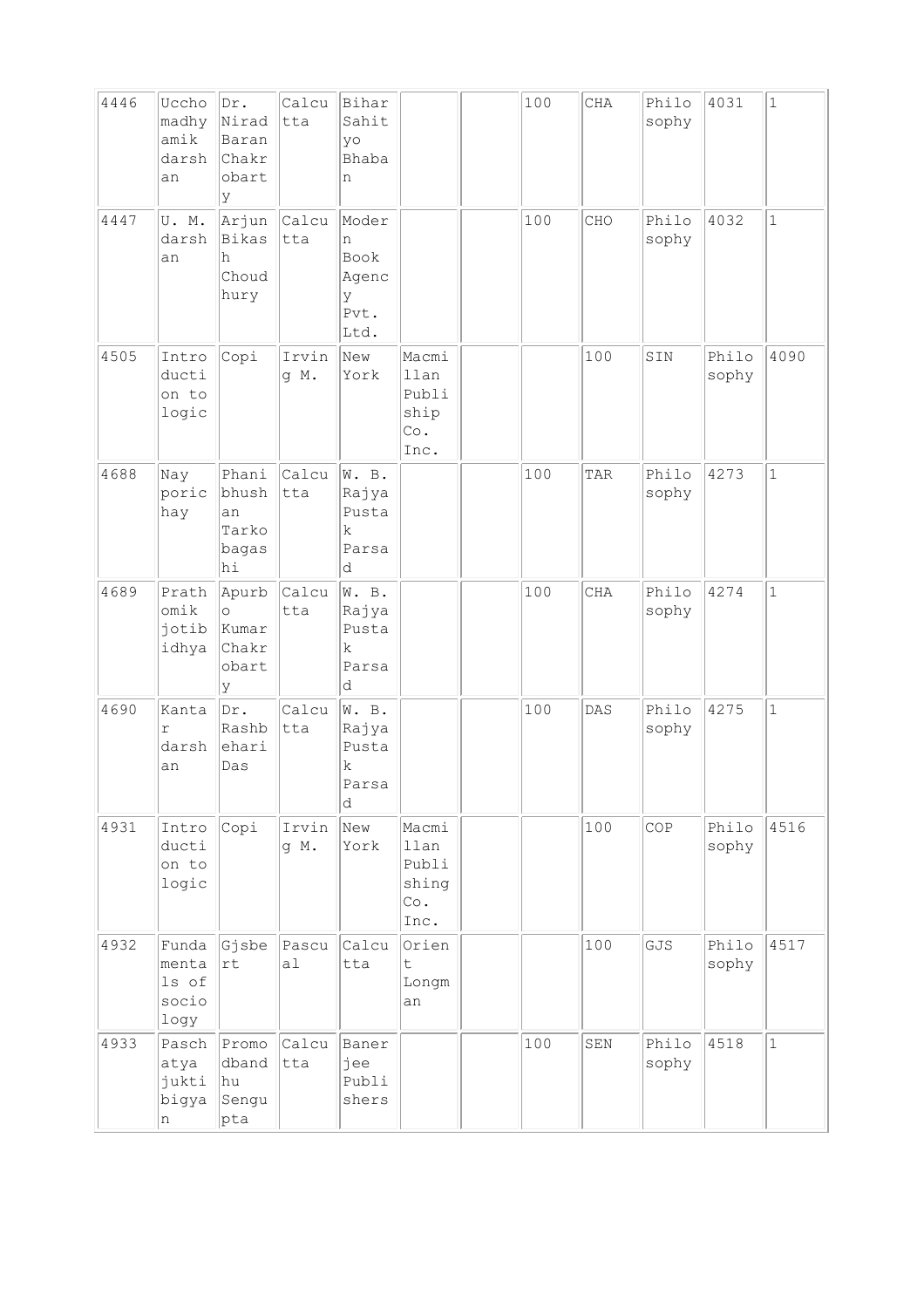| 4934 | Nitib<br>iqyan<br>o bha<br>darsh<br>an           | Promo<br>dband<br>hu!<br>Sengu<br>pta | Calcu<br>tta | Baner<br>jee<br>Publi<br>shers        |                                        |              | 100                                                   | SEN | Philo<br>sophy | 4519 | $\mathbf{1}$ |
|------|--------------------------------------------------|---------------------------------------|--------------|---------------------------------------|----------------------------------------|--------------|-------------------------------------------------------|-----|----------------|------|--------------|
| 4935 | Monob<br>idya<br>$\circ$<br>samaj<br>darsh<br>an | Promo<br>dband<br>hu<br>Sengu<br>pta  | Calcu<br>tta | Baner<br>jee<br>Publi<br>shers        |                                        |              | 100                                                   | SEN | Philo<br>sophy | 4520 | $\mathbf 1$  |
| 4936 | Pasch<br>atya<br>darsh<br>an                     | Promo<br>dband<br> hu<br>Sengu<br>pta | Calcu<br>tta | Baner<br>jee<br>Publi<br>shers        |                                        |              | 100                                                   | SEN | Philo<br>sophy | 4521 | $\mathbf 1$  |
| 4937 | Pasch<br>atya<br>darsh<br>an                     | Romes<br>h<br>Chand<br>ra<br>Munsi    | Calcu<br>tta | Baiku<br>ntha<br>Book<br>House        |                                        |              | 100                                                   | MUN | Philo<br>sophy | 4522 | $\mathbf 1$  |
| 4938 | Niti<br>bigya<br>n                               | Romes<br>h<br>Chand<br>ra<br>Munsi    | Calcu<br>tta | Baiku<br>ntha<br>Book<br>House        |                                        |              | 100                                                   | MUN | Philo<br>sophy | 4523 | $\mathbf{1}$ |
| 4939 | Samaj<br>darsh<br>an                             | Romes<br>h<br>Chand<br>ra<br>Munsi    | Calcu<br>tta | Baiku<br>ntha<br>Book<br>House        |                                        |              | 100                                                   | MUN | Philo<br>sophy | 4524 | $\mathbf 1$  |
| 4940 | Sanke<br>tik<br>tarka<br>shast<br>ra             | Romes<br>h<br>Chand<br>ra<br>Munsi    | Calcu<br>tta | Baiku<br>ntha<br>Book<br>House        |                                        |              | 100                                                   | MUN | Philo<br>sophy | 4525 | $\mathbf 1$  |
| 4941 | Bharo<br>tio<br>Darsh<br>an                      | Romes<br>h.<br>Chand<br>ra<br>Munsi   | Calcu<br>tta | Baiku<br>ntha<br><b>Book</b><br>House |                                        |              | 100                                                   | MUN | Philo<br>sophy | 4526 | $\mathbf{1}$ |
| 4942 | Pasch<br>atya<br>darsh<br>aner<br>itiha<br>s (De | carte<br>S                            | spino<br>za  | leibn<br>its)                         | Chand<br>radoy<br>Bhatt<br>achar<br>ya | Calcu<br>tta | W. B.<br>Rajya<br>Pusta<br>$\mathbf k$<br>Parsh<br>ad |     |                | 100  | CHA          |
| 5660 | Monob<br>idya<br>$\circ$<br>samaj<br>darsh<br>an | Pramo<br>dhban<br>dhu<br>Sengu<br>pta | Calcu<br>tta | Baner<br>jee<br>Publi<br>shars        |                                        |              | 150                                                   | SEN | Philo<br>sophy | 5245 | $\mathbf{1}$ |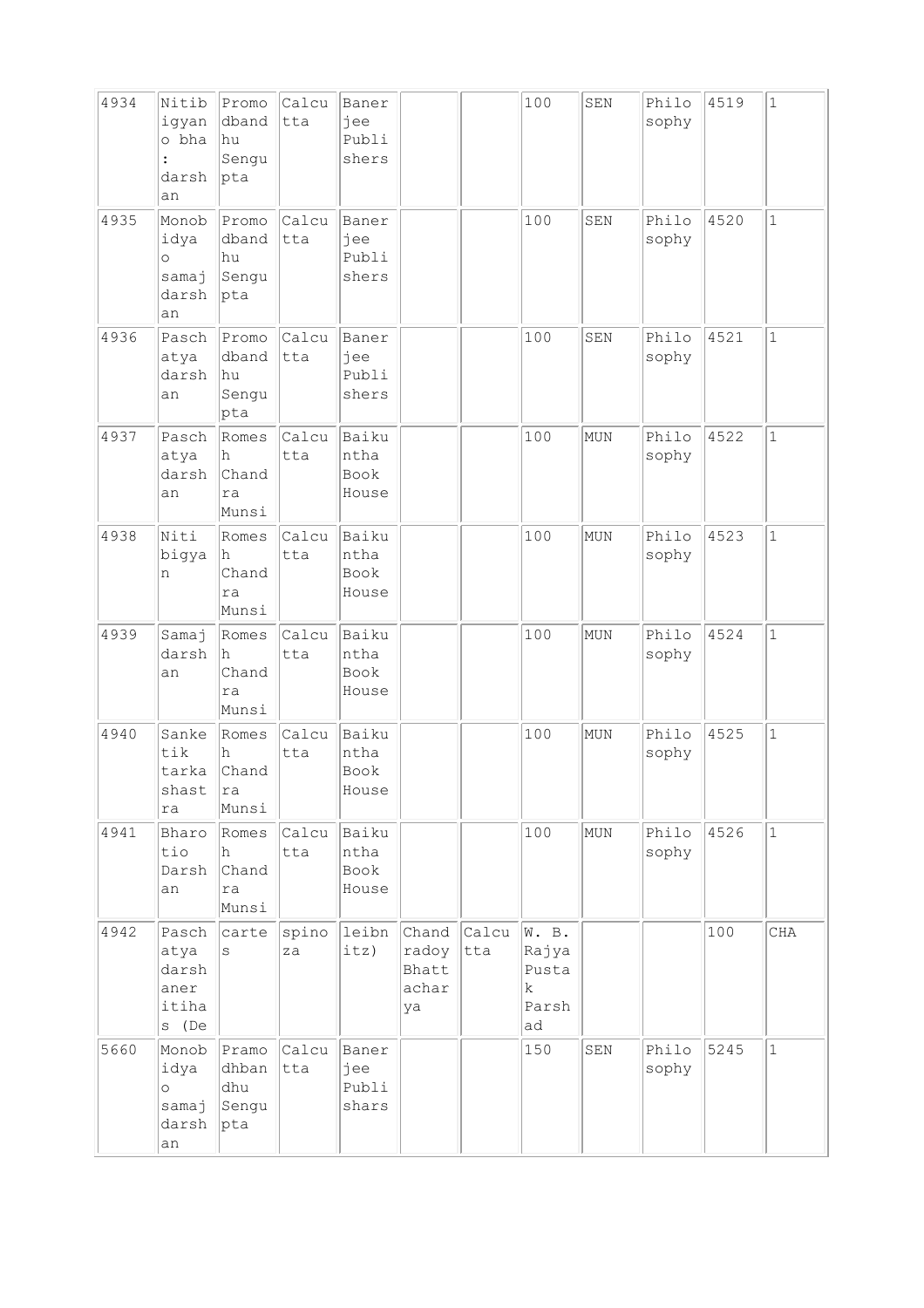| 5661 | Monob<br>idya<br>$\circ$<br>samaj<br>darsh<br>an        | Pramo<br>dhban<br>dhu<br>Sengu<br> pta | Calcu<br>tta | Baner<br>jee<br>Publi<br>shars                              |  | 150 | SEN | Philo<br>sophy | 5246 | $\mathbf{1}$ |
|------|---------------------------------------------------------|----------------------------------------|--------------|-------------------------------------------------------------|--|-----|-----|----------------|------|--------------|
| 5662 | Nitib<br>igyan<br>$\circ$<br>bhara<br>to<br>darsh<br>an | Pramo<br>dhban<br>dhu<br>Sengu<br>pta  | Calcu<br>tta | Baner<br>jee<br>Publi<br>shars                              |  | 170 | SEN | Philo<br>sophy | 5247 | $\mathbf{1}$ |
| 5663 | Nitib<br>igyan<br>$\circ$<br>bhara<br>to<br>darsh<br>an | Pramo<br>dhban<br>dhu<br>Sengu<br>pta  | Calcu<br>tta | Baner<br>jee<br>Publi<br>shars                              |  | 170 | SEN | Philo<br>sophy | 5248 | $\mathbf{1}$ |
| 5664 | Pasch<br>ayto<br>darsh<br>an o<br>jukti<br>bigya<br>n   | Ramap<br>rasha<br>d Das                | Calcu<br>tta | Moder<br>n<br>Book<br>Agenc<br>У<br>Pvt.<br>Ltd.            |  | 190 | SEN | Philo<br>sophy | 5249 | $\mathbf{1}$ |
| 5665 | Pasch<br>ayto<br>darsh<br>an o<br>jukti<br>bigya<br>n   | Ramap<br>rasha<br>d Das                | Calcu<br>tta | Moder<br>n<br>Book<br>Agenc<br>У<br>Pvt.<br>Ltd.            |  | 190 | DAS | Philo<br>sophy | 5250 | $\mathbf{1}$ |
| 5666 | Nabo<br>jukti<br>bigya<br>n                             | Ramap<br>rasha<br>d Das                | Calcu<br>tta | Moder<br>$\mathsf{n}$<br>Book<br>Agenc<br>У<br>Pvt.<br>Ltd. |  | 160 | DAS | Philo<br>sophy | 5251 | $\mathbf 1$  |
| 5667 | Nabo<br>jukti<br>bigya<br>n                             | Ramap<br>rasha<br>d Das                | Calcu<br>tta | Moder<br>n<br>Book<br>Agenc<br>У<br>Pvt.<br>Ltd.            |  | 160 | DAS | Philo<br>sophy | 5252 | $\mathbf{1}$ |
| 5668 | Nabo<br>jukti<br>bigya<br>n                             | Ramap<br>rasha<br>d Das                | Calcu<br>tta | Moder<br>n<br>Book<br>Agenc<br>У<br>Pvt.<br>Ltd.            |  | 160 | DAS | Philo<br>sophy | 5253 | $\mathbf{1}$ |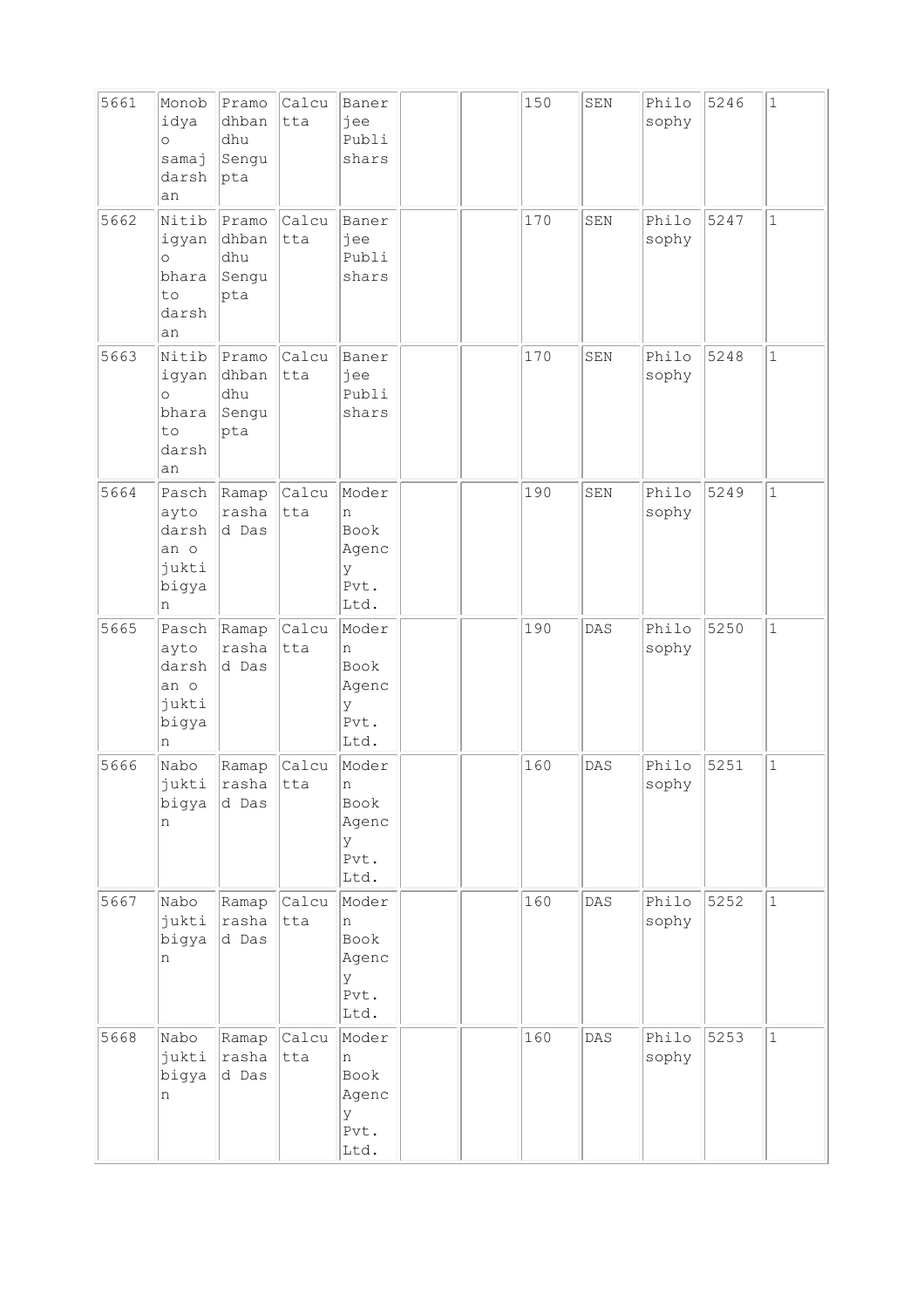| 5669 | Intro<br>ducti<br>on to<br>logic      | Copi                                    | Irvin<br>q M. | New<br>York                    | Mcmil<br>lan<br>Publi<br>shing<br>Co.<br>Inc. |     | 100               | COP            | Philo<br>sophy | 5254         |
|------|---------------------------------------|-----------------------------------------|---------------|--------------------------------|-----------------------------------------------|-----|-------------------|----------------|----------------|--------------|
| 5670 | Intro<br>ducti<br>on to<br>logic      | Copi                                    | Irvin<br>g M. | New<br>York                    | Mcmil<br>lan<br>Publi<br>shing<br>Co.<br>Inc. |     | <b>100CO</b><br>Ρ |                | Philo<br>sophy | 5255         |
| 5671 | Pasch<br>aytto<br>jukti<br>bigya<br>n | Pramo<br>dhban<br> dhu<br>Sengu<br>pta  | Calcu<br>tta  | Baner<br>jee<br>Publi<br>shars |                                               | 190 | SEN               | Philo<br>sophy | 5256           | $\mathbf{1}$ |
| 5672 | Pasch<br>aytto<br>jukti<br>bigya<br>n | Pramo<br>dhban<br>dhu<br>Sengu<br> pta  | Calcu<br>tta  | Baner<br>jee<br>Publi<br>shars |                                               | 190 | SEN               | Philo<br>sophy | 5257           | $\mathbf{1}$ |
| 5673 | Pasch<br>aytto<br>jukti<br>bigya<br>n | Pramo<br>dhban<br> dhu<br>Sengu<br>pta  | Calcu<br>tta  | Baner<br>jee<br>Publi<br>shars |                                               | 190 | SEN               | Philo<br>sophy | 5258           | $\mathbf{1}$ |
| 5674 | Pasch<br>aytto<br>jukti<br>bigya<br>n | Pramo<br>dhban<br> dhu<br>Sengu<br> pta | Calcu<br>tta  | Baner<br>jee<br>Publi<br>shars |                                               | 190 | SEN               | Philo<br>sophy | 5259           | $\mathbf 1$  |
| 5675 | Pasch<br>aytto<br>darsh<br>an         | Pramo<br>dhban<br>dhu<br>Sengu<br>pta   | Calcu<br>tta  | Baner<br>jee<br>Publi<br>shars |                                               | 190 | SEN               | Philo<br>sophy | 5260           | $\mathbf{1}$ |
| 5676 | Pasch<br>aytto<br>darsh<br>an         | Pramo<br>dhban<br>dhu<br>Sengu<br>pta   | Calcu<br>tta  | Baner<br>jee<br>Publi<br>shars |                                               | 190 | SEN               | Philo<br>sophy | 5261           | $\mathbf{1}$ |
| 5677 | Pasch<br>aytto<br>darsh<br>an         | Pramo<br>dhban<br>dhu<br>Sengu<br>pta   | Calcu<br>tta  | Baner<br>jee<br>Publi<br>shars |                                               | 190 | SEN               | Philo<br>sophy | 5262           | $\mathbf 1$  |
| 5678 | Pasch<br>aytto<br>darsh<br>an         | Pramo<br>dhban<br>dhu<br>Sengu<br>pta   | Calcu<br>tta  | Baner<br>jee<br>Publi<br>shars |                                               | 190 | SEN               | Philo<br>sophy | 5263           | $\mathbf{1}$ |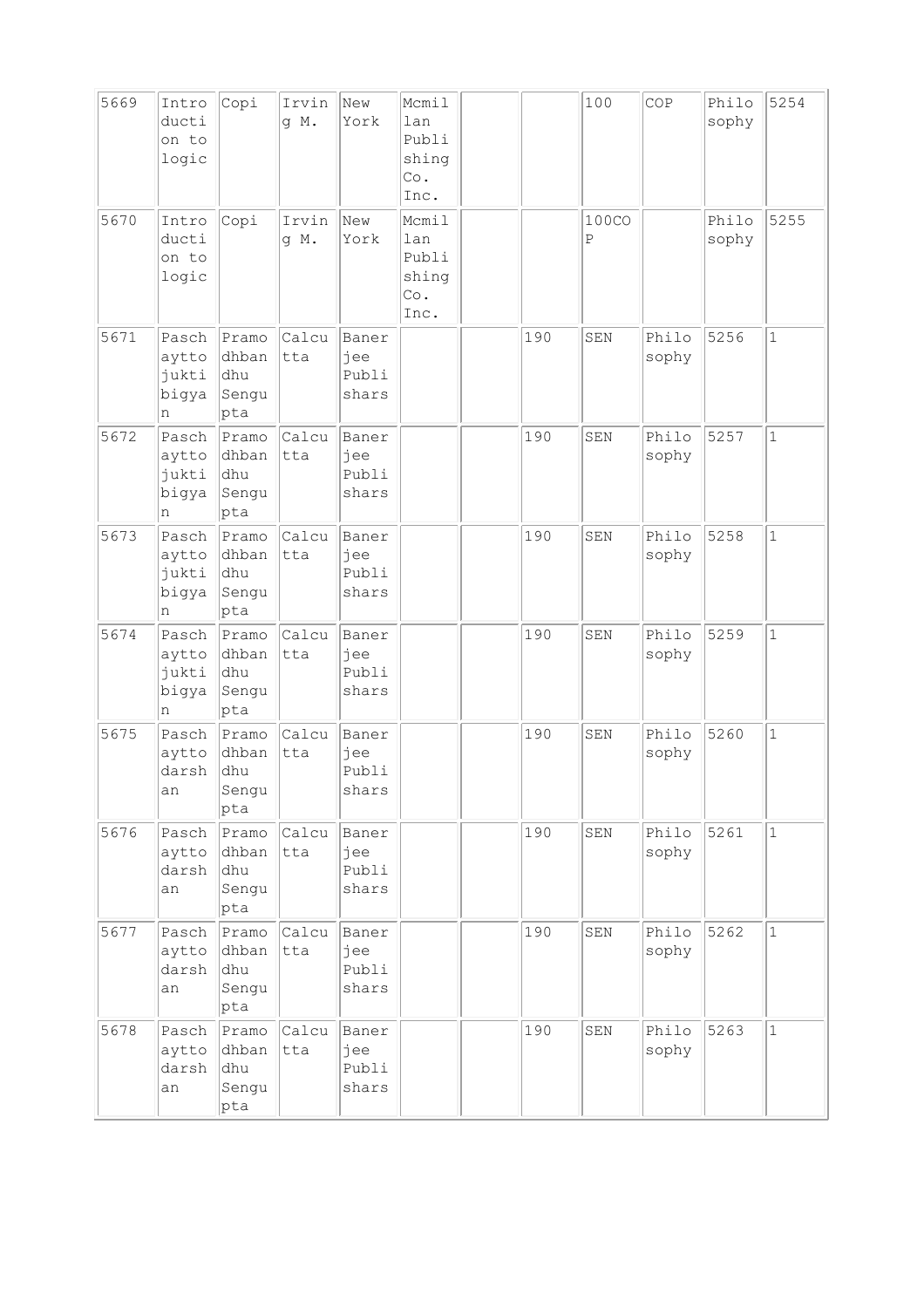| 5679 | Jukti<br>bigya<br>n                                         | Tapan<br>Kumar<br>Bandh<br>apadh<br>yay                  | Calcu<br>tta       | Progr<br>ashiv<br>e<br>Publi<br>shars          |                                                | 160 | <b>BAN</b> | Philo<br>sophy | 5264           | $\mathbf 1$  |
|------|-------------------------------------------------------------|----------------------------------------------------------|--------------------|------------------------------------------------|------------------------------------------------|-----|------------|----------------|----------------|--------------|
| 5680 | Jukti<br>bigya<br>n                                         | Tapan<br>Kumar<br>Bandh<br>apadh<br>yay                  | Calcu<br>tta       | Progr<br>ashiv<br>e<br>Publi<br>shars          |                                                | 160 | <b>BAN</b> | Philo<br>sophy | 5265           | $\mathbf{1}$ |
| 5681 | Monob<br>igyan<br>poric<br>hay                              | Anil<br>Kumar<br>Mukhe<br>rjee                           | Calcu<br>tta       | Progr<br>ashiv<br>e<br>Publi<br>shars          |                                                | 150 | MUK        | Philo<br>sophy | 5266           | $\mathbf{1}$ |
| 5682 | Monob<br>igyan<br>poric<br>hay                              | Anil<br>Kumar<br>Mukhe<br>rjee                           | Calcu<br>tta       | Progr<br>ashiv<br>e<br>Publi<br>shars          |                                                | 150 | MUK        | Philo<br>sophy | 5267           | $\mathbf{1}$ |
| 5683 | Tarko<br>shast<br>ro                                        | Remes<br>h<br>Chand<br>ra<br>Munsh<br>$\dot{\mathtt{l}}$ | Calcu<br>tta       | Baiku<br>ntho<br><b>Book</b><br>House          |                                                | 160 | MUN        | Philo<br>sophy | 5268           | $\mathbf 1$  |
| 5962 | Basic<br>logic                                              | Mccal<br>1                                               | Raymo<br>nd J.     | Londo<br>n                                     | Barne<br>$S \&$<br>Noble<br>Books              |     | 160        | MCC            | Philo<br>sophy | 5547         |
| 5972 | Α<br>selec<br>tive<br>cowuc<br>in<br>deduc<br>tive<br>logic | Monga                                                    | A. K.              | New<br>Delhi                                   | Sterl<br>ing<br>Publi<br>shers<br>Pvt.<br>Ltd. |     | 160        | MON            | Philo<br>sophy | 5557         |
| 5973 | Recen<br>$\mathsf{t}$<br>india<br>philo<br>sophy            | Bhatt<br>achar<br>ya                                     | Kalid<br>as        | Calcu<br>tta                                   | Progr<br>essiv<br>e<br>Publi<br>shers          |     | 181.5      | BHA            | Philo<br>sophy | 5558         |
| 5974 | Katip<br>ay<br>darsh<br>anik<br>proba<br>ndha               | Rasbi<br>hari<br>Das                                     | Calcu<br>tta       | Bangi<br>$\circ$<br>Darsh<br>an<br>Paris<br>ad |                                                |     | 100        | Philo<br>sophy | 5559           | $\mathbf{1}$ |
| 5975 | The<br>struc<br>ture<br>of<br>india<br>n<br>thoug<br>ht     | Sinar<br>i.                                              | Ramak<br>ant<br>Α. |                                                | 0.U.P                                          |     | 181.5      | SIN            | Philo<br>sophy | 5560         |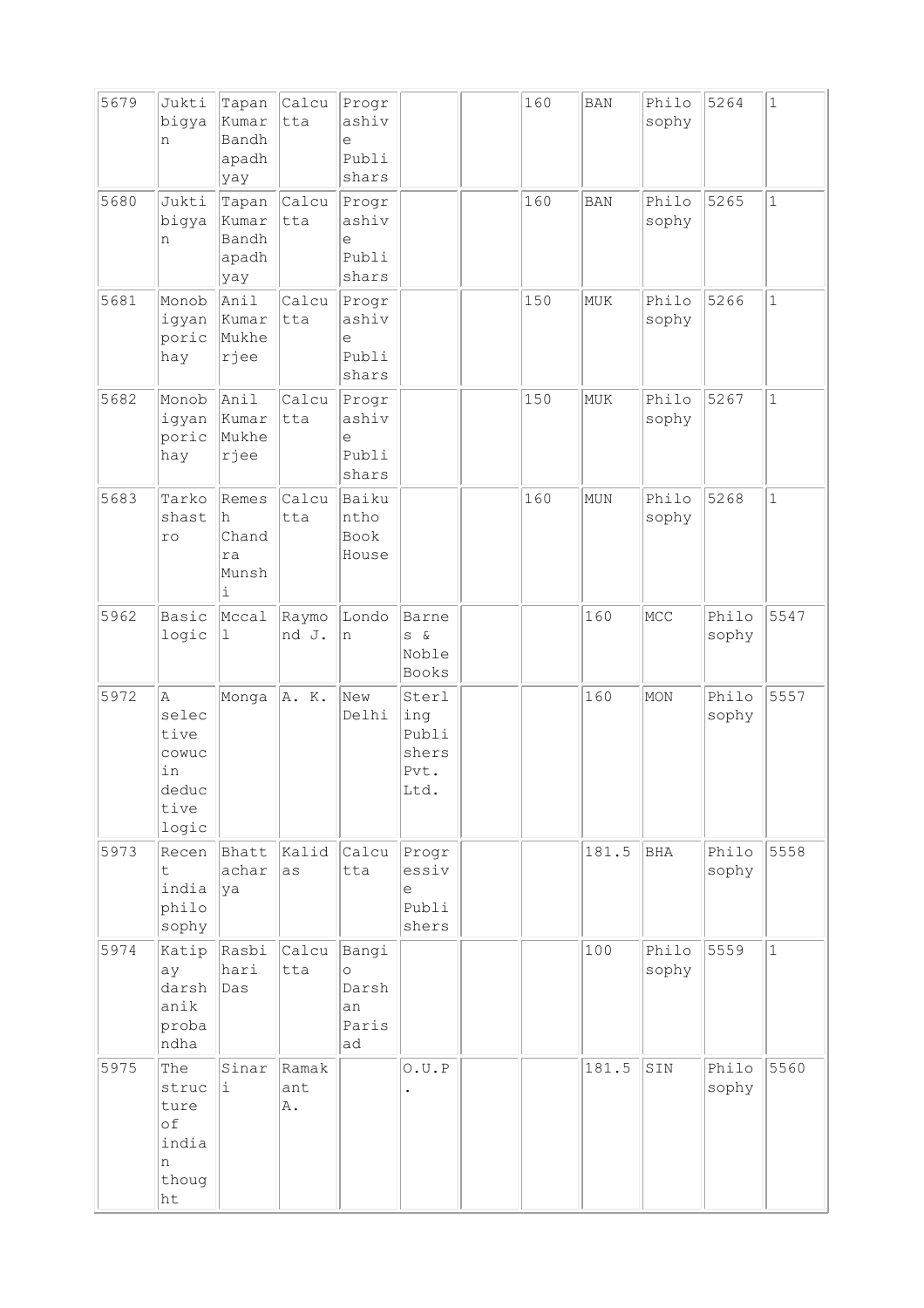| 5976 | The<br>hindu<br>relig<br>ions<br>tradi<br>tion<br>: a<br>philo<br>sophi<br>ca1<br>appro<br>ach | <b>Bowes</b>                                       | Prati<br>ma        | Calcu<br>tta                   | Allie<br>d<br>Publi<br>shers<br>Pvt.<br>Ltd. |     | 294.5 | BOW            | Philo<br>sophy | 5561         |
|------|------------------------------------------------------------------------------------------------|----------------------------------------------------|--------------------|--------------------------------|----------------------------------------------|-----|-------|----------------|----------------|--------------|
| 5977 | Α<br>searc<br>h in<br>secre<br>t<br>india                                                      | Brant<br>on                                        | Paul               | Calcu<br>tta                   | <b>B.</b><br>Ι.<br>Publi<br>catio<br>ns      |     |       |                | Philo<br>sophy | 5562         |
| 6888 | Uchch<br>a<br>madhy<br>amik<br>darsh<br>an                                                     | Promo<br>d<br>Bandh<br>u<br>Sengu<br>pta           | Calcu<br>tta       | Baner<br>jee<br>Publi<br>shers |                                              |     | 100   | Philo<br>sophy | 6473           | $\mathbf{1}$ |
| 6889 | Uchch<br>а<br>madhy<br>amik<br>darsh<br>an                                                     | Promo<br>d<br>Bandh<br>u<br>Sengu<br> pta          | Calcu<br>tta       | Baner<br>jee<br>Publi<br>shers |                                              | 100 | SEN   | Philo<br>sophy | 6474           | $\mathbf{1}$ |
| 6890 | Uchch<br>a<br>madhy<br>amik<br>darsh<br>an                                                     | Promo<br>d<br>Bandh<br>u<br>Sengu<br>pta           | Calcu<br>tta       | Baner<br>jee<br>Publi<br>shers |                                              | 100 | SEN   | Philo<br>sophy | 6475           | $\mathbf 1$  |
| 6891 | Uchch<br>a<br>madhy<br>amik<br>darsh<br>an                                                     | Promo<br>d<br>Bandh<br>u<br>Sengu<br>$ {\rm pta} $ | Calcu Baner<br>tta | jee<br>Publi<br>shers          |                                              | 100 | SEN   | Philo<br>sophy | 6476           | $\mathbf{1}$ |
| 6892 | Uchch<br>а<br>madhy<br>amik<br>darsh<br>an                                                     | Promo<br>d<br>Bandh<br>u<br>Sengu<br>pta           | Calcu<br>tta       | Baner<br>jee<br>Publi<br>shers |                                              | 100 | SEN   | Philo<br>sophy | 6477           | $\mathbf{1}$ |
| 6893 | Monob<br>idya<br>$\circ$<br>samaj<br>darsh<br>an                                               | Promo<br>d<br>Bandh<br>u<br>Sengu<br>pta           | Calcu<br>tta       | Baner<br>jee<br>Publi<br>shers |                                              | 150 | SEN   | Philo<br>sophy | 6478           | $\mathbf{1}$ |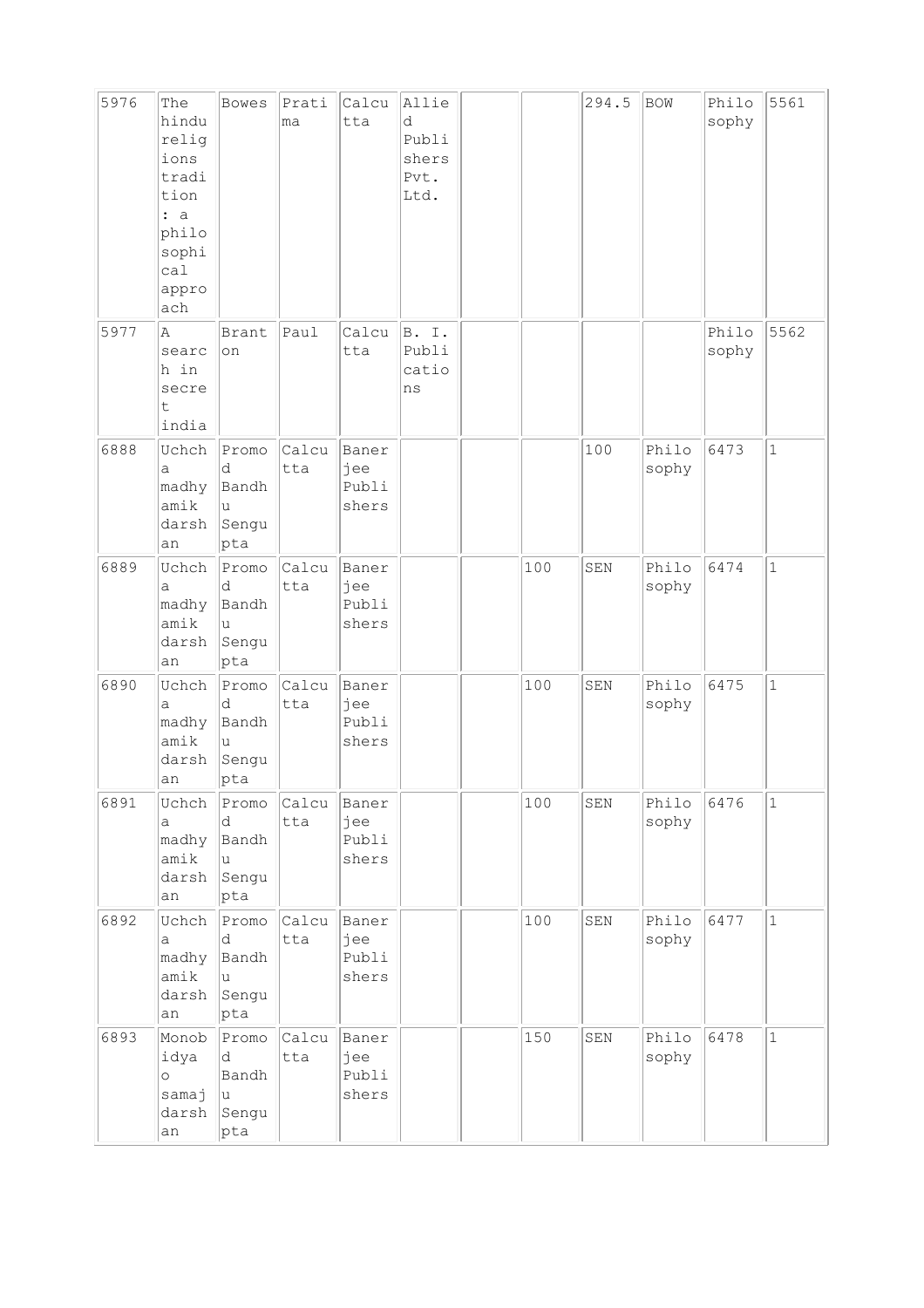| 6894 | Monob<br>idya<br>$\circ$<br>samaj<br>darsh<br>an      | Promo<br>d<br>Bandh<br>u<br>Sengu<br>pta | Calcu<br>tta       | Baner<br>jee<br>Publi<br>shers                   |  | 150   | SEN | Philo<br>sophy | 6479 | $\mathbf{1}$ |
|------|-------------------------------------------------------|------------------------------------------|--------------------|--------------------------------------------------|--|-------|-----|----------------|------|--------------|
| 6895 | Monob<br>idya<br>$\circ$<br>samaj<br>darsh<br>an      | Promo<br>d<br>Bandh<br>u<br>Sengu<br>pta | Calcu<br>tta       | Baner<br>jee<br>Publi<br>shers                   |  | 150   | sen | Philo<br>sophy | 6480 | $\mathbf 1$  |
| 6896 | Pasch<br>atya<br>darsh<br>an o<br>jukti<br>bigya<br>n | Ramap<br>rasad<br>Das                    | Calcu<br>tta       | Moder<br>n<br>Book<br>Agenc<br>У<br>Pvt.<br>Ltd. |  | 190   | DAS | Philo<br>sophy | 6481 | $\mathbf 1$  |
| 6897 | Pasch<br>atya<br>darsh<br>an o<br>jukti<br>bigya<br>n | Ramap<br>rasad<br>Das                    | Calcu<br>tta       | Moder<br>n<br>Book<br>Agenc<br>У<br>Pvt.<br>Ltd. |  | 190   | DAS | Philo<br>sophy | 6482 | $\mathbf 1$  |
| 6898 | Bhara<br>tio<br>darsh<br>an                           | Rames<br>h<br>Chand<br>ra<br>Munsi       | Calcu<br>tta       | Baiku<br>ntha<br>Book<br>House                   |  | 180.4 | MUN | Philo<br>sophy | 6483 | $\mathbf 1$  |
| 6899 | Bhara<br>tio<br>darsh<br>an                           | Rames<br>h<br>Chand<br>ra<br>Munsi       | Calcu<br>tta       | Baiku<br>ntha<br>Book<br>House                   |  | 180.4 | MUN | Philo<br>sophy | 6484 | $\mathbf 1$  |
| 6900 | Niti<br>bigya<br>n                                    | Rames<br>h.<br>Chand<br>ra<br>Munsi      | Calcu Baiku<br>tta | ntha<br>Book<br>House                            |  | 170   | MUN | Philo<br>sophy | 6485 | $\mathbf{1}$ |
| 6901 | Niti<br>bigya<br>n                                    | Rames<br>lh.<br>Chand<br>ra<br>Munsi     | Calcu<br>tta       | Baiku<br>ntha<br>Book<br>House                   |  | 170   | MUN | Philo<br>sophy | 6486 | $\mathbf{1}$ |
| 6902 | Pacha<br>stya<br>darsh<br>an                          | Rames<br>h.<br>Chand<br>ra<br>Munsi      | Calcu<br>tta       | Baiku<br>ntha<br>Book<br>House                   |  | 190   | MUN | Philo<br>sophy | 6487 | $\mathbf 1$  |
| 6903 | Pacha<br>stya<br>darsh<br>an                          | Rames<br>h<br>Chand<br>ra<br>Munsi       | Calcu<br>tta       | Baiku<br>ntha<br>Book<br>House                   |  | 190   | MUN | Philo<br>sophy | 6488 | $\mathbf 1$  |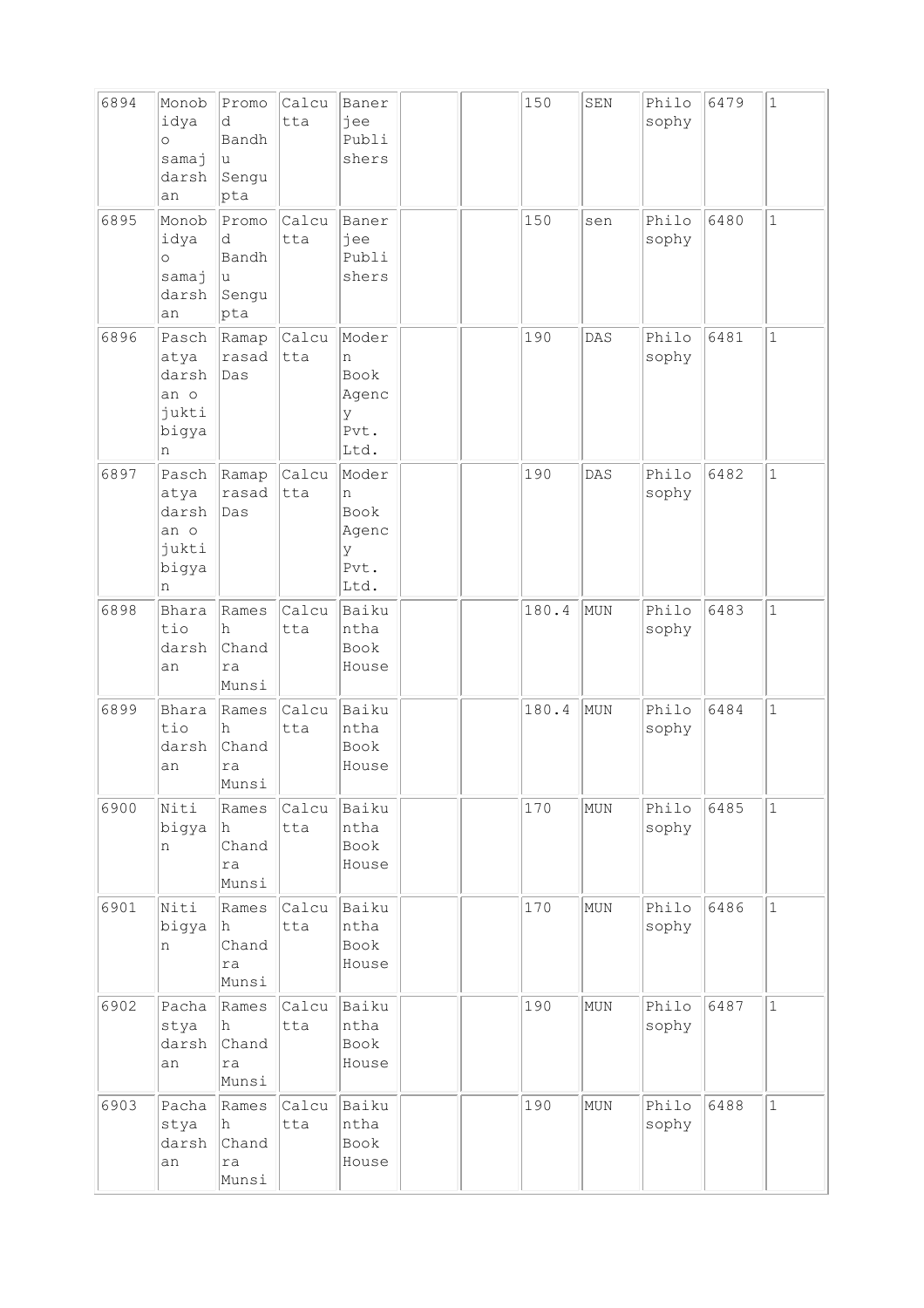| 6904 | Tarka<br>sastr<br>a                                           | Rames<br>h<br>Chand<br>ra<br>Munsi   | Calcu<br>tta         | Baiku<br>ntha<br>Book<br>House |                                                           | 160 | MUN   | Philo<br>sophy | 6489           | $\mathbf{1}$ |
|------|---------------------------------------------------------------|--------------------------------------|----------------------|--------------------------------|-----------------------------------------------------------|-----|-------|----------------|----------------|--------------|
| 6905 | Tarka<br>sastr<br>a                                           | Rames<br>h<br>Chand<br>ra<br>Munsi   | Calcu<br>tta         | Baiku<br>ntha<br>Book<br>House |                                                           | 160 | MUN   | Philo<br>sophy | 6490           | $\mathbf{1}$ |
| 6906 | Samaj<br>darsh<br>an                                          | Rames<br>lh.<br>Chand<br>ra<br>Munsi | Calcu<br>tta         | Baiku<br>ntha<br>Book<br>House |                                                           | 301 | MUN   | Philo<br>sophy | 6491           | $\mathbf{1}$ |
| 6907 | Samaj<br>darsh<br>an                                          | Rames<br>h<br>Chand<br>ra<br>Munsi   | Calcu<br>tta         | Baiku<br>ntha<br>Book<br>House |                                                           | 301 | MUN   | Philo<br>sophy | 6492           | $\mathbf{1}$ |
| 6908 | Mono<br>bigya<br>n                                            | Rames<br>h<br>Chand<br>ra<br>Munsi   | Calcu<br>tta         | Baiku<br>ntha<br>Book<br>House |                                                           | 150 | MUN   | Philo<br>sophy | 6493           | $\mathbf{1}$ |
| 6909 | Mono<br>bigya<br>n                                            | Rames<br>h<br>Chand<br>ra<br>Munsi   | Calcu<br>tta         | Baiku<br>ntha<br>Book<br>House |                                                           | 150 | MUN   | Philo<br>sophy | 6494           | $\mathbf{1}$ |
| 7204 | Moder<br>n<br>philo<br>sophy<br>(desc<br>artes<br>to<br>hegel | Schwe<br>gler                        | Alber<br>t           | Calcu<br>tta                   | K. P.<br>Bagch<br>$i \&$<br>Co.                           |     | 100   | SCH            | Philo<br>sophy | 6789         |
| 7205 | Greek<br>philo<br>sophy                                       | Schwe<br>gler                        | Alber<br>$\mathsf t$ | Calcu<br>tta                   | K. P.<br>Bagch<br>$i \alpha$<br>Co.                       |     | 180   | SCH            | Philo<br>sophy | 6790         |
| 7206 | Nyaya<br>philo<br>sophy                                       | Chatt<br>opadh<br>ya                 | D.                   | Calcu<br>tta                   | India<br>n<br>Studi<br>es :<br>Past<br>and<br>Prese<br>nt |     | 181.4 | $\rm CHA$      | Philo<br>sophy | 6791         |
| 7207 | Nyaya<br>philo<br>sophy                                       | Chatt<br>opadh<br>ya                 | D.                   | Calcu<br>tta                   | Firma<br>K. L.<br>M.<br>Pvt.<br>Ltd.                      |     | 181.4 | CHA            | Philo<br>sophy | 6792         |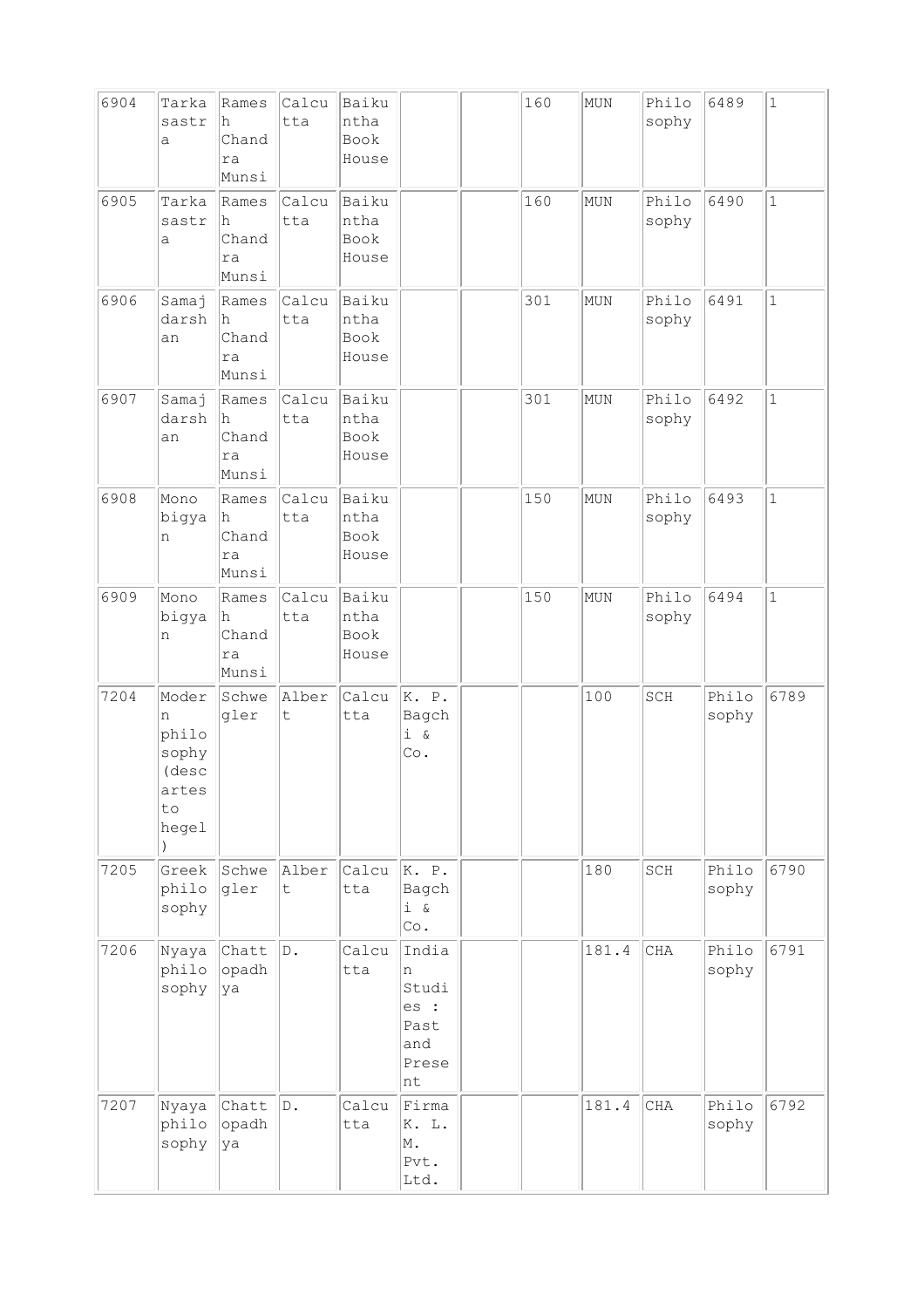| 7208 | Nyaya<br>philo<br>sophy                             | Gango<br>padhy<br>a                       | M. K.       | Calcu<br>tta                             | India<br>n<br>Studi<br>es :<br>Past<br>and<br>Prese<br>nt |     | 181.4      | GAN            | Philo<br>sophy | 6793         |
|------|-----------------------------------------------------|-------------------------------------------|-------------|------------------------------------------|-----------------------------------------------------------|-----|------------|----------------|----------------|--------------|
| 7209 | Nyaya<br>philo<br>sophy                             | Gango<br>padhy<br>а                       | M. K.       | Calcu<br>tta                             | India<br>n<br>Studi<br>es :<br>Past<br>and<br>Prese<br>nt |     | 181.4      | GAN            | Philo<br>sophy | 6794         |
| 7210 | Nyaya<br>philo<br>sophy                             | Gango<br>padhy<br>а                       | M. K.       | Calcu<br>tta                             | India<br>n<br>Studi<br>es :<br>Past<br>and<br>Prese<br>nt |     | 181.4      | GAN            | Philo<br>sophy | 6795         |
| 7870 | Dharm<br>odars<br>han                               | Promo<br>dh<br>Bandh<br>u<br>Sengu<br>pta | Kolka<br>ta | Baner<br>jee<br>Publi<br>shers           |                                                           | 201 | SEN        | Philo<br>sophy | 7455           | $\mathbf{1}$ |
| 7871 | Dharm<br>odars<br>han                               | Promo<br>dh<br>Bandh<br>u<br>Sengu<br>pta | Kolka<br>ta | Baner<br>jee<br>Publi<br>shers           |                                                           | 201 | SEN        | Philo<br>sophy | 7456           | $\mathbf{1}$ |
| 7872 | Nitib<br>idya                                       | Sudhi<br>$\Gamma$<br>Kumar<br>Nandi       | Kolka<br>ta | W. B.<br>$\texttt{S}$ .<br>Book<br>Board |                                                           | 170 | SEN        | Philo<br>sophy | 7457           | $\mathbf 1$  |
| 7873 | Pasch<br>artyo<br>darsh<br>anar<br>itiha<br>$\rm s$ | Chand<br>raday<br>Bhatt<br>achar<br>ya    | Kolka<br>ta | W. B.<br>$\mathbb S$ .<br>Book<br>Board  |                                                           | 190 | <b>BHA</b> | Philo<br>sophy | 7458           | $\mathbf{1}$ |
| 7874 | Pasch<br>artyo<br>darsh<br>anar<br>rupre<br>kha     | Ramap<br>rasha<br>d Das                   | Kolka<br>ta | W. B.<br>${\tt S}$ .<br>Book<br>Board    |                                                           | 190 | DAS        | Philo<br>sophy | 7459           | $1\,$        |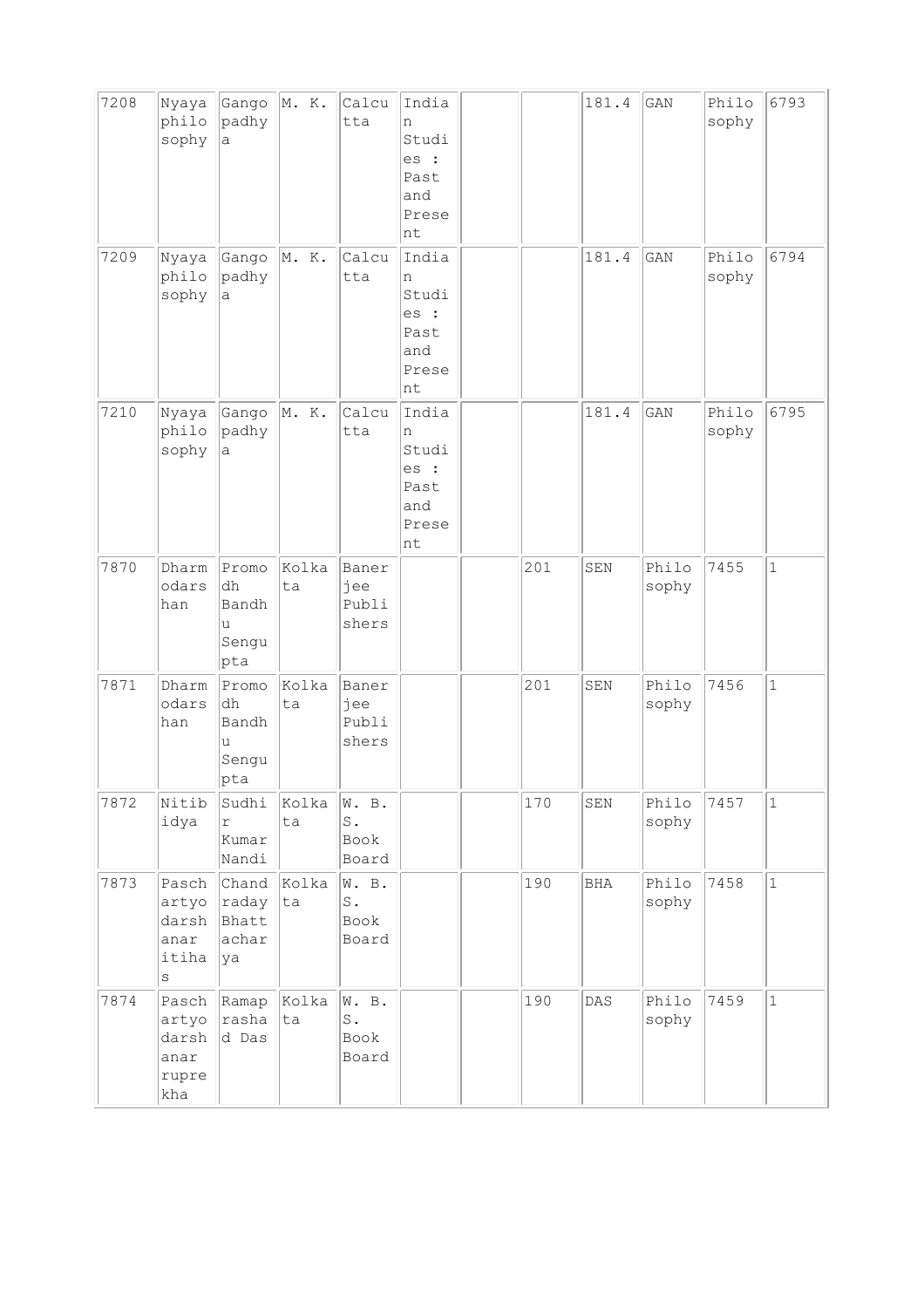| 7875 | Naya<br>poric<br>hay                       | Phani<br>bhush<br>an<br>Tarko<br>bagis<br>h  | Kolka<br>ta | W. B.<br>S.<br><b>Book</b><br>Board                   |  | 181.4 | TAR        | Philo<br>sophy | 7460 | $\mathbf{1}$ |
|------|--------------------------------------------|----------------------------------------------|-------------|-------------------------------------------------------|--|-------|------------|----------------|------|--------------|
| 7876 | Froyd                                      | Sunil<br>Kumar<br>Sarka<br>r                 | Kolka<br>ta | W. B.<br>S.<br>Book<br>Board                          |  | 150   | SAR        | Philo<br>sophy | 7461 | $\mathbf{1}$ |
| 7877 | Sankh<br>ya<br>patan<br>jal<br>darsh<br>an | Kanak<br>pravh<br>a<br>Bandh<br>apadh<br>yay | Kolka<br>ta | W. B.<br>$\texttt{S}$ .<br>Book<br>Board              |  | 181.4 | <b>BAN</b> | Philo<br>sophy | 7462 | $\mathbf 1$  |
| 7878 | Naya<br>baish<br>ashik<br>darsh<br>an      | Kaura<br> na<br>Bhatt<br>achar<br>ya         | Kolka<br>ta | W. B.<br>$S$ .<br>Book<br>Board                       |  | 181.4 | <b>BHA</b> | Philo<br>sophy | 7463 | $\mathbf{1}$ |
| 7879 | Kanta<br>r<br>darsh<br>an                  | Rasbe<br>hari<br>Das                         | Kolka<br>ta | W. B.<br>$\texttt{S}$ .<br>Book<br>Board              |  | 190   | DAS        | Philo<br>sophy | 7464 | $\mathbf{1}$ |
| 7880 | Naya<br>darsh<br>an                        | Phani<br>bhush<br>an<br>Tarko<br>bagis<br>h  | Kolka<br>ta | W. B.<br>$\texttt{S}$ .<br>Book<br>Board              |  | 181.4 | TAR        | Philo<br>sophy | 7465 | $\mathbf 1$  |
| 7881 | Chark<br>bak<br>darsh<br>an                | Daksh<br>inara<br>njan<br>Shast<br>rı        | Kolka<br>ta | W. B.<br>$S$ .<br><b>Book</b><br>Board                |  | 181.4 | SHA        | Philo<br>sophy | 7466 | $\mathbf 1$  |
| 7882 | Bhari<br>tyo<br>darsh<br>an                | Debra<br>boto<br>Sen                         | Kolka<br>ta | W. B.<br>$\texttt{S}$ .<br>Book<br>Board              |  | 181.4 | SEN        | Philo<br>sophy | 7467 | $\mathbf{1}$ |
| 7883 | Pasch<br>artyo<br>tarko<br>bidya           | Jadis<br>hwar<br>Syany<br>al                 | Kolka<br>ta | Sribh<br>umi<br>Publi<br>shing<br>Co.                 |  | 160   | SAN        | Philo<br>sophy | 7468 | $\mathbf{1}$ |
| 7884 | Pasch<br>artyo<br>tarko<br>bidya           | Jadis<br>hwar<br>Syany<br>a <sub>l</sub>     | Kolka<br>ta | Sribh<br>umi<br>Publi<br>shing<br>$\mathbb{C}\circ$ . |  | 160   | SAN        | Philo<br>sophy | 7469 | $\mathbf{1}$ |
| 7885 | Pasch<br>artyo<br>darsh<br>an              | Jadis<br>hwar<br>Syany<br>al                 | Kolka<br>ta | Sribh<br>umi<br>Publi<br>shing<br>$\mathbb{C}\circ$ . |  | 190   | SAN        | Philo<br>sophy | 7470 | $\mathbf{1}$ |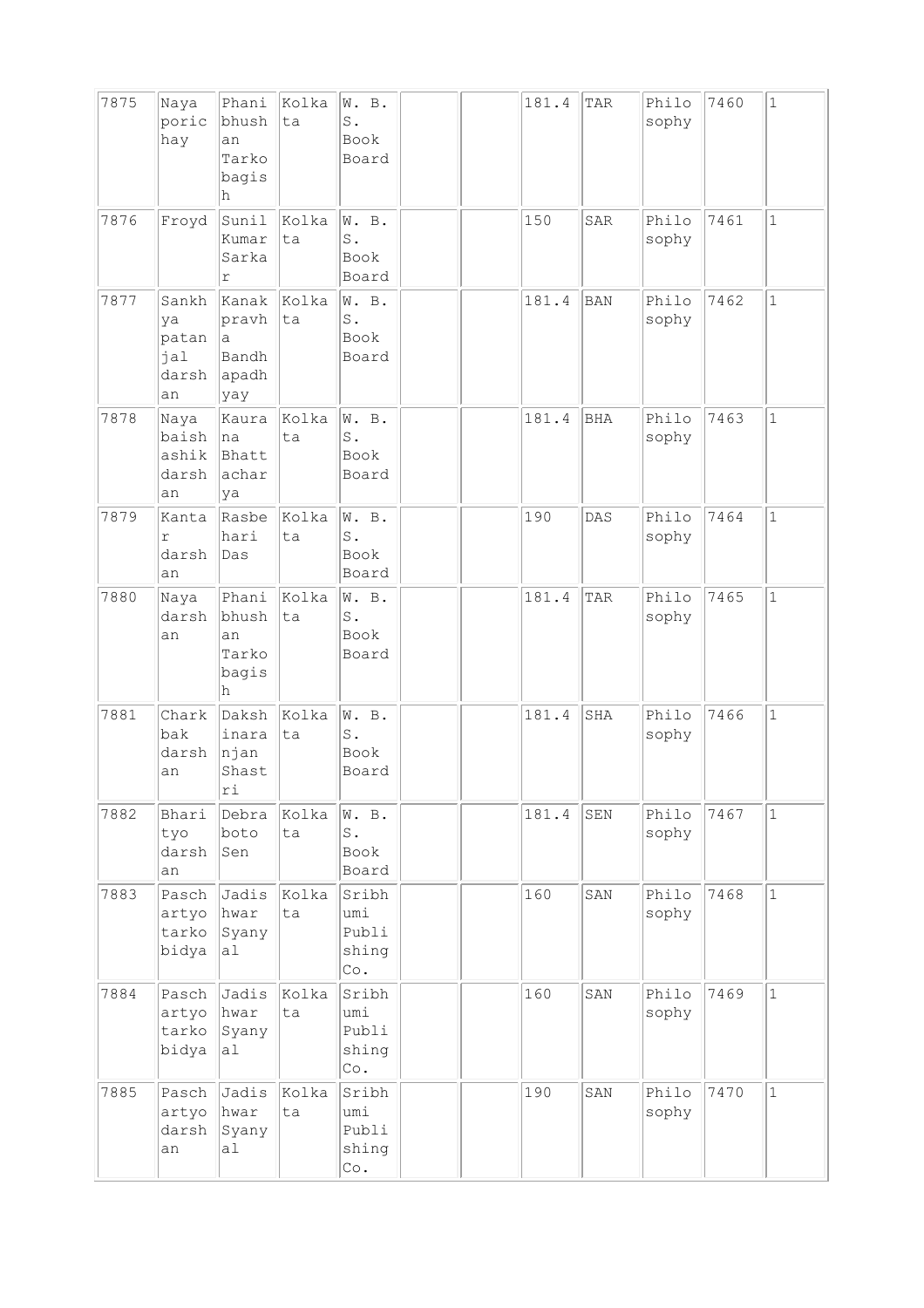| 7886 | Pasch<br>artyo<br>darsh<br>an                          | Jadis<br>hwar<br>Syany<br>al                         | Kolka<br>ta | Sribh<br>umi<br>Publi<br>shing<br>$\mathbb{C}\circ$ . |  | 190 | SAN | Philo<br>sophy | 7471 | $\mathbf{1}$ |
|------|--------------------------------------------------------|------------------------------------------------------|-------------|-------------------------------------------------------|--|-----|-----|----------------|------|--------------|
| 7887 | Monob<br>idya                                          | Jadis<br>hwar<br>Syany<br>a1                         | Kolka<br>ta | Sribh<br>umi<br>Publi<br>shing<br>$\mathbb{C}\circ$ . |  | 150 | SAN | Philo<br>sophy | 7472 | $\mathbf 1$  |
| 7888 | Monob<br>idya                                          | Jadis<br>hwar<br>Syany<br>a1                         | Kolka<br>ta | Sribh<br>umi<br>Publi<br>shing<br>$\mathbb{C}\circ$ . |  | 150 | SAN | Philo<br>sophy | 7473 | $\mathbf{1}$ |
| 7889 | Nitib<br>igyan                                         | Jadis<br>hwar<br>Syany<br>a <sub>1</sub>             | Kolka<br>ta | Sribh<br>umi<br>Publi<br>shing<br>Co.                 |  | 170 | SAN | Philo<br>sophy | 7474 | $\mathbf 1$  |
| 7890 | Nitib<br>igyan                                         | Jadis<br>hwar<br>Syany<br>al                         | Kolka<br>ta | Sribh<br>umi<br>Publi<br>shing<br>Co.                 |  | 170 | SAN | Philo<br>sophy | 7475 | $\mathbf{1}$ |
| 7891 | Pasch<br>artyo<br>darsh<br>an o<br>yukti<br>bigya<br>n | Ramap<br>rasha<br>d Das                              | Kolka<br>ta | Moder<br>n<br>Book<br>Agenc<br>У                      |  | 190 | DAS | Philo<br>sophy | 7476 | $\mathbf 1$  |
| 7892 | Pasch<br>artyo<br>darsh<br>an o<br>yukti<br>bigya<br>n | Ramap<br>rasha<br>d Das                              | Kolka<br>ta | Moder<br>n<br>Book<br>Agenc<br>У                      |  | 190 | DAS | Philo<br>sophy | 7477 | $\mathbf 1$  |
| 7893 | Nitib<br>igyan<br>$\circ$<br>vha.<br>darsh<br>an       | Promo<br>dhban<br>dhu<br>Sengu<br>pta                | kolka<br>ta | Baner<br>jee<br>Publi<br>shars                        |  | 170 | SEN | Philo<br>sophy | 7478 | $\mathbf{1}$ |
| 7894 | Pasch<br>artyo<br>darsh<br>an                          | Remes<br>hchan<br>dra<br>Munsh<br>i                  | Kolka<br>ta | Baiku<br>ntha<br>Book<br>House                        |  | 190 | MUN | Philo<br>sophy | 7479 | $\mathbf{1}$ |
| 7895 | Monob<br>igyan                                         | Remes<br>hchan<br>dra<br>Munsh<br>$\dot{\mathtt{l}}$ | Kolka<br>ta | Baiku<br>ntha<br>Book<br>House                        |  | 150 | MUN | Philo<br>sophy | 7480 | $\mathbf{1}$ |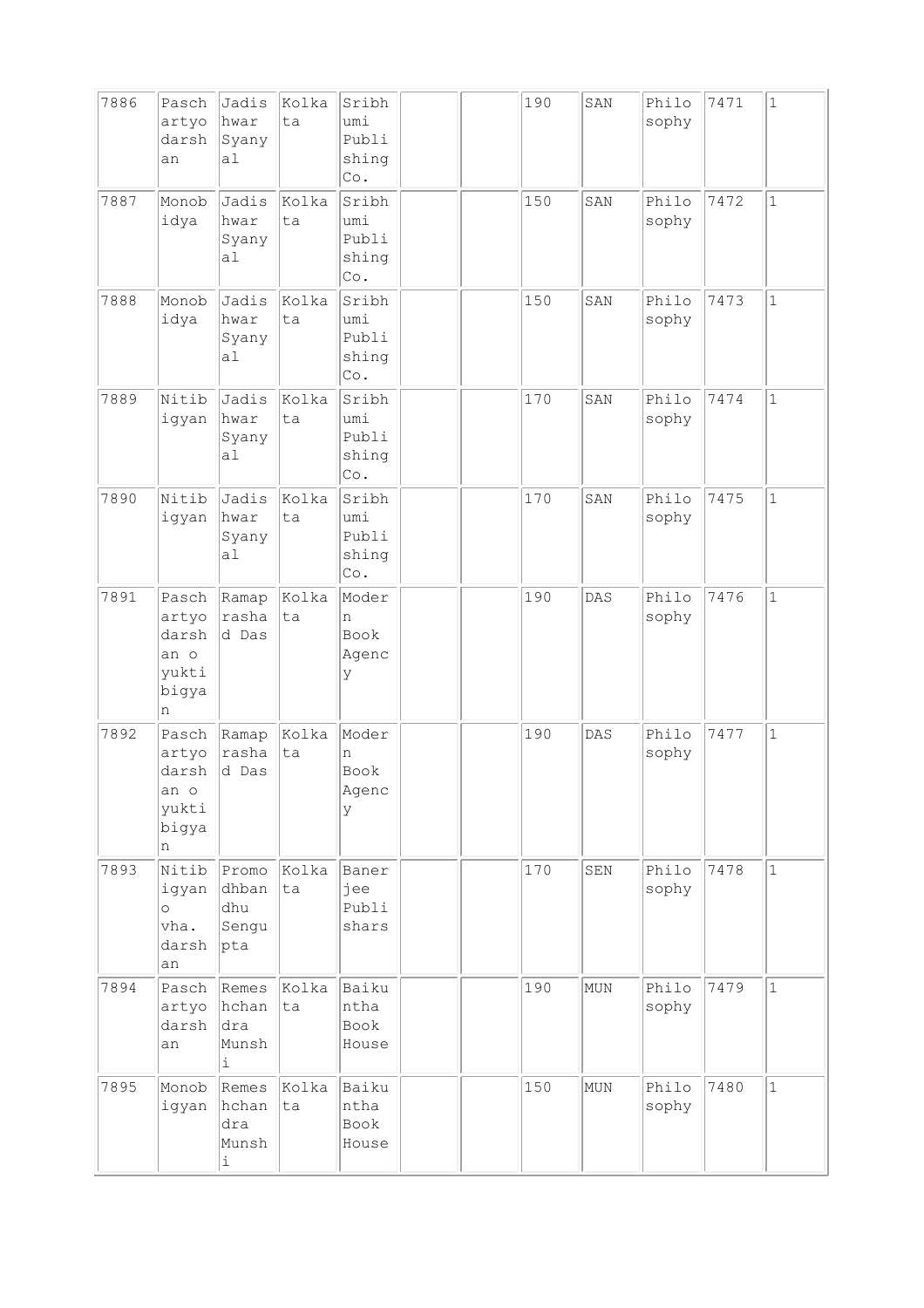| 7896 | Samaj<br>darsh<br>an                                          | Remes<br>h<br>Chand<br>ra<br>Munsh<br>i                   | Kolka<br>ta | Baiku<br>ntha<br>Book<br>House                        |  | 301   | MUN        | Philo<br>sophy | 7481 | $\mathbf{1}$ |
|------|---------------------------------------------------------------|-----------------------------------------------------------|-------------|-------------------------------------------------------|--|-------|------------|----------------|------|--------------|
| 7897 | Samaj<br>darsh<br>an                                          | Remes<br>h<br>Chand<br>ra<br>Munsh<br>$\dot{\mathtt{l}}$  | Kolka<br>ta | Baiku<br>ntha<br>Book<br>House                        |  | 301   | MUN        | Philo<br>sophy | 7482 | $\mathbf{1}$ |
| 7898 | Monob<br>igyan                                                | Remes<br>h<br>Chand<br>ra<br>Munsh<br>i                   | Kolka<br>ta | Baiku<br>ntho<br>Book<br>House                        |  | 150   | <b>MUN</b> | Philo<br>sophy | 7483 | $\mathbf 1$  |
| 7899 | Bhari<br>tyo<br>darsh<br>an                                   | Jagyo<br>diswa<br>r<br>Syany<br>a1                        | Kolka<br>ta | Sribh<br>umi<br>Publi<br>shing<br>$\mathbb{C}\circ$ . |  | 181.4 | SAN        | Philo<br>sophy | 7484 | $\mathbf 1$  |
| 7900 | Tarko<br>shast<br>$\verb r $                                  | Remes<br>h<br>Chand<br>ra<br>Munsh<br>$\dot{\mathbbm{1}}$ | Kolka<br>ta | Baiku<br>ntha<br>House                                |  | 160   | MUN        | Philo<br>sophy | 7485 | $\mathbf 1$  |
| 7901 | Tarko<br>shast<br>ro                                          | Remes<br>h<br>Chand<br>ra<br>Munsh<br>i                   | Kolka<br>ta | Baiku<br>ntha<br>House                                |  | 160   | MUN        | Philo<br>sophy | 7486 | $\mathbf{1}$ |
| 7902 | Sanka<br>tic<br>yukti<br>bigya<br>n<br>(baky<br>okala<br> n)  | Ramap<br>rasha<br>d Das                                   |             | W. B.<br>state<br>Book<br>Board                       |  | 160   | DAS        | Philo<br>sophy | 7487 | $\mathbf 1$  |
| 7903 | Sanka<br>tic<br>yukti<br>bigya<br>n<br>(bidh<br>eyoka<br>lan) | Ramap<br>rasha<br>d Das                                   |             | W. B.<br>state<br>Book<br>Board                       |  | 160   | DAS        | Philo<br>sophy | 7488 | $\mathbf 1$  |
| 7904 | Nabya<br>yukti<br>bigya<br>n<br>(baky<br>а                    | Ramap<br>rasha<br>d Das                                   | Kolka<br>ta | Moder<br>n<br>Book<br>Agenc<br>У                      |  | 160   | das        | Philo<br>sophy | 7489 | $\mathbf{1}$ |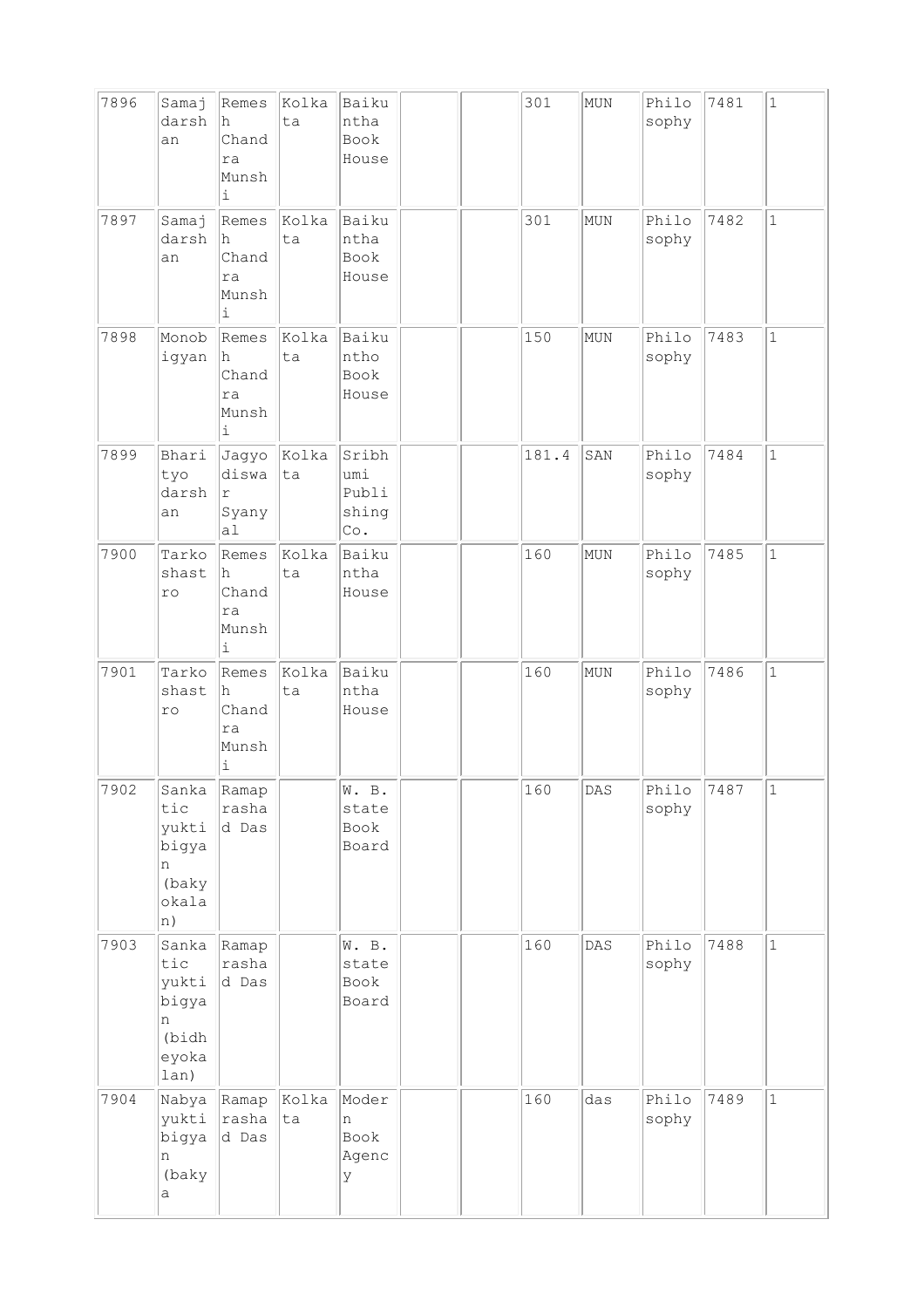|      | yukti                                                                    |                                     |             |                                   |  |       |     |                |      |              |
|------|--------------------------------------------------------------------------|-------------------------------------|-------------|-----------------------------------|--|-------|-----|----------------|------|--------------|
| 7905 | Nabya<br>yukti<br>bigya<br>n<br>(nayt<br>atta)                           | Ramap<br>rasha<br>d Das             | Kolka<br>ta | Moder<br>n<br>Book<br>Agenc<br>У  |  | 160   | DAS | Philo<br>sophy | 7490 | $\mathbf{1}$ |
| 7906 | Nabya<br>yukti<br>bijna<br>n                                             | Ramap<br>rasha<br>d Das             | Kolka<br>ta | Moder<br>n<br>Book<br>Agenc<br>lУ |  | 160   | DAs | Philo<br>sophy | 7491 | $\mathbf{1}$ |
| 7907 | Nabya<br>yukti<br>bigya<br>n<br>(aroh<br> a)                             | Ramap<br>rasha<br>d Das             | Kolka<br>ta | Moder<br>n<br>Book<br>Agenc<br>У  |  | 160   | DAS | Philo<br>sophy | 7492 | $\mathbf{1}$ |
| 7908 | Pasch<br>atya<br>darsh<br>oner<br>itiha<br>S<br>(adhu<br>nik<br>$j$ oog) | Rames<br>h<br>Chand<br>ra<br>Munsi  | kolka<br>ta | Baiku<br>ntha<br>Book<br>House    |  | 190   | MUN | Philo<br>sophy | 7493 | $\mathbf{1}$ |
| 7909 | Bhara<br>tio<br>darsh<br>an                                              | Rames<br>h<br>Chand<br>ra<br>Munsi  | Kolka<br>ta | Baiku<br>ntha<br>Book<br>House    |  | 181.4 | MUN | Philo<br>sophy | 7494 | $\mathbf{1}$ |
| 7910 | Sanke<br>tik<br>tarka<br>shast<br>ra                                     | Rames<br>h<br>Chand<br>ra<br>Munsi  | Kolka<br>ta | Baiku<br>ntha<br>Book<br>House    |  | 160   | MUN | Philo<br>sophy | 7495 | $\mathbf 1$  |
| 7911 | Nitib<br>igyan                                                           | Rames<br>h.<br>Chand<br>ra<br>Munsi | Kolka<br>ta | Baiku<br>ntha<br>Book<br>House    |  | 170   | MUN | Philo<br>sophy | 7496 | $\mathbf{1}$ |
| 7912 | Dharm<br>adars<br>han                                                    | Rames<br>h<br>Chand<br>ra<br>Munsi  | Kolka<br>ta | Baiku<br>ntha<br>Book<br>House    |  | 201   | MUN | Philo<br>sophy | 7497 | $\mathbf{1}$ |
| 7913 | Bhara<br>tioda<br>rshan                                                  | Rames<br>h<br>Chand<br>ra<br>Munsi  | Kolka<br>ta | Baiku<br>ntha<br>Book<br>House    |  | 181.4 | MUn | Philo<br>sophy | 7498 | $\mathbf{1}$ |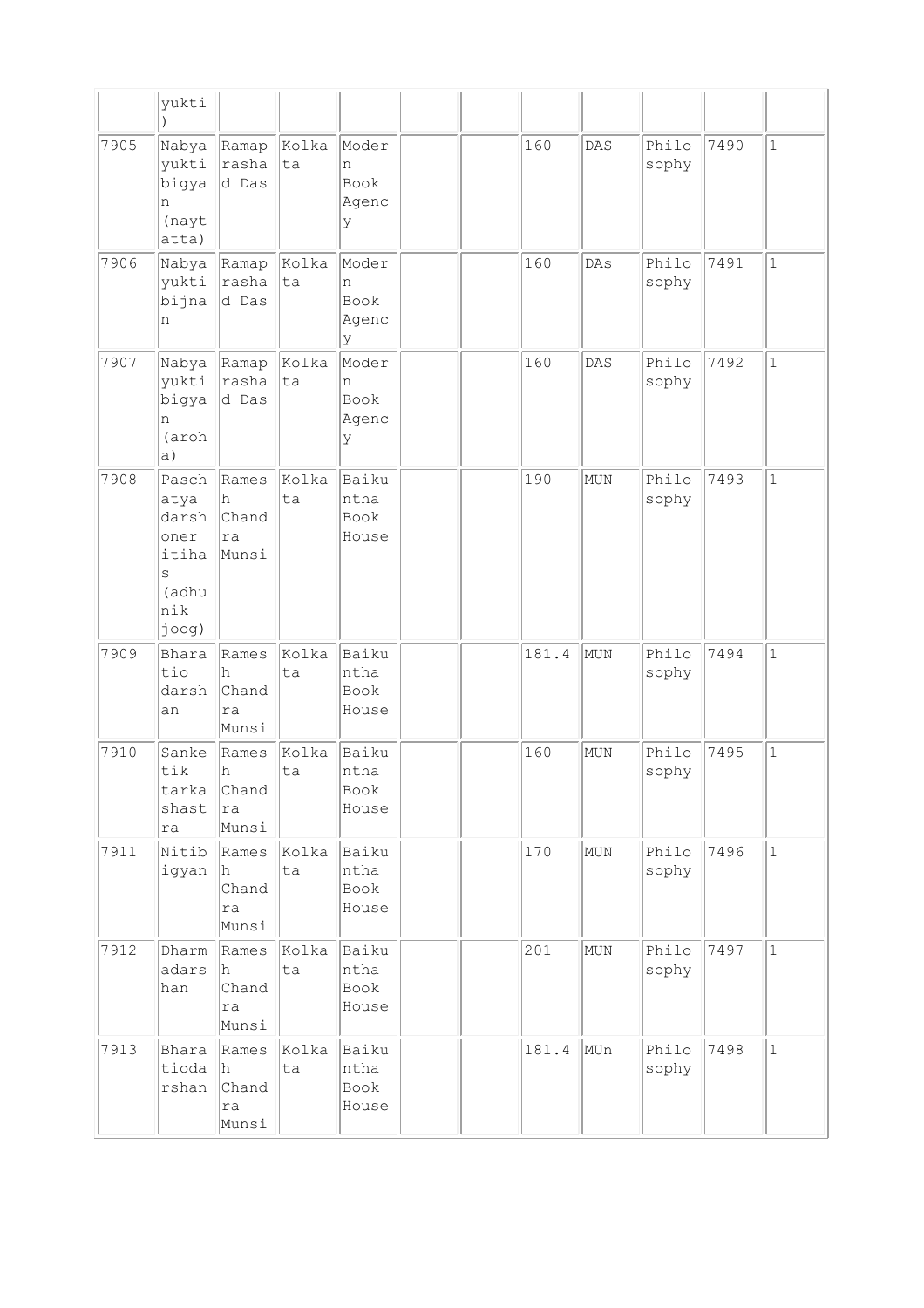| 7914 | Patan<br>jal<br>darsh<br>an                                                             | Purna<br>Chand<br>ra<br>Sharm<br>a      |                          | W. B.<br>State<br>Book<br>Board        |  | 181.4                   | $_{\rm SHA}$ | Philo<br>sophy | 7499 | $\mathbf{1}$ |
|------|-----------------------------------------------------------------------------------------|-----------------------------------------|--------------------------|----------------------------------------|--|-------------------------|--------------|----------------|------|--------------|
| 7915 | Prem<br>darsh<br>arnik<br>biche<br>$\Upsilon$                                           | Arik<br>Form                            |                          | W. B.<br>State<br>Book<br>Board        |  | 100                     | ARI          | Philo<br>sophy | 7500 | $\mathbf 1$  |
| 7916 | <b>Bings</b><br>ha<br>shata<br>bdir<br>pasch<br>atya<br>darsh<br>an                     | Anil<br>Kumar<br>Bondh<br>apadh<br> yay |                          | W. B.<br>State<br>Book<br>Board        |  | 190                     | BAN          | Philo<br>sophy | 7501 | $\mathbf{1}$ |
| 7917 | Pasch<br>atya<br>darsh<br>aner<br>sangk<br>hipta<br>itiha<br>S<br>(beko<br>n-hiu<br> m) | Promo<br>dhban<br>dhu<br>Sengu<br> pta  | Kolka<br>ta              | Baner<br>jee<br>Publi<br>shers         |  | 190                     | SEN          | Philo<br>sophy | 7502 | $\mathbf{1}$ |
| 8005 | Joogn<br>ayak<br>vibek<br>anand<br>а                                                    | Swami<br>Gamvi<br> ranan<br>da          | Calcu<br>tta             | Udbho<br>dhan<br>Karja<br>lay          |  | 181.4                   | GAM          | Philo<br>sophy | 7590 | $\mathbf{1}$ |
| 8006 | Joogn<br>ayak<br>vibek<br>anand<br>a                                                    | Gamvi<br> ranan<br>da                   | Swami Calcu Udbho<br>tta | dhan<br>Karja<br>lay                   |  | 181.4                   | GAM          | Philo<br>sophy | 7591 | 1            |
| 8007 | Joogn<br>ayak<br>vibek<br>anand<br>а                                                    | Swami<br>Gamvi<br>ranan<br>da           | Calcu<br>tta             | Udbho<br>dhan<br>Karja<br>lay          |  | 181.4                   | GAM          | Philo<br>sophy | 7592 | $\mathbf{1}$ |
| 8009 | Vibek<br>anand<br>$a$ o<br>samak<br>alin<br>bhara<br>tbars<br>ha                        | Sanka<br>ri<br>Prosa<br> d<br>Bosu      | Calcu<br>tta             | Monda<br>$\mathbf{1}$<br>Book<br>House |  | 891.4<br>$\overline{4}$ | <b>BAS</b>   | Philo<br>sophy | 7594 | $\mathbf 1$  |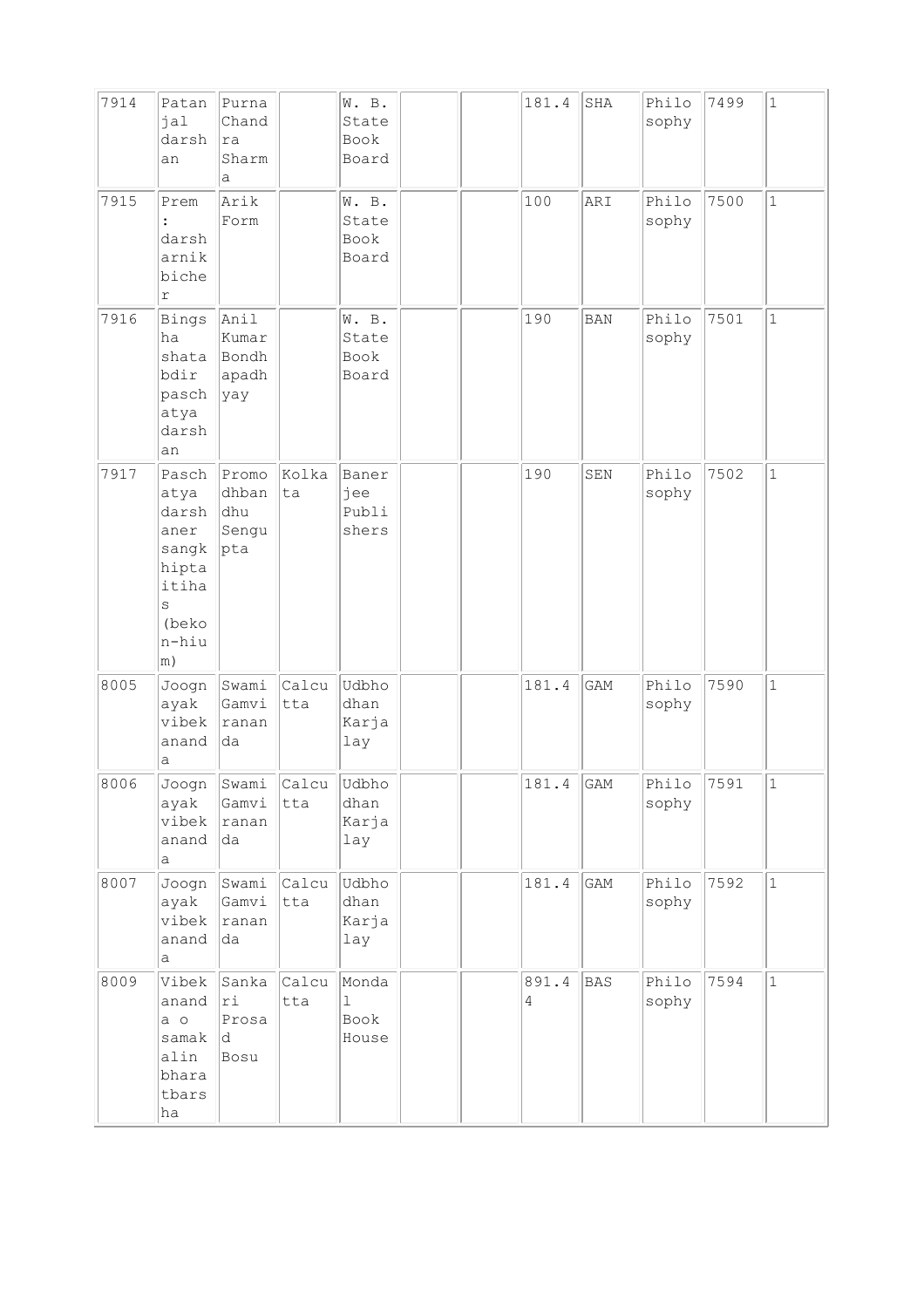| 8010 | Vibek<br>anand<br>$a$ o<br>samak<br>alin<br>bhara<br>tbars<br>ha     | Sanka<br>ri<br>Prosa<br>ld.<br>Bosu        | Calcu<br>tta | Monda<br>$\mathbf{1}$<br>Book<br>House |  | 891.4<br>4 | <b>BAS</b> | Philo<br>sophy | 7595 | $\mathbf{1}$ |
|------|----------------------------------------------------------------------|--------------------------------------------|--------------|----------------------------------------|--|------------|------------|----------------|------|--------------|
| 8011 | Vibek<br>anand<br>a o<br>samak<br>alin<br>bhara<br>tbars<br>ha       | Sanka<br>ri<br>Prosa<br> d<br>Bosu         | Calcu<br>tta | Monda<br>ı<br>Book<br>House            |  | 891.4<br>4 | <b>BAS</b> | Philo<br>sophy | 7596 | $\mathbf 1$  |
| 8012 | Vibek<br>anand<br>a o<br>samak<br>alin<br>bhara<br>tbars<br>ha       | Sanka<br> ri<br>Prosa<br> d<br>Bosu        | Calcu<br>tta | Monda<br>$\mathbf{1}$<br>Book<br>House |  | 891.4<br>4 | <b>BAS</b> | Philo<br>sophy | 7597 | $\mathbf{1}$ |
| 8013 | Vibek<br>anand<br>a o<br>samak<br>alin<br>bhara<br>tbars<br>ha       | Sanka<br>ri<br>Prosa<br>d.<br>Bosu         | Calcu<br>tta | Monda<br>ı<br>Book<br>House            |  | 891.4<br>4 | <b>BAS</b> | Philo<br>sophy | 7598 | $\mathbf{1}$ |
| 8014 | Vibek<br>anand<br>a o<br>samak<br>alin<br>bhara<br>tbars<br>ha       | Sanka<br>ri<br>Prosa<br> d<br>Bosu         | Calcu<br>tta | Monda<br>$\mathbf 1$<br>Book<br>House  |  | 891.4<br>4 | <b>BAS</b> | Philo<br>sophy | 7599 | $\mathbf 1$  |
| 8015 | Vibek<br>anand<br>$a \circ$<br>samak<br>alin<br>bhara<br>tbars<br>ha | Sanka<br>ri<br>Prosa<br>ld.<br>Bosu        | Calcu<br>tta | Monda<br>$\mathbf{1}$<br>Book<br>House |  | 891.4<br>4 | <b>BAS</b> | Philo<br>sophy | 7600 | $\mathbf{1}$ |
| 8016 | Amrit<br>asya<br>putra                                               |                                            |              |                                        |  | 100        | AMR        | Philo<br>sophy | 7601 | $\mathbf{1}$ |
| 8931 | Bhara<br>tiya<br>darsh<br>an o<br>nitib<br>idya                      | Prady<br>$\circ t$<br>Kumar<br>Monda<br>11 | Kolka<br>ta  | Progr<br>essiv<br>е<br>Publi<br>shers  |  | 181.4      | MON        | Philo<br>sophy | 8516 | $\mathbf{1}$ |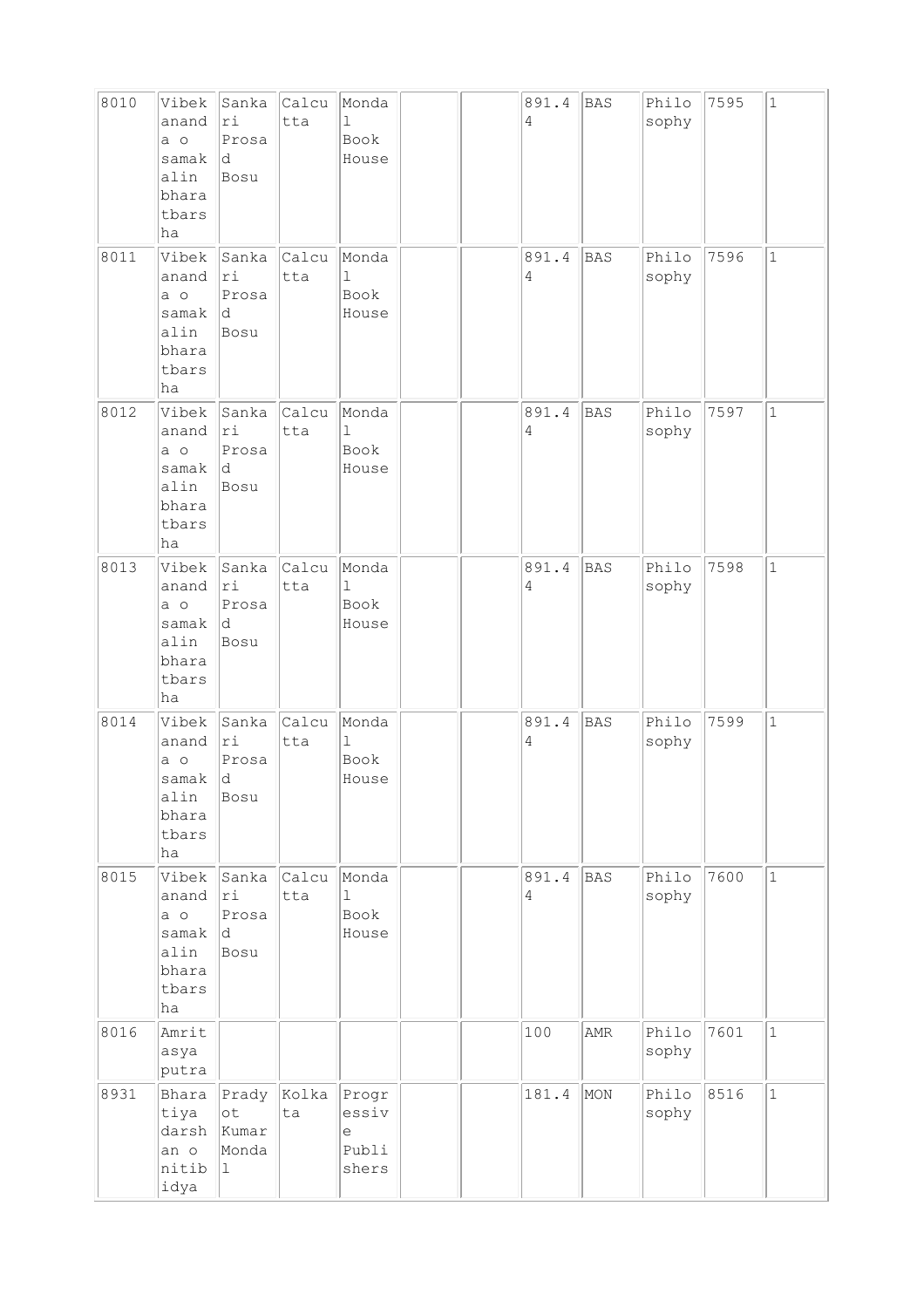| 8932 | Bhara<br>tiya<br>darsh<br>an o<br>nitib<br>idya | Prady<br>ot<br>kumar<br>Monda<br>1            | Kolka<br>ta               | Progr<br>essiv<br>e<br>Publi<br>shers                  |                                       | 181.4 | MON | Philo<br>sophy | 8517           | $\mathbf{1}$ |
|------|-------------------------------------------------|-----------------------------------------------|---------------------------|--------------------------------------------------------|---------------------------------------|-------|-----|----------------|----------------|--------------|
| 8933 | Bhara<br>tiya<br>darsh<br>an o<br>nitib<br>idya | Prady<br>ot<br>Kumar<br>Monda<br>$\perp$      | Kolka<br>ta               | Progr<br>essiv<br>е<br>Publi<br>shers                  |                                       | 181.4 | MON | Philo<br>sophy | 8518           | $\mathbf{1}$ |
| 8934 | Bhara<br>tiya<br>darsh<br>an o<br>nitib<br>idya | Prady<br>ot<br>kumar<br>Monda<br>$\mathbf{1}$ | Kolka<br>ta               | Progr<br>essiv<br>e<br>Publi<br>shers                  |                                       | 181.4 | MON | Philo<br>sophy | 8519           | $\mathbf 1$  |
| 8935 | Handb<br>ook<br>of<br>logic                     | Munsh<br>i                                    | Rames<br>h<br>Chand<br>ra | Kolka<br>ta                                            | Baiku<br>ntha<br><b>Book</b><br>House |       | 160 | CHA            | Philo<br>sophy | 8520         |
| 8936 | Handb<br>ook<br>of<br>logic                     | Munsh<br>$\dot{1}$                            | Rames<br>h<br>Chand<br>ra | Kolka<br>ta                                            | Baiku<br>ntha<br><b>Book</b><br>House |       | 160 | <b>CHA</b>     | Philo<br>sophy | 8521         |
| 8937 | Bhara<br>tiya<br>darsh<br>an                    | Jagad<br>iswar<br>Sanya<br>1                  | Kolka<br>ta               | Shrib<br>humi<br>Publi<br>shing<br>Co.                 |                                       | 181.4 | SAN | Philo<br>sophy | 8522           | $\mathbf{1}$ |
| 8938 | Bhara<br>tiya<br>darsh<br>an                    | Jagad<br>iswar<br>Sanya<br>1                  | Kolka<br>ta               | Shrib<br>humi<br>Publi<br>shing<br>Co.                 |                                       | 181.4 | SAN | Philo<br>sophy | 8523           | $\mathbf 1$  |
| 8939 | Bhara<br>tiya<br>darsh<br>an                    | Jaqad<br>iswar<br>Sanya<br>1                  | Kolka<br>ta               | Shrib<br>humi<br>Publi<br>shing<br>$\mathbb{C}\circ$ . |                                       | 181.4 | SAN | Philo<br>sophy | 8524           | $\mathbf{1}$ |
| 8940 | Bhara<br>tiya<br>darsh<br>an                    | Jagad<br>iswar<br>Sanya<br>1                  | kolka<br>ta               | Shrib<br>humi<br>Publi<br>shing<br>Co.                 |                                       | 181.4 | SAN | Philo<br>sophy | 8525           | $\mathbf{1}$ |
| 8941 | Bhara<br>tiya<br>darsh<br>an                    | Jagad<br>iswar<br>Sanya<br>$\mathbf{1}$       | Kolka<br>ta               | Shrib<br>humi<br>Publi<br>shing<br>$\mathbb{C}\circ$ . |                                       | 181.4 | SAN | Philo<br>sophy | 8526           | $\mathbf{1}$ |
| 8942 | Manob<br>idya                                   | Jagad<br>iswar<br>Sanya<br>1                  | Kolka<br>ta               | Shrib<br>humi<br>Publi<br>shing<br>Co.                 |                                       | 150   | SAN | Philo<br>sophy | 8527           | $\mathbf{1}$ |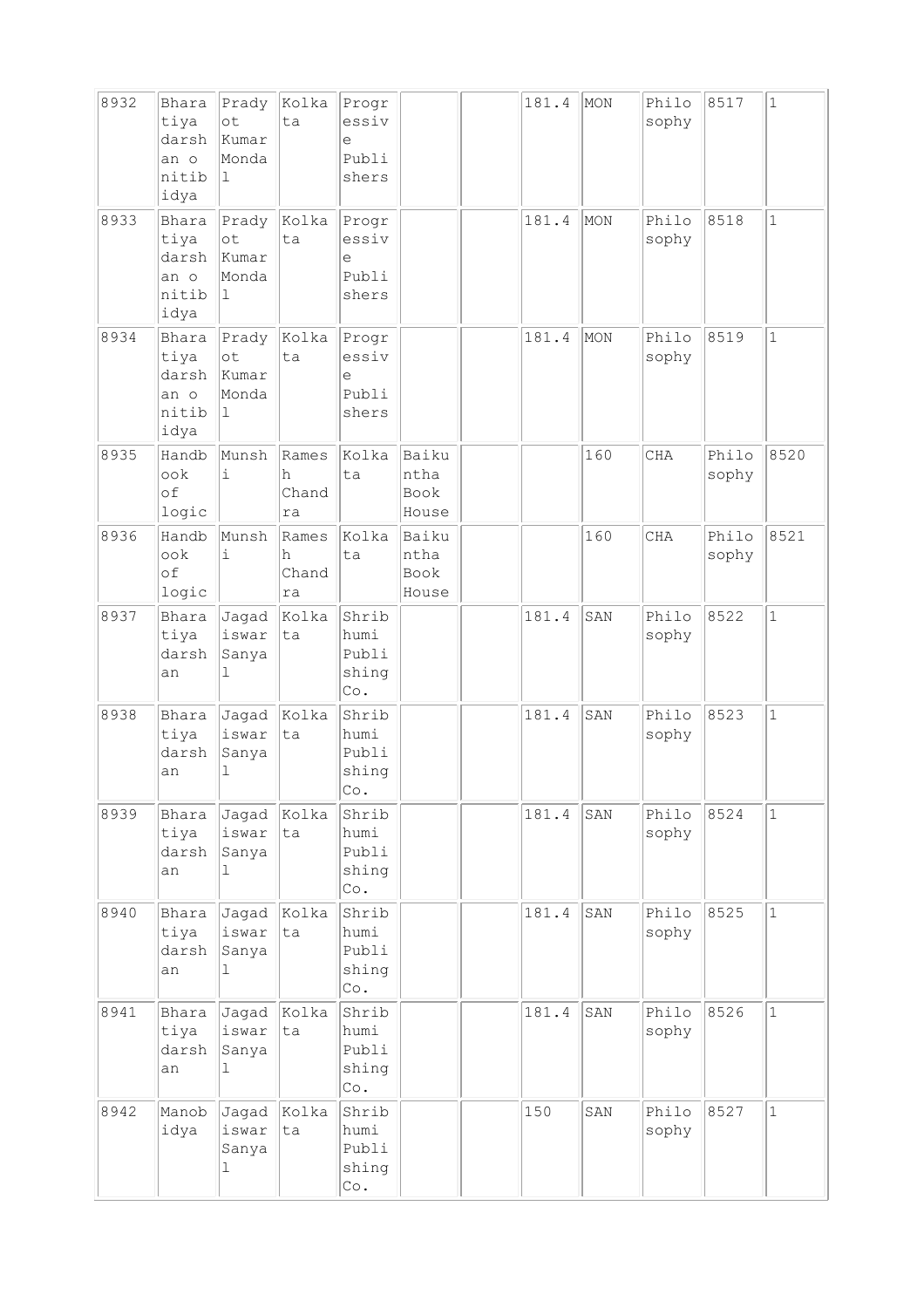| 8943 | Manob<br>idya                   | Jagad<br>iswar<br>Sanya<br>1           | Kolka<br>ta | Shrib<br>humi<br>Publi<br>shing<br>Co.                 |  | 150 | SAN | Philo<br>sophy | 8528 | $\mathbf{1}$ |
|------|---------------------------------|----------------------------------------|-------------|--------------------------------------------------------|--|-----|-----|----------------|------|--------------|
| 8944 | Manob<br>idya                   | Jagad<br>iswar<br>Sanya<br>$\mathbf 1$ | Kolka<br>ta | Shrib<br>humi<br>Publi<br>shing<br>$\mathbb{C}\circ$ . |  | 150 | SAN | Philo<br>sophy | 8529 | $\mathbf 1$  |
| 8945 | Manob<br>idya                   | Jaqad<br>iswar<br>Sanya<br>1           | Kolka<br>ta | Shrib<br>humi<br>Publi<br>shing<br>Co.                 |  | 150 | SAN | Philo<br>sophy | 8530 | $\mathbf 1$  |
| 8946 | Manob<br>idya                   | Jagad<br>iswar<br>Sanya<br>1           | Kolka<br>ta | Shrib<br>humi<br>Publi<br>shing<br>Co.                 |  | 150 | SAN | Philo<br>sophy | 8531 | $\mathbf 1$  |
| 8947 | Pasch<br>atya<br>tarka<br>bidya | Jagad<br>iswar<br>Sanya<br>1           | Kolka<br>ta | Shrib<br>humi<br>Publi<br>shing<br>Co.                 |  | 190 | SAN | Philo<br>sophy | 8532 | $\mathbf 1$  |
| 8948 | Pasch<br>atya<br>tarka<br>bidya | Jagad<br>iswar<br>Sanya<br>1           | Kolka<br>ta | Shrib<br>humi<br>Publi<br>shing<br>Co.                 |  | 190 | SAN | Philo<br>sophy | 8533 | $\mathbf 1$  |
| 8949 | Pasch<br>atya<br>tarka<br>bidya | Jagad<br>iswar<br>Sanya<br>ı           | Kolka<br>ta | Shrib<br>humi<br>Publi<br>shing<br>Co.                 |  | 190 | SAN | Philo<br>sophy | 8534 | $\mathbf 1$  |
| 8950 | Pasch<br>atya<br>tarka<br>bidya | Jagad<br>iswar<br>Sanya<br>$\mathbf 1$ | Kolka<br>ta | Shrib<br>humi<br>Publi<br>shing<br>Co.                 |  | 190 | SAN | Philo<br>sophy | 8535 | $\mathbf 1$  |
| 8951 | Pasch<br>atya<br>tarka<br>bidya | Jagad<br>iswar<br>Sanya<br>$\mathbf 1$ | Kolka<br>ta | Shrib<br>humi<br>Publi<br>shing<br>$\mathbb{C}\circ$ . |  | 190 | SAN | Philo<br>sophy | 8536 | $\mathbf{1}$ |
| 8952 | Samaj<br>darsh<br>an            | Jagad<br>iswar<br>Sanya<br>1           | Kolka<br>ta | Shrib<br>humi<br>Publi<br>shing<br>$\mathbb{C}\circ$ . |  | 301 | SAN | Philo<br>sophy | 8537 | $\mathbf 1$  |
| 8953 | Samaj<br>darsh<br>an            | Jagad<br>iswar<br>Sanya<br>ı           | Kolka<br>ta | Shrib<br>humi<br>Publi<br>shing<br>Co.                 |  | 301 | SAN | Philo<br>sophy | 8538 | $\mathbf{1}$ |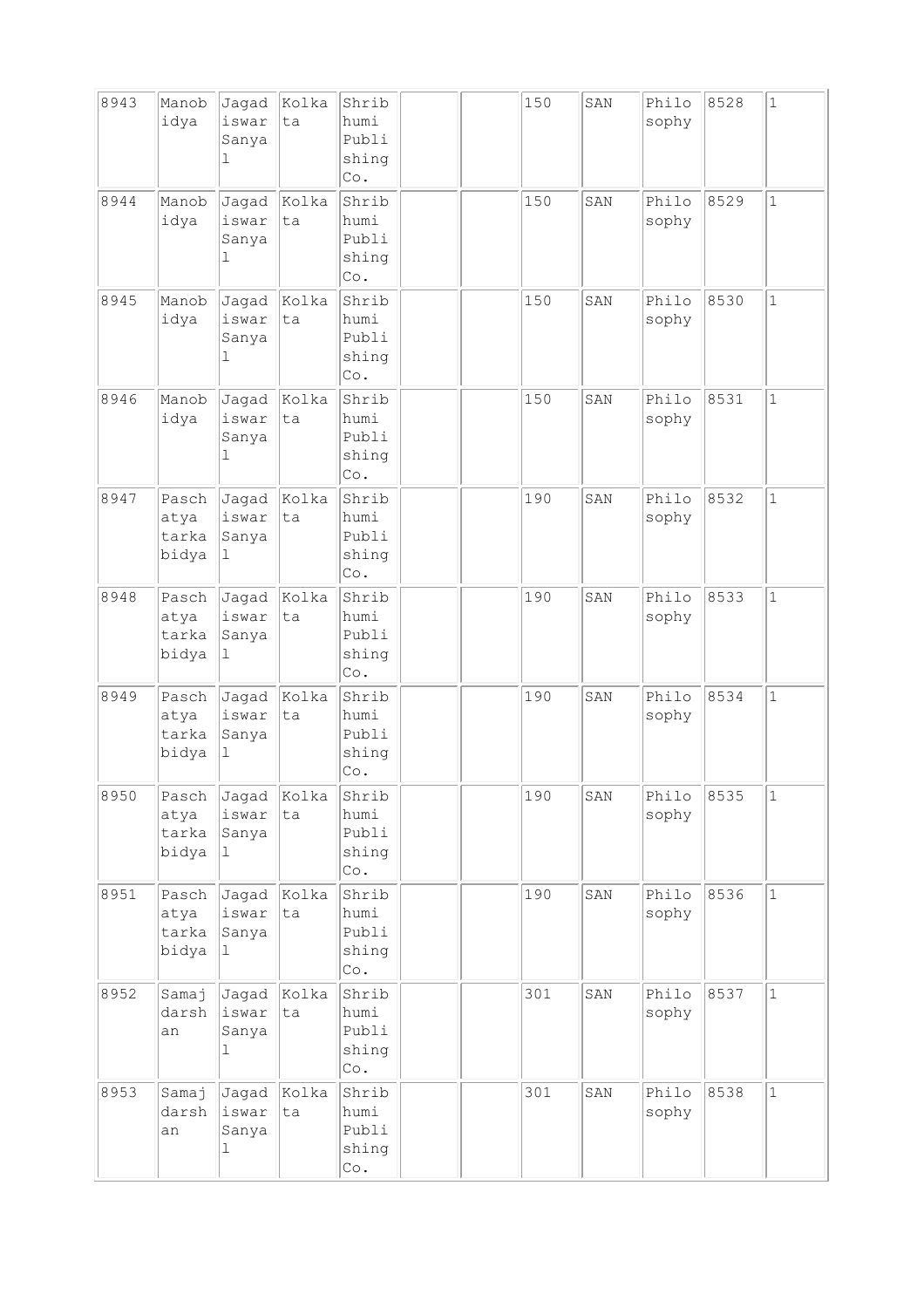| 8954 | Samaj<br>darsh<br>an                               | Jagad<br>iswar<br>Sanya<br>1           | Kolka<br>ta | Shrib<br>humi<br>Publi<br>shing<br>Co.                                       |  | 301 | SAN        | Philo<br>sophy | 8539 | $\mathbf 1$  |
|------|----------------------------------------------------|----------------------------------------|-------------|------------------------------------------------------------------------------|--|-----|------------|----------------|------|--------------|
| 8955 | Samaj<br>darsh<br>an                               | Jagad<br>iswar<br>Sanya<br>1           | Kolka<br>ta | Shrib<br>humi<br>Publi<br>shing<br>Co.                                       |  | 301 | SAN        | Philo<br>sophy | 8540 | $\mathbf 1$  |
| 8956 | Samaj<br>darsh<br>an                               | Jagad<br>iswar<br>Sanya<br>ı           | Kolka<br>ta | Shrib<br>humi<br>Publi<br>shing<br>Co.                                       |  | 301 | SAN        | Philo<br>sophy | 8541 | $\mathbf 1$  |
| 8957 | Nitib<br>igyan                                     | Jagad<br>iswar<br>Sanya<br>1           | Kolka<br>ta | Shrib<br>humi<br>Publi<br>shing<br>Co.                                       |  | 170 | SAN        | Philo<br>sophy | 8542 | $\mathbf{1}$ |
| 8958 | Nitib<br>igyan                                     | Jagad<br>iswar<br>Sanya<br>$\mathbf 1$ | Kolka<br>ta | Shrib<br>humi<br>Publi<br>shing<br>$\mathbb{C}\circ$ .                       |  | 170 | SAN        | Philo<br>sophy | 8543 | $\mathbf 1$  |
| 8959 | Nitib<br>igyan                                     | Jagad<br>iswar<br>Sanya<br>1           | Kolka<br>ta | Shrib<br>humi<br>Publi<br>shing<br>Co.                                       |  | 170 | SAN        | Philo<br>sophy | 8544 | $\mathbf 1$  |
| 8960 | Nitib<br>igyan                                     | Jagad<br>iswar<br>Sanya<br>1           | Kolka<br>ta | Shrib<br>humi<br>Publi<br>shing<br>Co.                                       |  | 170 | SAN        | Philo<br>sophy | 8545 | $\mathbf 1$  |
| 8961 | Nitib<br>igyan                                     | Jagad<br>iswar<br>Sanya<br>$\mathbf 1$ | Kolka<br>ta | Shrib<br>humi<br>Publi<br>shing<br>$\mathbb{C}\circ$ .                       |  |     | 170        | Philo<br>sophy | 8546 | $\mathbf{1}$ |
| 8962 | Pasch<br>atya<br>darsh<br>aner<br>itihu<br>S       | Kalya<br>n<br>Chand<br>ra<br>Gupta     | Kolka<br>ta | Progr<br>essiv<br>e<br>Publi<br>shers                                        |  | 190 | GUP        | Philo<br>sophy | 8547 | $\mathbf{1}$ |
| 8963 | Pasch<br>atya<br>darsh<br>aner<br>itihu<br>$\rm s$ | Kalya<br>n<br>Chand<br>ra<br>Gupta     | Kolka<br>ta | Progr<br>essiv<br>$\mathrel{\mathop{\mathrm{e}}\nolimits}$<br>Publi<br>shers |  | 190 | <b>GUP</b> | Philo<br>sophy | 8548 | $\mathbf{1}$ |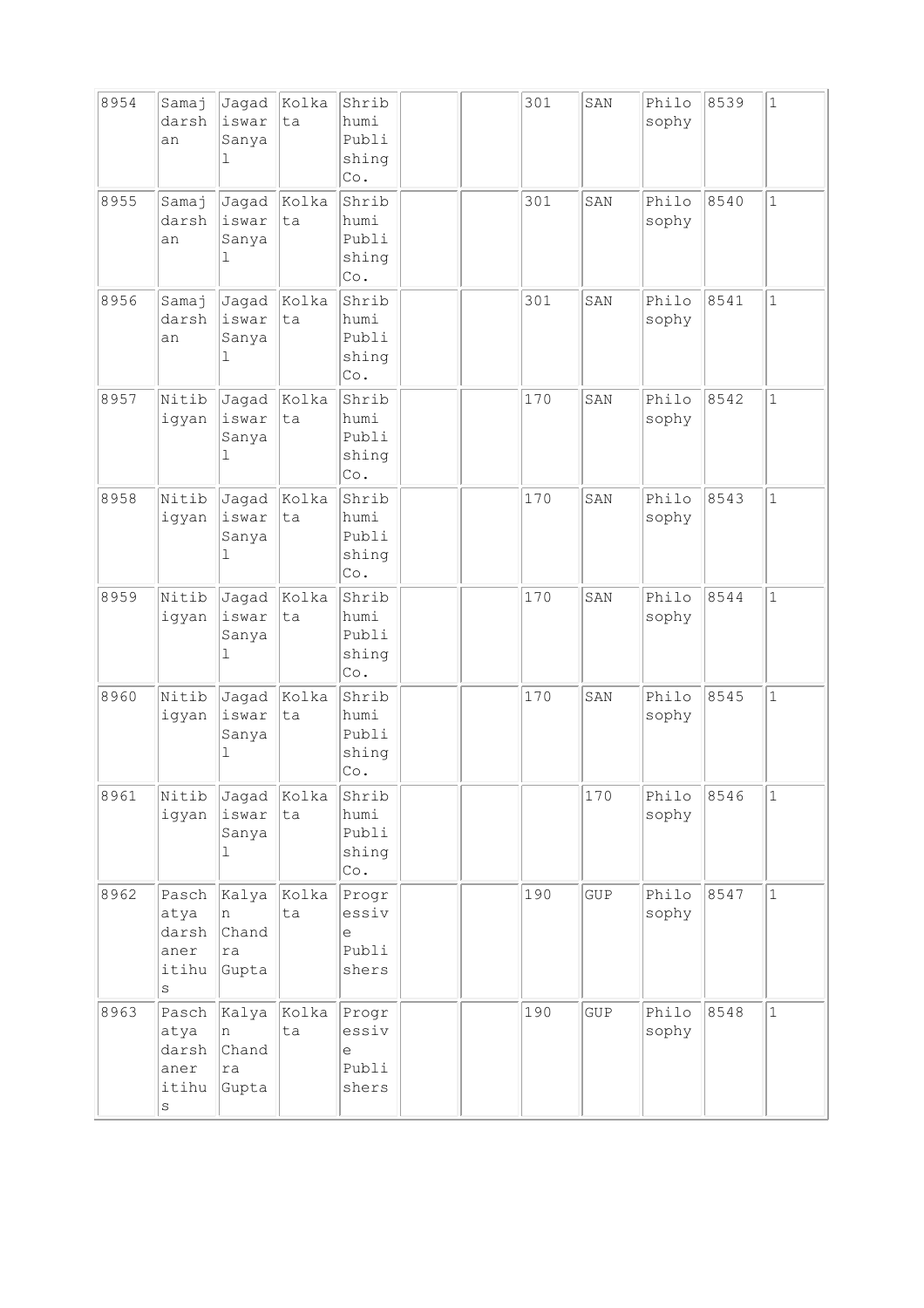| 8964 | Pasch<br>atya<br>darsh<br>aner<br>itihu<br>$\rm s$               | Kalya<br>n<br>Chand<br>ra<br>Gupta | Kolka<br>ta  | Progr<br>essiv<br>e<br>Publi<br>shers |  | 190 | <b>GUP</b> | Philo<br>sophy | 8549 | $\mathbf{1}$ |
|------|------------------------------------------------------------------|------------------------------------|--------------|---------------------------------------|--|-----|------------|----------------|------|--------------|
| 8965 | Pasch<br>atya<br>darsh<br>aner<br>itihu<br>S                     | Kalya<br>n<br>Chand<br>ra<br>Gupta | Kolka<br>ta  | Progr<br>essiv<br>е<br>Publi<br>shers |  | 190 | <b>GUP</b> | Philo<br>sophy | 8550 | $\mathbf{1}$ |
| 8966 | Pasch<br>atya<br>darsh<br>aner<br>itihu<br>S                     | Kalya<br>n<br>Chand<br>ra<br>Gupta | kolka<br>ta  | Progr<br>essiv<br>e<br>Publi<br>shers |  | 190 | <b>GUP</b> | Philo<br>sophy | 8551 | $\mathbf{1}$ |
| 8967 | Manob<br>igyan<br>paric<br>hoy                                   | Anil<br>Kumar<br>Mukhe<br>rjee     | Kolka<br>ta  | Progr<br>essiv<br>е<br>Publi<br>shers |  | 150 | MUK        | Philo<br>sophy | 8552 | $\mathbf{1}$ |
| 8968 | Manob<br>igyan<br>paric<br>hoy                                   | Anil<br>Kumar<br>Mukhe<br>rjee     | Kolka<br>ta  | Progr<br>essiv<br>е<br>Publi<br>shers |  | 150 | MUK        | Philo<br>sophy | 8553 | $\mathbf 1$  |
| 8969 | Manob<br>igyan<br>paric<br>hoy                                   | Anil<br>Kumar<br>Mukhe<br>rjee     | Kolka<br>ta  | Progr<br>essiv<br>e<br>Publi<br>shers |  | 150 | MUK        | Philo<br>sophy | 8554 | $\mathbf{1}$ |
| 8970 | Manob<br>igyan<br>parıc<br>hoy                                   | Anil<br>Kumar<br>Mukhe<br>rjee     | Kolka<br>ta  | Progr<br>essiv<br>е<br>Publi<br>shers |  | 150 | MUK        | Philo<br>sophy | 8555 | $\mathbf 1$  |
| 8971 | Manob<br>igyan<br>paric<br>hoy                                   | Anil<br>Kumar<br>Mukhe<br>rjee     | Kolka<br>ta  | Progr<br>essiv<br>e<br>Publi<br>shers |  | 150 | MUK        | Philo<br>sophy | 8556 | $\mathbf{1}$ |
| 9192 | $\cup$ :<br>ma :<br>darsh<br>an<br>paric<br>hay                  | Shant<br>imoy<br>Karaf<br>rama     | Calcu<br>tta | Soma<br>Book<br>Agenc<br>У            |  | 100 | <b>KAR</b> | Philo<br>sophy | 8777 | $\mathbf{1}$ |
| 9193 | $\overline{\mathrm{U}}$ :<br>ma :<br>darsh<br>an<br>paric<br>hay | Shant<br>imoy<br>Karaf<br>rama     | Calcu<br>tta | Soma<br>Book<br>Agenc<br>У            |  | 100 | KAR        | Philo<br>sophy | 8778 | $\mathbf{1}$ |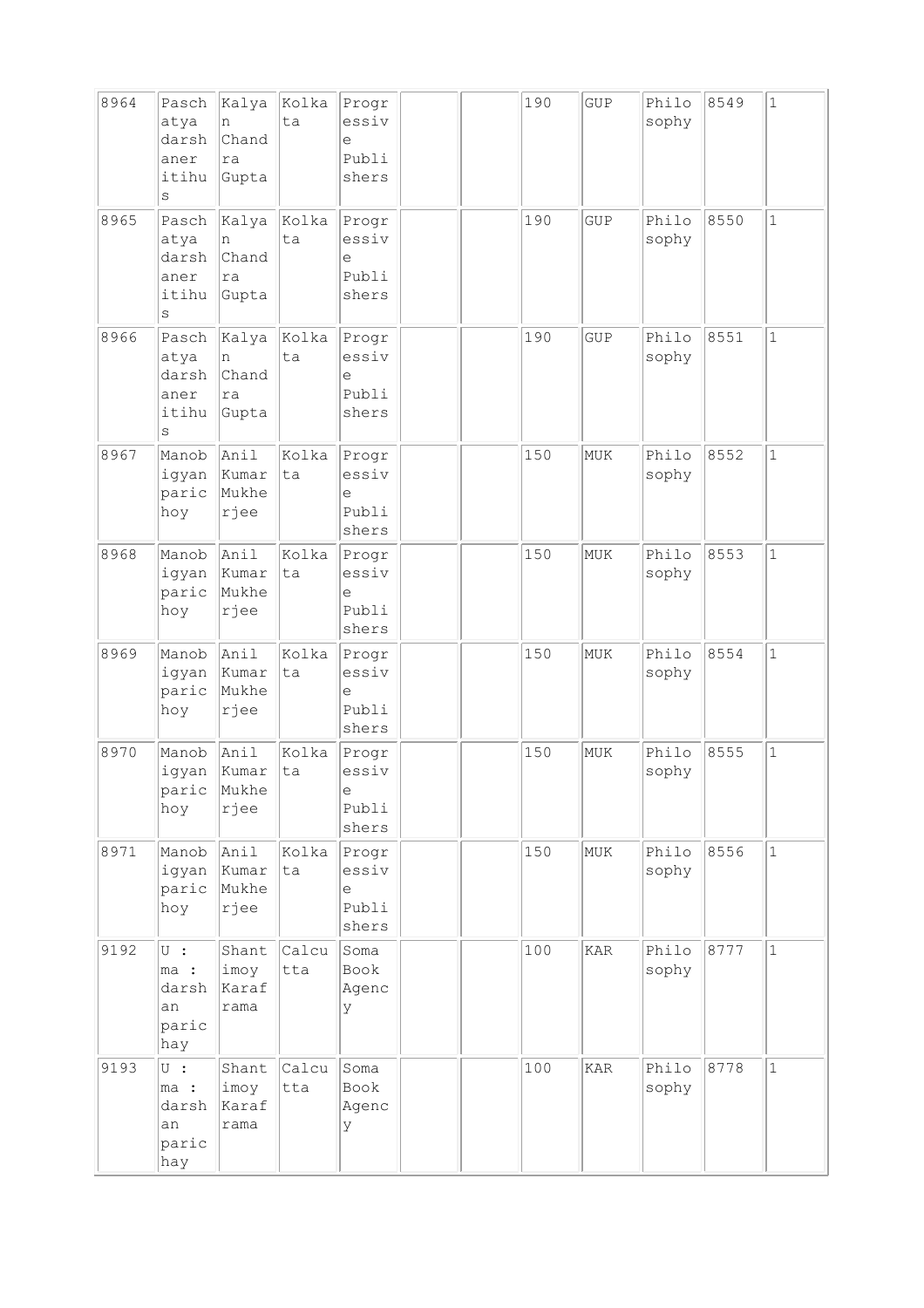| 9194 | $U$ :<br>ma :<br>darsh<br>an                             | Dilip<br>Roy                          | Calcu<br>tta | Anupa<br>m<br>Praka<br>shani                 |  | 100 | <b>KAR</b> | Philo<br>sophy | 8779 | $\mathbf{1}$ |
|------|----------------------------------------------------------|---------------------------------------|--------------|----------------------------------------------|--|-----|------------|----------------|------|--------------|
| 9195 | $U$ :<br>ma :<br>darsh<br>an                             | Dilip<br>Roy                          | Calcu<br>tta | Anupa<br>m<br>Praka<br>shani                 |  | 100 | <b>ROY</b> | Philo<br>sophy | 8780 | $\mathbf{1}$ |
| 9196 | $\cup$ :<br>ma :<br>darsh<br>an                          | Nirod<br>baran<br>Chakr<br>obart<br>У | Calcu<br>tta | A.<br>Mukhe<br>rjee<br>& Co.<br>Pvt.<br>Ltd. |  | 100 | CHA        | Philo<br>sophy | 8781 | $\mathbf{1}$ |
| 9197 | $U$ :<br>ma :<br>darsh<br>an                             | Nirod<br>baran<br>Chakr<br>obart<br>У | Calcu<br>tta | A.<br>Mukhe<br>rjee<br>& Co.<br>Pvt.<br>Ltd. |  | 100 | CHA        | Philo<br>sophy | 8782 | $\mathbf{1}$ |
| 9198 | $U$ :<br>ma :<br>darsh<br>an                             | Nirod<br>baran<br>Chakr<br>obart<br>У | Calcu<br>tta | A.<br>Mukhe<br>rjee<br>& Co.<br>Pvt.<br>Ltd. |  | 100 | <b>CHA</b> | Philo<br>sophy | 8783 | $\mathbf 1$  |
| 9199 | $U$ :<br>ma :<br>darsh<br>an                             | Nirod<br>baran<br>Chakr<br>obart<br>У | Calcu<br>tta | A.<br>Mukhe<br>rjee<br>& Co.<br>Pvt.<br>Ltd. |  | 100 | CHA        | Philo<br>sophy | 8784 | $\mathbf{1}$ |
| 9200 | $U$ :<br>ma :<br>darsh<br>an                             | Nirod<br>baran<br>Chakr<br>obart<br>У | Calcu<br>tta | A.<br>Mukhe<br>rjee<br>& Co.<br>Pvt.<br>Ltd. |  | 100 | <b>CHA</b> | Philo<br>sophy | 8785 | $\mathbf{1}$ |
| 9201 | $\cup$ :<br>ma :<br>darsh<br>an o<br>jukti<br>bigya<br>n | Ramap<br>rosha<br>d Das               | Calcu<br>tta | Moder<br>n<br>Book<br>Agenc<br>У             |  | 100 | DAS        | Philo<br>sophy | 8786 | $\mathbf{1}$ |
| 9202 | $U$ :<br>ma :<br>darsh<br>an o<br>jukti<br>bigya<br>n    | Ramap<br>rosha<br>d Das               | Calcu<br>tta | Moder<br>n<br>Book<br>Agenc<br>У             |  | 100 | DAS        | Philo<br>sophy | 8787 | $\mathbf{1}$ |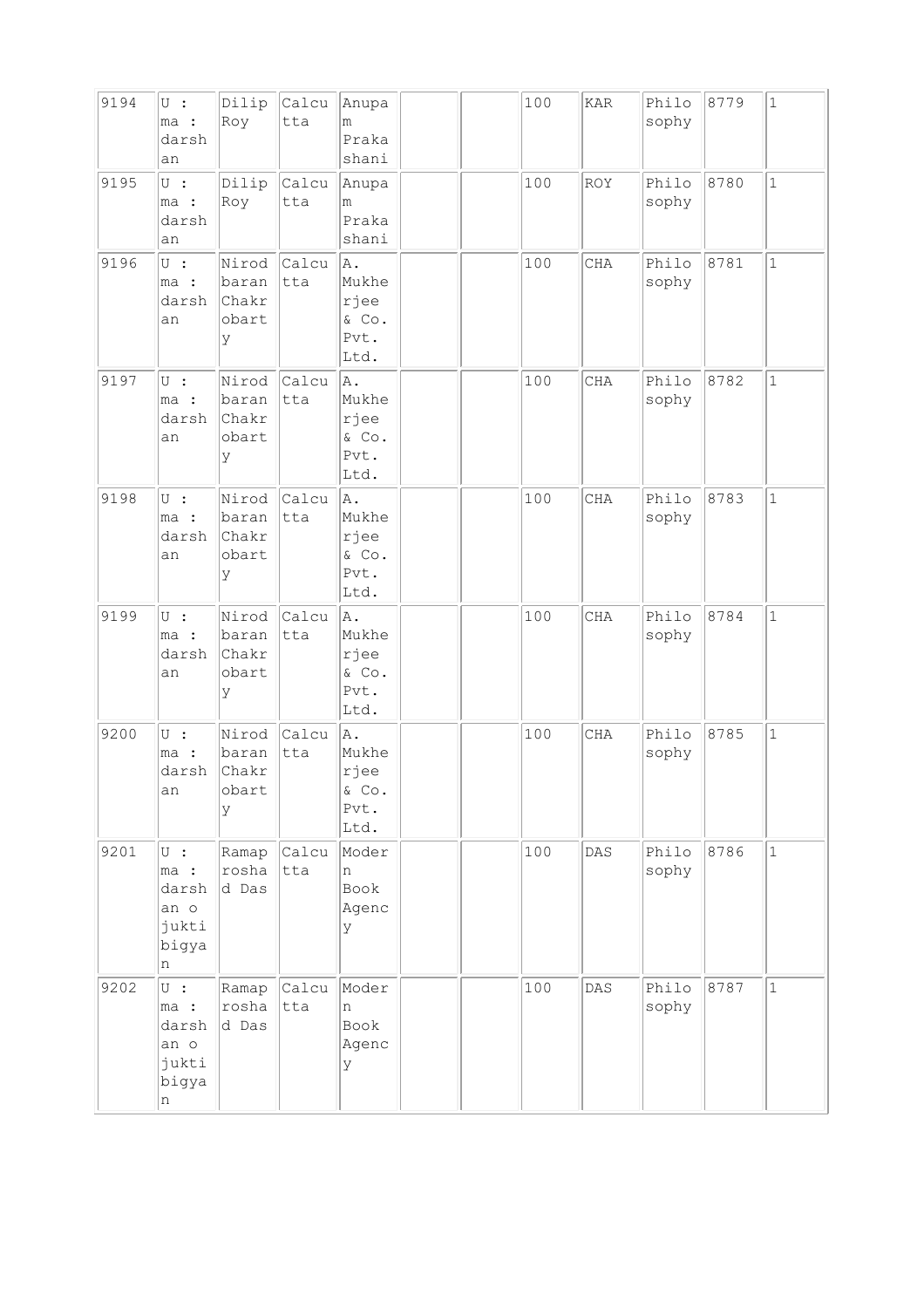| 9203 | $\cup$ :<br>ma :<br>darsh<br>an o<br>jukti<br>bigya<br>n         | Ramap<br>rosha<br>d Das                | Calcu<br>tta   | Moder<br>n<br>Book<br>Agenc<br>У            |                                    | 100 | DAS        | Philo<br>sophy | 8788           | $\mathbf 1$  |
|------|------------------------------------------------------------------|----------------------------------------|----------------|---------------------------------------------|------------------------------------|-----|------------|----------------|----------------|--------------|
| 9204 | $U$ :<br>ma :<br>darsh<br>an o<br>jukti<br>bigya<br>n            | Ramap<br>rosha<br>d Das                | Calcu<br>tta   | Moder<br>n<br>Book<br>Agenc<br>У            |                                    | 100 | DAS        | Philo<br>sophy | 8789           | $\mathbf 1$  |
| 9205 | $\overline{U}$ :<br>ma :<br>darsh<br>an o<br>jukti<br>bigya<br>n | Ramap<br>rosha<br>d Das                | Calcu<br>tta   | Moder<br>n<br>Book<br>Agenc<br>У            |                                    | 100 | DAS        | Philo<br>sophy | 8790           | $\mathbf{1}$ |
| 9206 | $\overline{U}$ :<br>ma :<br>darsh<br>an o<br>jukti<br>bigya<br>n | Ramap<br>rosha<br>d Das                | Calcu<br>tta   | Moder<br>n<br>Book<br>Agenc<br>У            |                                    | 100 | DAS        | Philo<br>sophy | 8791           | $\mathbf{1}$ |
| 9207 | Handb<br>ook<br>of<br>logic                                      | Munsh<br>i                             | Rames<br>h Ch. | Calcu<br>tta                                | Baiku<br>ntha<br>Book<br>House     |     |            | 160            | Philo<br>sophy | 8792         |
| 9348 | Essay<br>in<br>analy<br>tical<br>philo<br>sophy                  | Bhatt<br>achar<br>ya                   | Gopin<br>ath   | Kolka<br>ta                                 | Sans.<br>Pusta<br>k<br>Bhand<br>er |     | 104        | <b>BHA</b>     | Philo<br>sophy | 8933         |
| 9662 | Monob<br>idya                                                    | Pares<br>hnath<br>Bhatt<br>achar<br>ya | Calcu<br>tta   | A.<br>Mukhe<br>rjee<br>& Co.<br>(P)<br>Ltd. |                                    | 150 | <b>BHA</b> | Philo<br>sophy | 9247           | $\mathbf{1}$ |
| 9663 | Tarka<br>sangr<br>aha o<br>tarka<br>sangr<br>aha<br>dipik<br>а   | Gopin<br>ath<br>Bhatt<br>achar<br>ya   | Calcu<br>tta   | Progr<br>essiv<br>е<br>Publi<br>shers       |                                    | 160 | BHA        | Philo<br>sophy | 9248           | $\mathbf{1}$ |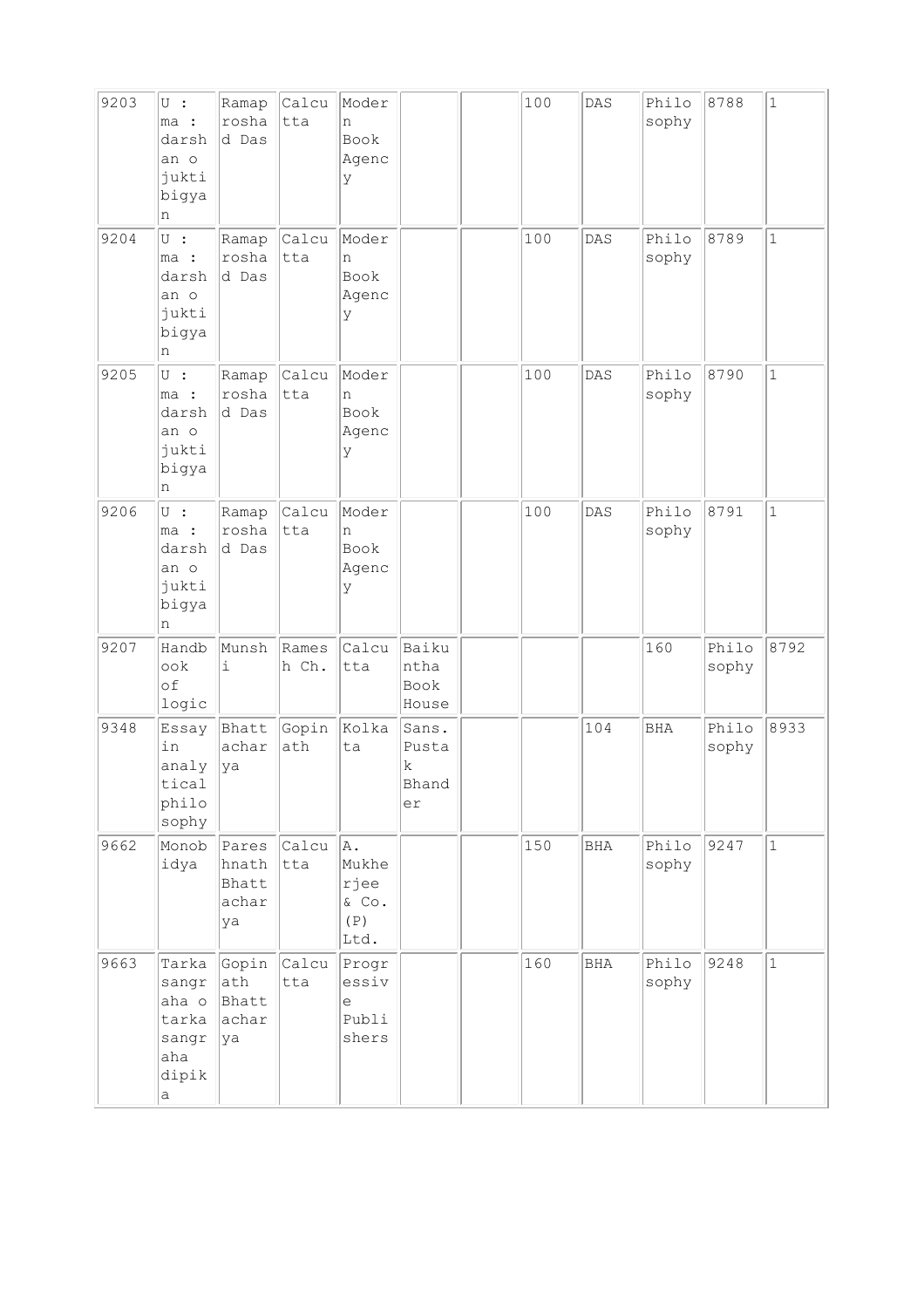| 9664  | Bharo<br>tio<br>nyash<br>astro<br>paric<br>hay                                                                    | Manob<br>Sanya<br>1                  | Calcu<br>tta | J. N.<br>Ghose<br>&<br>Sons                  |                      |                                              | 170          | SAN        | Philo<br>sophy | 9249           | $\vert$ 1      |
|-------|-------------------------------------------------------------------------------------------------------------------|--------------------------------------|--------------|----------------------------------------------|----------------------|----------------------------------------------|--------------|------------|----------------|----------------|----------------|
| 9665  | Α<br>histo<br>ry of<br>philo<br>sophy                                                                             | Cople<br>ston                        | Fredr<br>ick |                                              | Doubl<br>e Day       |                                              |              | 109        | FRE            | Philo<br>sophy | 9250           |
| 9881  | Austi<br>n's<br>philo<br>sophy<br>of<br>langu<br>age                                                              | Bandy<br>opadh<br>yay                | Kamda        | Kolka<br>ta                                  | Grant<br>ha<br>Nilay |                                              |              | 100        | <b>BAN</b>     | Philo<br>sophy | 9466           |
| 9882  | Austi<br>n's<br>philo<br>sophy<br>of<br>langu<br>age                                                              | Bandy<br>opadh<br>yay                | Kamda        | Kolka<br>ta                                  | Grant<br>ha<br>Nilay |                                              |              | 100        | <b>BAN</b>     | Philo<br>sophy | 9467           |
| 10287 | Marko<br>shiyo<br>darsh<br>anar<br>aloke                                                                          | Satin<br>ath<br>Chakr<br>abort<br>ly | Calcu<br>tta | Nalan<br>da<br>Pubn.<br>(P)<br>Ltd.          |                      |                                              | 320.5<br>322 | CHA        | Philo<br>sophy | 9872           | $\mathbf{1}$   |
| 10288 | Bhaba<br>darsh<br>agata<br>sangr<br>am o<br>prach<br>in<br>bhara<br>tiya<br>darsh<br>aner<br>uttar<br>adhik<br>ar | Satin<br>ath<br>Chakr<br>abort<br>У  | Calcu<br>tta | Sens.<br>Pusta<br>$\mathbf k$<br>Bhand<br>ar |                      |                                              | 891.4<br>4   | <b>CHA</b> | Philo<br>sophy | 9873           | $\mathbf{1}$   |
| 10416 | Intro<br>ducti<br>on to<br>logic                                                                                  | Copi                                 | Iorvi<br>ng  | M.                                           | New<br>York          | Macmi<br>llan<br>Pub.<br>Co.                 |              |            | 160            | COP            | Philo<br>sophy |
| 10417 | Intro<br>ducti<br>on to<br>logic                                                                                  | Copi                                 | Iorvi<br>ng  | M.                                           | New<br>York          | Macmi<br>llan<br>Pub.<br>$\mathbb{C}\circ$ . |              |            | 160            | COP            | Philo<br>sophy |
| 10858 | Samaj<br>darsh<br>anar<br>bhumi<br>ka                                                                             | Mahas<br>wata<br>Choud<br>hury       | Kolka<br>ta  | W. B.<br>S. B.<br>$\, {\bf B}$ .             |                      |                                              | 100          | CHO        | Philo<br>sophy | 10443          | $\vert$ 1      |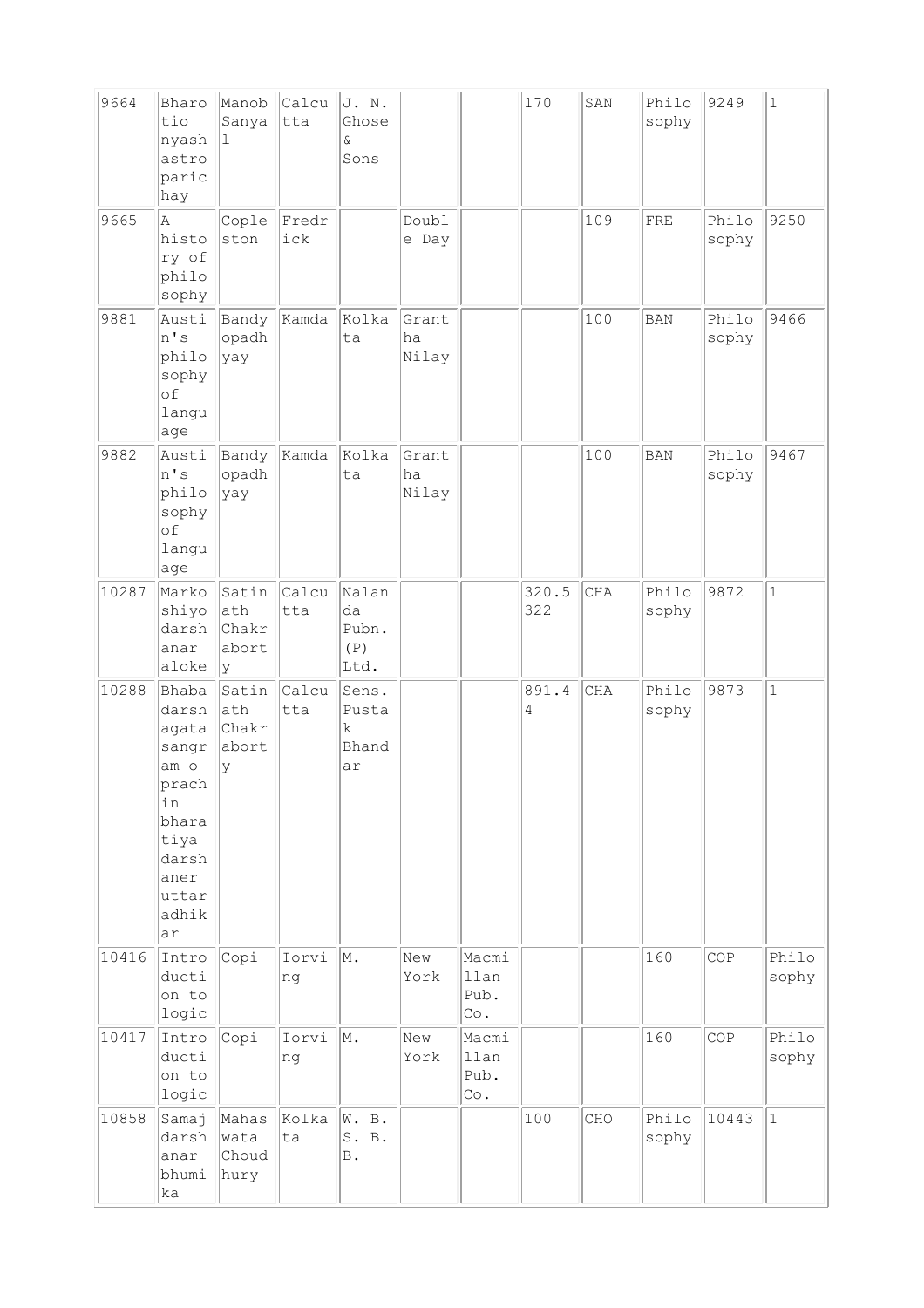| 10859 | Samaj<br>darsh<br>anar<br>bhumi<br>ka         | Mahas<br>wata<br>Choud<br>hury | Kolka<br>ta | W. B.<br><b>B</b> .     | S. B.          |  | 100 | CHO        | Philo<br>sophy | 10444 | $\vert$ 1    |
|-------|-----------------------------------------------|--------------------------------|-------------|-------------------------|----------------|--|-----|------------|----------------|-------|--------------|
| 10860 | Samaj<br>darsh<br>anar<br>bhumi<br>ka         | Mahas<br>wata<br>Choud<br>hury | Kolka<br>ta | $\mathbb B$ .           | W. B.<br>S. B. |  | 100 | CHO        | Philo<br>sophy | 10445 | $\mathbf{1}$ |
| 10861 | Samaj<br>darsh<br>anar<br>bhumi<br>ka         | Mahas<br>wata<br>Choud<br>hury | Kolka<br>ta | W. B.<br><b>B</b> .     | S. B.          |  | 100 | CHO        | Philo<br>sophy | 10446 | $\mathbf{1}$ |
| 10862 | Samaj<br>darsh<br>anar<br>bhumi<br>ka         | Mahas<br>wata<br>Choud<br>hury | Kolka<br>ta | <b>B</b> .              | W. B.<br>S. B. |  | 100 | CHO        | Philo<br>sophy | 10447 | $\mathbf{1}$ |
| 10863 | Pasch<br>yto<br>darsh<br>anar<br>rupre<br>kha | Ramap<br>rasha<br>d Das        | Kolka<br>ta | W. B.<br><b>B</b> .     | S. B.          |  | 190 | DAS        | Philo<br>sophy | 10448 | $\mathbf{1}$ |
| 10864 | Pasch<br>yto<br>darsh<br>anar<br>rupre<br>kha | Ramap<br>rasha<br>d Das        | Kolka<br>ta | W. B.<br>Β.             | S. B.          |  | 190 | DAS        | Philo<br>sophy | 10449 | $\mathbf{1}$ |
| 10865 | Pasch<br>yto<br>darsh<br>anar<br>rupre<br>kha | Ramap<br>rasha<br>d Das        | Kolka<br>ta | В.                      | W. B.<br>S. B. |  | 190 | DAS        | Philo<br>sophy | 10450 | $\mathbf{1}$ |
| 10866 | Pasch<br>yto<br>darsh<br>anar<br>rupre<br>kha | Ramap<br>rasha<br>d Das        | Kolka<br>ta | W. B.<br>Β.             | S. B.          |  | 190 | DAS        | Philo<br>sophy | 10451 | $\vert$ 1    |
| 10867 | Pasch<br>yto<br>darsh<br>anar<br>rupre<br>kha | Ramap<br>rasha<br>d Das        | Kolka<br>ta | W. B.<br>Β.             | S. B.          |  | 190 | DAS        | Philo<br>sophy | 10452 | $\vert$ 1    |
| 10868 | Nitib<br>idya                                 | Subir<br>Kr.<br>Nandi          | Kolka<br>ta | W. B.<br>$\mathbb B$ .  | S. B.          |  | 170 | <b>NAN</b> | Philo<br>sophy | 10453 | $\vert$ 1    |
| 10869 | Nitib<br>idya                                 | Subir<br>Kr.<br>Nandi          | Kolka<br>ta | W. B.<br>$\, {\bf B}$ . | S. B.          |  | 170 | <b>NAN</b> | Philo<br>sophy | 10454 | $\vert$ 1    |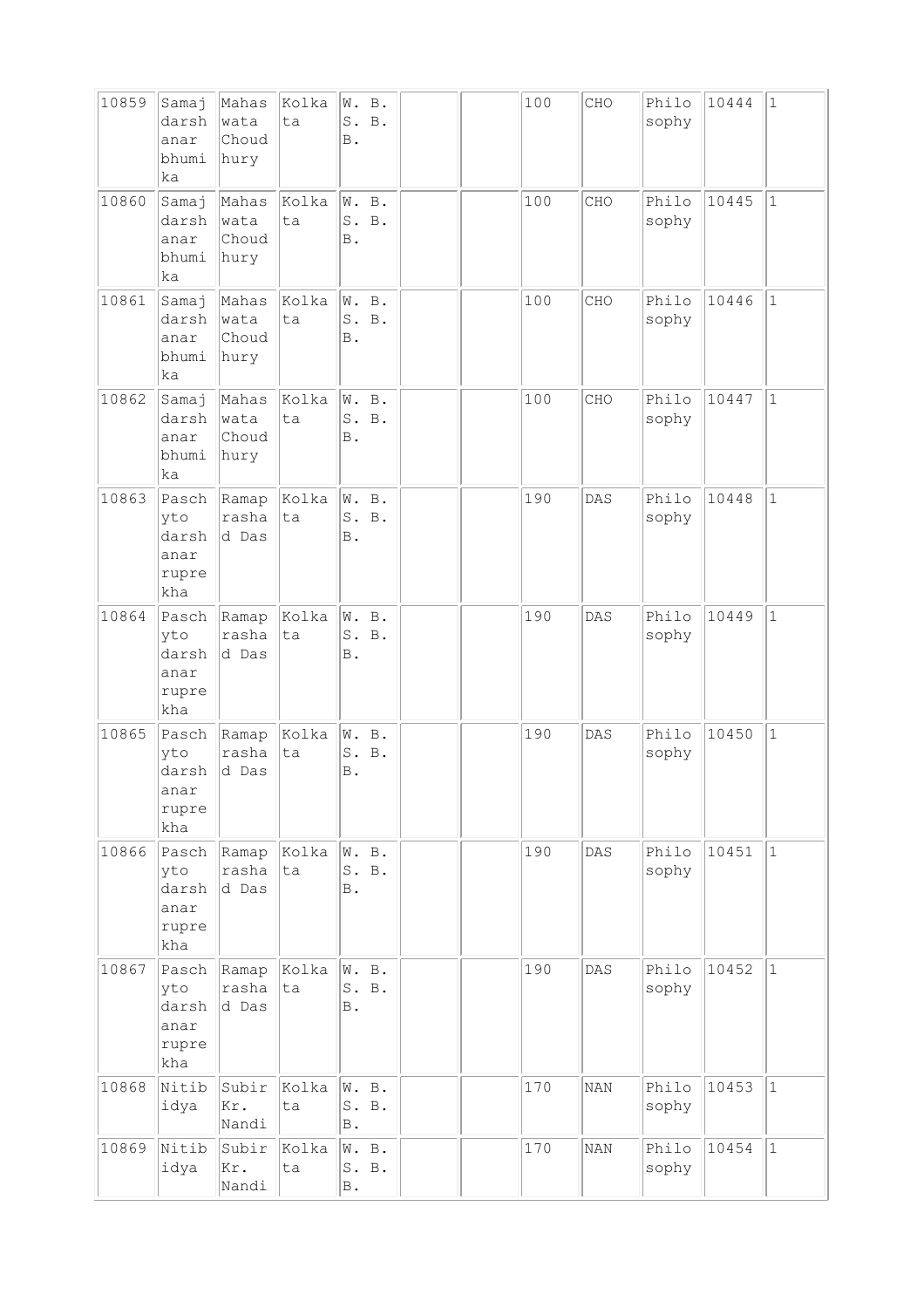| 10870 | Nitib<br>idya                                    | Subir<br>Kr.<br>Nandi                              | Kolka<br>ta | W. B.<br>S. B.<br>Β.             |  | 170 | <b>NAN</b> | Philo<br>sophy | 10455 | $\vert$ 1    |
|-------|--------------------------------------------------|----------------------------------------------------|-------------|----------------------------------|--|-----|------------|----------------|-------|--------------|
| 10871 | Nitib<br>idya                                    | Subir<br>Kr.<br>Nandi                              | Kolka<br>ta | W. B.<br>S. B.<br>$\, {\bf B}$ . |  | 170 | <b>NAN</b> | Philo<br>sophy | 10456 | $ 1\rangle$  |
| 10872 | Nitib<br>idya                                    | Subir<br>Kr.<br>Nandi                              | Kolka<br>ta | W. B.<br>S. B.<br><b>B</b> .     |  | 170 | <b>NAN</b> | Philo<br>sophy | 10457 | $\mathbf{1}$ |
| 10941 | Nitib<br>igyan<br>$\circ$<br>bha.<br>darsh<br>an | Pramo<br>d<br>Bandh<br>u<br>Sengu<br>pta           | Kolka<br>ta | Baner<br>jee<br>Publi<br>shers   |  | 170 | SEN        | Philo<br>sophy | 10526 | $\vert$ 1    |
| 10942 | Nitib<br>igyan<br>$\circ$<br>bha.<br>darsh<br>an | Pramo<br>d<br>Bandh<br>u<br>Sengu<br>pta           | Kolka<br>ta | Baner<br>jee<br>Publi<br>shers   |  | 170 | SEN        | Philo<br>sophy | 10527 | $\mathbf{1}$ |
| 10943 | Nitib<br>igyan<br>$\circ$<br>bha.<br>darsh<br>an | Pramo<br>d<br>Bandh<br>u<br>Sengu<br>$ {\rm pta} $ | Kolka<br>ta | Baner<br>jee<br>Publi<br>shers   |  | 170 | SEN        | Philo<br>sophy | 10528 | $\mathbf{1}$ |
| 10944 | Nitib<br>igyan<br>$\circ$<br>bha.<br>darsh<br>an | Pramo<br>d<br>Bandh<br>u<br>Sengu<br> pta          | Kolka<br>ta | Baner<br>jee<br>Publi<br>shers   |  | 170 | SEN        | Philo<br>sophy | 10529 | $\vert$ 1    |
| 10945 | Nitib<br>igyan<br>$\circ$<br>bha.<br>darsh<br>an | Pramo<br>d<br>Bandh<br>u<br>Sengu<br>pta           | Kolka<br>ta | Baner<br>jee<br>Publi<br>shers   |  | 170 | SEN        | Philo<br>sophy | 10530 | $\mathbf 1$  |
| 10946 | Pashc<br>hatya<br>darsh<br>an                    | Pramo<br>d<br>Bandh<br>u<br>Sengu<br> pta          | Kolka<br>ta | Baner<br>jee<br>Publi<br>shers   |  | 190 | SEN        | Philo<br>sophy | 10531 | $\vert$ 1    |
| 10947 | Pashc<br>hatya<br>darsh<br>an                    | Pramo<br>d<br>Bandh<br>u<br>Sengu<br>pta           | Kolka<br>ta | Baner<br>jee<br>Publi<br>shers   |  | 191 | SEN        | Philo<br>sophy | 10532 | $\vert$ 1    |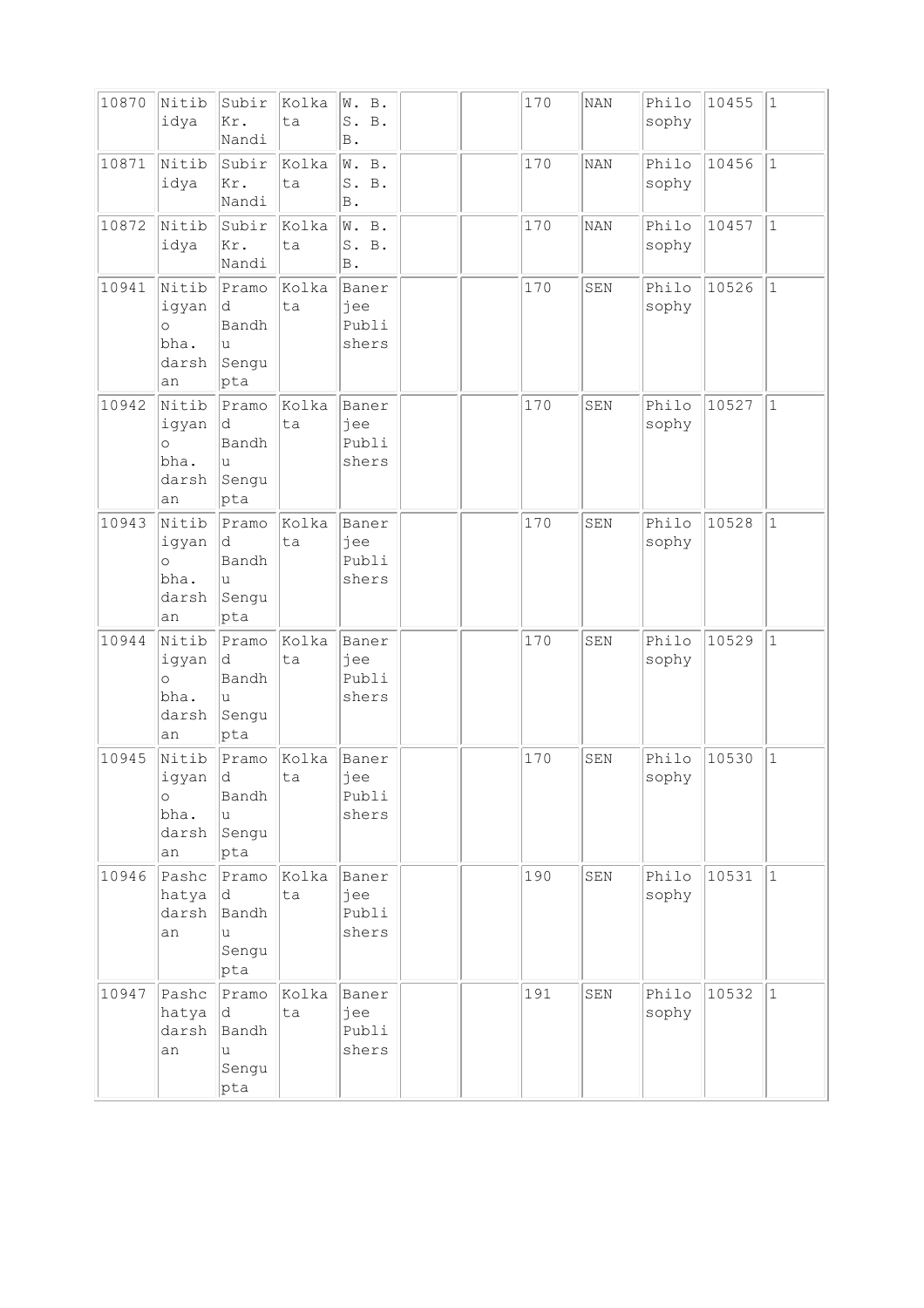| 10948 | Pashc<br>hatya<br>darsh<br>an | Pramo<br>d<br>Bandh<br>u<br>Sengu<br>pta | Kolka<br>ta | Baner<br>jee<br>Publi<br>shers               |  | 192        | SEN | Philo<br>sophy | 10533 | $\vert$ 1    |
|-------|-------------------------------|------------------------------------------|-------------|----------------------------------------------|--|------------|-----|----------------|-------|--------------|
| 10949 | Pashc<br>hatya<br>darsh<br>an | Pramo<br>d<br>Bandh<br>u<br>Sengu<br>pta | Kolka<br>ta | Baner<br>jee<br>Publi<br>shers               |  | 193        | SEN | Philo<br>sophy | 10534 | $\mathbf{1}$ |
| 10950 | Pashc<br>hatya<br>darsh<br>an | Pramo<br>d<br>Bandh<br>u<br>Sengu<br>pta | Kolka<br>ta | Baner<br>jee<br>Publi<br>shers               |  | 194        | SEN | Philo<br>sophy | 10535 | $\mathbf{1}$ |
| 10951 | Bha.<br>darsh<br>an           | Jagad<br>iswar<br>Sanya<br>ı             | Kolka<br>ta | Sree<br>Bhumi<br>Pub.<br>Co.                 |  | 101.5<br>4 | SAN | Philo<br>sophy | 10536 | $\vert$ 1    |
| 10952 | Bha.<br>darsh<br>an           | Jagad<br>iswar<br>Sanya<br>ı             | Kolka<br>ta | Sree<br>Bhumi<br>Pub.<br>Co.                 |  | 101.5<br>4 | SAN | Philo<br>sophy | 10537 | $\mathbf{1}$ |
| 10953 | Bha.<br>darsh<br>an           | Jagad<br>iswar<br>Sanya<br>1             | Kolka<br>ta | Sree<br>Bhumi<br>Pub.<br>Co.                 |  | 101.5<br>4 | SAN | Philo<br>sophy | 10538 | $\mathbf{1}$ |
| 10954 | Bha.<br>darsh<br>an           | Jagad<br>iswar<br>Sanya<br>$\bot$        | Kolka<br>ta | Sree<br>Bhumi<br>Pub.<br>Co.                 |  | 101.5<br>4 | SAN | Philo<br>sophy | 10539 | $\vert$ 1    |
| 10955 | Bha.<br>darsh<br>an           | Jagad<br>iswar<br>Sanya<br>1             | Kolka<br>ta | Sree<br>Bhumi<br>Pub.<br>$\mathbb{C}\circ$ . |  | 101.5<br>4 | SAN | Philo<br>sophy | 10540 | $\mathbf 1$  |
| 10956 | Pashc<br>hatya<br>darsh<br>an | Jagad<br>iswar<br>Sanya<br>$\mathbb{1}$  | Kolka<br>ta | Sree<br>Bhumi<br>Pub.<br>Co.                 |  | 190        | SAN | Philo<br>sophy | 10541 | $\vert$ 1    |
| 10957 | Pashc<br>hatya<br>darsh<br>an | Jagad<br>iswar<br>Sanya<br>ı             | Kolka<br>ta | Sree<br>Bhumi<br>Pub.<br>$\mathbb{C}\circ$ . |  | 190        | SAN | Philo<br>sophy | 10542 | $\vert$ 1    |
| 10958 | Pashc<br>hatya<br>darsh<br>an | Jagad<br>iswar<br>Sanya<br>1             | Kolka<br>ta | Sree<br>Bhumi<br>Pub.<br>$\mathbb{C}\circ$ . |  | 190        | SAN | Philo<br>sophy | 10543 | $\vert$ 1    |
| 10959 | Pashc<br>hatya<br>darsh<br>an | Jagad<br>iswar<br>Sanya<br>1             | Kolka<br>ta | Sree<br>Bhumi<br>Pub.<br>Co.                 |  | 190        | SAN | Philo<br>sophy | 10544 | $\mathbf{1}$ |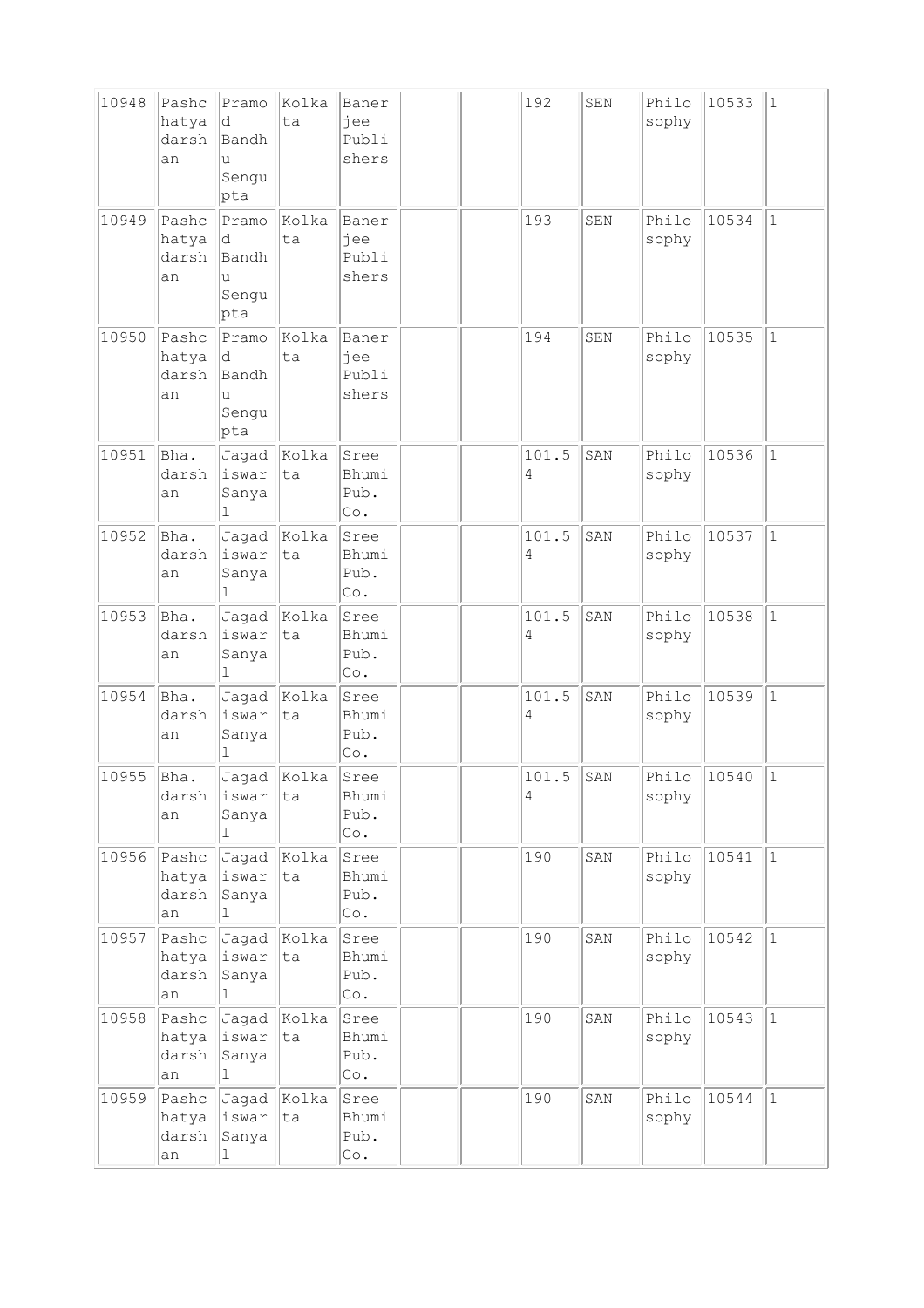| 10960 | Pashc<br>hatya<br>darsh<br>an                   | Jagad<br>iswar<br>Sanya<br>1           | Kolka<br>ta  | Sree<br>Bhumi<br>Pub.<br>Co.      |      | 190 | SAN        | Philo<br>sophy                   | 10545 | $\vert$ 1    |
|-------|-------------------------------------------------|----------------------------------------|--------------|-----------------------------------|------|-----|------------|----------------------------------|-------|--------------|
| 10977 | Psych<br>ology                                  | Suhit<br>а<br>Guha.                    | Kolka<br>ta  | W. B.<br>S. B.<br>$\, {\bf B}$ .  | 1989 | 150 | <b>GUH</b> | Philo<br>sophy<br>Psych<br>ology | 10562 | $\vert$ 1    |
| 10978 | Psych<br>ology                                  | Suhit<br>а<br>Guha.                    | Kolka<br>ta  | W. B.<br>S. B.<br><b>B</b> .      | 1989 | 150 | <b>GUH</b> | Philo<br>sophy<br>Psych<br>ology | 10563 | $\mathbf{1}$ |
| 11203 | $U$ :<br>ma :<br>darsh<br>an<br>paric<br>hoy    | Santi<br>$ $ may<br>Karaf<br>rama      | Calcu<br>tta | Soma<br>Book<br>Agenc<br>У        |      | 100 | <b>KAR</b> | Philo<br>sophy                   | 10788 | $\mathbf 1$  |
| 11204 | $\cup$ :<br>ma :<br>darsh<br>an<br>paric<br>hoy | Santi<br>may<br>Karaf<br>rama          | Calcu<br>tta | Soma<br><b>Book</b><br>Agenc<br>У |      | 100 | <b>KAR</b> | Philo<br>sophy                   | 10789 | $1\,$        |
| 11205 | $\cup$ :<br>ma :<br>darsh<br>an                 | Promo<br>dhban<br>dhu<br>Sengu<br> pta | Calcu<br>tta | Baner<br>jee<br>Publi<br>shers    |      | 100 | SEN        | Philo<br>sophy                   | 10790 | $\mathbf{1}$ |
| 11206 | U :<br>ma :<br>darsh<br>an                      | Promo<br>dhban<br>dhu<br>Sengu<br>pta  | Calcu<br>tta | Baner<br>jee<br>Publi<br>shers    |      | 100 | <b>SEN</b> | Philo<br>sophy                   | 10791 | $\mathbf 1$  |
| 11207 | U.M.<br>darsh<br>an<br>prasa<br>nga             | Jagad<br>iswar<br>Sanya<br>1           | Kolka<br>ta  | Sribh<br>umi<br>Pub.<br>Co.       |      | 100 | SAN        | Philo<br>sophy                   | 10792 | $\vert$ 1    |
| 11208 | U.M.<br>darsh<br>an<br>prasa<br>nga             | Jagad<br>iswar<br>Sanya<br>$\mathbf 1$ | Kolka<br>ta  | Sribh<br>umi<br>Pub.<br>Co.       |      | 100 | SAN        | Philo<br>sophy                   | 10793 | $\mathbf{1}$ |
| 11209 | U.M.<br>darsh<br>an<br>prasa<br>nga             | Jagad<br>iswar<br>Sanya<br>$\mathbf 1$ | Kolka<br>ta  | Sribh<br>umi<br>Pub.<br>Co.       |      | 100 | SAN        | Philo<br>sophy                   | 10794 | $\vert$ 1    |
| 11210 | U.M.<br>darsh<br>an<br>prasa<br>nga             | Jagad<br>iswar<br>Sanya<br>ı           | Kolka<br>ta  | Sribh<br>umi<br>Pub.<br>Co.       |      | 100 | SAN        | Philo<br>sophy                   | 10795 | $\vert$ 1    |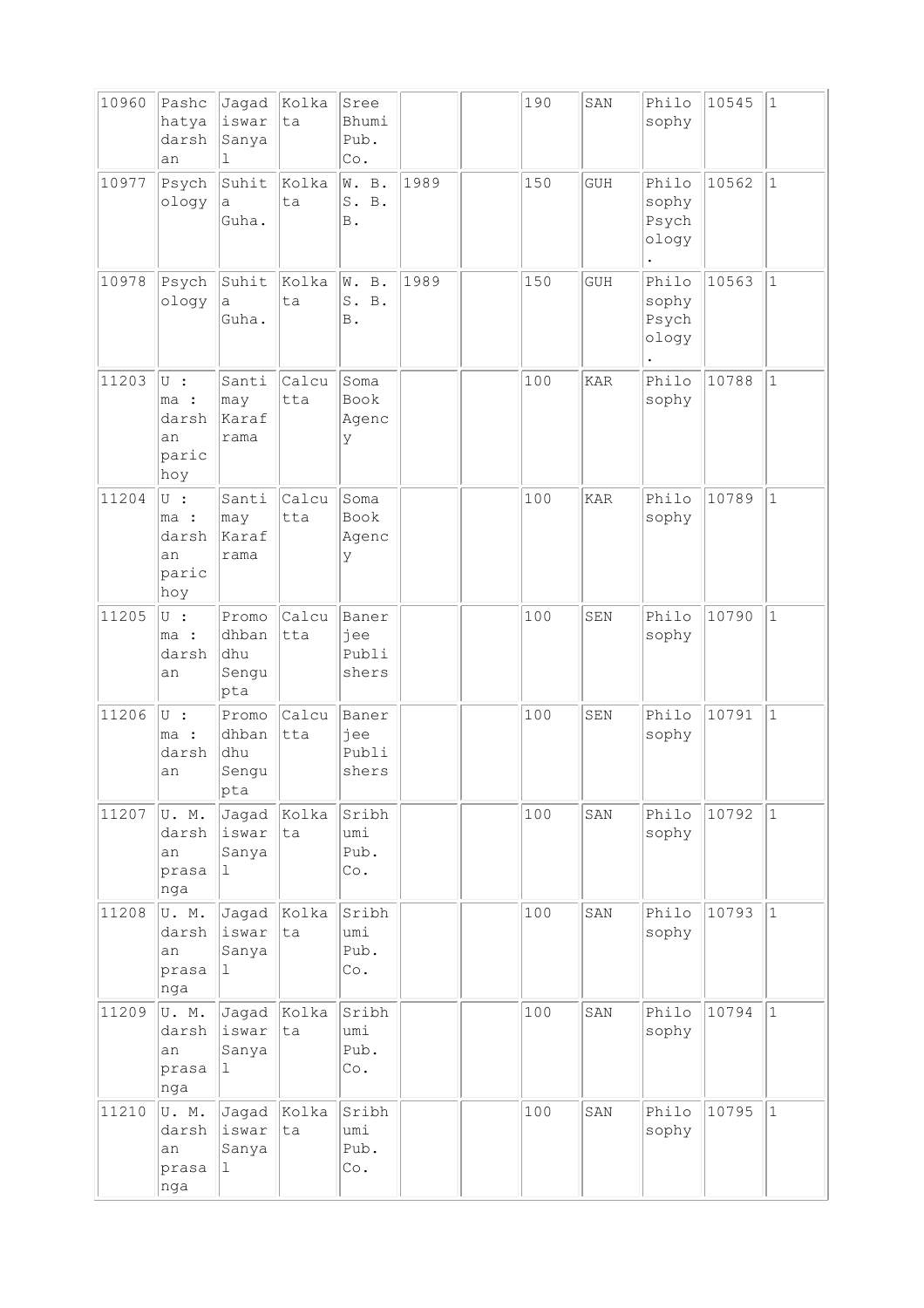| 11211 | U.M.<br>darsh<br>an<br>prasa<br>nga                                                                                 | Jagad<br>iswar<br>Sanya<br>$\mathbf 1$        | Kolka<br>ta                           | Sribh<br>umi<br>Pub.<br>Co.                                          |                                                            | 100 | SAN        | Philo<br>sophy | 10796          | $\vert$ 1   |
|-------|---------------------------------------------------------------------------------------------------------------------|-----------------------------------------------|---------------------------------------|----------------------------------------------------------------------|------------------------------------------------------------|-----|------------|----------------|----------------|-------------|
| 11477 | Maoba<br>dider<br>yudha<br>nitir<br>marks<br>bad<br>birod<br>hi<br>baisi<br>sthya                                   | Cor.<br>V.<br>Aleks<br>hov                    | Kolka<br>ta                           | Nabo<br>Sahit<br>yo                                                  |                                                            | 100 | ALE        | Philo<br>sophy | 11062          | $ 1\rangle$ |
| 11478 | Jayan<br>anda<br>$\circ$<br>lacha<br>ndase<br>$\Upsilon$<br>chait<br>anya<br>manga<br>$1$ :<br>saman<br>uchit<br>ra | Bansh<br>ari<br>Roych<br>oudhu<br>ry          | Kolka<br>ta                           | Sansk<br>rit<br>Pusta<br>$\mathbf k$<br>Bhand<br>ar                  |                                                            | 100 | ROY        | Philo<br>sophy | 11063          | $1\,$       |
| 11484 | Probl<br>ems<br>of<br>philo<br>sophy                                                                                | Chatt<br>erjee                                | Salis<br>h Ch.                        | Kolka<br>ta                                                          | Unive<br>rsity<br>of<br>Calcu<br>tta                       |     | 100        | <b>CHA</b>     | Philo<br>sophy | 11069       |
| 12774 | Nitib<br>idya                                                                                                       | Sudhi<br>r<br>Kumar<br>Nandi                  | Kolka<br>ta                           | Pasch<br>imban<br>ga<br>Rajya<br>Pusta<br>$\mathbf k$<br>Parsh<br>ad |                                                            | 170 | <b>NAN</b> | Philo<br>sophy | 13259          | $\vert$ 1   |
| 12775 | Nyay<br>baish<br>eshik<br>darsh<br>an                                                                               | Karun<br>$\mathsf{a}$<br>Bhatt<br>achar<br>ya | Kolka<br>ta                           | Pasch<br>imban<br>ga<br>Rajya<br>Pusta<br>$\mathbf k$<br>Parsh<br>ad |                                                            | 170 | <b>BHA</b> | Philo<br>sophy | 13260          | $\vert$ 1   |
| 12776 | Pasha<br>tya<br>darsh<br>aner<br>itihu<br>s :<br>pleto                                                              | ayari<br>stata<br>$\vert$ 1                   | Nirad<br>baran<br>Chakr<br>abort<br>У | Kolka<br>ta                                                          | Pasch<br>imban<br>ga<br>Rajya<br>Pusta<br>k<br>Parsh<br>ad |     | 190        | $\rm CHA$      | Philo<br>sophy | 13261       |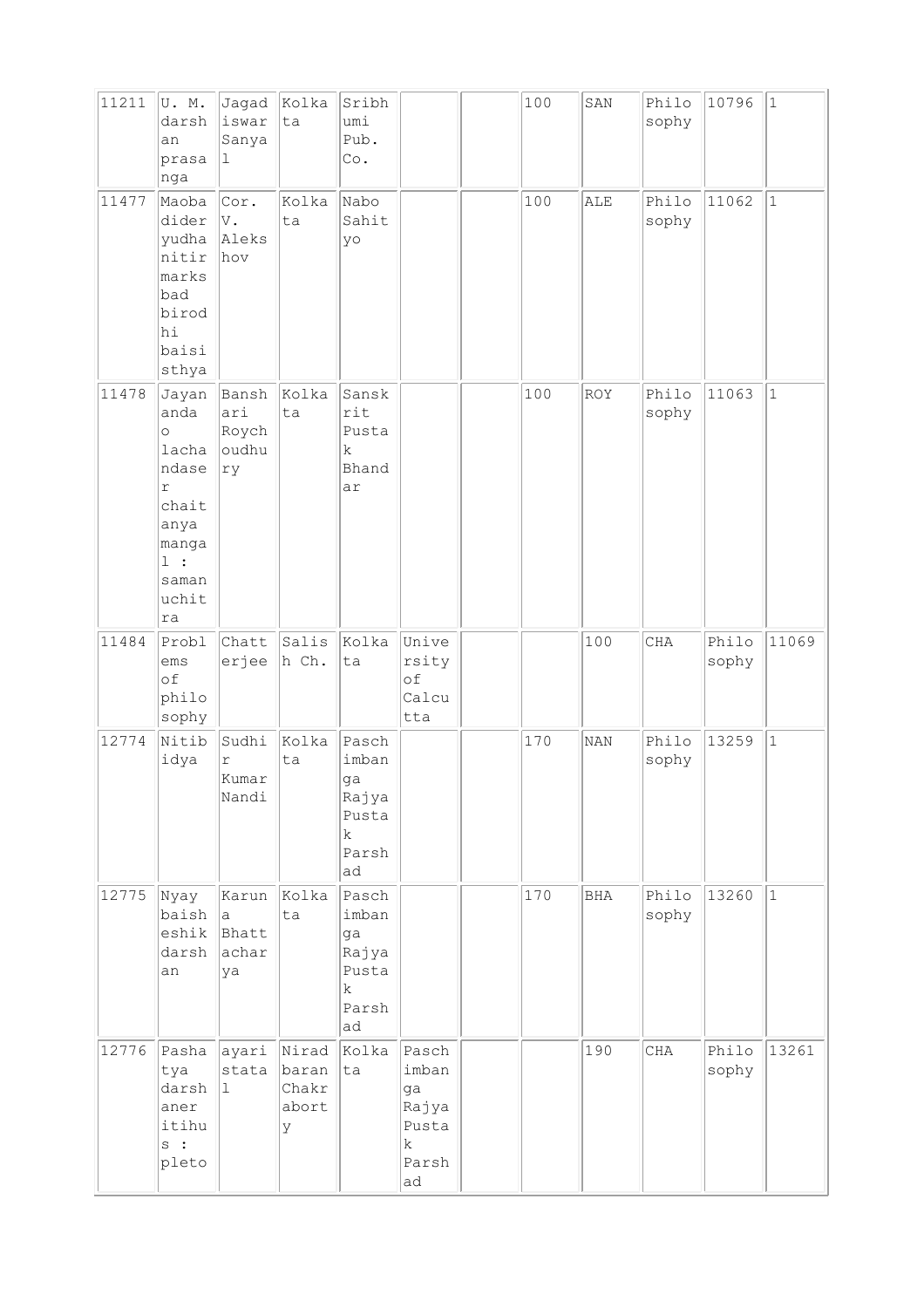| 12777 | Pasha<br>tya<br>darsh<br>aner<br>itihu<br>s :<br>iksha<br>nbad                                   | Chand<br>raday<br>Bhatt<br>achar<br>ya      | Kolka<br>ta | Pasch<br>imban<br>ga<br>Rajya<br>Pusta<br>$\mathbf k$<br>Parsh<br>ad |                      | 190 | BHA | Philo<br>sophy | 13262          | $\mathbf{1}$ |
|-------|--------------------------------------------------------------------------------------------------|---------------------------------------------|-------------|----------------------------------------------------------------------|----------------------|-----|-----|----------------|----------------|--------------|
| 12778 | Sanke<br>tik<br>yukti<br>bigya<br>$\ln$ :<br>bakya<br>kalan                                      | Ramap<br>rasad<br>Das                       | Kolka<br>ta | Pasch<br>imban<br>ga<br>Rajya<br>Pusta<br>$\rm k$<br>Parsh<br>ad     |                      | 160 | DAS | Philo<br>sophy | 13263          | $\mathbf{1}$ |
| 12779 | Pashc<br>hatya<br>darsh<br>aner<br>rupre<br>kha                                                  | Ramap<br>rasad<br>Das                       | Kolka<br>ta | Pasch<br>imban<br>ga<br>Rajya<br>Pusta<br>$\mathbf k$<br>Parsh<br>ad |                      | 190 | DAS | Philo<br>sophy | 13264          | $\mathbf{1}$ |
| 12780 | Fried                                                                                            | Sunil<br>Kumar<br>Sarka<br>$\Upsilon$       | Kolka<br>ta | Pasch<br>imban<br>ga<br>Rajya<br>Pusta<br>$\mathbf k$<br>Parsh<br>ad |                      | 100 | SAR | Philo<br>sophy | 13265          | $\mathbf{1}$ |
| 12781 | Kante<br>$\Upsilon$<br>darsh<br>an                                                               | Rasbe<br>hari<br>Das                        | Kolka<br>ta | Pasch<br>imban<br>ga<br>Rajya<br>Pusta<br>$\mathbf k$<br>Parsh<br>ad |                      | 100 | DAS | Philo<br>sophy | 13266          | $\mathbf{1}$ |
| 12782 | Devid<br>Hieum<br>-krit<br>a<br>manus<br>hyer<br>dhish<br>akti<br>saman<br>dhe<br>anusa<br>ndhan | Indir<br>a<br>Mukho<br>padhy<br>ay<br>(tr.) | Kolka<br>ta | Sarat<br>Book<br>House                                               |                      | 100 | MUK | Philo<br>sophy | 13267          | $\mathbf{1}$ |
| 12783 | What<br>philo<br>sophy<br>$\mathtt{is}$                                                          | $O'$ Hea<br>$\mathtt{r}$                    | Antho<br>ny | Engla<br>nd                                                          | Pengu<br>in<br>Books |     | 100 | OHE            | Philo<br>sophy | 13268        |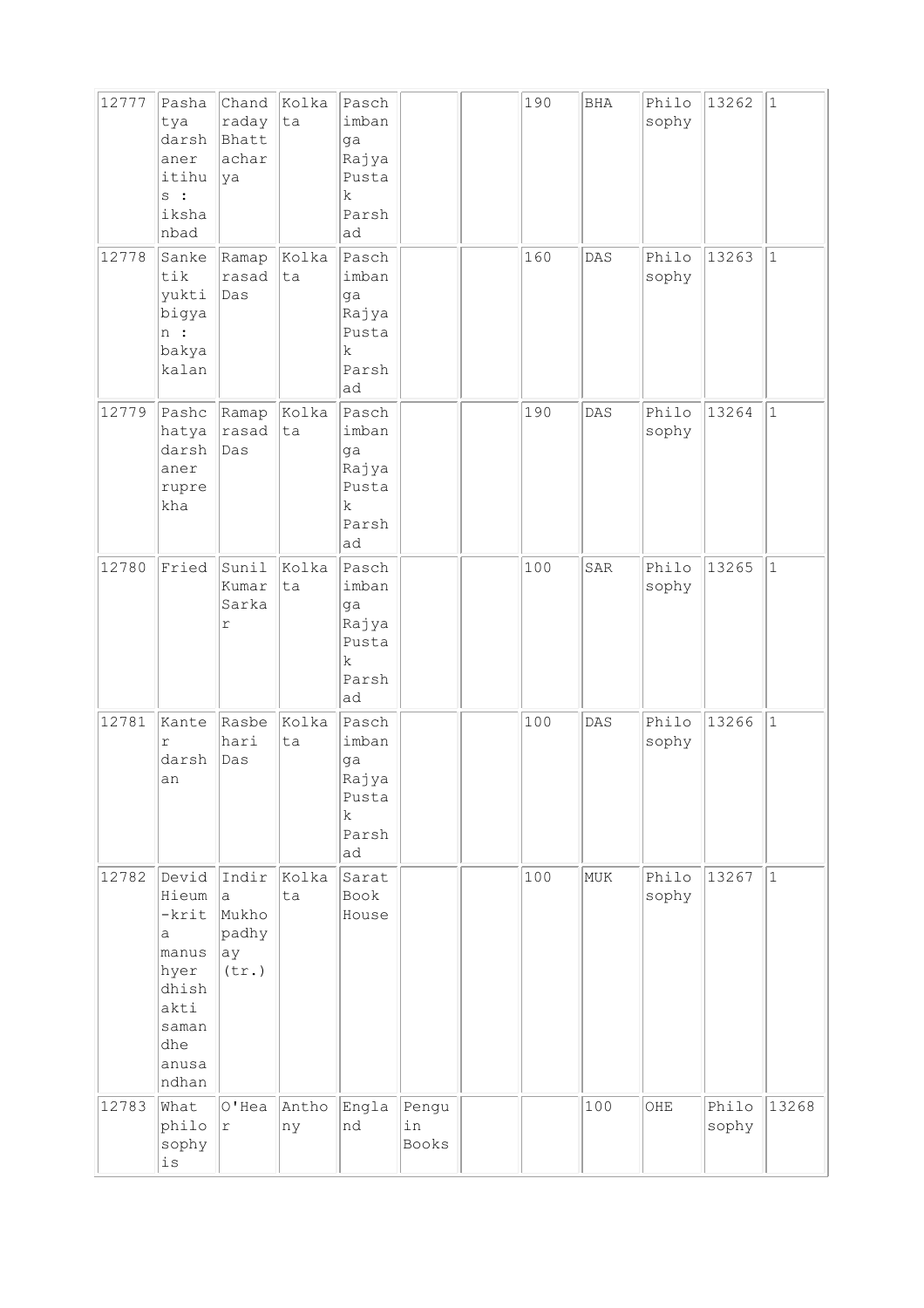| 13209 | Nayda<br>rshan                                                                     | Phani<br>bhush<br>an<br>Tarko<br>bagis<br>h | Kolka<br>ta                           | Pasch<br>imban<br>$q\circ$<br>Rajyo<br>Pusta<br>k.<br>parsh<br>ad    |                                                                      |                                                            | 170 | TAR        | Philo<br>sophy | 13695          | $\vert$ 1      |
|-------|------------------------------------------------------------------------------------|---------------------------------------------|---------------------------------------|----------------------------------------------------------------------|----------------------------------------------------------------------|------------------------------------------------------------|-----|------------|----------------|----------------|----------------|
| 13210 | Nayda<br>rshan                                                                     | Phani<br>bhush<br>an<br>Tarko<br>bagis<br>h | Kolka<br>ta                           | Pasch<br>imban<br>go<br>Rajyo<br>Pusta<br>k<br>parsh<br>ad           |                                                                      |                                                            | 170 | TAR        | Philo<br>sophy | 13696          | $\vert$ 1      |
| 13211 | Naypo<br>richa<br>У                                                                | Phani<br>bhush<br>an<br>Tarko<br>bagis<br>h | Kolka<br>ta                           | Pasch<br>imban<br>go<br>Rajyo<br>Pusta<br>k<br>parsh<br>ad           |                                                                      |                                                            | 170 | TAR        | Philo<br>sophy | 13697          | $1\,$          |
| 13212 | Nayba<br>ishai<br>$\mathbf k$<br>darsh<br>an :<br>padar<br>tho-t<br>attwa          | Karun<br>a<br>Bhatt<br>achar<br>ya          | Kolka<br>ta                           | Pasch<br>imban<br>$q\circ$<br>Rajyo<br>Pusta<br>k<br>parsh<br>ad     |                                                                      |                                                            | 170 | <b>BHA</b> | Philo<br>sophy | 13698          | $\mathbf{1}$   |
| 13213 | Nanda<br>ntatt<br>wa                                                               | Sudhi<br>r Kr.<br>Nandi                     | Kolka<br>ta                           | Pasch<br>imban<br>go<br>Rajyo<br>Pusta<br>$\mathbf k$<br>parsh<br>ad |                                                                      |                                                            | 170 | <b>NAN</b> | Philo<br>sophy | 13699          | $\vert$ 1      |
| 13214 | Pasch<br>yto<br>darsh<br>anar<br>itiha<br>S<br>(plot<br>$\circ$                    | arist<br>otial<br>$\lambda$                 | Nirad<br>baran<br>Chakr<br>abort<br>У | Kolka<br>ta                                                          | Pasch<br>imban<br>go<br>Rajyo<br>Pusta<br>$\mathbf k$<br>parsh<br>ad |                                                            |     | 190        | CHA            | Philo<br>sophy | 13700          |
| 13215 | Pasch<br>yto<br>darsh<br>anar<br>itiha<br>$\rm s$<br>(adhu<br>nikyd<br>ge<br>yukti | spino<br>Ė                                  | laibo<br>nij)                         | Chand<br>radoy<br>Chakr<br>abort<br>У                                | Kolka<br>ta                                                          | Pasch<br>imban<br>go<br>Rajyo<br>Pusta<br>k<br>parsh<br>ad |     |            | 190            | <b>CHA</b>     | Philo<br>sophy |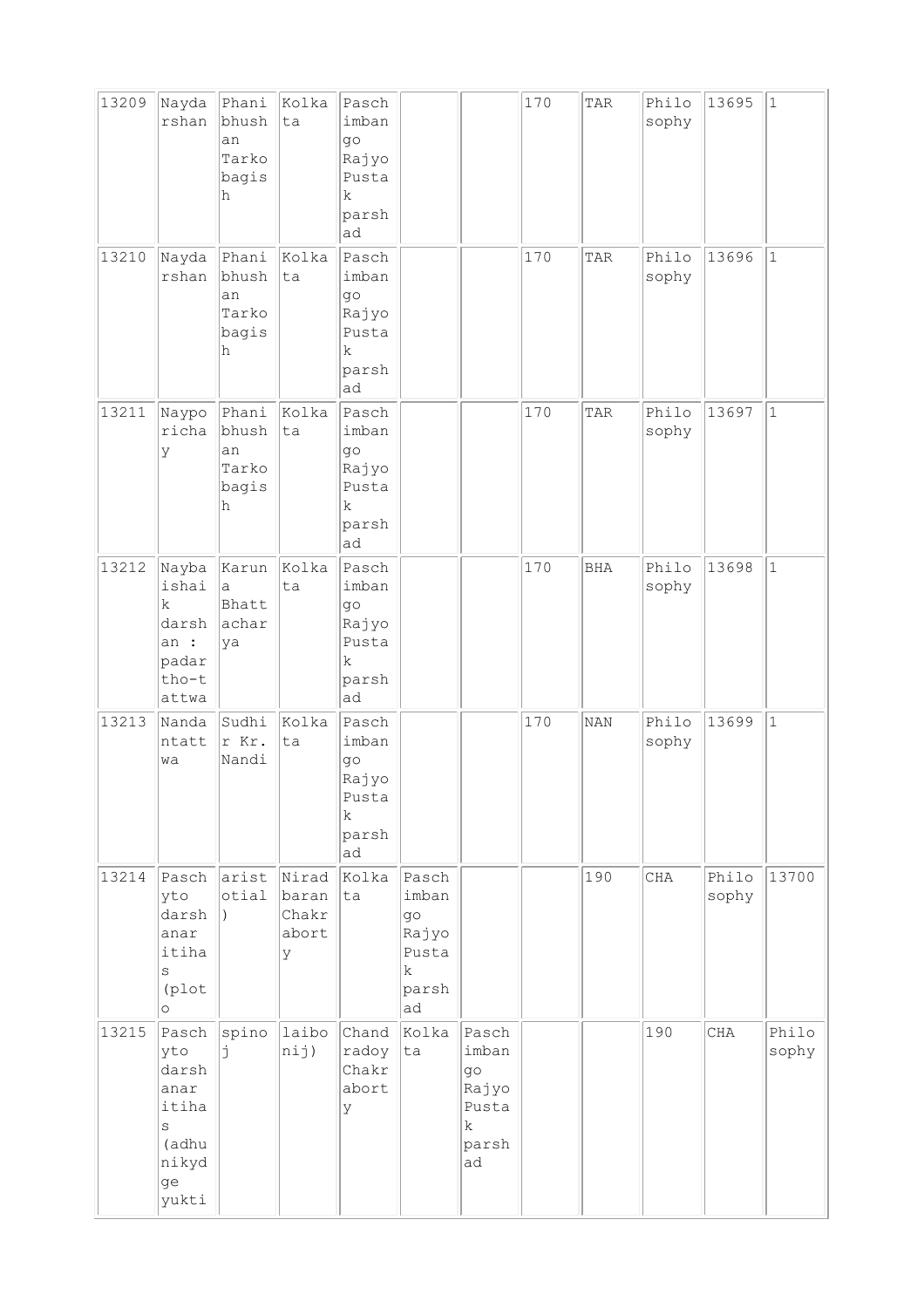|       | bad) (<br>dekar<br>t                                               |                                       |                        |                                                                            |                                                                   |                                                                    |                                                                             |     |                |                |                |
|-------|--------------------------------------------------------------------|---------------------------------------|------------------------|----------------------------------------------------------------------------|-------------------------------------------------------------------|--------------------------------------------------------------------|-----------------------------------------------------------------------------|-----|----------------|----------------|----------------|
| 13216 | Pasch<br>yto<br>darsh<br>anar<br>itiha<br>$\rm s$<br>$(1 \circ k)$ | barkl<br>i                            | hiyum                  | Nirad<br>baran<br>Chakr<br>abort<br>У                                      | Kolka<br>ta                                                       | Pasch<br>imban<br>$g \circ$<br>Rajyo<br>Pusta<br>k.<br>parsh<br>ad |                                                                             |     | 190            | CHA            | Philo<br>sophy |
| 13217 | Pasch<br>yto<br>darsh<br>anar<br>itiha<br>$\rm s$                  | ekhon<br>bad<br>$(1 \circ k)$         | barkl<br>i             | hiyum                                                                      | Chand<br>raday<br>Chakr<br>abort<br>У                             | Kolka<br>ta                                                        | Pasch<br>imban<br>$g \circ$<br>Rajyo<br>Pusta<br>$\mathbf k$<br>parsh<br>ad |     |                | 190            | CHA            |
| 13218 | Pasch<br>yto<br>darsh<br>anar<br>itiha<br>s:<br>kunt               | hegal                                 | Monor<br>anjan<br>Basu | Kolka<br>ta                                                                | Pasch<br>imban<br>$g \circ$<br>Rajyo<br>Pusta<br>k<br>parsh<br>ad |                                                                    |                                                                             | 190 | <b>BAS</b>     | Philo<br>sophy | 13704          |
| 13219 | Dharm<br>odars<br>han                                              | Sushi<br>1 Kr.<br>Chakr<br>abort<br>У | Kolka<br>ta            | Pasch<br>imban<br>$g \circ$<br>Rajyo<br>Pusta<br>$\rm k$<br>parsh<br>ad    |                                                                   |                                                                    | 210                                                                         | CHA | Philo<br>sophy | 13705          | $\mathbf{1}$   |
| 13220 | Kanta<br>rdars<br>han                                              | Rushb<br>ehari<br>Das                 | Kolka<br>ta            | Pasch<br>imban<br>$q\circ$<br>Rajyo<br>Pusta<br>$\mathbf k$<br>parsh<br>ad |                                                                   |                                                                    | 100                                                                         | DAS | Philo<br>sophy | 13706          | $ 1\rangle$    |
| 13221 | The<br>philo<br>sophy<br>of<br>relig<br>ion                        | Edwar<br>d.                           | Miall                  | Kolka<br>ta                                                                | Progr<br>essiv<br>е<br>Publi<br>shers                             |                                                                    |                                                                             | 210 | EDW            | Philo<br>sophy | 13707          |
| 13222 | An<br>enqui<br>ry<br>conce<br>rning<br>human<br>enqui<br>rу        | David                                 | Hume                   | Kolka<br>ta                                                                | Progr<br>essiv<br>е<br>Publi<br>shers                             |                                                                    |                                                                             | 100 | $\mathsf{DAV}$ | Philo<br>sophy | 13708          |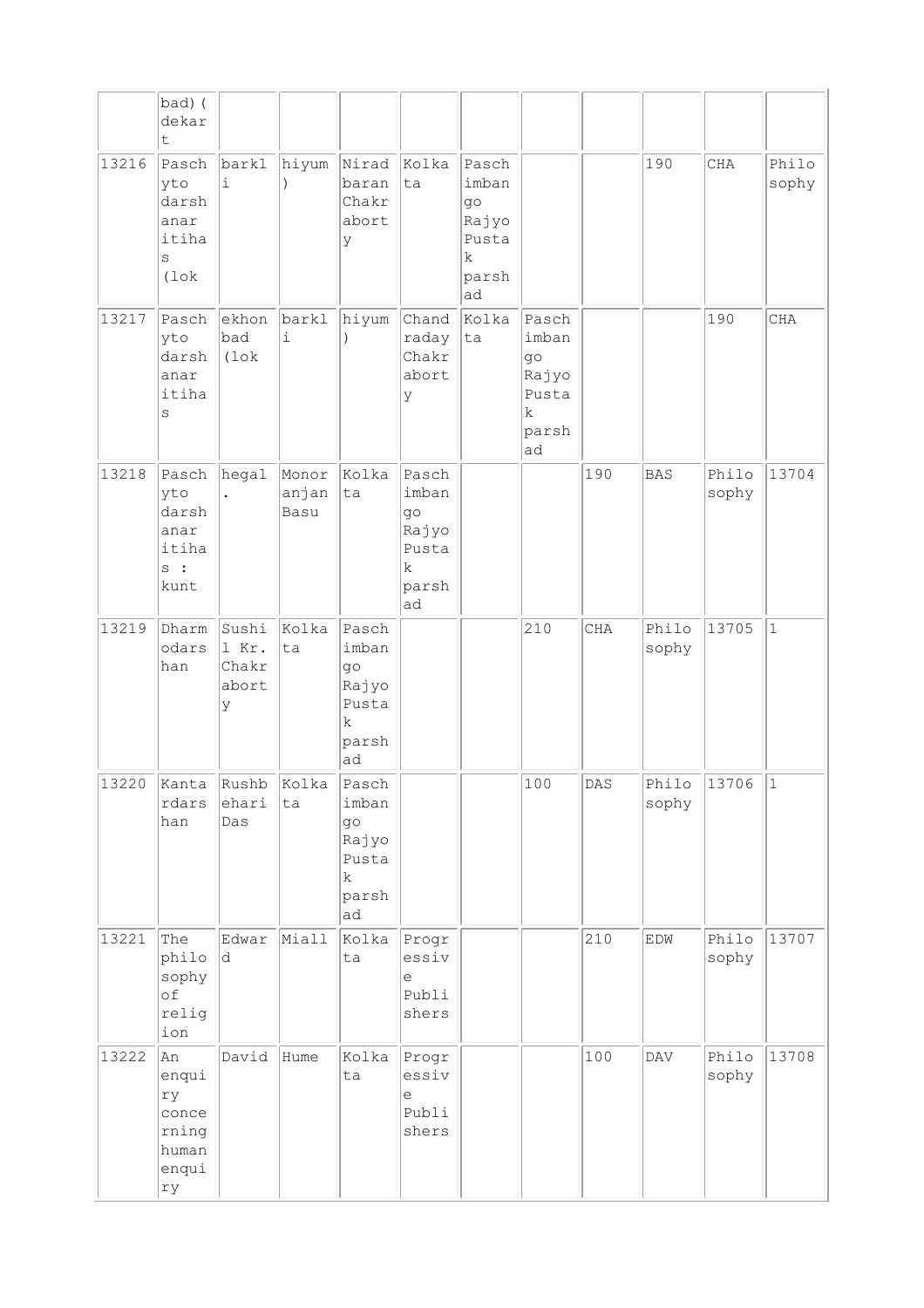| 13223 | Darsh<br>anik<br>biswl<br>ashan<br>r<br>bhumi<br>ka                                                       | Rabin<br>drana<br>th<br>Das          | Kolka<br>ta            | Progr<br>essiv<br>e<br>Publi<br>shers |                                                           | 100 | $\texttt{DAS}$ | Philo<br>sophy | 13709          | $\vert$ 1    |
|-------|-----------------------------------------------------------------------------------------------------------|--------------------------------------|------------------------|---------------------------------------|-----------------------------------------------------------|-----|----------------|----------------|----------------|--------------|
| 13224 | Annam<br>bhatt<br>а<br>krity<br>$\circ$<br>tarka<br>samgr<br>aha o<br>tarka<br>samgr<br>aha<br>depik<br>а | Gopin<br>ath<br>Bhatt<br>achar<br>ya | Kolka<br>ta            | Progr<br>essiv<br>e<br>Publi<br>shers |                                                           | 100 | <b>BHA</b>     | Philo<br>sophy | 13710          | $\mathbf{1}$ |
| 13225 | Tarka<br>samgr<br>aha-d<br>ipika<br>on<br>tarka<br>samgr<br>aha                                           | Annam<br>bhatt<br>a                  | Kolka<br>ta            | Progr<br>essiv<br>e<br>Publi<br>shers |                                                           | 100 | ANN            | Philo<br>sophy | 13711          | $\vert$ 1    |
| 13226 | Samka<br>ra<br>and<br>bradl<br>ey                                                                         | Shriv<br>astav<br>a                  | S. N.<br>L.            | Delhi                                 | Motil<br>a <sub>1</sub><br>Banar<br>asida<br>SS           |     | 100            | <b>SHR</b>     | Philo<br>sophy | 13712        |
| 13227 | The<br>advai<br>ta<br>thadi<br>tion<br>in<br>india<br>n<br>philo<br>sophy                                 | Sharm<br>a                           | Chand<br>radha<br>r    | Delhi                                 | Motil<br>a1<br>Banar<br>asida<br>SS                       |     | 100            | SHA            | Philo<br>sophy | 13713        |
| 13228 | Antho<br>logy<br>of<br>kumar<br>ilabh<br>atta'<br>S<br>works                                              | Sharm<br>a                           | Peri<br>Sarer<br>swara | Delhi                                 | Motil<br>a1<br>Banar<br>asida<br>SS                       |     | 100            | SHA            | Philo<br>sophy | 13714        |
| 13229 | Consc<br>iousn<br>ess<br>in<br>advai<br>ta<br>vedan                                                       | Indic<br>h                           | Willi<br>am M.         | Delhi                                 | Motil<br>a1<br>Banar<br>asida<br>$\mathbb{S}\,\mathbb{S}$ |     | 294.5<br>921   | IND            | Philo<br>sophy | 13715        |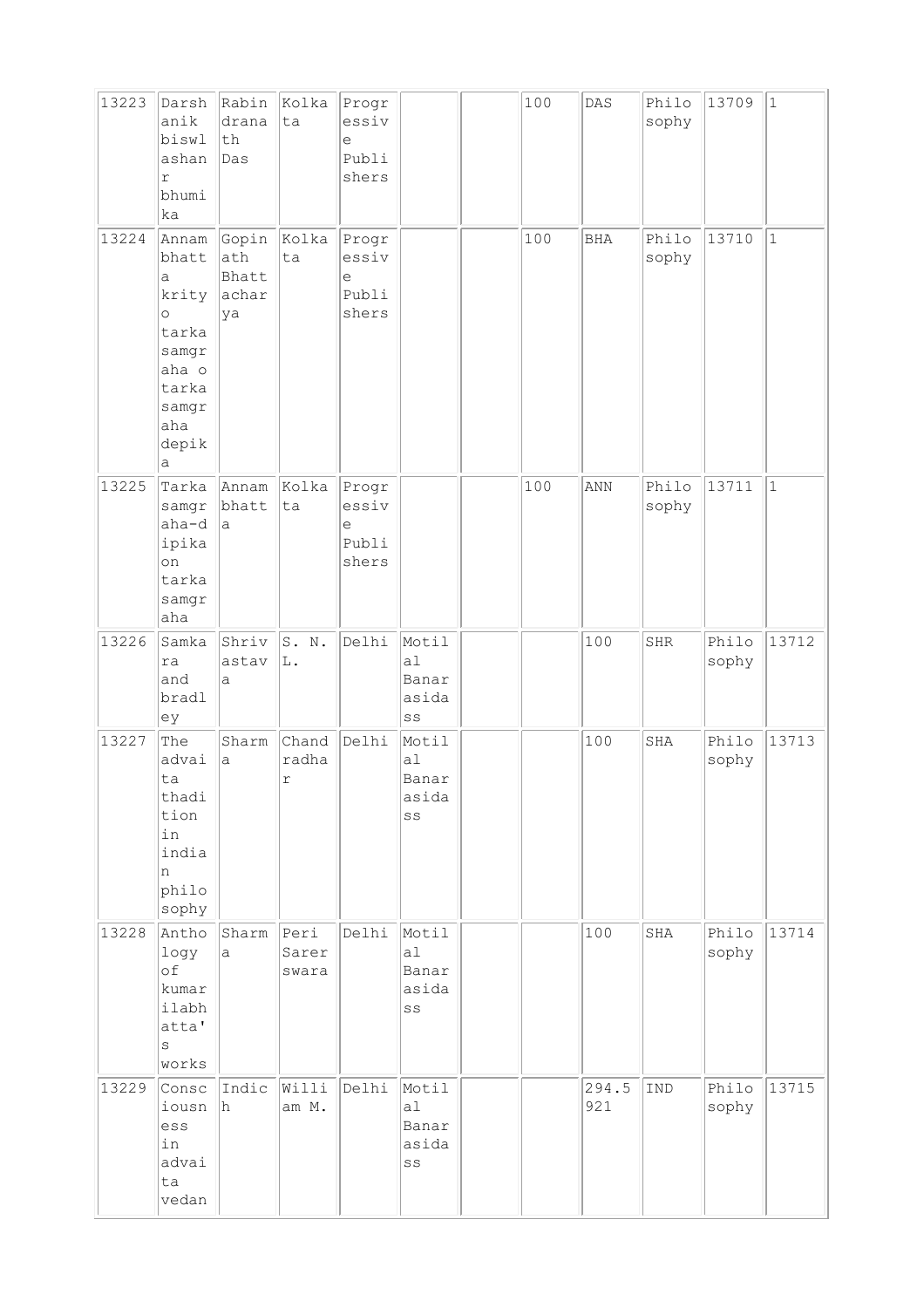|       | ${\tt ts}$                                                                                               |                                       |             |                                                          |                                                 |                         |     |                |                |              |
|-------|----------------------------------------------------------------------------------------------------------|---------------------------------------|-------------|----------------------------------------------------------|-------------------------------------------------|-------------------------|-----|----------------|----------------|--------------|
| 13230 | The<br>essen<br>tials<br>of<br>india<br>n<br>philo<br>sophy                                              | Miriy<br>anna                         | M.          | Delhi                                                    | Motil<br>a <sub>1</sub><br>Banar<br>asida<br>SS |                         | 100 | MIR            | Philo<br>sophy | 13716        |
| 13614 | U. m.<br>darsh<br>an<br>prasa<br>ngo                                                                     | Jodis<br>war<br>Synya<br>1            | Kolka<br>ta | Sribh<br>umi<br>Publi<br>shing                           |                                                 | 101                     | SAN | Philo<br>sophy | 14100          | $\mathbf{1}$ |
| 13615 | U. m.<br>darsh<br>an<br>prasa<br>ngo                                                                     | Jodis<br>war<br>Synya<br>ı            | Kolka<br>ta | Sribh<br>umi<br>Publi<br>shing                           |                                                 | 101                     | SAN | Philo<br>sophy | 14101          | $\mathbf{1}$ |
| 13616 | Inter<br>preta<br>tion<br>of<br>dream<br>S                                                               | Frend                                 | Sigmu<br>nd |                                                          | Words<br>worth<br>Class<br>ics                  |                         | 101 | FRE            | Philo<br>sophy | 14102        |
| 13617 | Bhara<br>tiyo<br>darsh<br>an :<br>tri-b<br>arshi<br>ki<br>snato<br>k<br>shran<br>ier<br>pathy<br>$\circ$ | Promo<br>dhban<br>dhu<br>Sengu<br>pta | Kolka<br>ta | Baner<br>jee<br>Publi<br>shers                           |                                                 | 109.5<br>4              | SEN | Philo<br>sophy | 14103          | $\mathbf{1}$ |
| 13618 | Pasch<br>yato<br>darsh<br>an o<br>pasch<br>yato<br>yukto<br>bigya<br>n                                   | Promo<br>dhban<br>dhu<br>Sengu<br>pta | Kolka<br>ta | Baner<br>jee<br>Publi<br>shers                           |                                                 | 190                     | SEN | Philo<br>sophy | 14104          | $\mathbf{1}$ |
| 13619 | Bhari<br>tyo<br>dharm<br>oniti                                                                           | Amita<br>Chatt<br>erjee               | Kolka<br>ta | Alied<br>Publi<br>shers<br>with<br>Jadev<br>pur<br>Univ. |                                                 | 109.5<br>$\overline{4}$ | CHA | Philo<br>sophy | 14105          | $\mathbf{1}$ |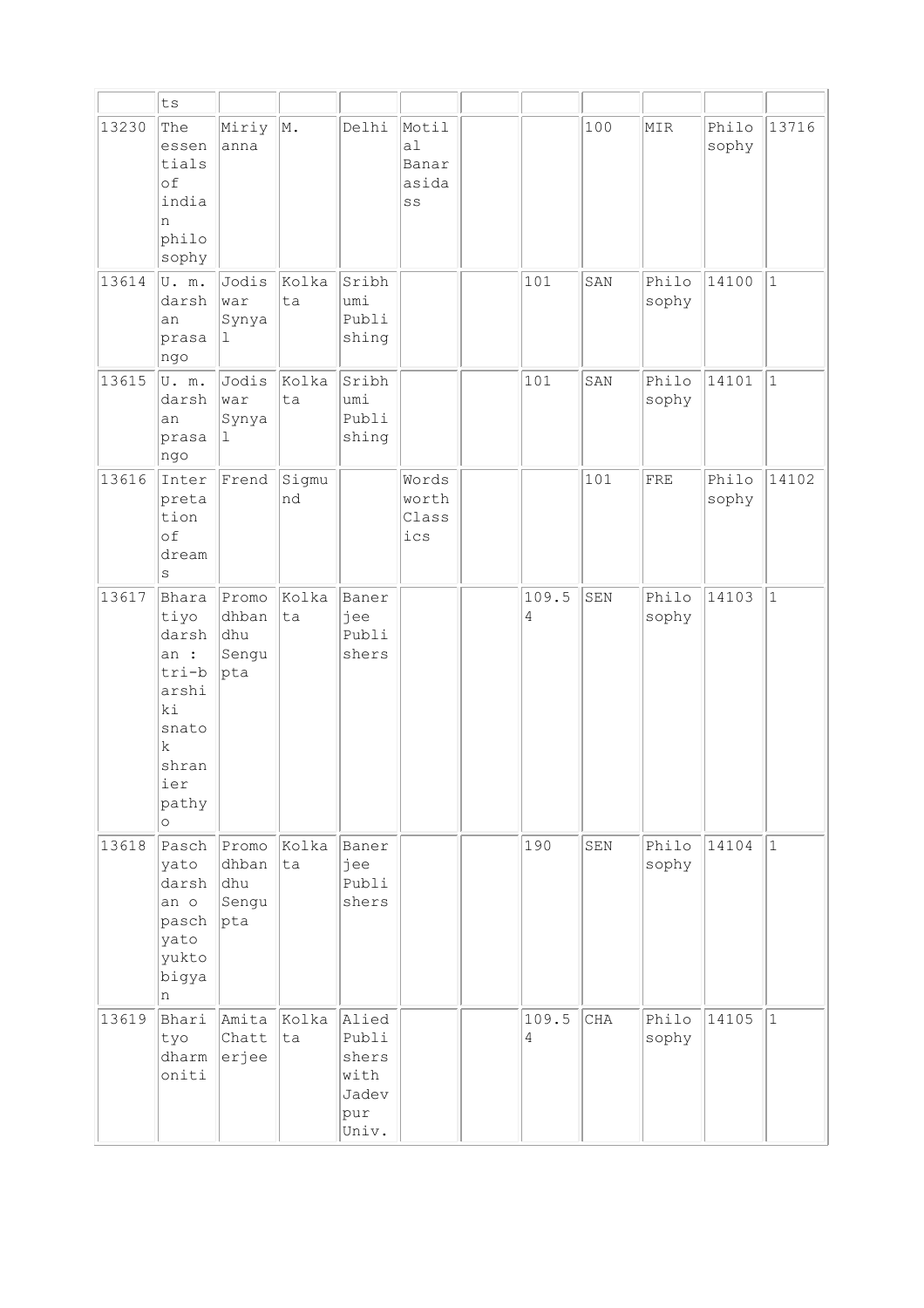| 13620 | Yukti<br>bigya<br>nar<br>bhumi<br>ka                               | Samir<br>kr.<br>Chaka<br>rbort<br>У  | Kolka<br>ta          | Disha<br>Praka<br>shani              |                                                                               |                                                                      | 160 | $\rm CHA$      | Philo<br>sophy | 14106          | $1\,$          |
|-------|--------------------------------------------------------------------|--------------------------------------|----------------------|--------------------------------------|-------------------------------------------------------------------------------|----------------------------------------------------------------------|-----|----------------|----------------|----------------|----------------|
| 14071 | Nitib<br>idyar<br>Twatt<br>akath<br>а                              | Somna<br>th<br>Chokr<br>obart<br>У   | Calcu<br>tta         | Progr<br>ashiv<br>Publi<br>shers     |                                                                               |                                                                      | 170 | CHA            | Philo<br>sophy | 14557          | $\mathbf{1}$   |
| 14072 | Refer<br>ence<br>and<br>truth                                      | Sen                                  | Prana<br>b<br>Kumar  | New<br>Delhi                         | India<br>n<br>Counc<br>il of<br>Philo<br>sophi<br>cal<br>Resea<br>${\tt rch}$ |                                                                      |     | 100            | SEN            | Philo<br>sophy | 14558          |
| 14073 | Essay<br>s in<br>socia<br>1 and<br>polit<br>ical<br>philo<br>sophy | Roy                                  | Krish<br>na          | New<br>Delhi                         | India<br>n<br>Counc<br>il of<br>Philo<br>sophi<br>ca1<br>Resea<br>${\tt rch}$ |                                                                      |     | 100            | <b>ROY</b>     | Philo<br>sophy | 14559          |
| 14074 | Devid<br>humer<br>darsh<br>an                                      | Proha<br>llad<br>Kumar<br>Sarka<br>r | Howra<br>h           | Darsh<br>ak o<br>Samaj<br>Trast<br>е |                                                                               |                                                                      | 100 | SAR            | Philo<br>sophy | 14560          | $\mathbf{1}$   |
| 14075 | The<br>philo<br>sophy<br>of p.<br>f.<br>straw<br>son               | Sen                                  | Prana<br>$\mathbf b$ | Kumar                                | New<br>Delhi                                                                  | India<br>n<br>Counc<br>il of<br>Philo<br>sophi<br>ca1<br>Reser<br>ch |     |                | 100            | SEN            | Philo<br>sophy |
| 14340 | Nitib<br>idyar<br>tattw<br>akath<br>а                              | Somna<br>th<br>Chakr<br>abort<br>lУ  | Kolka<br>ta          | Progr<br>assiv<br>Publi<br>shers     |                                                                               |                                                                      | 170 | CHA            | Philo<br>sophy | 14826          | $\mathbf{1}$   |
| 14341 | Darsh<br>anik<br>Bisla<br>soner<br>bhumi<br>ka                     | Rabin<br>drana<br>th<br>Das          | Kolka<br>ta          | Progr<br>assiv<br>Publi<br>shers     |                                                                               |                                                                      | 100 | $\mathtt{DAS}$ | Philo<br>sophy | 14827<br>19128 | $\overline{c}$ |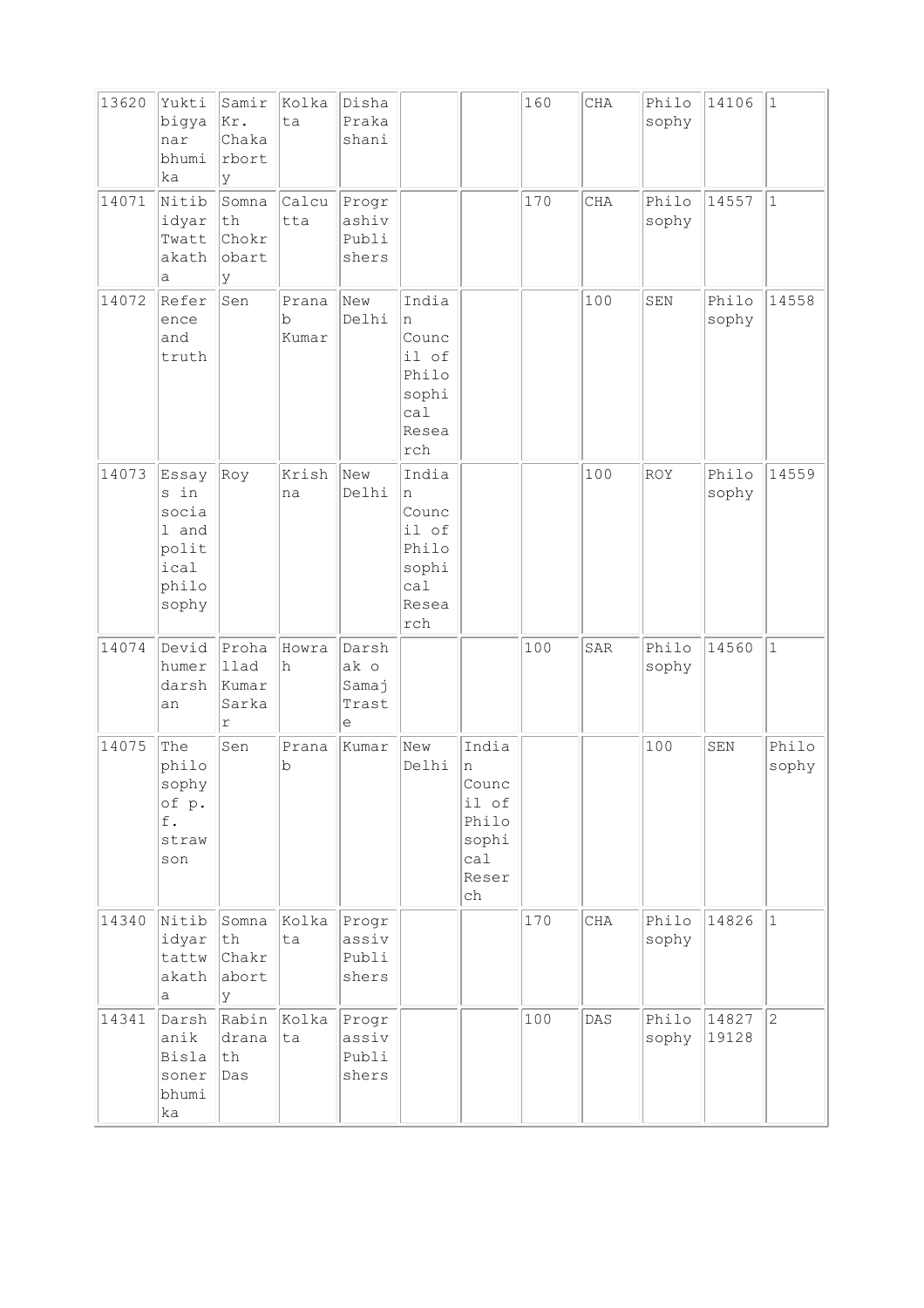| 14342 | Pract<br>ical<br>ethic<br>S                                               | Singe<br>$\Upsilon$                 | Peter       | Kolka<br>ta                                | Calcu<br>tta<br>Unive<br>rsity<br>Press                    |     | 170 | SIN            | Philo<br>sophy | 14828        |
|-------|---------------------------------------------------------------------------|-------------------------------------|-------------|--------------------------------------------|------------------------------------------------------------|-----|-----|----------------|----------------|--------------|
| 14343 | Pract<br>ical<br>ethic<br>S                                               | Singe<br>r                          | Peter       | Kolka<br>ta                                | Calcu<br>tta<br>Unive<br>rsity<br>Press                    |     | 170 | SIN            | Philo<br>sophy | 14829        |
| 14344 | Outli<br>nes<br>of<br>india<br>n<br>philo<br>sophy                        | Hiriy<br>anna                       | M           | Delhi                                      | Motit<br>a1<br>Banar<br>sidas<br>S<br>Publi<br>catio<br>ns |     | 100 | HIR            | Philo<br>sophy | 14830        |
| 14345 | Pasch<br>yto<br>darsh<br>an o<br>yukti<br>bigya<br>n                      | Samir<br>Kr.<br>Chakr<br>abart<br>У | Hoogh<br>1y | Disha<br>Praka<br>shan                     |                                                            | 190 | CHA | Philo<br>sophy | 14831          | $\mathbf{1}$ |
| 14346 | Yukti<br>bigya<br>n<br>bhumi<br>ka                                        | Samir<br>Kr.<br>Chakr<br>abart<br>У | Hoogh<br>1y | Disha<br>Praka<br>shan                     |                                                            | 160 | CHA | Philo<br>sophy | 14832          | $\vert$ 1    |
| 14347 | Asoke<br>$\circ$<br>moury<br>adar<br>patan                                | Romil<br>a<br>Thapa<br>$\Upsilon$   | Kolka<br>ta | K. P.<br>Bagch<br>$i \&$<br>Co.            |                                                            | 954 | THA | Philo<br>sophy | 14833          | $\mathbf{1}$ |
| 14348 | Madhy<br>akali<br>n<br>bhara<br>$\mathsf t$                               | Iarfa<br>n<br>Habib                 | Kolka<br>ta | K. P.<br>Bagch<br>$i \&$<br>Co.            |                                                            | 954 | HAB | Philo<br>sophy | 14834          | $\vert$ 1    |
| 14349 | Madhy<br>aydge<br>ar<br>banga<br>lar<br>samaj<br>$\circ$<br>sansk<br>rity | Aniru<br>ddha<br>Ray                | Kolka<br>ta | K. P.<br>Bagch<br>$\dot{1}$ &<br>$\circ$ . |                                                            | 954 | RAY | Philo<br>sophy | 14835          | $\vert$ 1    |
| 14350 | Bhara<br>tar<br>artho<br>naiti<br>k<br>jatio<br>tabad<br>ar               | Bipan<br>Chand<br>ra                | Kolka<br>ta | K. P.<br>Bagch<br>$i \&$<br>$\circ$ .      |                                                            | 954 | CHA | Philo<br>sophy | 14836          | $\vert$ 1    |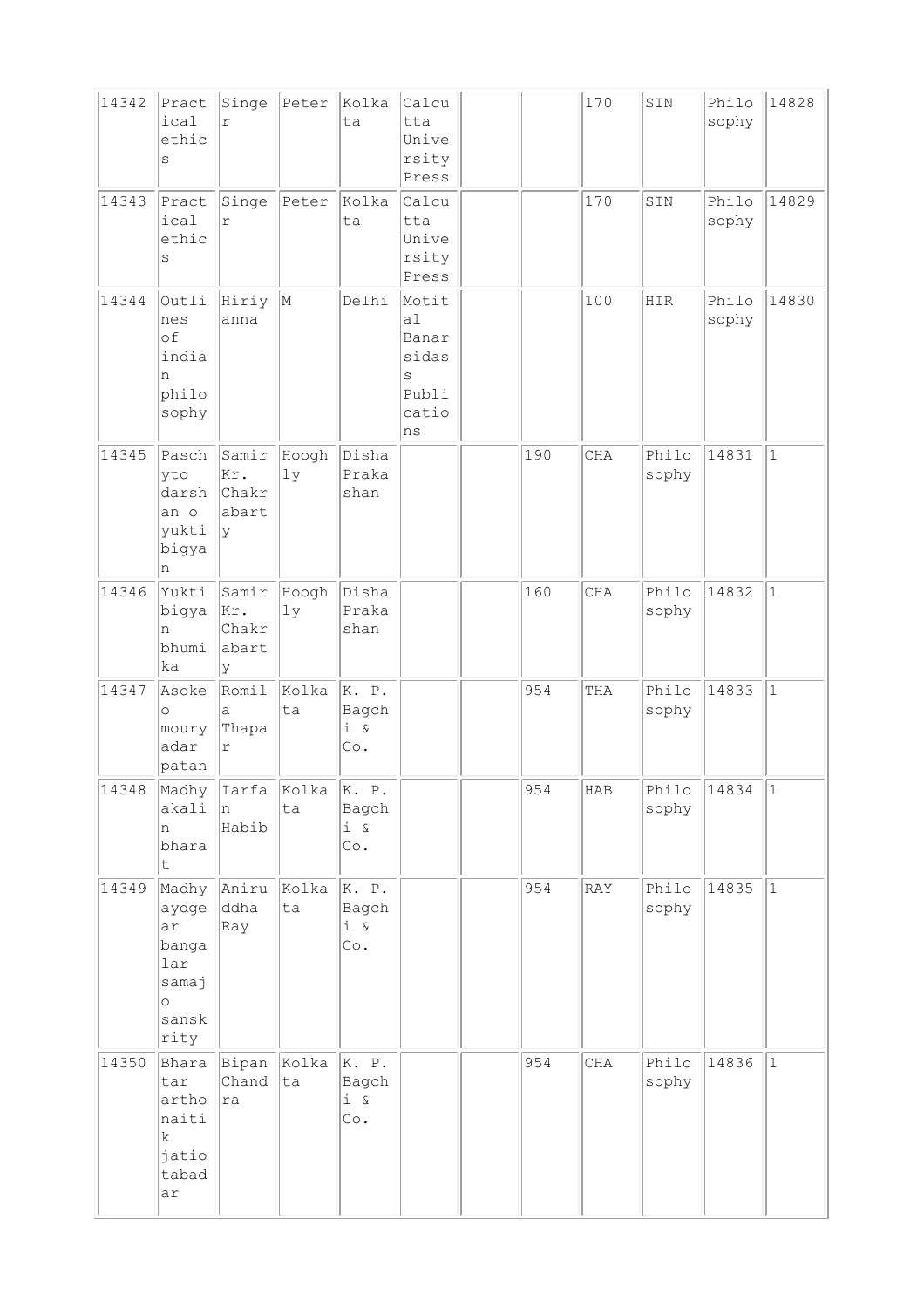|       | udbab                                                                                                   |                                         |                     |                                                                      |                                                           |            |             |                |                |           |
|-------|---------------------------------------------------------------------------------------------------------|-----------------------------------------|---------------------|----------------------------------------------------------------------|-----------------------------------------------------------|------------|-------------|----------------|----------------|-----------|
|       | $\circ$                                                                                                 |                                         |                     |                                                                      |                                                           |            |             |                |                |           |
|       | bikas<br>h                                                                                              |                                         |                     |                                                                      |                                                           |            |             |                |                |           |
| 14602 | Appli<br>ed<br>ethie<br>$\rm s$                                                                         | Singe<br>r                              | Peter               | Oxfor<br>d                                                           | OUP                                                       |            | 170         | SIN            | Philo<br>sophy | 15088     |
| 14603 | Rabin<br>drana<br>th o<br>abani<br>ndran<br>ather<br>nanda<br>ntwat<br>ta<br>sutra                      | Sudhi<br>$\mathtt{r}$<br>Kumar<br>Nandi | Calcu<br>tta        | P. M.<br>Bagch<br>$\dot{\mathtt{l}}$                                 |                                                           | 100        | <b>NAN</b>  | Philo<br>sophy | 15089          | $\vert$ 1 |
| 15016 | Encyc<br>loped<br>ia of<br>india<br>n<br>philo<br>sophi<br>es                                           | Potte<br>r                              | karl<br>H.<br>comp. | New<br>Delhi                                                         | Motil<br>a1<br>Banar<br>asida<br>SS                       |            | 181.4<br>03 | POT            | Philo<br>sophy | 15501     |
| 15017 | Encyc<br>loped<br>ia of<br>india<br>n<br>philo<br>sophi<br>es                                           | Potte<br>r                              | karl<br>H.<br>comp. | New<br>Delhi                                                         | Motil<br>al<br>Banar<br>asida<br>SS                       |            | 181.4<br>03 | POT            | Philo<br>sophy | 15502     |
| 15018 | Encyc<br>loped<br>ia of<br>india<br>n<br>philo<br>sophi<br>es                                           | Potte<br> x                             | Karl<br>Η.<br>comp. | New<br>Delhi                                                         | Motil<br>al<br>Banar<br>asida<br>$\mathbb{S}\,\mathbb{S}$ |            | 181.4<br>03 | $ $ POT        | Philo<br>sophy | 15503     |
| 15244 | Sanka<br>tik<br>yukti<br>bigya<br>n<br>bidha<br>yak<br>kolan<br>akman<br>ak<br>bako<br>$\circ$<br>yukti | Ramap<br>rasha<br>d Das                 | Kolka<br> ta        | Pasch<br>imban<br>go<br>Rajyo<br>Pusta<br>$\mathbf k$<br>Parsh<br>ad |                                                           | 891.4<br>4 | DAS         | Philo<br>sophy | 15729          | $\vert$ 1 |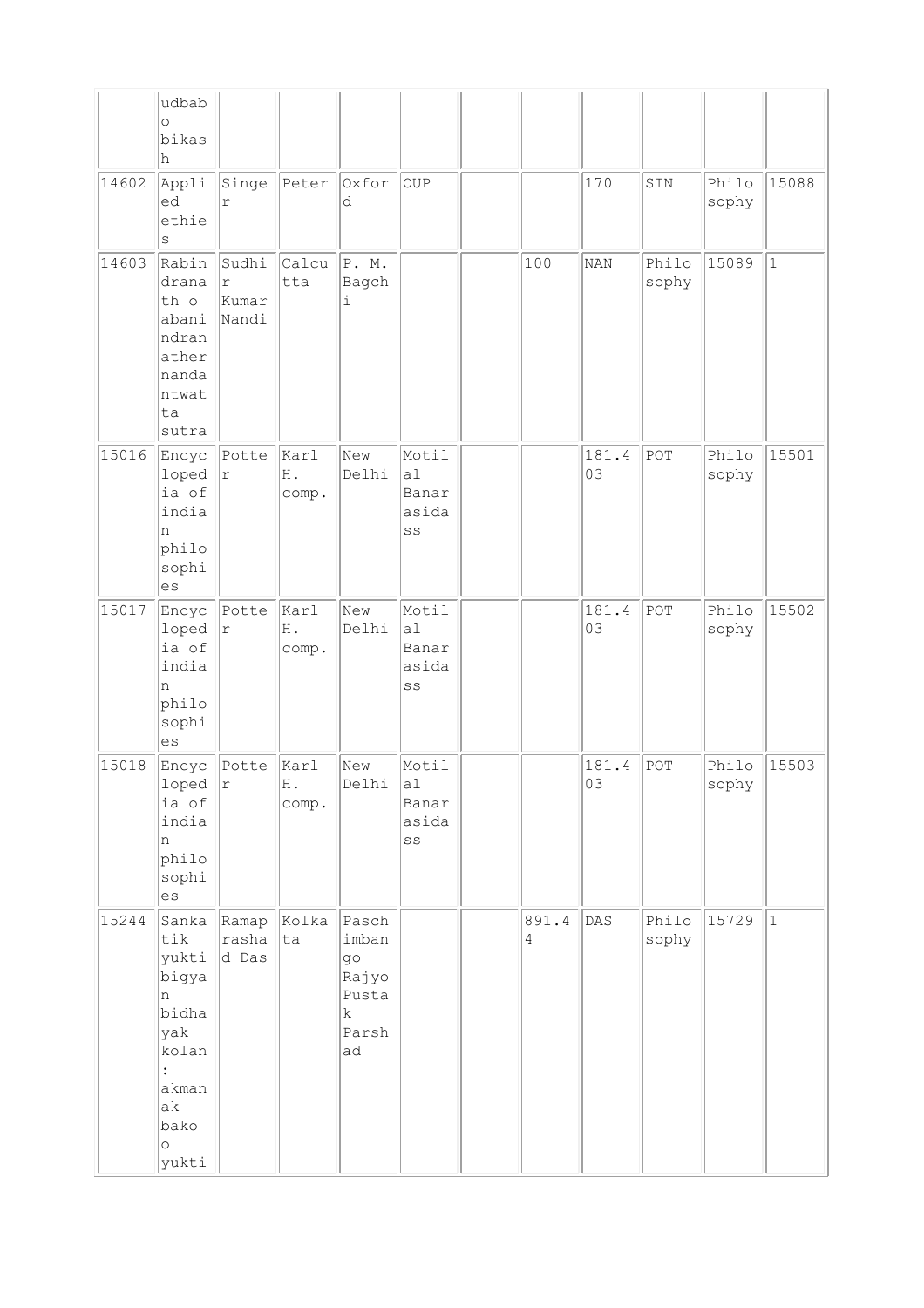| 15245 | Sanka<br>tik<br>yukti<br>bigya<br>n<br>bidha<br>yak<br>kolan<br>anake<br>manak<br>bako<br>$\circ$<br>yukti | Ramap<br>rasha<br>d Das                 | Kolka<br>ta | Pasch<br>imban<br>q <sub>O</sub><br>Rajyo<br>Pusta<br>k<br>Parsh<br>ad |                                          | 891.4<br>$\overline{4}$ | DAS | Philo<br>sophy | 15730          | $\vert$ 1   |
|-------|------------------------------------------------------------------------------------------------------------|-----------------------------------------|-------------|------------------------------------------------------------------------|------------------------------------------|-------------------------|-----|----------------|----------------|-------------|
| 15246 | Heide<br>gger'<br>S<br>philo<br>sophy<br>of<br>being<br>: a<br>criti<br>ca1<br>inter<br>prela<br>tion      | Phili<br>pse                            | Herma<br>n  | New<br>Delhi                                                           | Motil<br>a1<br>Banar<br>sidas<br>$\rm S$ |                         | 100 | PHI            | Philo<br>sophy | 15731       |
| 15247 | Encyc<br>toped<br>ia of<br>india<br>philo<br>sophi<br>es                                                   | Potte<br>$\Upsilon$                     | karl        | New<br>Delhi                                                           | Motil<br>a1<br>Banar<br>sidas<br>S       |                         | 100 | POT            | Philo<br>sophy | 15732       |
| 15248 | A<br>vedic<br>conca<br>rdanc<br>$\mathrel{\mathop{\mathrm{e}}\nolimits}$                                   | Bloom<br>field                          | Mauri<br>ce | New<br>Delhi                                                           | Motil<br>a1<br>Banar<br>sidas<br>$\rm s$ |                         | 100 | <b>BLO</b>     | Philo<br>sophy | 15733       |
| 15613 | Pasch<br>atya<br>darsa<br>n                                                                                | Jagad<br>iswar<br>Sanya<br>$\mathbf{1}$ | Kolka<br>ta | Shree<br>bhumi                                                         |                                          | 190                     | SAN | Philo<br>sophy | 16098          | $ 1\rangle$ |
| 15614 | Pasch<br>atya<br>darsa<br>n o<br>yukti<br>bigya<br>n                                                       | Samir<br>Kumar<br>Chakr<br>abort<br>ly. | Kolka<br>ta | Disha<br>Praka<br>shan                                                 |                                          | 190                     | CHA | Philo<br>sophy | 16099          | $\vert$ 1   |
| 15615 | Pasch<br>atya<br>darsa<br>n o<br>yukti<br>bigya<br>n                                                       | Samir<br>Kumar<br>Chakr<br>abort<br>Ιy  | Kolka<br>ta | Disha<br>Praka<br>shan                                                 |                                          | 190                     | CHA | Philo<br>sophy | 16100          | $\vert$ 1   |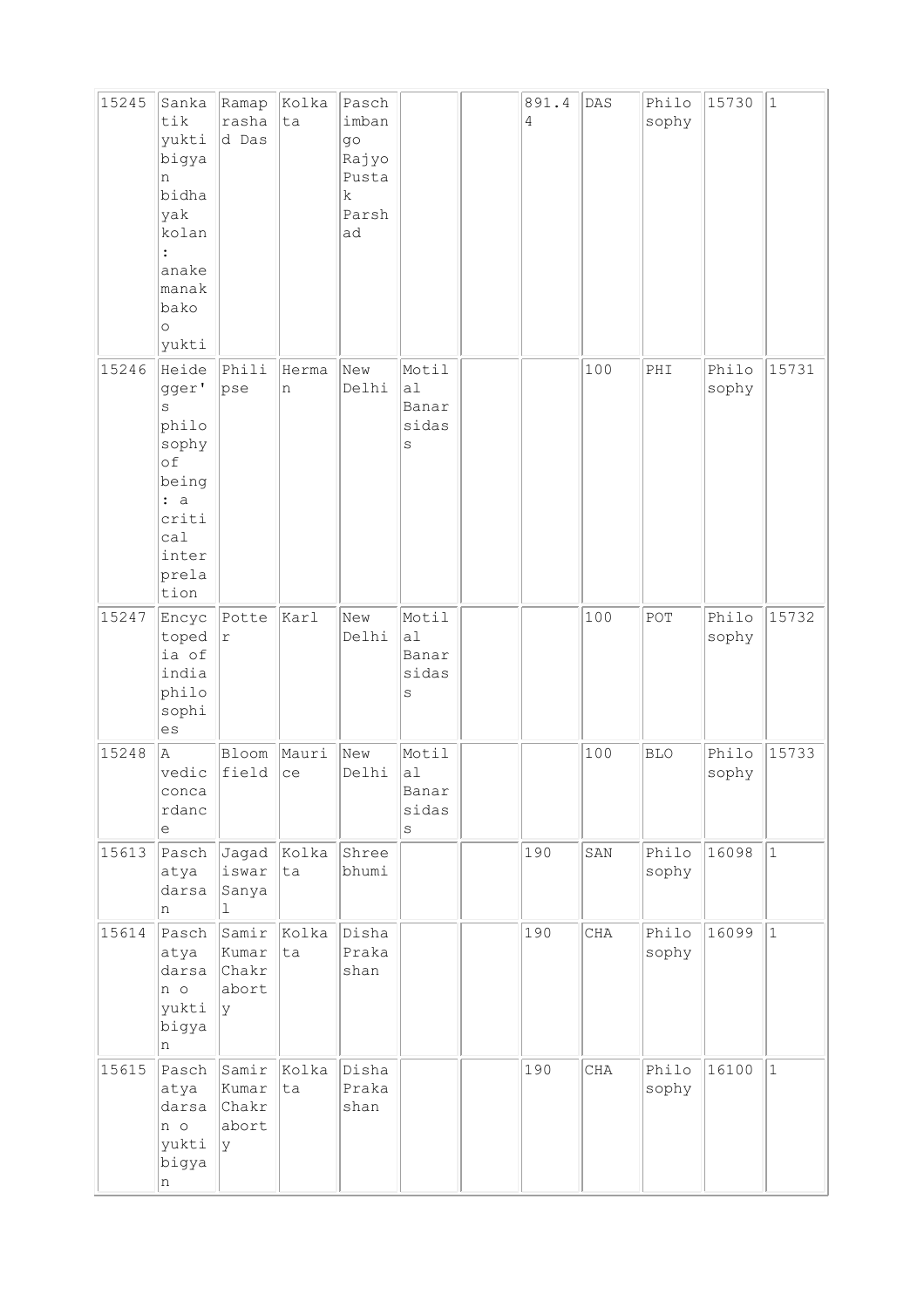| 15616 | An<br>intro<br>ducti<br>on to<br>india<br>n<br>philo<br>sophy | Chatt<br>erjee                           | Satis<br>chand<br>ra | Kolka<br>ta                                                         | Unive<br>rsity<br>οf<br>Calcu<br>tta |       | 100         | $\rm CHA$      | Philo<br>sophy | 16101        |
|-------|---------------------------------------------------------------|------------------------------------------|----------------------|---------------------------------------------------------------------|--------------------------------------|-------|-------------|----------------|----------------|--------------|
| 15617 | An<br>intro<br>ducti<br>on to<br>india<br>n<br>philo<br>sophy | Chatt<br>erjee                           | Satis<br>chand<br>ra | Kolka<br>ta                                                         | Unive<br>rsity<br>of<br>Calcu<br>tta |       | 100         | <b>CHA</b>     | Philo<br>sophy | 16102        |
| 15618 | Bhara<br>tiya<br>darsa<br>n                                   | Nirad<br>baran<br>Chakr<br>abort<br>У    | Kolka<br>lta         | Datta<br>Publi<br>shers                                             |                                      | 181.4 | <b>CHA</b>  | Philo<br>sophy | 16103          | $\mathbf{1}$ |
| 15619 | Bhara<br>tiya<br>darsa<br>n                                   | Nirad<br>baran<br>Chakr<br>abort<br>У    | kolka<br>ta          | Datta<br>Publi<br>shers                                             |                                      | 181.4 | CHA         | Philo<br>sophy | 16104          | $\mathbf{1}$ |
| 15620 | Manob<br>idya                                                 | Pares<br>hnath<br>Bhatt<br>achar<br>yay  | Kolka<br>ta          | ΙA.<br>Mukhe<br>rjee<br>& Co.                                       |                                      | 150   | <b>BHA</b>  | Philo<br>sophy | 16105          | $\mathbf{1}$ |
| 15621 | Manob<br>idya                                                 | Pares<br>hnath<br>Bhatt<br>achar<br> yay | Kolka<br>lta         | A.<br>Mukhe<br>rjee<br>& Co.                                        |                                      | 150   | <b>BHA</b>  | Philo<br>sophy | 16106          | $1\,$        |
| 15622 | Nitib<br>idyar<br>tattw<br>akath<br>а                         | Somna<br>$\tt th$<br>Chakr<br>abort<br>У | Kolka<br>ta          | Progr<br>essiv<br>е<br>Publi<br>shers                               |                                      | 160   | CHA         | Philo<br>sophy | 16107          | $\mathbf 1$  |
| 15623 | Nitib<br>idyar<br>tattw<br>akath<br>а                         | Somna<br>th<br>Chakr<br>abort<br>У       | Kolka<br>ta          | Progr<br>essiv<br>е<br>Publi<br>shers                               |                                      | 160   | CHA         | Philo<br>sophy | 16108          | $\vert$ 1    |
| 15624 | Bhara<br>tiya<br>darsa<br>n                                   | Debab<br>rata<br>Sen                     | Kolka<br>ta          | Pasch<br>imban<br>ga<br>Rajya<br>Pusta<br>$\mathbf k$<br>Parsa<br>d |                                      | 181.4 | ${\tt SEM}$ | Philo<br>sophy | 16109          | $\mathbf{1}$ |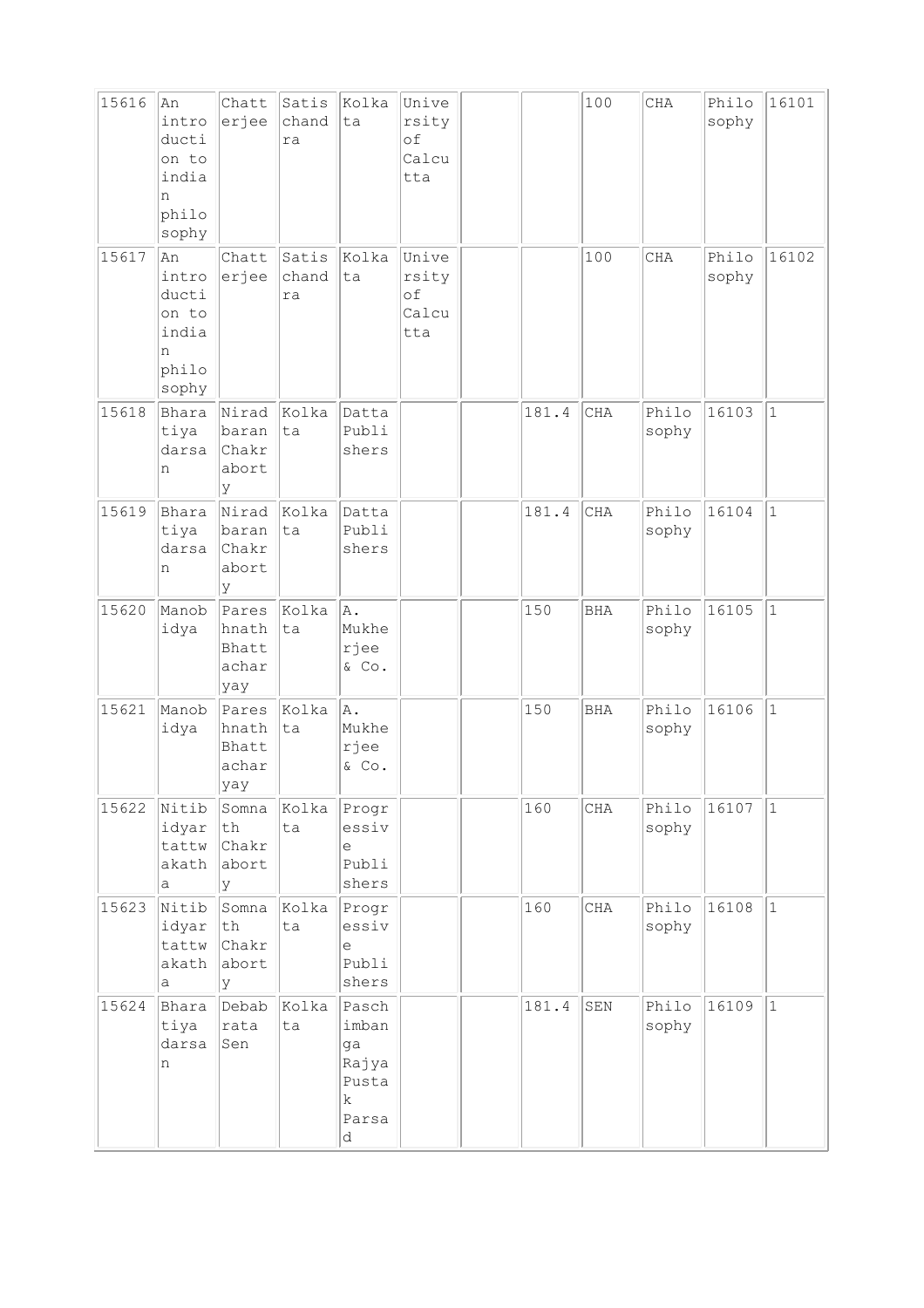| 15625 | Bhara<br>tiya<br>darsa<br>n                          | Debab<br>rata<br>Sen                          | Kolka<br>ta | Pasch<br>imban<br>ga<br>Rajya<br>Pusta<br>k.<br>Parsa<br>d |  | 181.4 | SEN        | Philo<br>sophy | 16110 | $\vert$ 1    |
|-------|------------------------------------------------------|-----------------------------------------------|-------------|------------------------------------------------------------|--|-------|------------|----------------|-------|--------------|
| 15626 | Manob<br>idya                                        | Priti<br>bhusa<br>n<br>Chatt<br>opadh<br>yay  | Kolka<br>ta | Moder<br>n<br>Book<br>Agenc<br>У                           |  | 150   | CHA        | Philo<br>sophy | 16111 | $\vert$ 1    |
| 15627 | Manob<br>idya                                        | Priti<br>bhusa<br>n<br>Chatt<br>opadh<br>yay  | Kolka<br>ta | Moder<br>n<br>Book<br>Agenc<br>У                           |  | 150   | CHA        | Philo<br>sophy | 16112 | $\vert$ 1    |
| 15628 | Pasch<br>atya<br>darsa<br>n o<br>yukti<br>bigya<br>n | Ramap<br>rasad<br>Das                         | Kolka<br>ta | Moder<br>n<br>Book<br>Agenc<br>У                           |  | 100   | DAS        | Philo<br>sophy | 16113 | $\mathbf{1}$ |
| 15629 | Pasch<br>atya<br>darsa<br>n o<br>yukti<br>bigya<br>n | Ramap<br>rasad<br>Das                         | Kolka<br>ta | Moder<br>n<br>Book<br>Agenc<br>У                           |  | 100   | DAS        | Philo<br>sophy | 16114 | $\vert$ 1    |
| 15982 | Monob<br>idya                                        | Priti<br>bhush<br>an<br>Chatt<br>opadh<br>yay | Kolka<br>ta | Book<br>Agenc<br>У                                         |  | 150   | CHA        | PHilo<br>sophy | 16468 | $\mathbf{1}$ |
| 15983 |                                                      |                                               |             |                                                            |  | 150   | <b>CHA</b> | PHilo<br>sophy | 16469 | $\vert$ 1    |
| 15984 |                                                      |                                               |             |                                                            |  | 150   | CHA        | PHilo<br>sophy | 16470 | $\vert$ 1    |
| 15985 |                                                      |                                               |             |                                                            |  | 150   | CHA        | PHilo<br>sophy | 16471 | $\vert$ 1    |
| 15986 | Nitib<br>idya<br>$\circ$<br>monob<br>idya            | Dikhh<br>it<br>Gupta                          | Kolka<br>ta | Hira<br>Gupta                                              |  | 150   | GUP        | PHilo<br>sophy | 16472 | $ 1\rangle$  |
| 15987 |                                                      |                                               |             |                                                            |  | 150   | GUP        | PHilo<br>sophy | 16473 | $\vert$ 1    |
| 15988 |                                                      |                                               |             |                                                            |  | 150   | GUP        | PHilo<br>sophy | 16474 | $\vert$ 1    |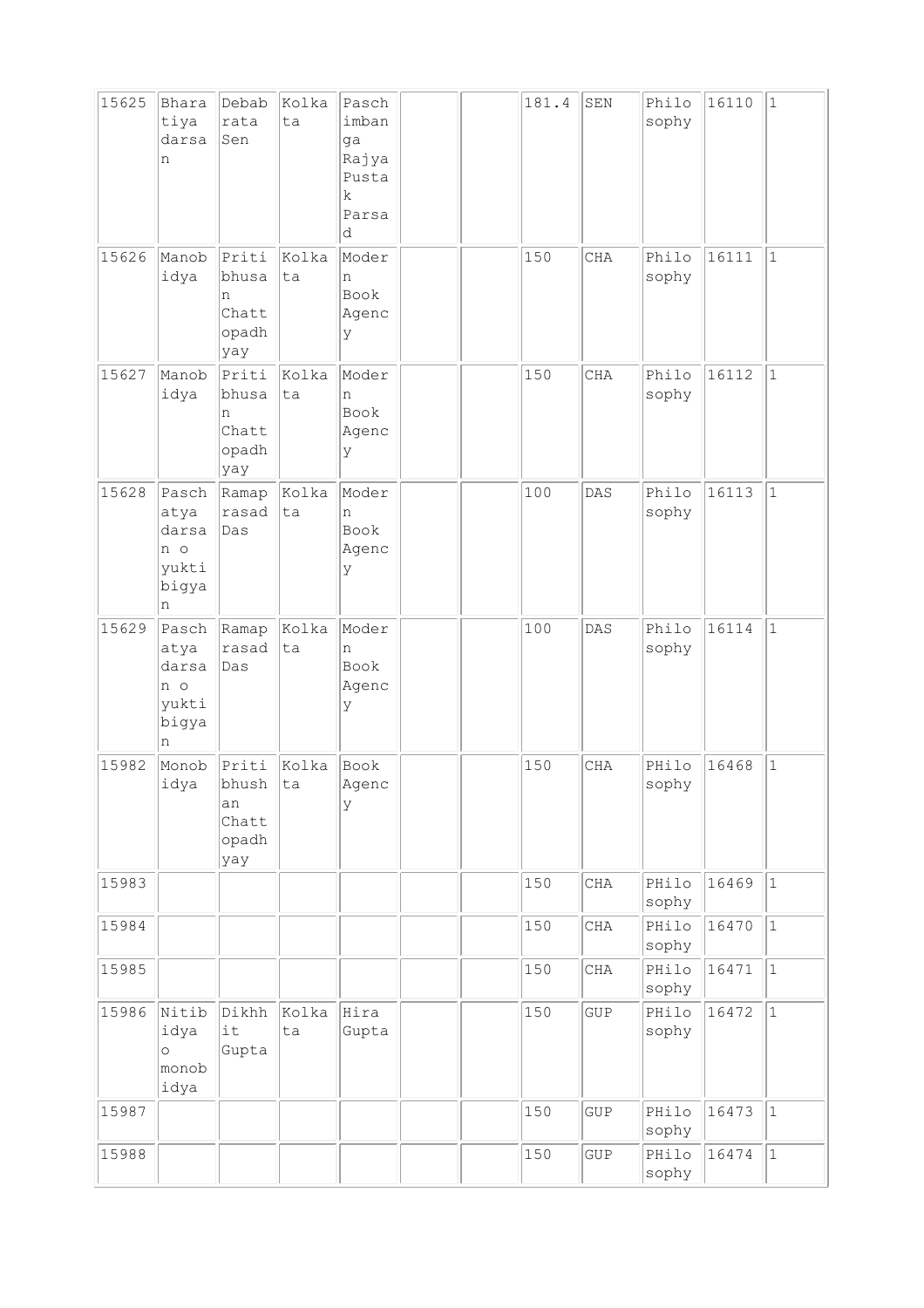| 15989 |                                                      |                                             |             |                                       |  | 150 | GUP        | PHilo<br>sophy | 16475 | $\vert$ 1    |
|-------|------------------------------------------------------|---------------------------------------------|-------------|---------------------------------------|--|-----|------------|----------------|-------|--------------|
| 15990 |                                                      |                                             |             |                                       |  | 150 | GUP        | PHilo<br>sophy | 16476 | $\vert$ 1    |
| 15991 | Nitib<br>idyar<br>tattw<br>akath<br>а                | Somen<br>ath<br>Chakr<br>obart<br>У         | Kolka<br>ta | Pragr<br>essiv<br>е<br>Publi<br>shers |  | 150 | <b>CHA</b> | PHilo<br>sophy | 16477 | $\vert$ 1    |
| 15992 |                                                      |                                             |             |                                       |  | 150 | CHA        | PHilo<br>sophy | 16478 | $\vert$ 1    |
| 15993 |                                                      |                                             |             |                                       |  | 150 | CHA        | PHilo<br>sophy | 16479 | $1\,$        |
| 15994 |                                                      |                                             |             |                                       |  | 150 | CHA        | PHilo<br>sophy | 16480 | $\vert$ 1    |
| 15995 |                                                      |                                             |             |                                       |  | 150 | CHA        | PHilo<br>sophy | 16481 | $\vert$ 1    |
| 15996 | Prosa<br>nga :<br>darsh<br>an<br>jigya<br>sa         | Somen<br>ath<br>Chakr<br>obart<br> y        | kolka<br>ta | Pragr<br>essiv<br>e<br>Publi<br>shers |  | 100 | <b>CHA</b> | PHilo<br>sophy | 16482 | $\mathbf{1}$ |
| 15997 |                                                      |                                             |             |                                       |  | 100 | CHA        | PHilo<br>sophy | 16483 | $\vert$ 1    |
| 15998 |                                                      |                                             |             |                                       |  | 100 | CHA        | PHilo<br>sophy | 16484 | $\vert$ 1    |
| 15999 |                                                      |                                             |             |                                       |  | 100 | <b>CHA</b> | PHilo<br>sophy | 16485 | $\vert$ 1    |
| 16000 |                                                      |                                             |             |                                       |  | 100 | CHA        | PHilo<br>sophy | 16486 | $\vert$ 1    |
| 16001 |                                                      |                                             |             |                                       |  | 100 | CHA        | PHilo<br>sophy | 16487 | $\mathbf{1}$ |
| 16002 | Prosa<br>nga :<br>darsh<br>an<br>jigya<br>sa         | Somen<br>ath<br><b>Chakr</b><br>obart<br> y | Kolka<br>ta | Pragr<br>essiv<br>е<br>Publi<br>shers |  | 100 | $\rm CHA$  | PHilo<br>sophy | 16488 | 1            |
| 16003 |                                                      |                                             |             |                                       |  | 100 | CHA        | PHilo<br>sophy | 16489 | $\vert$ 1    |
| 16004 |                                                      |                                             |             |                                       |  | 100 | $\rm CHA$  | PHilo<br>sophy | 16490 | $\mathbf 1$  |
| 16005 |                                                      |                                             |             |                                       |  | 100 | CHA        | PHilo<br>sophy | 16491 | $\vert$ 1    |
| 16006 |                                                      |                                             |             |                                       |  | 100 | CHA        | PHilo<br>sophy | 16492 | $\vert$ 1    |
| 16007 | Darsh<br>anik<br>bishl<br>ashan<br>er<br>bhumi<br>ka | Rabin<br>drana<br>th<br>Das                 | Kolka<br>ta | Pragr<br>essiv<br>e<br>Publi<br>shers |  | 100 | DAS        | PHilo<br>sophy | 16493 | $ 1\rangle$  |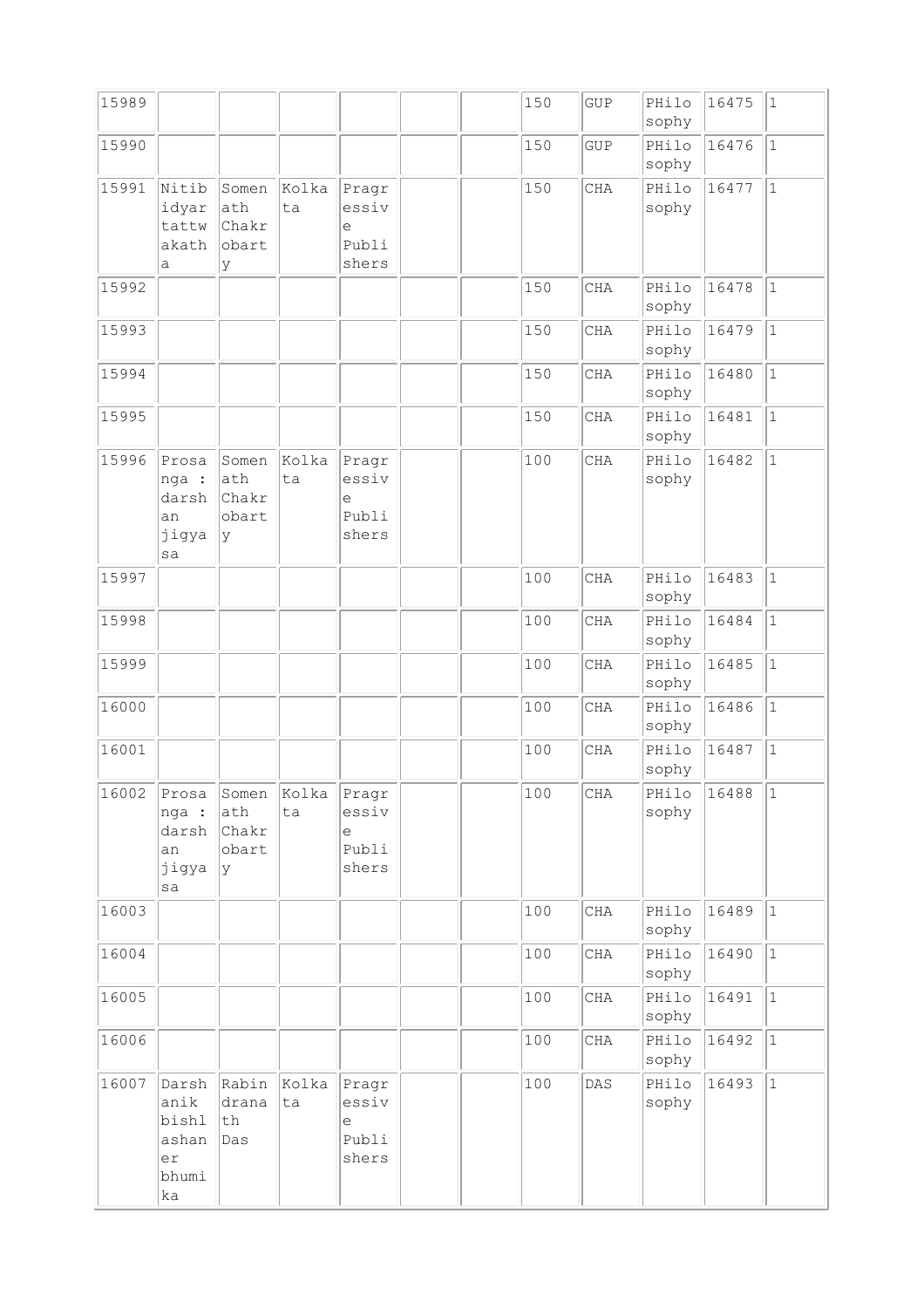| 16008 | Myths<br>vedic               | buddi<br>st<br>and<br>brahm<br>anica<br>1            | Bhatt<br>achar<br>ji | Sukum<br>ari                                   | Kolka<br>ta | Pragr<br>essiv<br>e<br>Publi<br>shers |       |            | 100            | <b>BHA</b> | PHilo<br>sophy |
|-------|------------------------------|------------------------------------------------------|----------------------|------------------------------------------------|-------------|---------------------------------------|-------|------------|----------------|------------|----------------|
| 16388 | Bhara<br>tya<br>Darsh<br>an  | Dr.<br>Nirod<br>baran<br>Chakr<br>abort<br>У         | Kolka<br>ta          | Dutta<br>Publi<br>shing                        |             |                                       | 181.4 | CHA        | Philo<br>sophy | 16873      | $\mathbf{1}$   |
| 16389 | Bhara<br>tya<br>Darsh<br>an  | Dr.<br>Nirod<br>baran<br>Chakr<br>abort<br>У         | Kolka<br>lta         | Dutta<br>Publi<br>shing                        |             |                                       | 181.4 | CHA        | Philo<br>sophy | 16874      | $\mathbf{1}$   |
| 16390 | Bhara<br>tya<br>Darsh<br>an  | Dr.<br>Nirod<br>baran<br>Chakr<br>abort<br>У         | Kolka<br>ta          | Dutta<br>Publi<br>shing                        |             |                                       | 181.4 | CHA        | Philo<br>sophy | 16875      | $\mathbf{1}$   |
| 16391 | Bhara<br>tya<br>Darsh<br>an  | Dr.<br>Nirod<br>baran<br>Chakr<br>abort<br>У         | Kolka<br>ta          | Dutta<br>Publi<br>shing                        |             |                                       | 181.4 | <b>CHA</b> | Philo<br>sophy | 16876      | $\mathbf{1}$   |
| 16392 | Bhara<br>tya<br>Darsh<br>an  | Dr.<br>Nirod<br>baran<br>Chakr<br>abort<br>lΥ        | Kolka<br>ta          | Dutta<br>Publi<br>shing                        |             |                                       | 181.4 | CHA        | Philo<br>sophy | 16877      | $\mathbf{1}$   |
| 16393 | Bhara<br>tiya<br>Darsh<br>an | prof.<br>Jagad<br>issha<br>r<br>Sanay<br>al          | Kolka<br>ta          | Sreeb<br>humi<br>Publi<br>shing<br>Compa<br>ny |             |                                       | 181.4 | SAN        | Philo<br>sophy | 16878      | $\mathbf{1}$   |
| 16394 | Bhara<br>tiya<br>Darsh<br>an | prof.<br>Jagad<br>issha<br>$\Upsilon$<br>Sanay<br>a1 | Kolka<br>ta          | Sreeb<br>humi<br>Publi<br>shing<br>Compa<br>ny |             |                                       | 181.4 | SAN        | Philo<br>sophy | 16879      | $1\,$          |
| 16395 | Bhara<br>tiya<br>Darsh<br>an | prof.<br>Jagad<br>issha<br>r<br>Sanay<br>al          | Kolka<br>ta          | Sreeb<br>humi<br>Publi<br>shing<br>Compa<br>ny |             |                                       | 181.4 | SAN        | Philo<br>sophy | 16880      | $\mathbf{1}$   |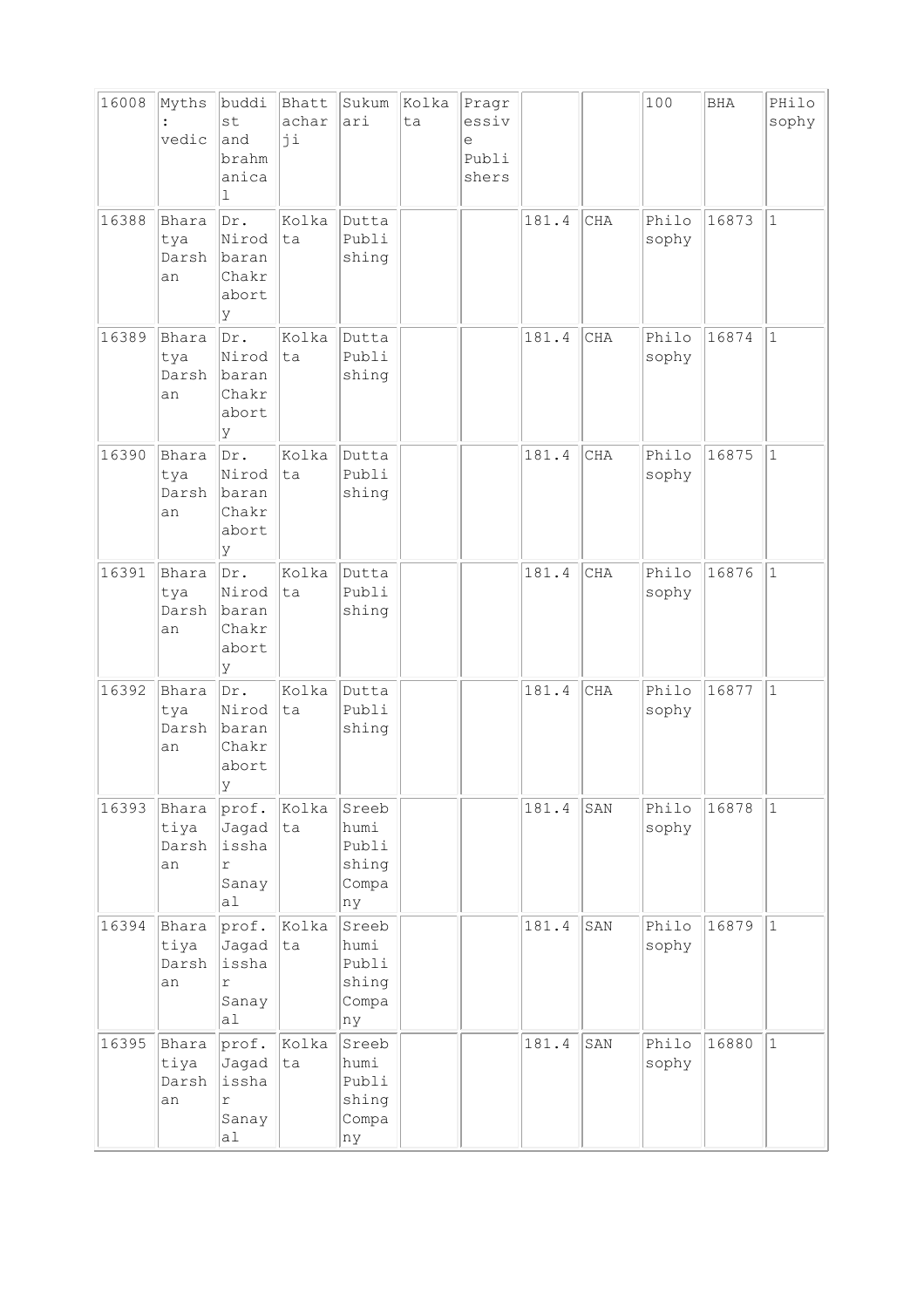| 16396 | Bhara<br>tiya<br>Darsh<br>an | prof.<br>Jagad<br>issha<br>r<br>Sanay<br>a1 | Kolka<br>ta | Sreeb<br>humi<br>Publi<br>shing<br>Compa<br>ny                  |  | 181.4 | SAN | Philo<br>sophy | 16881 | $\mathbf{1}$ |
|-------|------------------------------|---------------------------------------------|-------------|-----------------------------------------------------------------|--|-------|-----|----------------|-------|--------------|
| 16397 | Bhara<br>tiya<br>Darsh<br>an | prof.<br>Jagad<br>issha<br>r<br>Sanay<br>a1 | Kolka<br>ta | Sreeb<br>humi<br>Publi<br>shing<br>Compa<br>ny                  |  | 181.4 | SAN | Philo<br>sophy | 16882 | $\vert$ 1    |
| 16398 | Monov<br>idya                | Jagad<br>issha<br>r<br>Sanay<br>a1          | Kolka<br>ta | Sreeb<br>humi<br>Publi<br>shing<br>Compa<br>ny                  |  | 150   | SAN | Philo<br>sophy | 16883 | $\mathbf{1}$ |
| 16399 | Monov<br>idya                | Jagad<br>issha<br>r<br>Sanay<br>a1          | Kolka<br>ta | Sreeb<br>humi<br>Publi<br>shing<br>Compa<br>ny                  |  | 150   | SAN | Philo<br>sophy | 16884 | $\vert$ 1    |
| 16400 | Monov<br>idya                | Jagad<br>issha<br>r<br>Sanay<br>a1          | Kolka<br>ta | Sreeb<br>humi<br>Publi<br>shing<br>Compa<br>ny                  |  | 150   | SAN | Philo<br>sophy | 16885 | $\mathbf{1}$ |
| 16401 | Monov<br>idya                | Jagad<br>issha<br>$\Upsilon$<br>Sanay<br>a1 | kolka<br>ta | Sreeb<br>humi<br>Publi<br>shing<br>Compa<br> ny                 |  | 150   | SAN | Philo<br>sophy | 16886 | $1\,$        |
| 16402 | Monov<br>idya                | Jagad<br>issha<br>r<br>Sanay<br>a1          | Kolka<br>ta | Sreeb<br>humi<br>Publi<br>shing<br>Compa<br>ny                  |  | 150   | SAN | Philo<br>sophy | 16887 | 1            |
| 16403 | Samaj<br>tatya               | Parim<br>albhu<br>san<br>Kar                | Kolka<br>ta | Pasch<br>imban<br>ga<br>Rajya<br>Pusta<br>$\rm k$<br>Parsa<br>d |  | 100   | KAR | Philo<br>sophy | 16888 | $\vert$ 1    |
| 16404 | Samaj<br>tatya               | Parim<br>albhu<br>san<br>Kar                | Kolka<br>ta | Pasch<br>imban<br>ga<br>Rajya<br>Pusta<br>$\rm k$<br>Parsa      |  | 100   | KAR | Philo<br>sophy | 16889 | $\vert$ 1    |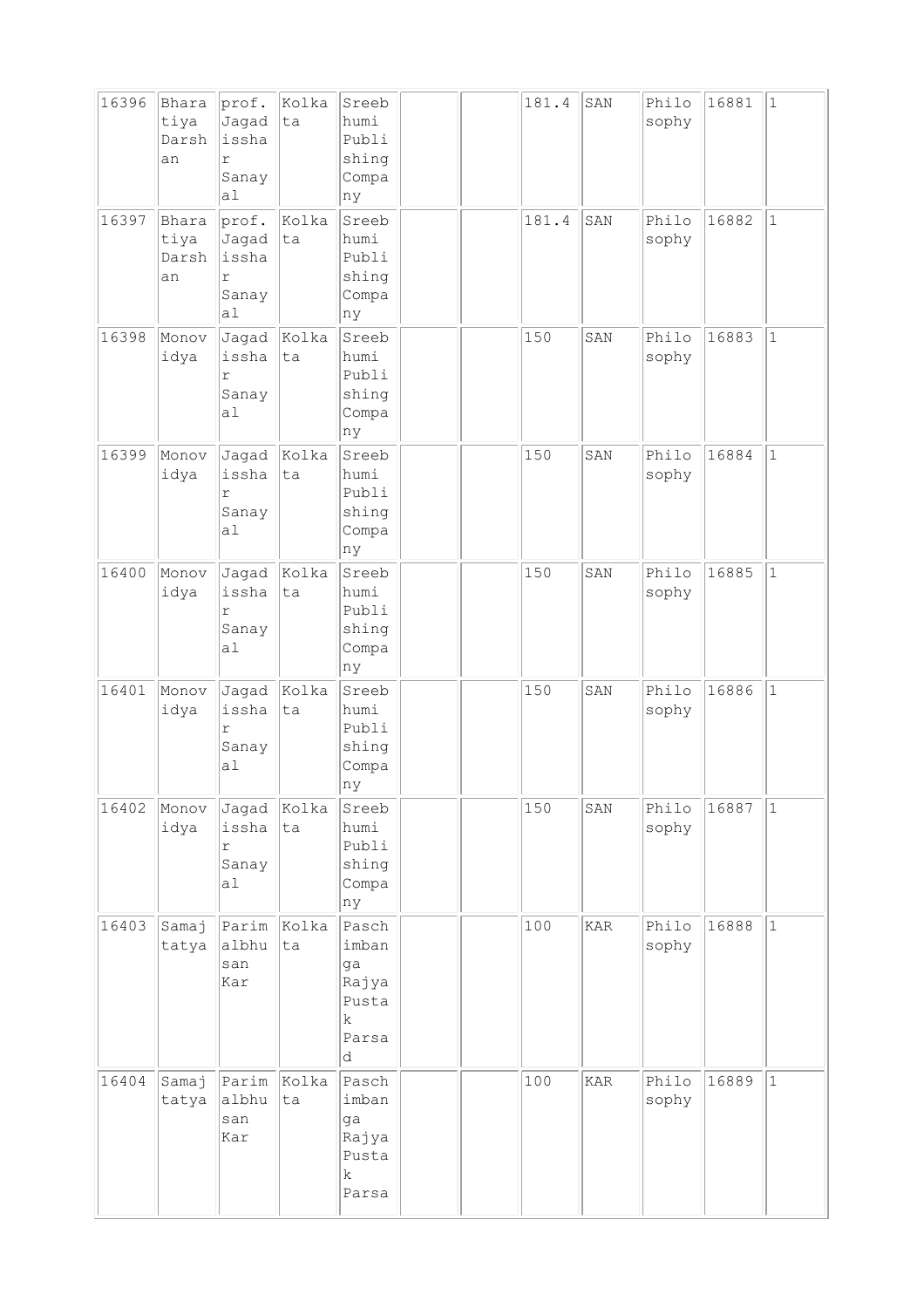|       |                                                      |                              |                       | d                                                          |                                                  |     |            |                |                |              |
|-------|------------------------------------------------------|------------------------------|-----------------------|------------------------------------------------------------|--------------------------------------------------|-----|------------|----------------|----------------|--------------|
| 16405 | Samaj<br>tatya                                       | Parim<br>albhu<br>san<br>Kar | Kolka<br>ta           | Pasch<br>imban<br>ga<br>Rajya<br>Pusta<br>k<br>Parsa<br>d  |                                                  | 100 | <b>KAR</b> | Philo<br>sophy | 16890          | $\vert$ 1    |
| 16406 | An<br>intro<br>ducti<br>on to<br>ethic<br>$\rm s$    | Willi<br>am<br>Lilli<br>e    | New<br>Delhi          | Allie<br>d<br>Publi<br>shers<br>Priva<br>te<br>Limit<br>ed |                                                  | 170 | LIL        | Philo<br>sophy | 16891          | $\vert$ 1    |
| 16407 | An<br>intro<br>ducti<br>on to<br>ethic<br>S          | Willi<br>am<br>Lilli<br>e    | New<br>Delhi          | Allie<br>d<br>Publi<br>shers<br>Priva<br>te<br>Limit<br>ed |                                                  | 170 | LIL        | Philo<br>sophy | 16892          | $\mathbf{1}$ |
| 16408 | Pasch<br>atya<br>Darsh<br>an<br>& amp                | jukti<br>bijna<br>n          | Ramap<br>rasad<br>Das | Kolka<br>ta                                                | Moder<br>n<br>Book<br>Agenc<br>lУ                |     | 190        | DAS            | Philo<br>sophy | 16893        |
| 16409 | Pasch<br>atya<br>Darsh<br>an<br>& amp                | Jukti<br>bijan<br>an         | Ramap<br>rasad<br>Das | Kolka<br>ta                                                | Moder<br>n<br>Book<br>Agenc<br>У<br>Pvt.<br>Ltd. |     | 190        | DAS            | Philo<br>sophy | 16894        |
| 16410 | Pasch<br>atya<br>Darsh<br>an<br>Jukti<br>bijan<br>an | Ramap<br>rasad<br>Das        | Kolka<br>ta           | Moder<br>n<br>Book<br>Agenc<br>У                           |                                                  | 190 | DAS        | Philo<br>sophy | 16895          | $ 1\rangle$  |
| 16411 | Pasch<br>atya<br>Darsh<br>an<br>& amp                | Jukti<br>bijan<br>an         | Ramap<br>rasad<br>Das | Kolka<br>ta                                                | Moder<br>n<br>Book<br>Agenc<br>У<br>Pvt.<br>Ltd. |     | 190        | DAS            | Philo<br>sophy | 16896        |
| 16412 | Pasch<br>atya<br>Darsh<br>an<br>& amp                | Jukti<br>bijan<br>an         | Ramap<br>rasad<br>Das | Kolka<br>ta                                                | Moder<br>n<br>Book<br>Agenc<br>У<br>Pvt.         |     | 190        | DAS            | Philo<br>sophy | 16897        |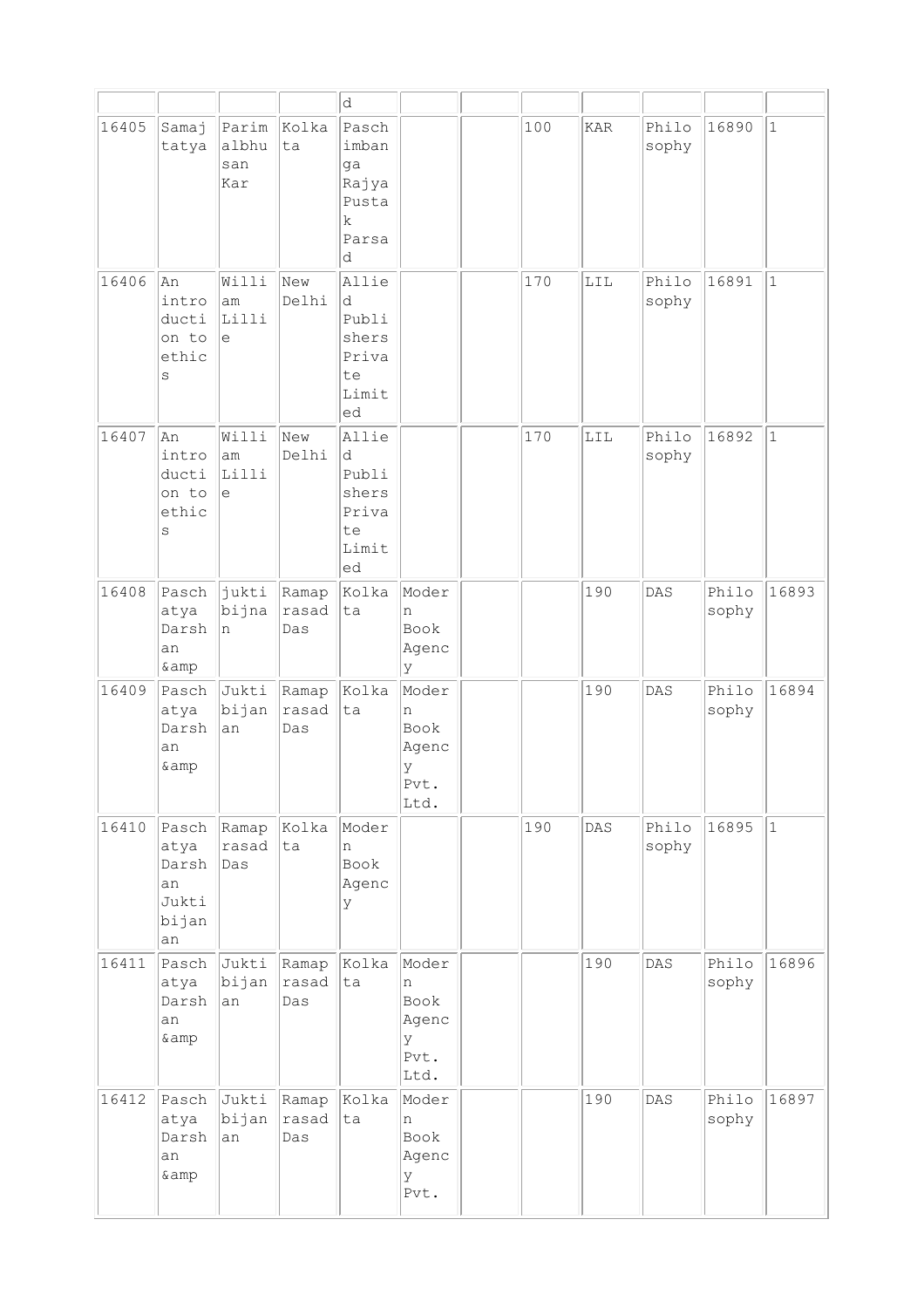|       |                                                      |                                               |             |                                                      | Ltd. |       |            |                |       |              |
|-------|------------------------------------------------------|-----------------------------------------------|-------------|------------------------------------------------------|------|-------|------------|----------------|-------|--------------|
| 16413 | Manov<br>idya                                        | Priti<br>Bhush<br>an<br>Chatt<br>opadh<br>yay | Kolka<br>ta | Moder<br>n<br>Book<br>Agenc<br>У                     |      | 150   | PRI        | Philo<br>sophy | 16898 | $\mathbf{1}$ |
| 16881 | India<br>n<br>Philo<br>sophy                         | Jadun<br>ath<br>Sinha                         | delhi       | Motil<br>a1<br>Banar<br>sidas<br>S<br>Publi<br>shers |      | 181.4 | SIN        | Philo<br>sophy | 17387 | $\mathbf{1}$ |
| 16882 | India<br>n<br>Philo<br>sophy                         | Jadun<br>ath<br>Sinha                         | delhi       | Motil<br>a1<br>Banar<br>sidas<br>S<br>Publi<br>shers |      | 181.4 | SIN        | Philo<br>sophy | 17388 | $\mathbf{1}$ |
| 16883 | India<br>n<br>Philo<br>sophy                         | Jadun<br>ath<br>Sinha                         | delhi       | Motil<br>a1<br>Banar<br>sidas<br>S<br>Publi<br>shers |      | 181.4 | SIN        | Philo<br>sophy | 17389 | $\mathbf{1}$ |
| 16950 | Bhara<br>tio<br>darsa<br>ner<br>rupre<br>kha         | Amit<br>Bhatt<br>achar<br>ya                  | Kolka<br>ta | Sansk<br>it<br>Book<br>Dipo                          |      | 181.4 | BHA        | Philo<br>sophy | 17456 | $\mathbf 1$  |
| 16951 | Bhara<br>tio<br>darsa<br>ner<br>rupre<br>kha         | Amit<br>Bhatt<br>achar<br>ya                  | Kolka<br>ta | Sansk<br>it<br>Book<br>Dipo                          |      | 181.4 | <b>BHA</b> | Philo<br>sophy | 17457 | $\mathbf{1}$ |
| 16952 | Bhara<br>tio<br>darsa<br>ner<br>rupre<br>kha         | Amit<br>Bhatt<br>achar<br>ya                  | Kolka<br>ta | Sansk<br>it<br>Book<br>Dipo                          |      | 181.4 | BHA        | Philo<br>sophy | 17458 | $\mathbf{1}$ |
| 17247 | Prach<br>in<br>bhara<br>ter<br>bhash<br>adars<br>han | Karun<br>asind<br>hu<br>Das                   | Kolka<br>ta | Progr<br>essiv<br>e<br>Publi<br>shers                |      | 400   | DAS        | Philo<br>sophy | 17818 | $\mathbf{1}$ |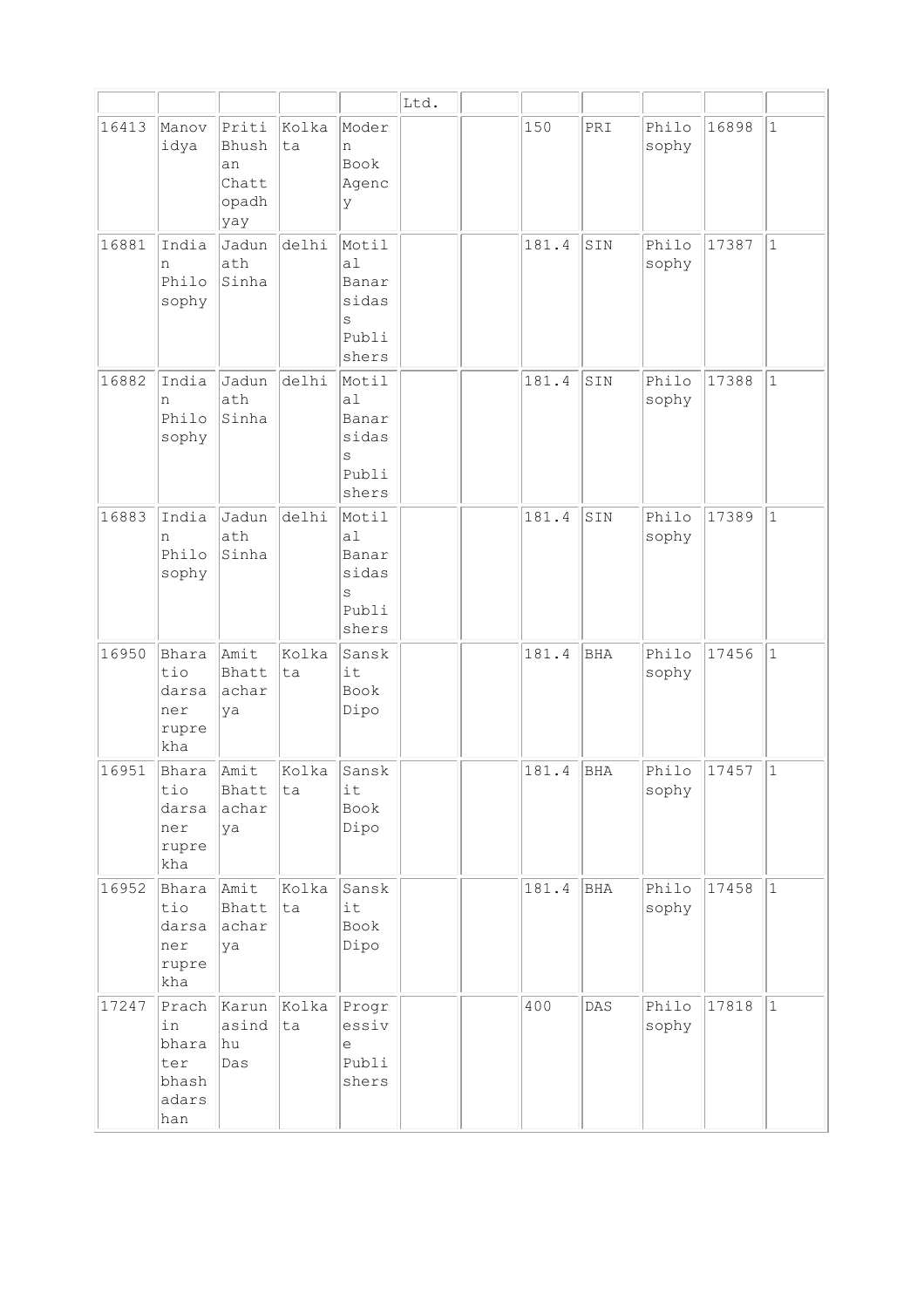| 17248 | Tarka<br>sangr<br>aha :<br>Annam<br>bhatt<br>a(<br>dipik<br>asaha    | Kanai<br>lal<br>Podda<br>$\Upsilon$           | Kolka<br>ta | Baner<br>jee<br>Publi<br>shers |                                       | 100 |     | Philo<br>sophy | 17819          | $\vert$ 1    |
|-------|----------------------------------------------------------------------|-----------------------------------------------|-------------|--------------------------------|---------------------------------------|-----|-----|----------------|----------------|--------------|
| 17249 | Tarka<br>sangr<br>aha :<br>Annam<br>bhatt<br>$a$ (<br>dipik<br>asaha | Kanai<br>lal<br>Podda<br>$\Upsilon$           | Kolka<br>ta | Baner<br>jee<br>Publi<br>shers |                                       | 100 |     | Philo<br>sophy | 17820          | $\mathbf{1}$ |
| 17250 | The<br>Philo<br>sophy<br>οf<br>relig<br>ion                          | Edwar<br>ds                                   | D<br>Mial   | Kolka<br>ta                    | Progr<br>essiv<br>е<br>Publi<br>shers |     | 100 |                | Philo<br>sophy | 17821        |
| 17251 | The<br>Philo<br>sophy<br>of<br>relig<br>ion                          | Edwar<br>ds                                   | D<br>Mial   | Kolka<br>ta                    | Progr<br>essiv<br>е<br>Publi<br>shers |     | 100 |                | Philo<br>sophy | 17822        |
| 17252 | Bhara<br>tiya<br>darsh<br>an                                         | Samar<br>endra<br>Bhatt<br>achar<br>ууа       | Kolka<br>ta | Book<br>Syndi<br>cate          |                                       | 100 |     | Philo<br>sophy | India          | 17823        |
| 17253 | Bhara<br>tiya<br>darsh<br>an                                         | Samar Kolka<br>endra<br>Bhatt<br>achar<br>ууа | ta          | Book<br>Syndi<br>cate          |                                       | 100 |     | sophy          | Philo India    | 17824        |
| 17254 | Bhara<br>tiya<br>darsh<br>an                                         | Samar<br>endra<br>Bhatt<br>achar<br>ууа       | Kolka<br>ta | Book<br>Syndi<br>cate          |                                       | 100 |     | Philo<br>sophy | India          | 17825        |
| 17255 | Bhara<br>tiya<br>darsh<br>an                                         | Samar<br>endra<br>Bhatt<br>achar<br>ууа       | Kolka<br>ta | Book<br>Syndi<br>cate          |                                       | 100 |     | Philo<br>sophy | India          | 17826        |
| 17256 | Pasch<br>atya<br>darsh<br>an                                         | Samar<br>endra<br>Bhatt<br>achar<br>ууа       | Kolka<br>ta | Book<br>Syndi<br>cate          |                                       | 100 |     | Philo<br>sophy | West           | 17827        |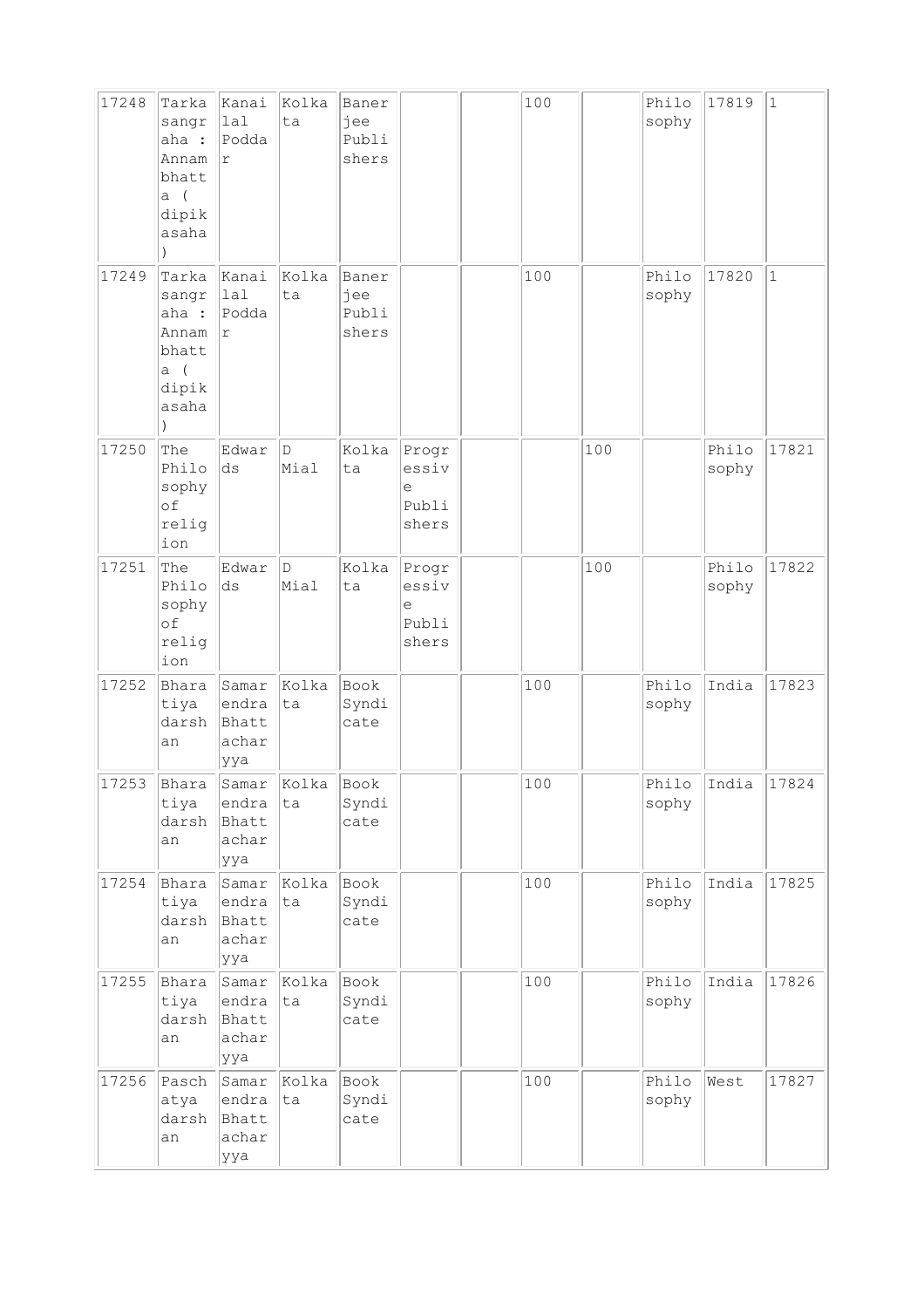| 17257 | Pasch<br>atya<br>darsh<br>an                               | Samar<br>endra<br>Bhatt<br>achar<br>ууа          | Kolka<br>ta  | Book<br>Syndi<br>cate   |               | 100   |       | Philo<br>sophy | West           | 17828        |
|-------|------------------------------------------------------------|--------------------------------------------------|--------------|-------------------------|---------------|-------|-------|----------------|----------------|--------------|
| 17258 | Pasch<br>atya<br>darsh<br>an                               | Samar<br>endra<br>Bhatt<br>achar<br>ууа          | Kolka<br>ta  | Book<br>Syndi<br>cate   |               | 100   |       | Philo<br>sophy | West           | 17829        |
| 17259 | Pasch<br>atya<br>darsh<br>an                               | Samar<br>endra<br>Bhatt<br>achar<br>ууа          | Kolka<br>ta  | Book<br>Syndi<br>cate   |               | 100   |       | Philo<br>sophy | West           | 17830        |
| 17260 | Bhara<br>tiya<br>darsh<br>an                               | Nirad<br>baran<br>Chakr<br>abort<br>У            | Kolka<br>ta  | Dutta<br>Publi<br>shers |               | 181.4 | CHA   | Philo<br>sophy | 17835          | $\mathbf{1}$ |
| 17261 | Bhara<br>tiya<br>darsh<br>an                               | Nirad<br>baran<br>Chakr<br>abort<br>У            | Kolka<br> ta | Dutta<br>Publi<br>shers |               | 100   |       | Philo<br>sophy | India          | 17836        |
| 17262 | Bhara<br>tiya<br>darsh<br>an                               | Nirad<br>baran<br>Chakr<br>abort<br><sup>y</sup> | Kolka<br>ta  | Dutta<br>Publi<br>shers |               | 100   |       | Philo<br>sophy | India          | 17837        |
| 17263 | Bhara<br>tiya<br>darsh<br>an                               | Nirad<br>baran<br>Chakr<br>abort<br>У            | Kolka<br>ta  | Dutta<br>Publi<br>shers |               | 100   |       | Philo<br>sophy | India          | 17838        |
| 17365 | Sabda<br>$\circ$<br>artha<br>sabda<br>rther<br>darsh<br>an | Ramap<br>rasad<br>Das                            | Kolka<br>ta  | Anand<br>a              |               | 100   |       | Philo<br>sophy | 17955          | $1\,$        |
| 17646 | nitib<br>idya<br>$\circ$<br>manob<br>idya                  | Gupta                                            | Dishk<br>it  | kolka<br>ta             | Sarat<br>Book |       | 170.2 | GUP            | Philo<br>sophy | 18310        |
| 17647 | nitib<br>idya<br>$\circ$<br>manob<br>idya                  | Gupta                                            | Dishk<br>it  | kolka<br>ta             | Sarat<br>Book |       | 170.2 | ${\tt GUP}$    | Philo<br>sophy | 18311        |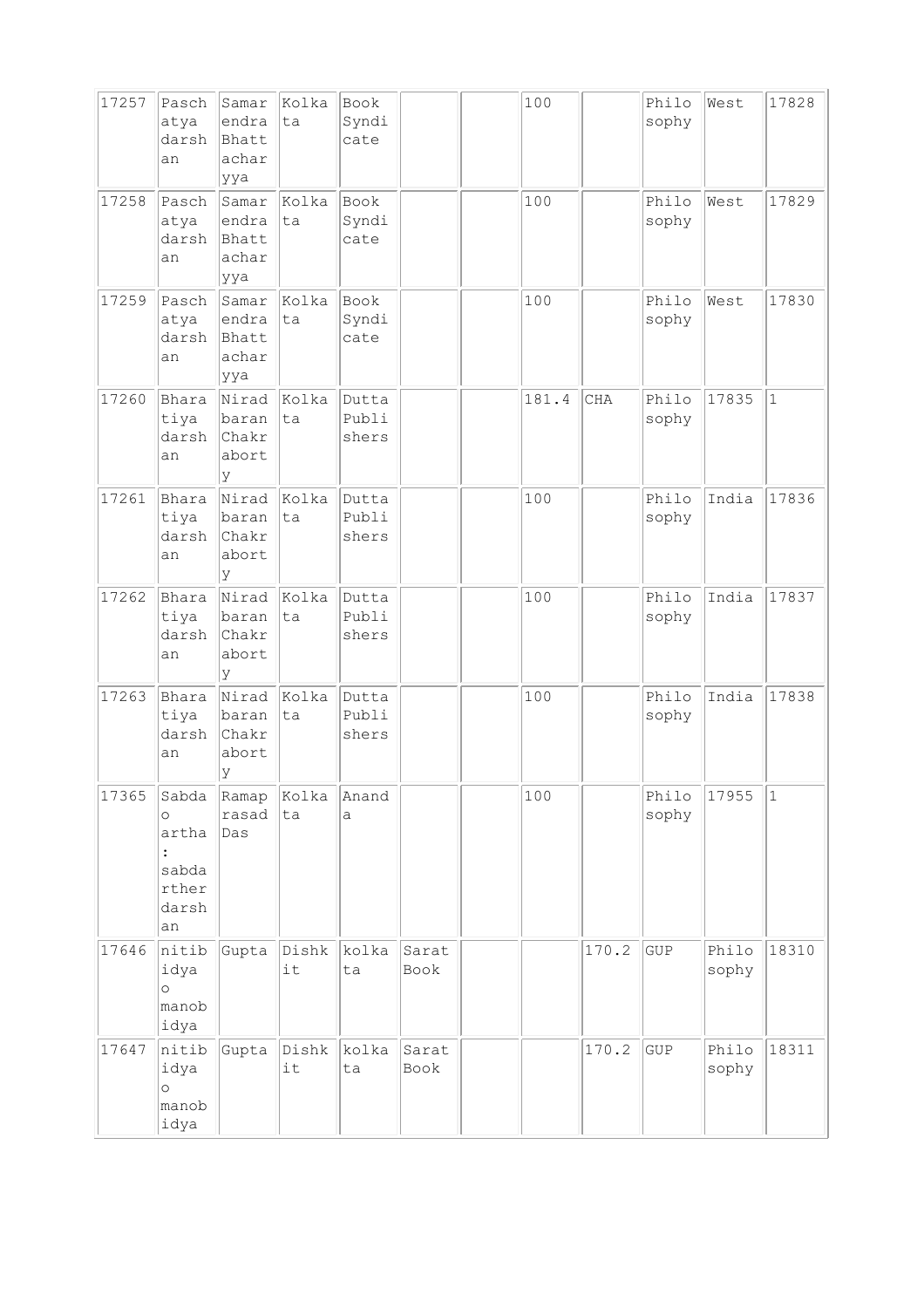| 17648 | samaj<br>darsa<br>n o<br>rastr<br>a<br>darsa<br>n           | Bhatt<br>achar<br>ya      | Samar<br>endra | kolka<br>ta | Book<br>Sindi<br>cate                                  |  | 102   | <b>BHA</b> | Philo<br>sophy | 18312 |
|-------|-------------------------------------------------------------|---------------------------|----------------|-------------|--------------------------------------------------------|--|-------|------------|----------------|-------|
| 17649 | samaj<br>darsa<br>n o<br>rastr<br>а<br>darsa<br>n           | Bhatt<br>achar<br>ууа     | Samar<br>endra | kolka<br>ta | Book<br>Sindi<br>cate                                  |  | 102   | <b>BHA</b> | Philo<br>sophy | 18313 |
| 17650 | samaj<br>darsa<br>n o<br>rastr<br>a<br>darsa<br>n           | Bhatt<br>achar<br>ууа     | Samar<br>endra | kolka<br>ta | Book<br>Sindi<br>cate                                  |  | 102   | <b>BHA</b> | Philo<br>sophy | 18314 |
| 17651 | samaj<br>darsa<br>n o<br>rastr<br>$\mathsf a$<br>darsa<br>n | Bhatt<br>achar<br>ууа     | Samar<br>endra | kolka<br>ta | Book<br>Sindi<br>cate                                  |  | 102   | <b>BHA</b> | Philo<br>sophy | 18315 |
| 17652 | purba<br>miman<br>sa<br>darsa<br>n                          | Bhatt<br>achar<br>ууа     | Sukha<br>may   | kolka<br>ta | West<br>Benga<br>$\mathbf 1$<br>State<br>Book<br>Board |  | 101   | <b>BHA</b> | Philo<br>sophy | 18316 |
| 17653 | purba<br>miman<br>sa<br>darsa<br>n                          | Bhatt<br>achar may<br>ууа | Sukha          | kolka<br>ta | West<br>Benga<br>ı<br>State<br>Book<br>Board           |  | 101   | <b>BHA</b> | Philo<br>sophy | 18317 |
| 17654 | Bhara<br>tiya<br>darsa<br>n                                 | Bagch<br>i                | Dilip          | kolka<br>ta | Praga<br>tishi<br>ı<br>Praka<br>shan                   |  | 181.4 | <b>BAG</b> | Philo<br>sophy | 18318 |
| 17655 | Bhara<br>tiya<br>darsa<br>n                                 | Bagch<br>i                | Dilip          | kolka<br>ta | Praga<br>tishi<br>ı<br>Praka<br>shan                   |  | 181.4 | BAG        | Philo<br>sophy | 18319 |
| 17660 | Tarka<br>bijna<br>n                                         | Chakr<br>abort<br>i       | Sukla          | kolka<br>ta | Praga<br>tishi<br>ı<br>Praka<br>san                    |  | 160   | CHA        | Philo<br>sophy | 18324 |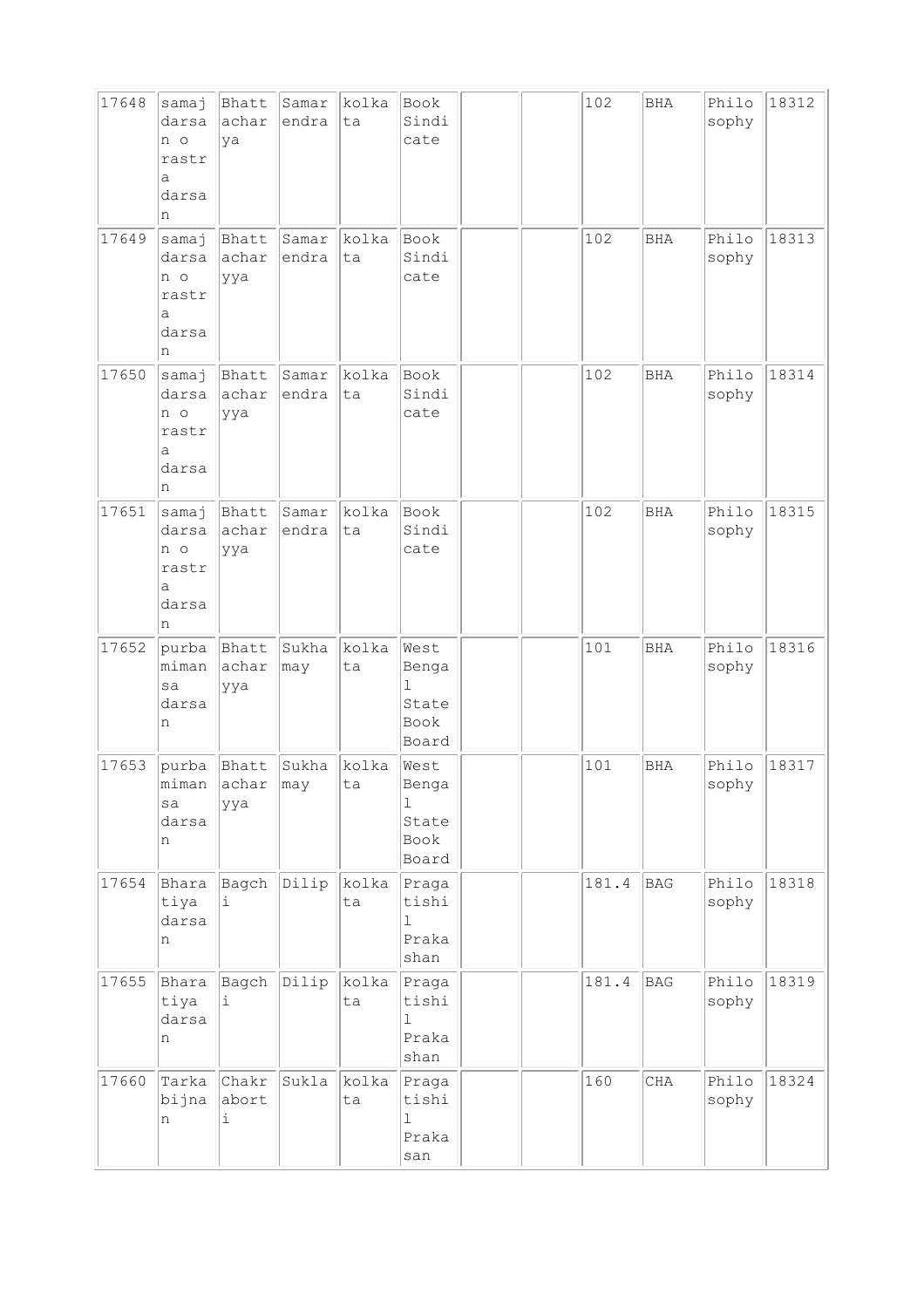| 17661 | Tarka<br>bijna<br>n                                                                                                        | Chakr<br>abort<br>i          | Sukla          | kolka<br>ta                                                                  | Praga<br>tishi<br>1<br>Praka<br>san |       |            | 160            | CHA                                    | Philo<br>sophy                   | 18325                   |
|-------|----------------------------------------------------------------------------------------------------------------------------|------------------------------|----------------|------------------------------------------------------------------------------|-------------------------------------|-------|------------|----------------|----------------------------------------|----------------------------------|-------------------------|
| 17664 | Found<br>ation<br>of<br>logio<br>c and<br>langu<br>age :<br>some<br>philo<br>sophy<br>issue<br>s in<br>India<br>n<br>logic | Datta                        | Srile<br>kha   | kolka<br>ta                                                                  | jadav<br>pur<br>Unive<br>rsity      |       |            | 160            | <b>DAT</b>                             | Philo<br>sophy                   | 18328                   |
| 17952 | Bhara<br>tiya<br>darsh<br>an                                                                                               | Dipak<br>Kumar<br>Bagch<br>i | Kolka<br>ta    |                                                                              |                                     |       | 181.4      | <b>BAG</b>     | Philo<br>sophy                         | India                            | 19126                   |
| 18620 | Ajant<br>a                                                                                                                 | Asit<br>Kumar<br>Halde<br>r  | Kolka<br>ta    | Lalma<br>ti                                                                  |                                     |       | 759.0<br>1 | HAL            | Philo<br>sophy                         | 21791                            | $\mathbf{1}$            |
| 18622 | The<br>Ancie<br>nt<br>abbey<br>of<br>Ajant<br>а                                                                            | Nived<br>ita                 | Kolka<br>ta    | Lalma<br>$\rm{ti}$                                                           |                                     |       | 759.0<br>1 | NIV            | Philo<br>sophy                         | 21793                            | $\mathbf{1}$            |
| 18623 | Adhun IIra<br>ik<br>manob<br>ijnan                                                                                         | Sengu<br>$ {\rm pta.}$       | ta             | Kolka   Centr<br>a1<br>Educa<br>tiona<br>$\mathbf{1}$<br>Enter<br>prise<br>S | 2006                                |       | 150        | SEN            | Philo 21794<br>sophy<br>Psych<br>ology | 25536                            | $\overline{c}$          |
| 18625 | A<br>Histo<br>ry of<br>philo<br>sophy                                                                                      | Cople<br>ston                | Frede<br>rick. | New<br>York                                                                  | Doubl<br>eday                       | 1993  |            | 190            | COP<br>VII                             | Philo<br>sophy                   | 21796<br>25512<br>25501 |
| 18626 | Humer<br>enqui<br>ry                                                                                                       | Ramap<br>rasad<br>Das.       | Kolka<br>ta    | Pasch<br>imban<br>ga<br>Rajya<br>Pusta<br>$\rm k$<br>Parsh<br>ad             | 2009                                | 70.00 | 101        | $\texttt{DAS}$ | Philo<br>sophy                         | 21797<br>25959<br>25960<br>25961 | $\overline{4}$          |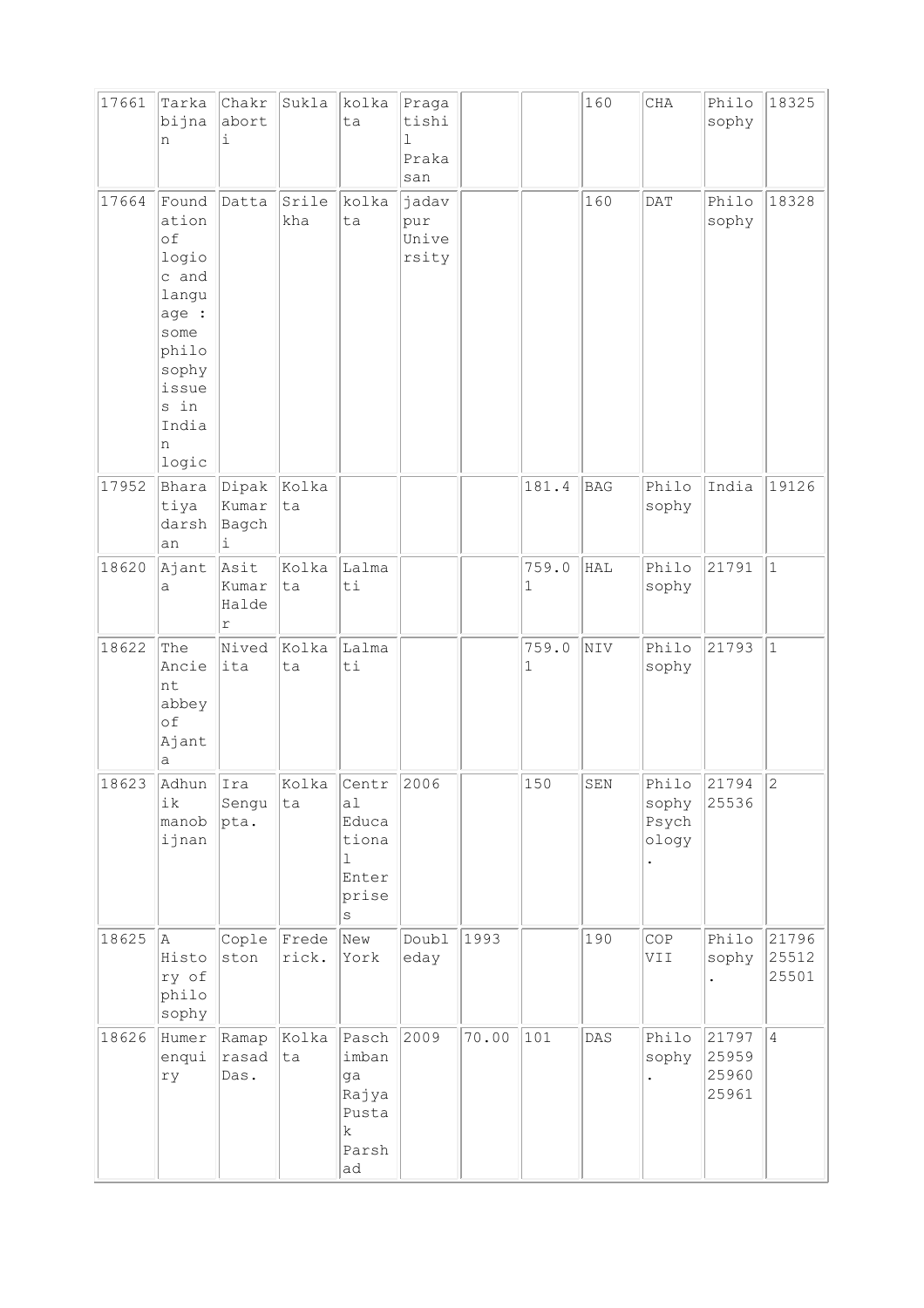| 18627 | Bisle<br>shani                                                                                   | Diksh<br>lit                           | kolka<br>ta  | Praga<br>tishi               |              | 101 | GUP                  | Philo<br>sophy | 21798          | $\vert$ 1      |
|-------|--------------------------------------------------------------------------------------------------|----------------------------------------|--------------|------------------------------|--------------|-----|----------------------|----------------|----------------|----------------|
|       | darsh<br>aner<br>bhumi<br>ka                                                                     | Gupta                                  |              | $\mathbf 1$<br>Praka<br>shak |              |     |                      |                |                |                |
| 18629 | Probl<br>ems<br>of<br>polit<br>ical<br>philo<br>sophy                                            | Rapha<br>el                            | D D          | Hamps<br>hire                | Palgr<br>ave |     | 320.0<br>$\mathbf 1$ | RAP            | Philo<br>sophy | 21800          |
| 18631 | c u<br>Philo<br>sophy<br>honou<br>rs<br>quest<br>ion<br>paper<br>S                               | Dutta                                  | $\, {\bf P}$ | comp                         | Kolka<br>ta  |     |                      |                |                | Philo<br>sophy |
| 18632 | c u<br>Philo<br>sophy<br>honou<br>rs<br>quest<br>ion<br>paper<br>s                               | Dutta                                  | $\, {\bf P}$ | comp                         | Kolka<br>ta  |     |                      |                |                | Philo<br>sophy |
| 18633 | $\overline{C}$ U<br>Philo<br>sophy<br>honou<br>$\mathtt{rs}$<br>quest<br>ion<br>paper<br>$\rm s$ | Dutta                                  | $\vert$ P    | comp                         | Kolka<br>ta  |     |                      |                |                | Philo<br>sophy |
| 18634 | c u<br>Philo<br>sophy<br>honou<br>rs<br>quest<br>ion<br>paper<br>$\rm S$                         | Dutta                                  | $ _{\rm P}$  | comp                         | Kolka<br>ta  |     |                      |                |                | Philo<br>sophy |
| 18637 | Annam<br>bhatt<br>a<br>birac<br>hita<br>tarka<br>sangr<br>aha                                    | Samar<br>endra<br>Bhatt<br>achar<br>ya | Kolka<br>ta  | Book<br>Syndi<br>cate        |              |     |                      | Philo<br>sophy | 21808          | $\mathbf{1}$   |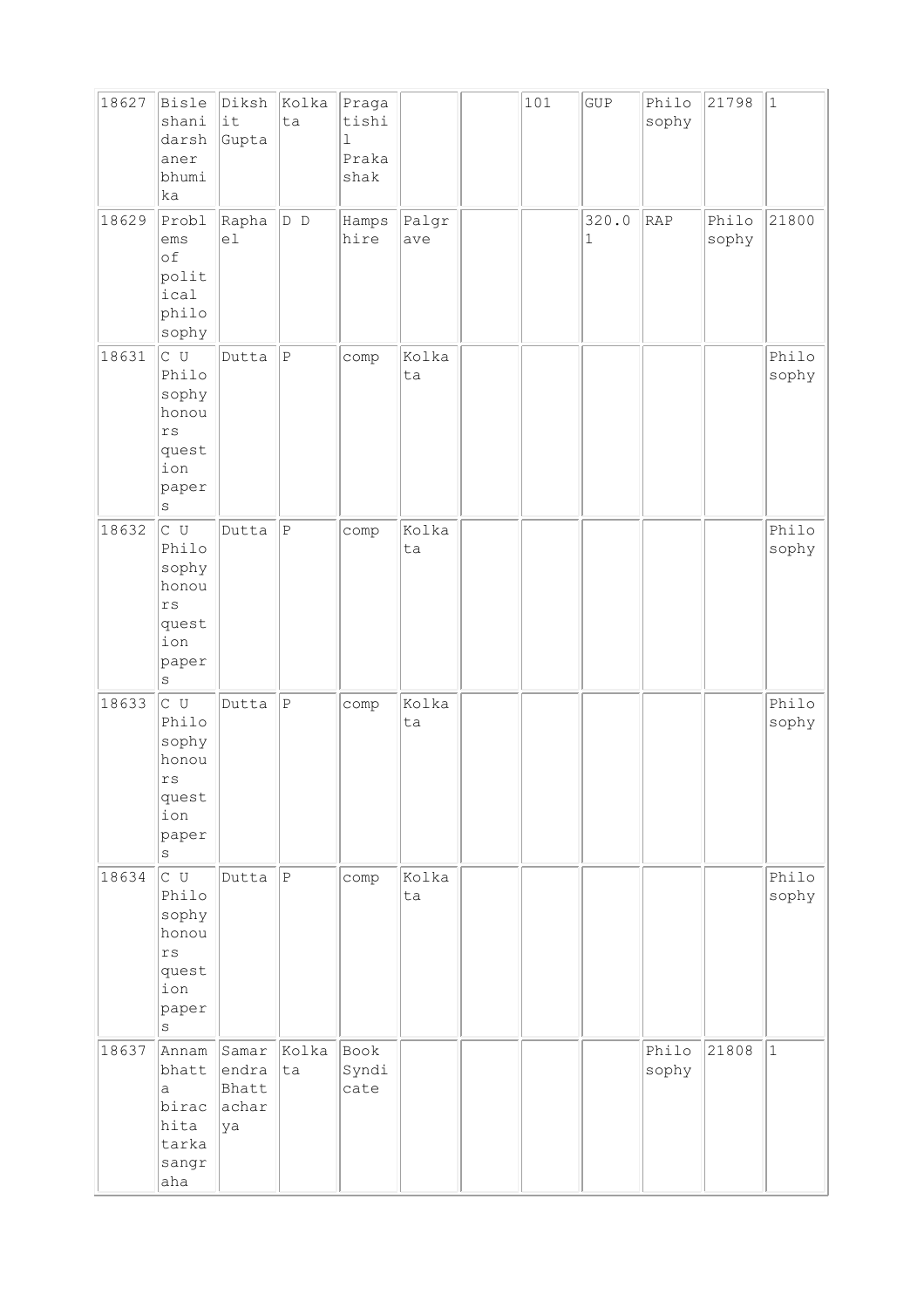| 18641 | Darsa<br>nik<br>bisle<br>shane<br>r<br>rupar<br>ekha                 | Samar<br>ikant<br>a<br>Saman<br>ta. | Kolka<br>ta          | Baner<br>jee<br>Publi<br>shers        | 2009                                     | 140.0<br>0 | 101 | SAM I        | Philo<br>sophy | 21812<br>25953<br>25954<br>25955 | $\overline{4}$ |
|-------|----------------------------------------------------------------------|-------------------------------------|----------------------|---------------------------------------|------------------------------------------|------------|-----|--------------|----------------|----------------------------------|----------------|
| 18642 | la.<br>Criti<br>ca1<br>surve<br>y of<br>india<br>n<br>philo<br>sophy | Sharm<br>a                          | Chand<br>radha<br>r. | New<br>Delhi                          | Motil<br>a1<br>Banar<br>sidas<br>$\rm s$ | 2009       |     | 181.4        | SHA            | Philo<br>sophy<br>India          | 21813<br>25509 |
| 18643 | Tarka<br>samgr<br>aha<br>dipik<br>a on<br>tarka<br>samgr<br>aha      | Annam<br>bhatt<br>a                 | Kolka<br>ta          | Progr<br>essiv<br>e<br>Publi<br>shers |                                          |            |     |              | Philo<br>sophy | 21814                            | $1\,$          |
| 18645 | India<br>n<br>philo<br>sophy                                         | Radha<br>krish<br>nan               | $\texttt{S}$ .       | New<br>Delhi                          | <b>OUP</b>                               | 2009       |     | 181.4        | RAD I          | Philo<br>sophy<br>India          | 21816<br>25513 |
| 18646 | India<br>n<br>philo<br>sophy                                         | Radha<br>krish<br>nan               | S.                   | New<br>Delhi                          | <b>OUP</b>                               | 2008       |     | 181.4        | RAD<br>II      | Philo<br>sophy<br>India          | 21817<br>25514 |
| 18648 | Mahat<br>ma<br>Gandh<br>ir<br>nirba<br>chita<br>racha<br>na          | Shrim<br>an<br>Naray<br>an          | ed                   | Ahmed<br>abad                         | Nabaj<br>iban                            |            |     | 109.5<br>408 | <b>NAR</b>     | Philo<br>sophy                   | 21819          |
| 18649 | Mahat<br>ma<br>Gandh<br>ir<br>nirba<br>chita<br>racha<br>na          | Shrim<br>an<br>Naray<br>an          | ed                   | Ahmed<br>abad                         | Nabaj<br>iban                            |            |     | 109.5<br>408 | NAR            | Philo<br>sophy                   | 21820          |
| 18650 | Mahat<br>ma<br>Gandh<br>ir<br>nirba<br>chita<br>racha<br>na          | Shrim<br>an<br>Naray<br>an          | ed                   | Ahmed<br>abad                         | Nabaj<br>iban                            |            |     | 109.5<br>408 | NAR            | Philo<br>sophy                   | 21821          |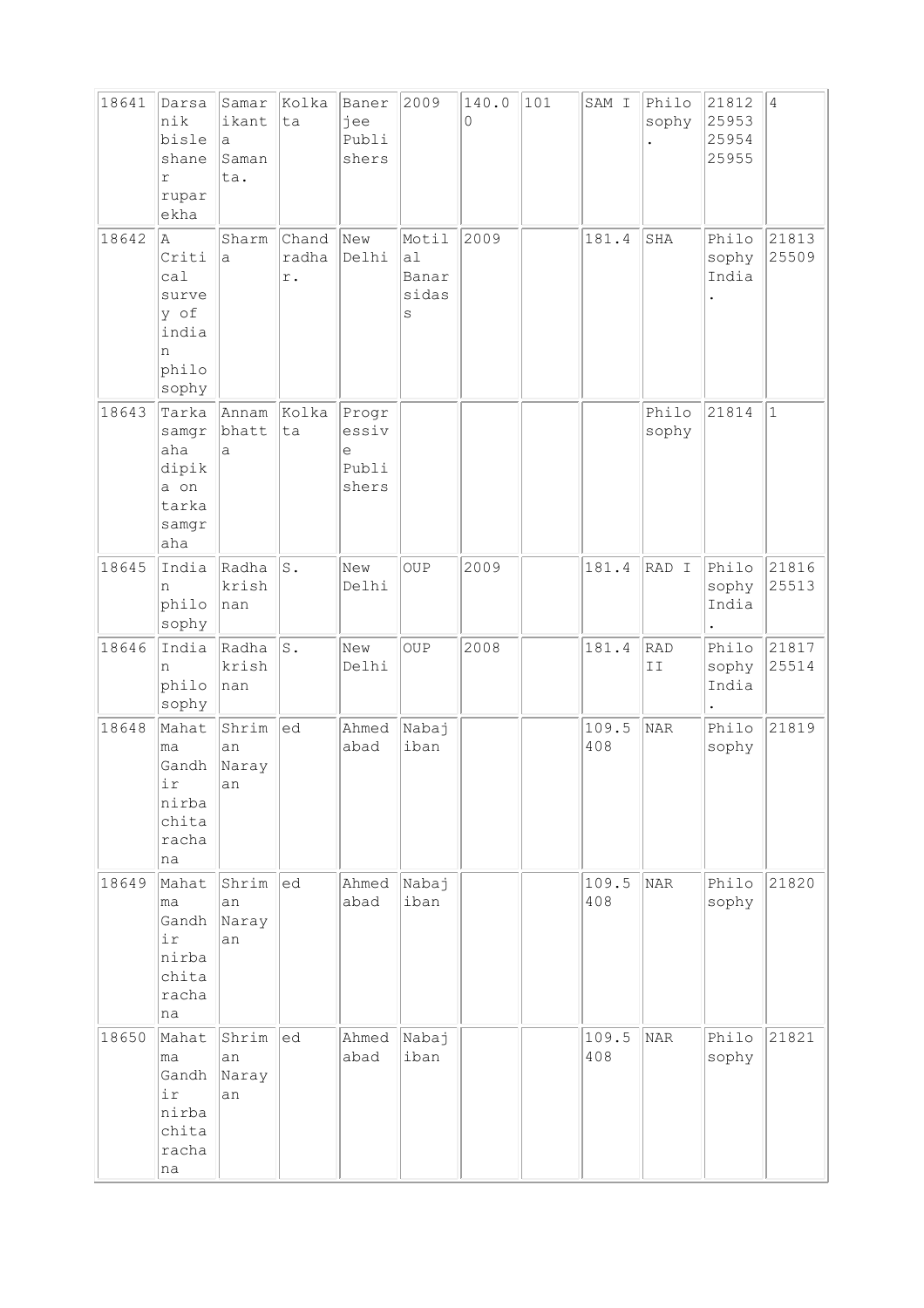| 18651 | Mahat<br>ma<br>Gandh<br>ir<br>nirba<br>chita<br>racha<br>na     | Shrim<br>an<br>Naray<br>an             | ed                    | Ahmed<br>abad                                                                | Nabaj<br>iban                      |      |     | 109.5<br>408 | NAR            | Philo<br>sophy          | 21822          |
|-------|-----------------------------------------------------------------|----------------------------------------|-----------------------|------------------------------------------------------------------------------|------------------------------------|------|-----|--------------|----------------|-------------------------|----------------|
| 18652 | Mahat<br>lma<br>Gandh<br>ir<br>nirba<br>chita<br>racha<br>na    | Shrim<br>an<br>Naray<br>an             | ed                    | Ahmed<br>abad                                                                | Nabaj<br>iban                      |      |     | 109.5<br>408 | NAR            | Philo<br>sophy          | 21823          |
| 18653 | Darsh<br>anik<br>bisle<br>shane<br>r<br>bhumi<br>ka             | Samar<br>endra<br>Bhatt<br>achar<br>ya | Kolka<br>ta           | Book<br>Syndi<br>cate                                                        |                                    |      | 101 | <b>BHA</b>   | Philo<br>sophy | 21824                   | $1\,$          |
| 18657 | Darsh<br>anik<br>jijna<br>sa :<br>1                             | bagar<br>thata<br>ttwa                 | Ramap<br>rasad<br>Das | Kolka<br>ta                                                                  | Moder<br>n<br>Book<br>Agenc<br>У   |      |     | 100          | DAS            | Philo<br>sophy          | 21828          |
| 18660 | India<br>n<br>philo<br>sophy                                    | Sinha                                  | Jadun<br>ath.         | New<br>Delhi                                                                 | Motil<br>a1<br>Banar<br>sidas<br>S | 1987 |     | 181.4        | SIN I          | Philo<br>sophy<br>India | 21831<br>25492 |
| 18661 | India<br>n<br>philo<br>sophy                                    | Sinha                                  | Jadun<br>ath.         | New<br>Delhi                                                                 | Motil<br>a1<br>Banar<br>sidas<br>S | 2006 |     | 181.4        | SIN<br>II      | Philo<br>sophy<br>India | 21832<br>25493 |
| 18664 | Tarka<br>samgr<br>aha-d<br>ipika<br>on<br>Tarka<br>samgr<br>aha | Annam<br>bhatt<br>a                    | Kolka<br>ta           | Progr<br>essiv<br>$\mathrel{\mathop{\mathrm{e}}\nolimits}$<br>Publi<br>shers |                                    |      |     |              | Philo<br>sophy | 21835                   | $\vert$ 1      |
| 18665 | Tarka<br>samgr<br>aha o<br>Tarka<br>samgr<br>aha<br>dipik<br>а  | Annam<br>bhatt<br>а                    | Kolka<br>ta           | Progr<br>essiv<br>e<br>Publi<br>shers                                        |                                    |      |     |              | Philo<br>sophy | 21836                   | $\vert$ 1      |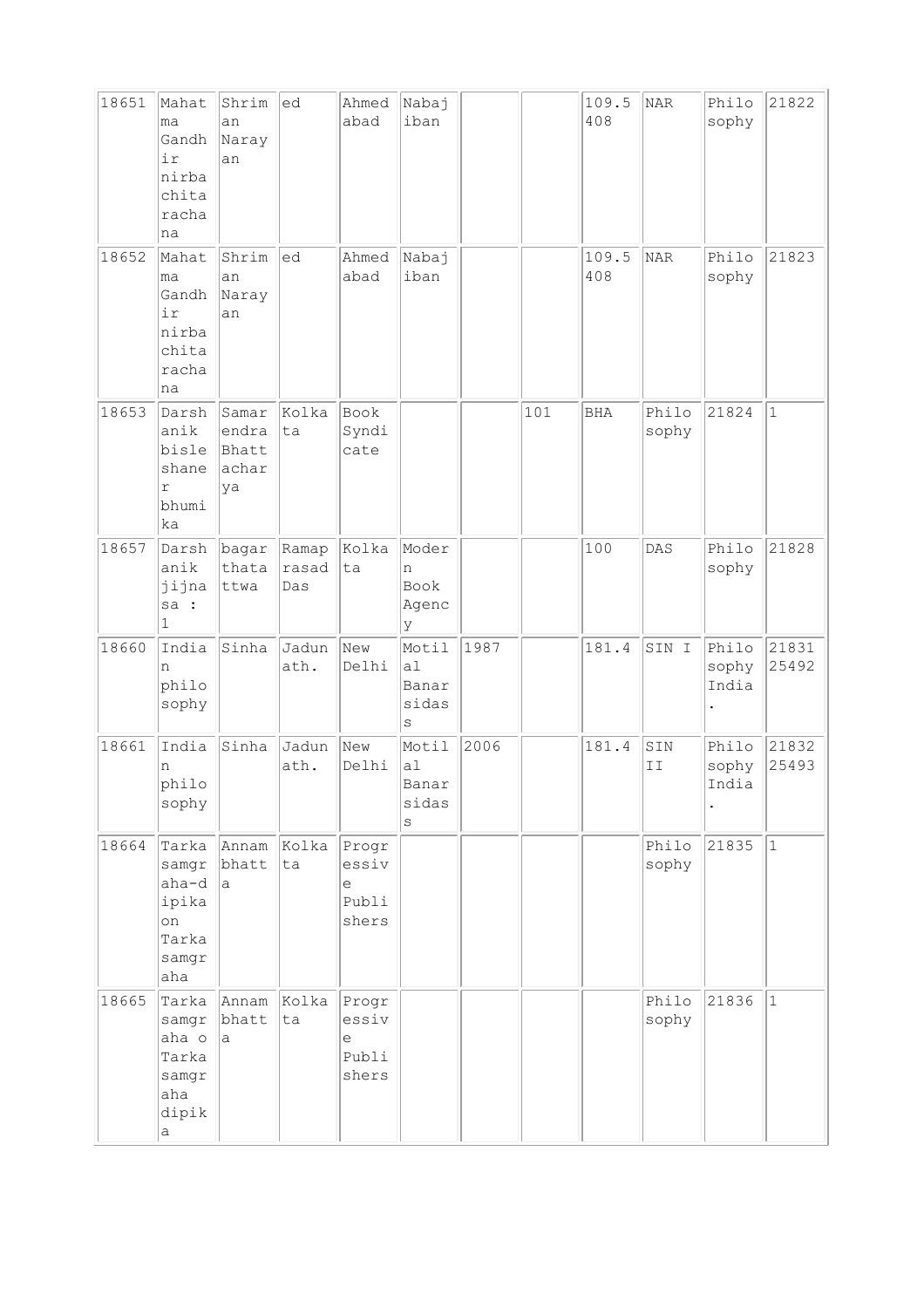| 18666 | Sankh<br>yadar<br>shan<br>1:<br>prakr<br>itiba<br>d                                             | Panch<br>anan<br>Ghata<br>$\mathbf k$ | Kolka<br>ta         | Progr<br>essiv<br>$\in$<br>Publi<br>shers      |                              | 181.4 | GHA | Philo<br>sophy | 21837          | $\mathbf 1$  |
|-------|-------------------------------------------------------------------------------------------------|---------------------------------------|---------------------|------------------------------------------------|------------------------------|-------|-----|----------------|----------------|--------------|
| 18667 | Tatpa<br>rya o<br>bachy<br>a:<br>Frege<br>r<br>bhash<br>adars<br>haner<br>bhumi<br>ka           | Priya<br>mbada<br>Sarka<br>r          | Kolka<br>ta         | Praga<br>tishi<br>$\mathbf 1$<br>Praka<br>shak |                              |       |     | Philo<br>sophy | 21839          | $\vert$ 1    |
| 18669 | The<br>Life<br>Divin<br>e                                                                       | Sri<br>Aurob<br>indo                  | Pondi<br>cherr<br>У | Sri<br>Aurob<br>indo<br>Ashra<br>m             |                              |       |     | Philo<br>sophy | 21841          | $\mathbf{1}$ |
| 18683 | Niti<br>yukti<br>$\circ$<br>dharm<br>$a -$<br>kahin<br>i<br>sahit<br>ye<br>Ram o<br>Krish<br>na | Bimal<br>Krish<br>na<br>Motil<br>a1   | Kolka<br>ta         | Anand<br>a                                     |                              |       |     | Philo<br>sophy | 21855          | $\mathbf{1}$ |
| 18690 | An<br>Intro<br>ducti<br>on to<br>philo<br>sophy                                                 | Chakr<br>avart<br>i                   | Sibap<br>ada        | Kolka<br>ta                                    | J N<br>Ghosh<br>$\&$<br>Sons |       | 101 | CHA            | Philo<br>sophy | 21862        |
| 18691 | The<br>Soka<br>Gakka<br>i<br>dicti<br>onary<br>of<br>buddh<br>ism                               |                                       | New<br>Delhi        | Motil<br>a1<br>Banar<br>sidas<br>S             |                              |       |     | Philo<br>sophy | 21863          | $1\,$        |
| 18692 | Sayan<br>madha<br>biya<br>sarba<br>darsh<br>an<br>samgr<br>aha                                  | Satya<br>jyoti<br>Chakr<br>abort<br>У | Kolka<br>ta         | Sahit<br>yasre<br>е                            |                              | 100   | CHA | Philo<br>sophy | 21864          | $\mathbf{1}$ |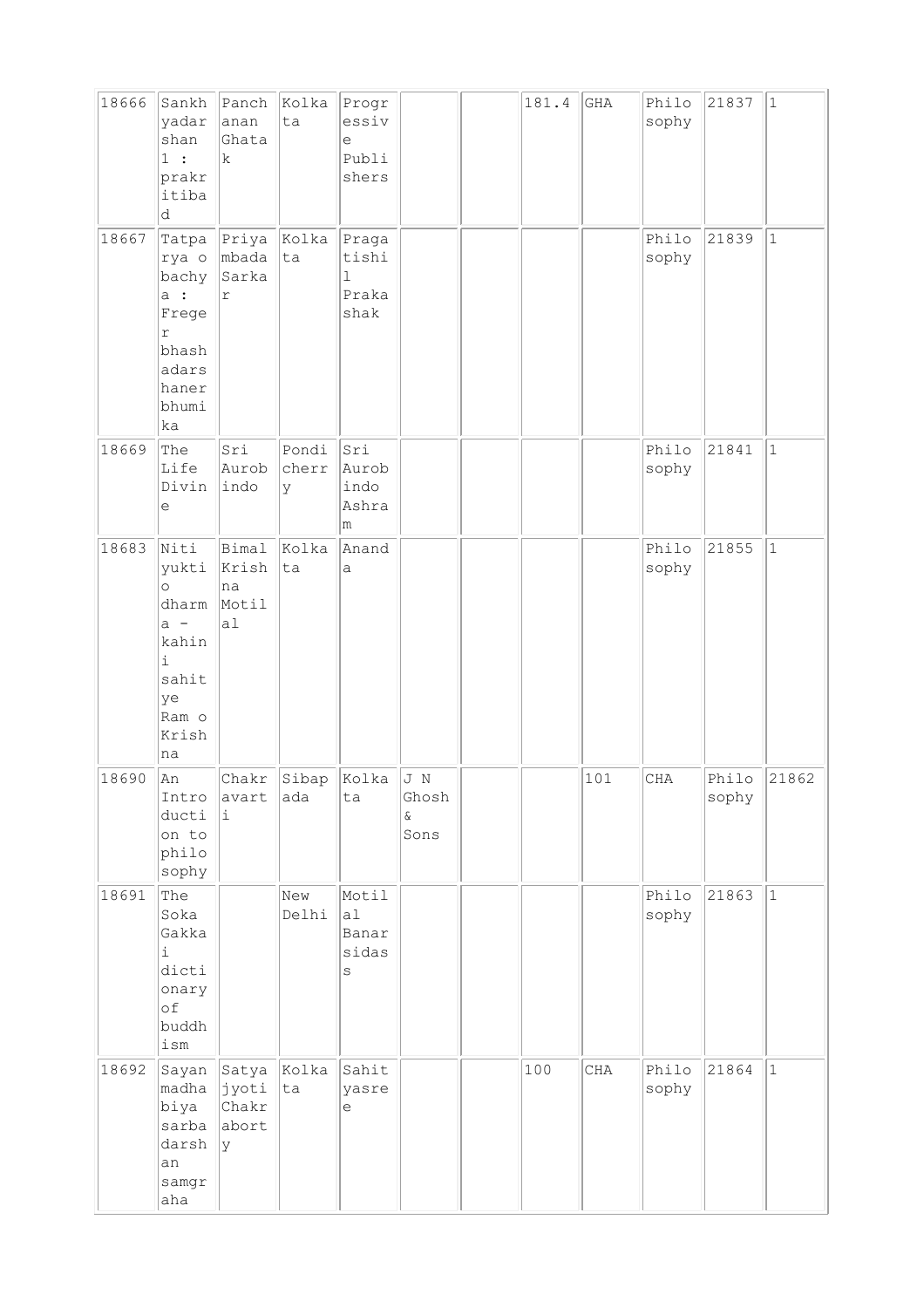| 18693 | Sayan<br>madha<br>biya<br>sarba<br>darsh<br>an<br>samgr<br>aha                        | Satya<br>jyoti<br>Chakr<br>abort<br> y | Kolka<br>ta         | Sahit<br>yasre<br>e                                  |               |                             | 100        | CHA        | Philo<br>sophy | 21865          | $\vert$ 1      |
|-------|---------------------------------------------------------------------------------------|----------------------------------------|---------------------|------------------------------------------------------|---------------|-----------------------------|------------|------------|----------------|----------------|----------------|
| 18699 | The<br>Ideal<br>of<br>human<br>unity                                                  | Sri<br>Aurob<br>indo                   | Pondi<br>cherr<br>У | Sri<br>Aurob<br>indo<br>Ashra<br>m                   |               |                             |            |            | Philo<br>sophy | 21871          | $\vert$ 1      |
| 19112 | Pasch<br>atya<br>darsh<br>aner<br>itiha<br>S                                          | Susan<br>ta<br>Chakr<br>abort<br>lУ    | Kolka<br>ta         | New<br>Centr<br>a <sub>1</sub><br>Book<br>Agenc<br>y |               |                             | 18418<br>6 | CHA        | Philo<br>sophy | weste<br>rn    | 22373          |
| 19113 | Langu<br>age                                                                          | truth<br>and<br>logic                  | Ayer                | A J                                                  | Londo<br>n    | Pengu<br>in<br>Books        |            |            |                |                | Philo<br>sophy |
| 19114 | Naiti<br>kata<br>$\circ$<br>narib<br>ad                                               | Shefa<br>11<br>Maitr<br>a              | Kolka<br>ta         | New<br>Age<br>Publi<br>shers                         |               |                             |            |            | Philo<br>sophy | 22375          | $\mathbf{1}$   |
| 19115 | A<br>Histo<br>ry of<br>philo<br>sophy                                                 | Cople<br>ston                          | Frede<br>rick.      | New<br>York                                          | Doubl<br>eday | 1994                        |            | 190        | COP V          | Philo<br>sophy | 22376<br>25499 |
| 19116 | Aabar<br>shish<br>ushik<br>sha                                                        | Sibaj<br>i<br>Bandy<br>opadh<br>yay    | Kolka<br>ta         | Anush<br>tup                                         |               |                             | 371        | <b>BAN</b> | Philo<br>sophy | 22377          | $1\,$          |
| 19494 | $C$ U<br>philo<br>sophy<br>honou<br>$\mathtt{rs}$<br>quest<br>ion<br>paper<br>$\rm s$ | Datta                                  | P                   | comp                                                 | Kolka<br>ta   | Suhri<br>d<br>Book<br>Stall |            |            |                |                | Philo<br>sophy |
| 19495 | $C$ U<br>philo<br>sophy<br>honou<br>$\mathtt{rs}$<br>quest<br>ion<br>paper<br>S       | Datta                                  | $\vert$ P           | comp                                                 | Kolka<br>ta   | Suhri<br>d<br>Book<br>Stall |            |            |                |                | Philo<br>sophy |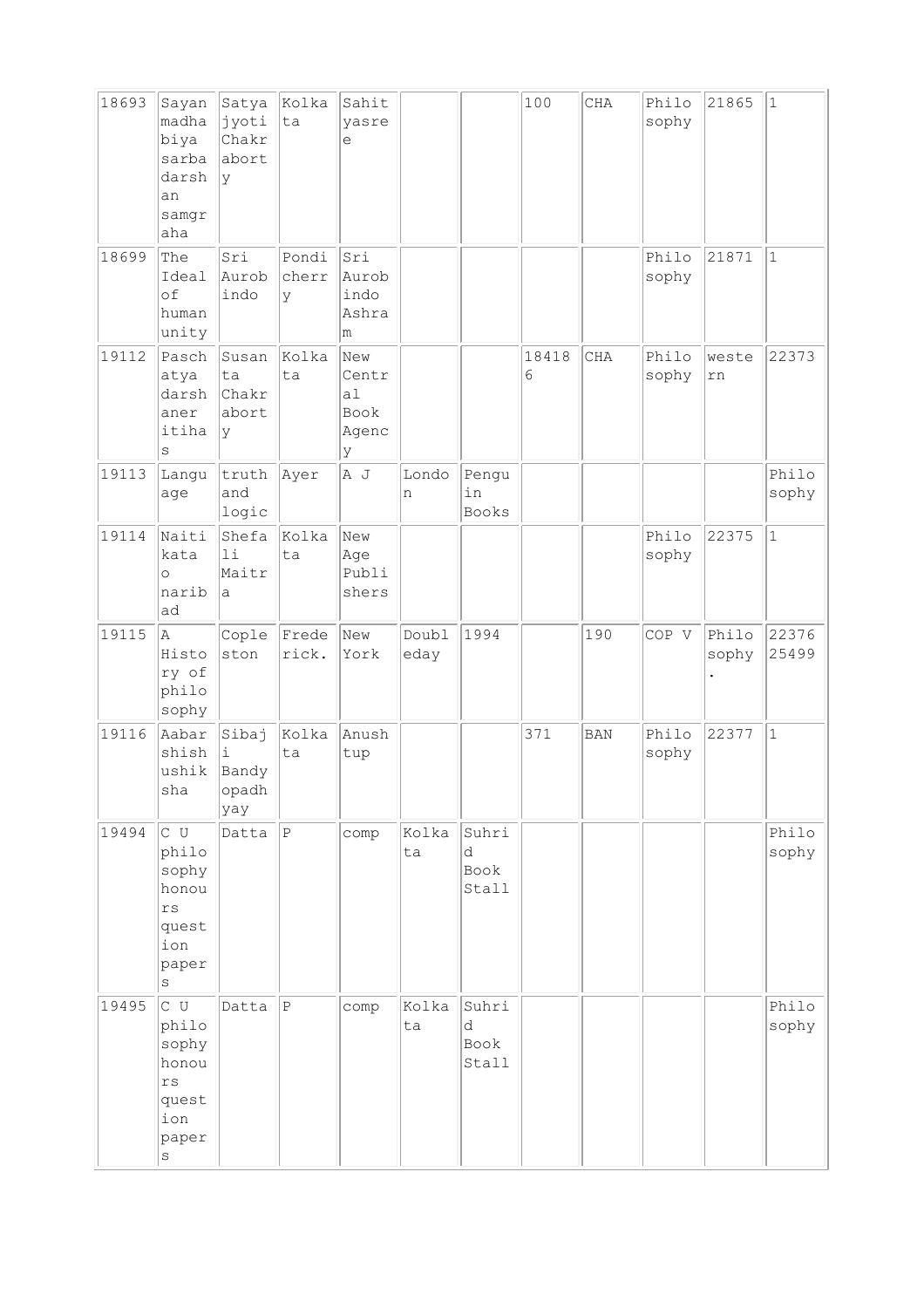| 19496 | c u<br>philo<br>sophy<br>honou<br>$r s$<br>quest<br>ion<br>paper<br>$\rm s$              | Datta                                   | $\, {\bf P}$                      | comp                               | Kolka<br>ta                        | Suhri<br>d<br>Book<br>Stall         |     |              |                              |                         | Philo<br>sophy |
|-------|------------------------------------------------------------------------------------------|-----------------------------------------|-----------------------------------|------------------------------------|------------------------------------|-------------------------------------|-----|--------------|------------------------------|-------------------------|----------------|
| 19497 | $\overline{C}$ U<br>philo<br>sophy<br>honou<br>$r s$<br>quest<br>ion<br>paper<br>$\rm s$ | Datta                                   | $\, {\bf P}$                      | comp                               | Kolka<br>ta                        | Suhri<br>d<br>Book<br>Stall         |     |              |                              |                         | Philo<br>sophy |
| 19503 | Freed<br>om<br>and<br>organ<br>izati<br>on<br>$1814-$<br>1914                            | Russe<br>11                             | Bertr<br>and                      | Londo<br>n                         | Routl<br>edge                      |                                     |     |              |                              | Philo<br>sophy          | 22839          |
| 19540 | Agniy<br>uger<br>agnik<br>atha<br>'Juga<br>ntar'                                         | Angsh<br>uman<br>Bandy<br>opadh<br>yay  | ed                                | Pondi<br>cherr<br>У                | Sri<br>Aurob<br>indo<br>Ashra<br>m |                                     |     |              |                              | Philo<br>sophy          | 22889          |
| 19543 | Dhyan<br>$\circ$<br>prart<br>hana                                                        | The<br>Mothe<br>r                       | Pondi<br>cherr<br>У               | Sri<br>Aurob<br>indo<br>Ashra<br>m |                                    |                                     | 100 | MOT          | Philo<br>sophy               | 22895                   | $\vert$ 1      |
| 19657 | Wittg<br>enste<br>in :<br>jagat                                                          | bhasa<br>$\circ$<br>cinta<br>n          | Tusha<br>r<br>Kanti<br>Sarka<br>r | ed                                 | Kolka<br>ta                        | Allie<br>d<br>Publi<br>shers<br>Ltd |     |              | 101                          | SAR                     | Philo<br>sophy |
| 19658 | c u<br>Philo<br>sophy<br>quest<br>ion<br>paper<br>$\rm s$<br>Part<br>III                 | Datta                                   | $\, {\bf P}$                      | comp                               | Kolka<br>ta                        | Suhri<br>d<br>Book<br>Stall         |     |              |                              |                         | Philo<br>sophy |
| 19889 | Byaba<br>harik<br>nitiv<br>idya                                                          | Samar<br>endra<br>Bhatt<br>achar<br>ууа | Kolka<br>ta                       | Book<br>Syndi<br>cata              | 2014                               | Rs.16<br>0.00                       | 170 | $_{\rm BHA}$ | Philo<br>sophy<br>Ethic<br>S | 23376<br>23377<br>23378 | $ 3\rangle$    |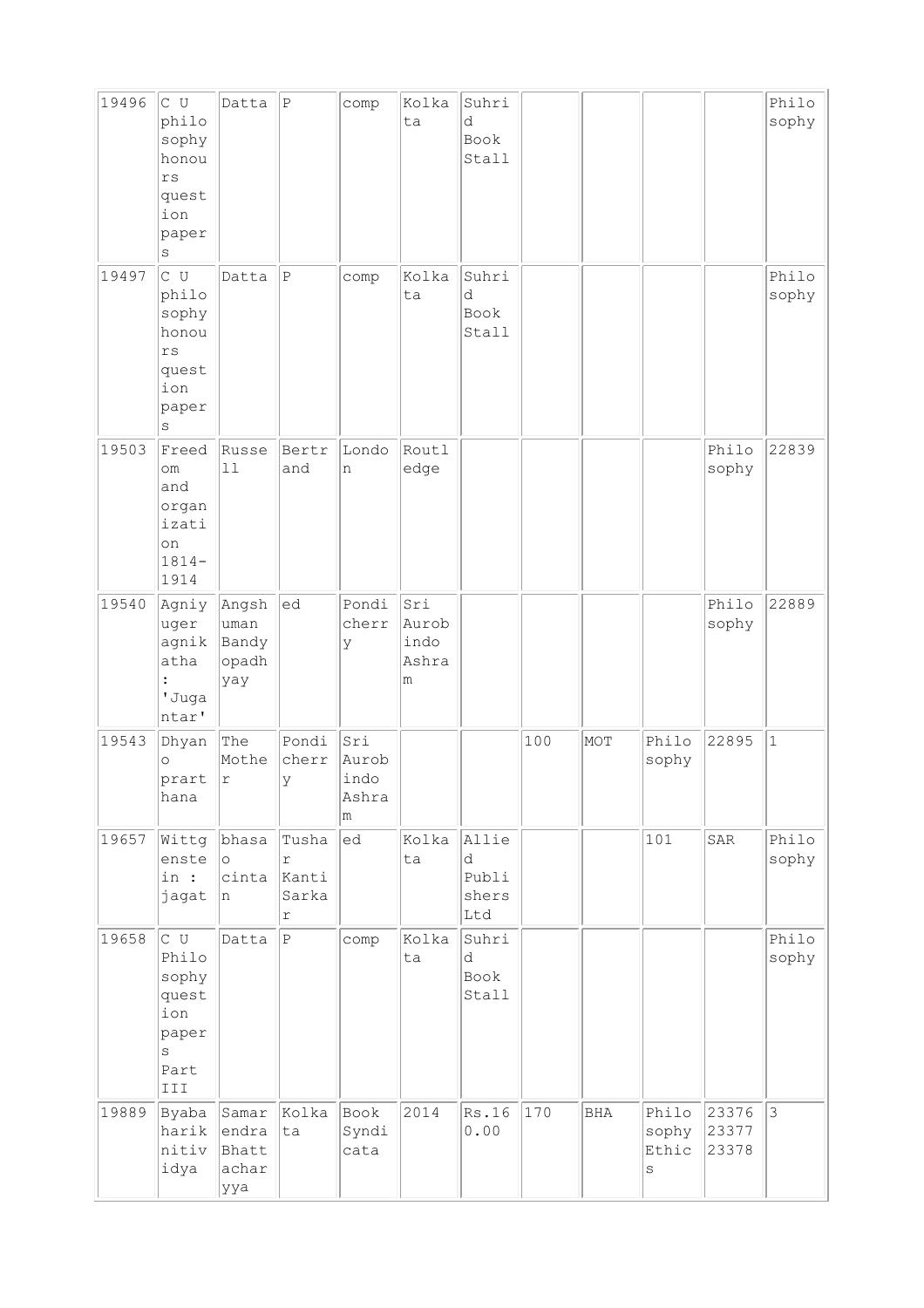| 19890 | Conte<br>mpora<br>ry<br>india<br>n<br>philo<br>sophy | Lal                                            | Basan<br>t.<br>Kumar         | New<br>Delhi                                               | Motil<br>a1<br>Banar<br>sidas<br>S<br>Publi<br>shers | 2013          | Rs.21<br>5.00 | 199.5<br>4 | LAL                          | Philo<br>sophy<br>India                   | 23379          |
|-------|------------------------------------------------------|------------------------------------------------|------------------------------|------------------------------------------------------------|------------------------------------------------------|---------------|---------------|------------|------------------------------|-------------------------------------------|----------------|
| 19891 | Nitit<br>attwa                                       | Shiba<br>pada<br>Chakr<br>abort<br>У           | Kolka<br>ta                  | Pasch<br>imban<br>ga<br>Rajya<br>Pusta<br>k<br>Parsh<br>ad | 1996                                                 | Rs.40<br>.00  | 170           | <b>CHA</b> | Philo<br>sophy<br>Ethic<br>S | 23380                                     | $\mathbf{1}$   |
| 19892 | Kante<br>r<br>darsh<br>an                            | Ras<br>Vihar<br>y Das                          | Kolka<br>ta                  | Pasch<br>imban<br>ga<br>Rajya<br>Pusta<br>k<br>Parsh<br>ad | 2011                                                 | Rs.13<br>0.00 | 142.3         | DAS        | Philo<br>sophy<br>Kant       | 23381                                     | $\vert$ 1      |
| 19894 | Tarka<br>bijna<br>n                                  | Sukla<br>Chakr<br>abort<br>i                   | Kolka<br>ta                  | Praga<br>tishi<br>1<br>Praka<br>shak                       | 2009                                                 | Rs.28<br>0.00 | 160           | CHA        | Philo<br>sophy<br>Logic      | 23383<br>20849<br>20850<br>20851<br>20852 | 5              |
| 20092 | Indii<br>an<br>philo<br>sophy                        | Radha<br>krish<br>nan                          | ls.                          | New<br>Delhi                                               | <b>OUP</b>                                           |               |               | 181.4      | RAD                          | Philo<br>sophy                            | 23732          |
| 20095 | Jacqu<br>es<br>Derri<br>da                           | tar<br>binir<br>man                            | hir<br>Bhatt<br>achar<br>ya. | Tapod Kolka<br>ta                                          | Dey's<br>Publi<br>shing                              | 2013          | 125.0<br>0    |            |                              | Philo<br>sophy                            | 23735          |
| 20231 | Bhara<br>tiya<br>darsh<br>an                         | Prady<br>ot<br>kumar<br>Monda<br>$\mathbf 1$ . | Kolka<br>ta                  | Progr<br>essiv<br>е<br>Publi<br>shers                      | 2008                                                 | 120.0<br>0    | 181.4         | MON        | Philo<br>sophy<br>India      | 20885<br>20886<br>20887<br>20888          | $\overline{4}$ |
| 20232 | Bhara<br>tiya<br>darsh<br>an                         | Samar<br>endra<br>Bhatt<br>achar<br>ууа.       | Kolka<br>ta                  | Book<br>Syndi<br>cate                                      | 2007                                                 | 140.0<br>0    | 181.4         | BHA        | Philo<br>sophy<br>India      | 20247<br>20248<br>20191<br>20192          | $\overline{4}$ |
| 20250 | Bhara<br>tiya<br>darsh<br>an                         | Prady<br>$\circ t$<br>Kumar<br>Monda<br>$1$ .  | Kolka<br>ta                  | Progr<br>essiv<br>$\in$<br>Publi<br>shers                  | 2006                                                 | 110.0<br>0    | 181.4         | MON        | Philo<br>sophy<br>India      | 20193<br>20194                            | $\overline{2}$ |
| 20289 | Dharm<br>adars<br>han                                | Samar<br>endra<br>Bhatt<br>achar<br>ууа.       | Kolka<br>ta                  | Book<br>Syndi<br>cate                                      | 2006                                                 | 60.00         | 200.1         | BHA        | Philo<br>sophy               | 20245<br>20246                            | $\overline{2}$ |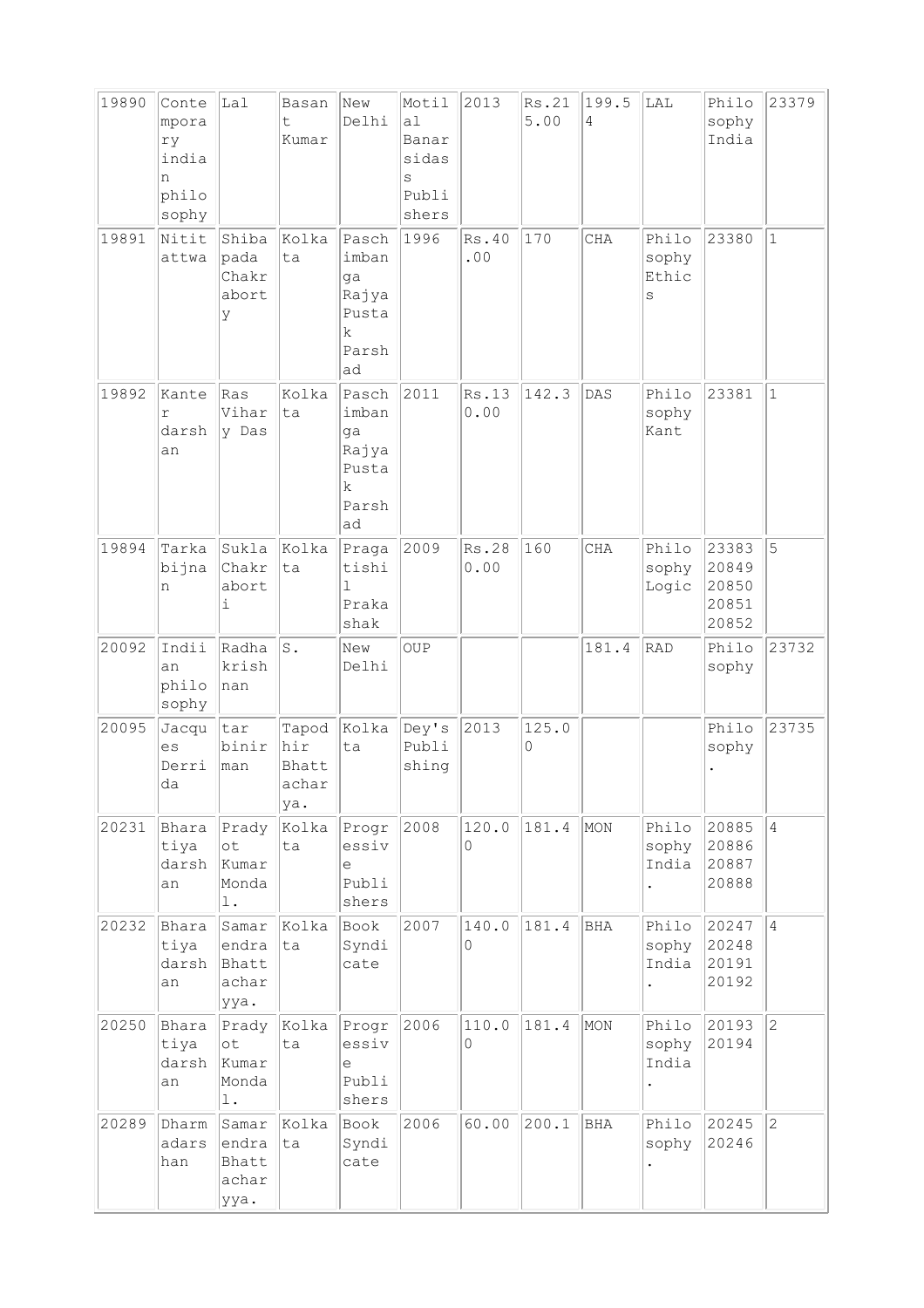| 20290 | Pasch<br>atya<br>yukti<br>bijna<br>ner<br>bhumi<br>ka | Dulal<br>Chand<br> ra<br>Pande<br>у.     | Kolka<br>ta       | Vijoy<br>a Pub<br>House                                    | 2007 | 210.0<br>0 | 160   | $\texttt{PAN}$ | Philo<br>sophy<br>Weste<br>rn. | 20853<br>20854<br>20855<br>20856                   | $\overline{4}$ |
|-------|-------------------------------------------------------|------------------------------------------|-------------------|------------------------------------------------------------|------|------------|-------|----------------|--------------------------------|----------------------------------------------------|----------------|
| 20393 | Samaj<br>darsh<br>an o<br>rasht<br>radar<br>shan      | Samar<br>endra<br>Bhatt<br>achar<br>yya. | Kolka<br>ta       | Book<br>Syndi<br>cate                                      | 2006 | 140.0<br>0 | 300.1 | BHA            | Philo<br>sophy                 | 20249<br>20250<br>18625<br>18626<br>18627          | 5              |
| 20394 | Manob<br>ijnan<br>prasa<br>nga                        | indu<br>Bandy<br>opadh<br>yay.           | Sarad Kolka<br>ta | Progr<br>essiv<br>e<br>Publi<br>shers                      | 2004 | 70.00      | 150   | <b>BAN</b>     | Philo<br>sophy                 | 19129<br>19130<br>19372<br>19373<br>20169<br>20170 | 6              |
| 20401 | Pasch<br>atya<br>yukti<br>bijna<br>n                  | Samar<br>endra<br>Bhatt<br>achar<br>yya. | Kolka<br>ta       | Book<br>Syndi<br>cate                                      | 2008 | 120.0<br>0 | 160   | <b>BHA</b>     | Philo<br>sophy<br>Logic        | 20225<br>20226                                     | $\overline{c}$ |
| 20402 | Bhara<br>tiya<br>darsh<br>an                          | Dipak Kolka<br>Kumar<br>Bagch<br>i.      | ta                | Praga<br>tishi<br>ı<br>Praka<br>shak                       | 2005 | 120.0<br>0 | 181.4 | <b>BAG</b>     | Philo<br>sophy<br>India        | 19376<br>19377                                     | $\overline{c}$ |
| 20458 | Pasch<br>atya<br>darsh<br>aner<br>itiha<br>S          | Susha<br>nta<br>Chakr<br>abort<br>lγ.    | Kolka<br>ta       | Moder<br>n<br>Book<br>Agenc<br>У                           | 2007 | 195.0<br>0 | 182/5 | CHA            | Philo<br>sophy<br>Weste<br>rn. | 20893                                              | $\mathbf{1}$   |
| 20551 | Charb<br>ak<br>darsh<br>an                            | Amit<br>Bhatt<br>achar<br>ууа.           | Kolka<br>ta       | Sansk<br>rit<br>Pusta<br>k<br>Bhand<br>ar                  | 1412 | 75.00      | 181.4 | BHA            | Philo<br>sophy<br>India        | 20125<br>20126                                     | IZ.            |
| 20554 | Katha<br>i.<br>katha<br>i<br>logic                    | Rama<br>Prasa<br>d<br>Das.               | kolka<br>ta       | Pasch<br>imban<br>ga<br>Bangl<br>a<br>Acade<br>∣my         | 2004 | 70.00      | 160   | DAS            | Philo<br>sophy<br>Logic        | 20167<br>20168                                     | $\overline{c}$ |
| 20555 | Pasch<br>atya<br>darsh<br>aner<br>rupar<br>ekha       | Rama<br>Prasa<br>d.<br>Das.              | Kolka<br>ta       | Pasch<br>imban<br>ga<br>Rajya<br>Pusta<br>k<br>Parsh<br>ad | 2002 | 100.0<br>0 | 190   | $\mathtt{DAS}$ | Philo<br>sophy<br>Weste<br>rn. | 20171<br>20172<br>20173                            | 3              |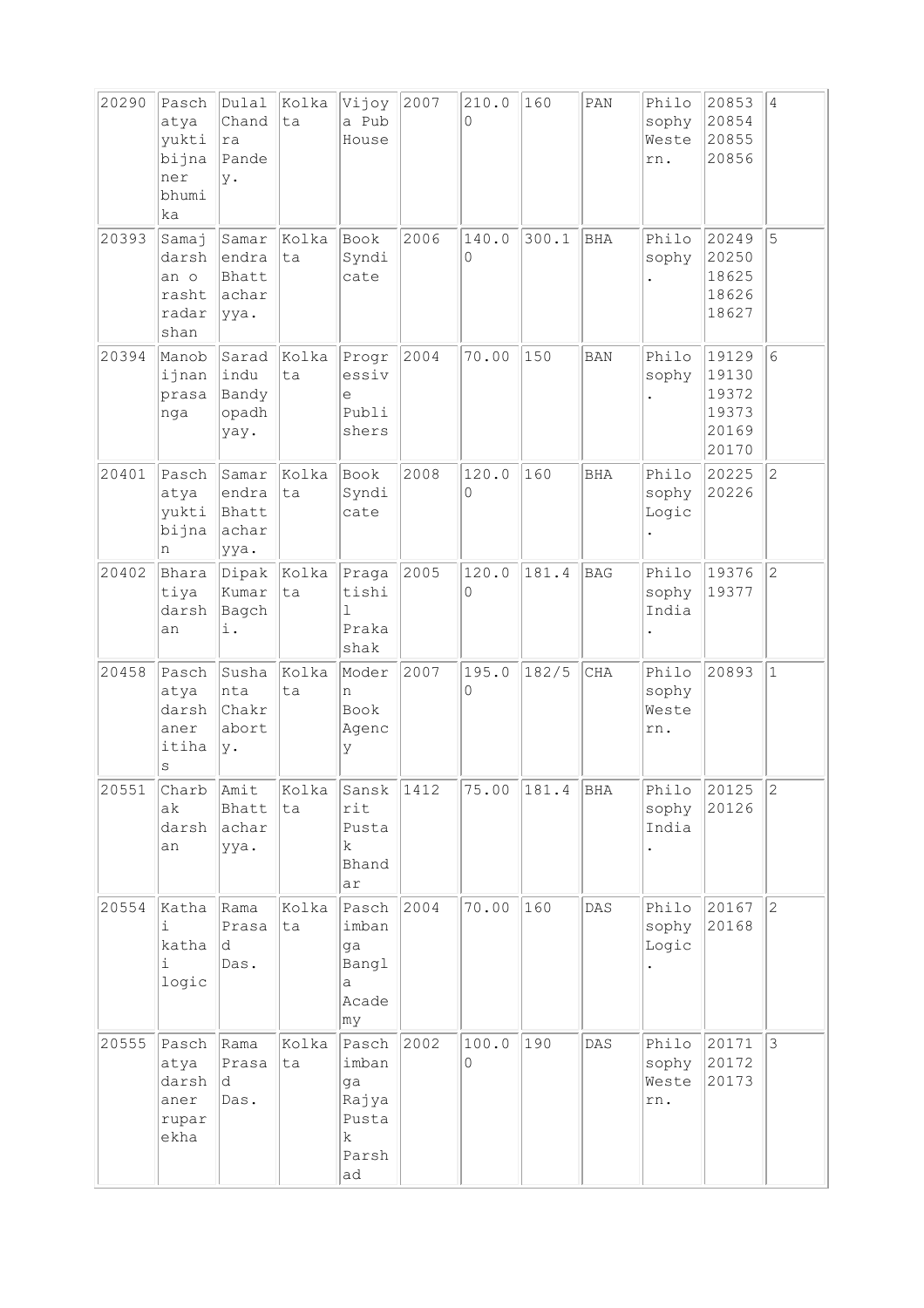| 20556 | Pasch<br>atya<br>darsh<br>aner<br>itiha<br>$\rm s$                     | Susha<br>nta<br>Chakr<br>abort<br>y.            | Kolka<br>ta | New<br>Centr<br>al<br>Book<br>Agenc<br>У                             | 2005                         | 195.0<br>0 | 182/5                | $\rm CHA$  | Philo<br>sophy<br>Weste<br>rn.   | 20174<br>20175                                     | $\overline{c}$ |
|-------|------------------------------------------------------------------------|-------------------------------------------------|-------------|----------------------------------------------------------------------|------------------------------|------------|----------------------|------------|----------------------------------|----------------------------------------------------|----------------|
| 20557 | Pasch<br>atya<br>darsh<br>an                                           | Samar<br>endra<br>Bhatt<br>achar<br>ууа.        | Kolka<br>ta | Book<br>Syndi<br>cate                                                | 2006                         | 120.0<br>0 | 190                  | <b>BHA</b> | Philo<br>sophy<br>Weste<br>rn    | 20176<br>20177                                     | $\overline{2}$ |
| 20558 | Nyaya<br>paric<br>hay                                                  | Phani<br>Bhush<br>an<br>Tarka<br>bagis<br>h.    | Kolka<br>ta | Pasch<br>imban<br>ga<br>Rajya<br>Pusta<br>k.<br>Parsh<br>ad          | 2006                         | 90.00      | 181.4<br>3           | TAR        | Philo<br>sophy<br>Nyaya          | 20178<br>20179<br>20180<br>25950<br>25951<br>25952 | 6              |
| 20559 | Froyd                                                                  | Sunil<br>Kumar<br>Sarka<br>r.                   | Kolka<br>ta | Pasch<br>imban<br>ga<br>Rajya<br>Pusta<br>k<br>Parsh<br>ad           | 2002                         | 50.00      | 150.1<br>952         | SAR        | Philo<br>sophy<br>Psych<br>ology | 20181<br>20182<br>20183                            | 3              |
| 20560 | Sankh<br>yakar<br>ika                                                  | Purna<br>chnad<br>ra<br>Vedan<br>tachu<br>nchu. | Kolka<br>ta | Pasch<br>imban<br>ga<br>Rajya<br>Pusta<br>$\mathbf k$<br>Parsh<br>ad | 2007                         | 70.00      | 181.4<br>$\mathbf 1$ | PUR        | Philo<br>sophy<br>India          | 20184<br>20185<br>20186                            | 3              |
| 20561 | An<br>Intro<br>ducti<br>on to<br>philo<br>sophi<br>ca1<br>analy<br>sis | Hospe John<br>rs                                |             | New<br>Delhi                                                         | Allie<br>d<br>Publi<br>shers | 2006       | 280.0<br>$\circ$     | 101        | HOS                              | Philo<br>sophy                                     | 20187<br>20188 |
| 20562 | Pasch<br>atya<br>darsh<br>an o<br>yukti<br>bijna<br>n                  | Rama<br>Prasa<br> d <br>Das.                    | Kolka<br>ta | Moder<br>n<br>Book<br>Agenc<br>У                                     |                              | 180.0<br>0 | 160                  | DAS        | Philo<br>sophy<br>Weste<br>rn.   | 20189<br>20190<br>25974<br>25975<br>25976          | 5              |
| 20563 | Manod<br>arsha<br>n                                                    | Arabi<br>nda<br>Basu.                           | Kolka<br>ta | Progr<br>essiv<br>е<br>Publi<br>shers                                | 2007                         | 60.00      | 128.2                | <b>BAS</b> | Philo<br>sophy                   | 20195<br>19776                                     | $ 2\rangle$    |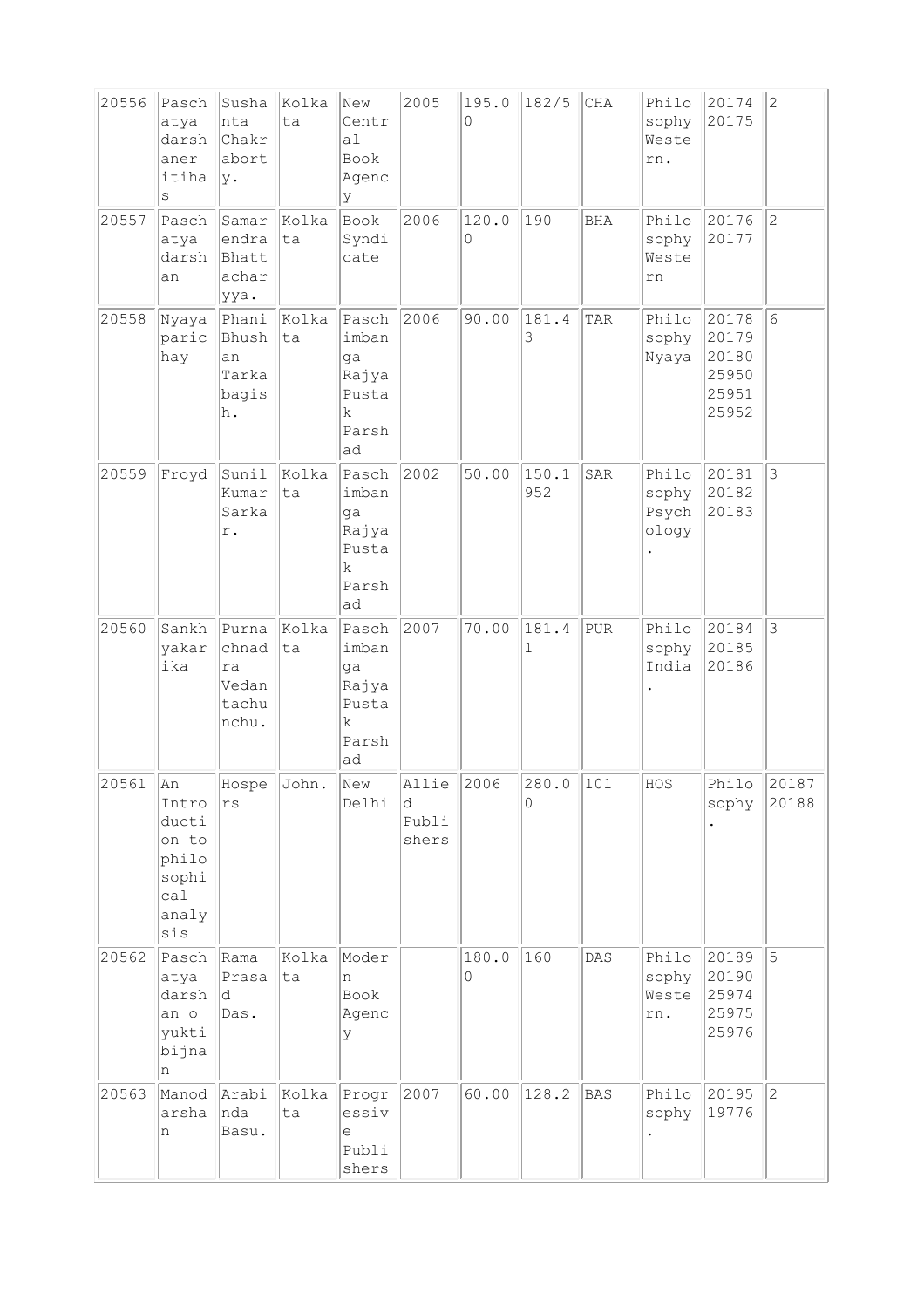| 20564 | Nabya<br>yukti<br>bijna<br>n                               | Rama<br>Prasa<br>d<br>Das.                     | Kolka<br>ta  | Moder<br>n<br>Book<br>Agenc<br>У                                     | 2006                                  | 120.0<br>0 | 168        | DAS        | Philo<br>sophy<br>Logic           | 20196<br>20197          | $\overline{2}$ |
|-------|------------------------------------------------------------|------------------------------------------------|--------------|----------------------------------------------------------------------|---------------------------------------|------------|------------|------------|-----------------------------------|-------------------------|----------------|
| 20573 | Snata<br>k<br>darsh<br>an                                  | Samar<br>endra<br>Bhatt<br>achar<br>ууа.       | Kolka<br>ta  | Book<br>Syndi<br>cate                                                | 2008                                  | 120.0<br>0 | 100        | <b>BHA</b> | Philo<br>sophy                    | 20219<br>20220          | $\overline{2}$ |
| 20575 | Snata<br>k<br>darsh<br>an                                  | Samar<br>endra<br>Bhatt<br>achar<br>ууа.       | Kolka<br>ta  | Book<br>Syndi<br>cate                                                | 2008                                  | 70.00      | 100        | <b>BHA</b> | Philo<br>sophy                    | 20223<br>20224          | $\overline{2}$ |
| 20576 | Manov<br>idya                                              | Priti<br>Bhush<br>an<br>Chatt<br>opadh<br>yay. | Kolka<br>lta | Moder<br>n<br>Book<br>Agenc<br>У                                     | 2007                                  | 150.0<br>0 | 150        | <b>CHA</b> | Philo<br>sophy<br>Psych<br>ology  | 20253                   | $\mathbf{1}$   |
| 20639 | Nitis<br>hastr<br>a                                        | Diksh<br>it<br>Gupta                           | Kolka<br>ta  | Pasch<br>imban<br>ga<br>Rajya<br>Pusta<br>$\mathbf k$<br>Parsh<br>ad | 2007                                  | 80.00      | 170        | <b>GUP</b> | Philo<br>sophy<br>Ethic<br>$\,$ . | 20900<br>20901<br>20902 | 3              |
| 20754 | Tarka<br>sastr<br>a                                        | Samir<br>Kumar<br>Chakr<br>abort<br>у.         | Hoogh<br>1y  | Disha<br>Praka<br>shan                                               | 2007                                  | 100.0<br>0 | 160        | <b>CHA</b> | Philo<br>sophy<br>Logic           | 19774<br>19775<br>20232 | 3              |
| 20772 | Bhara<br>tiya<br>darsh<br>an                               | Prady<br>οt<br>Kumar<br>Manda<br>l.            | Kolka<br>ta  | Progr<br>essiv<br>е<br>Publi<br>shers                                | 2006                                  | 100.0<br>U | 181.4      | MAN        | Philo<br>sophy<br>India           | 19131<br>19132          | $\overline{c}$ |
| 20781 | Pasch<br>atya<br>darsh<br>aner<br>itiha<br>S               | Samar<br>endra<br>Bhatt<br>achar<br>yya.       | Kolka<br>ta  | Book<br>Syndi<br>cate                                                | 2008                                  | 150.0<br>0 | 190        | BHA        | Philo<br>sophy<br>Weste<br>rn.    | 20235<br>20236          | $\overline{2}$ |
| 20784 | Baish<br>eshik<br>darsh<br>an                              | Manda<br>1                                     | Prady<br>ot. | Kolka<br>ta                                                          | Progr<br>essiv<br>e<br>Publi<br>shers | 2004       | 100.0<br>0 | 181.4<br>4 | MAN                               | Philo<br>sophy<br>India | 19378<br>19379 |
| 20786 | Bhara<br>tiya<br>nyay<br>$\circ$<br>pasch<br>atya<br>yukti | Falgu<br>hi<br>Mukho<br>padhy<br>ay.           | Kolka<br>ta  | Vijay<br>a Pub<br>House                                              | 2008                                  | 110.0<br>0 | 181.4<br>8 | MUK        | Philo<br>sophy<br>India           | 19805<br>19806          | $\overline{c}$ |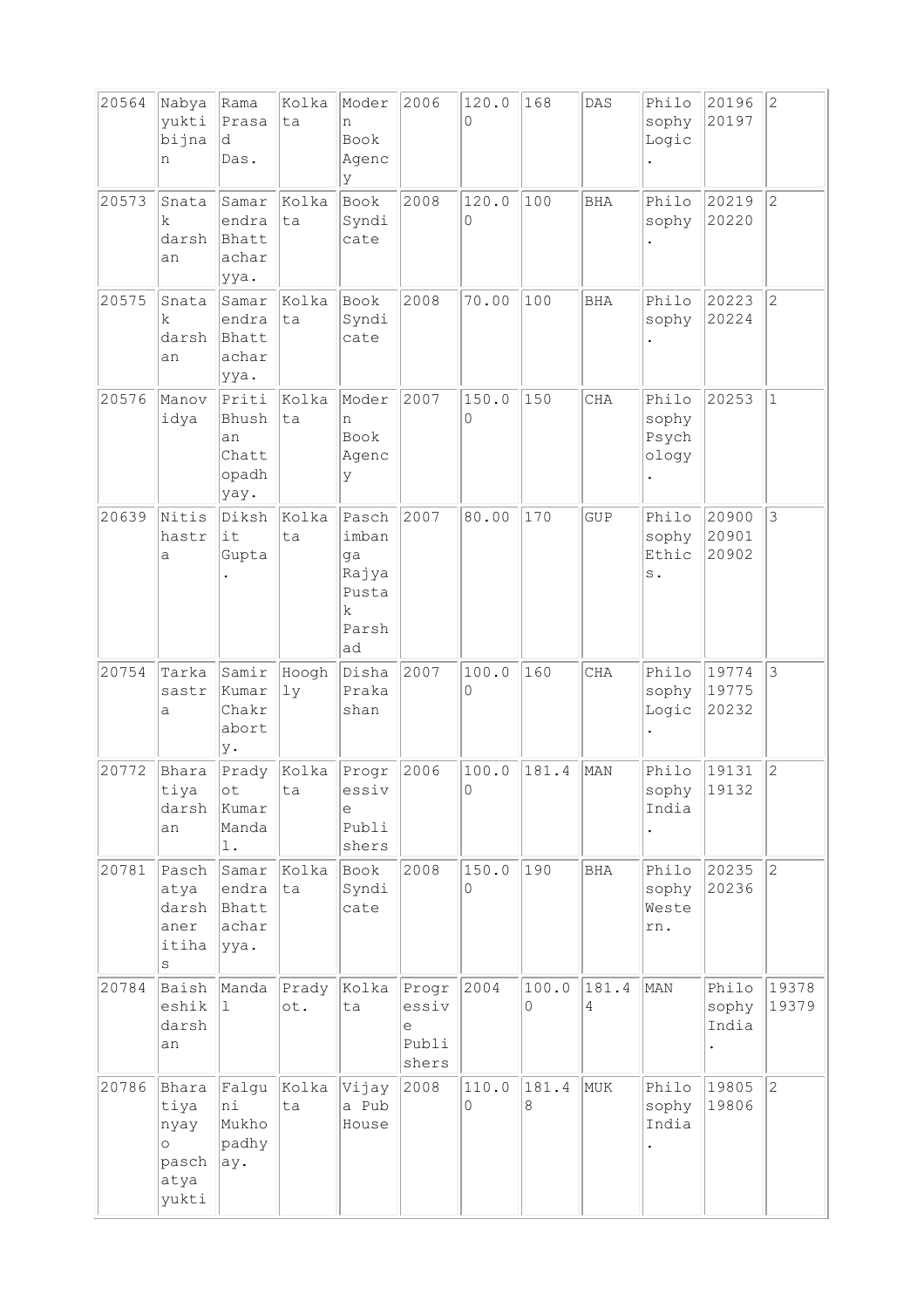|       | bijna<br>n                                                                         |                                                |                               |                                  |                                              |            |                   |            |                                          |                                           |                                           |
|-------|------------------------------------------------------------------------------------|------------------------------------------------|-------------------------------|----------------------------------|----------------------------------------------|------------|-------------------|------------|------------------------------------------|-------------------------------------------|-------------------------------------------|
| 20793 | Manov<br>idya                                                                      | Priti<br>bhush<br>an<br>Chatt<br>opadh<br>yay. | Kolka<br>ta                   | Moder<br>n<br>Book<br>Agenc<br>У | 2007                                         | 150.0<br>0 | 150               | CHA        | Philo<br>sophy<br>Psych<br>ology         | 20227<br>20228<br>20229                   | $\mathbf{3}$                              |
| 20877 | Bhara<br>tiya<br>nyaya<br>vidya<br>$\circ$<br>pasch<br>atya<br>yukti<br>bijna<br>n | Mrinm<br>oy<br>Basu.                           | Kolka<br>ta                   | Baner<br>jee<br>Publi<br>shers   | 2007                                         | 100.0<br>0 | 160               | <b>BAS</b> | Philo<br>sophy<br>Logic                  | 19772<br>19773                            | $\overline{c}$                            |
| 21178 | Samma<br>nik<br>nitiv<br>idya                                                      | Samar<br>endra<br>Bhatt<br>achar<br>ya.        | Kolka<br>ta                   | Book<br>Syndi<br>cate            | 2008                                         | 120.0<br>0 | 170               | <b>BHA</b> | Philo<br>sophy<br>Ethic<br>$\mathbf s$ . | 20230<br>20231<br>25971<br>25972<br>25973 | 5                                         |
| 21180 | Pasch<br>atya<br>darsh<br>aner<br>itiha<br>S                                       | Samar<br>endra<br>Bhatt<br>achar<br>ya.        | Kolka<br>ta                   | Book<br>Syndi<br>cate            | 2007                                         | 170.0<br>0 | 182/1<br>90       | BHA        | Philo<br>sophy<br>Weste<br>rn.           | 20233<br>20234                            | $ 2\rangle$                               |
| 21404 | Α<br>Histo<br>ry of<br>philo<br>sophy                                              | Cople<br>ston                                  | Frede<br>rick.                | New<br>York                      | Image<br><b>Books</b>                        | 1994       | 999.0<br>$\Omega$ | 190        | COP<br><b>IIIV</b>                       | Philo<br>sophy                            | 25502                                     |
| 21405 | Α<br>Histo<br>ry of<br>Philo<br>sophy                                              | Cople<br>ston                                  | Frede<br>rick.                | New<br>York                      | Doubl<br>eday                                | 1994       | 999.0<br>U        | 190        | COP                                      | Philo<br>sophy                            | 25498                                     |
| 21409 | Intro<br>ducti<br>on to<br>logic                                                   | Copi                                           | Irvin<br>g M.                 | Noida                            | Pears<br>on<br>Educa<br>tion<br>Servi<br>ces | 2016       | 525.0<br>$\circ$  | 160        | COP                                      | Philo<br>sophy<br>Logic                   | 25537<br>25538<br>25539<br>25540<br>25541 |
| 21414 | The<br>Oxfor<br>d<br>dicti<br>onary<br>of<br>philo<br>sophy                        | Black<br>burn                                  | Simon<br>$\ddot{\phantom{a}}$ | New<br>York                      | OUP                                          | 2008       | 310.0<br>$\Omega$ | 103        | <b>BLA</b>                               | Philo<br>sophy<br>Dicti<br>onari<br>es.   | 25515                                     |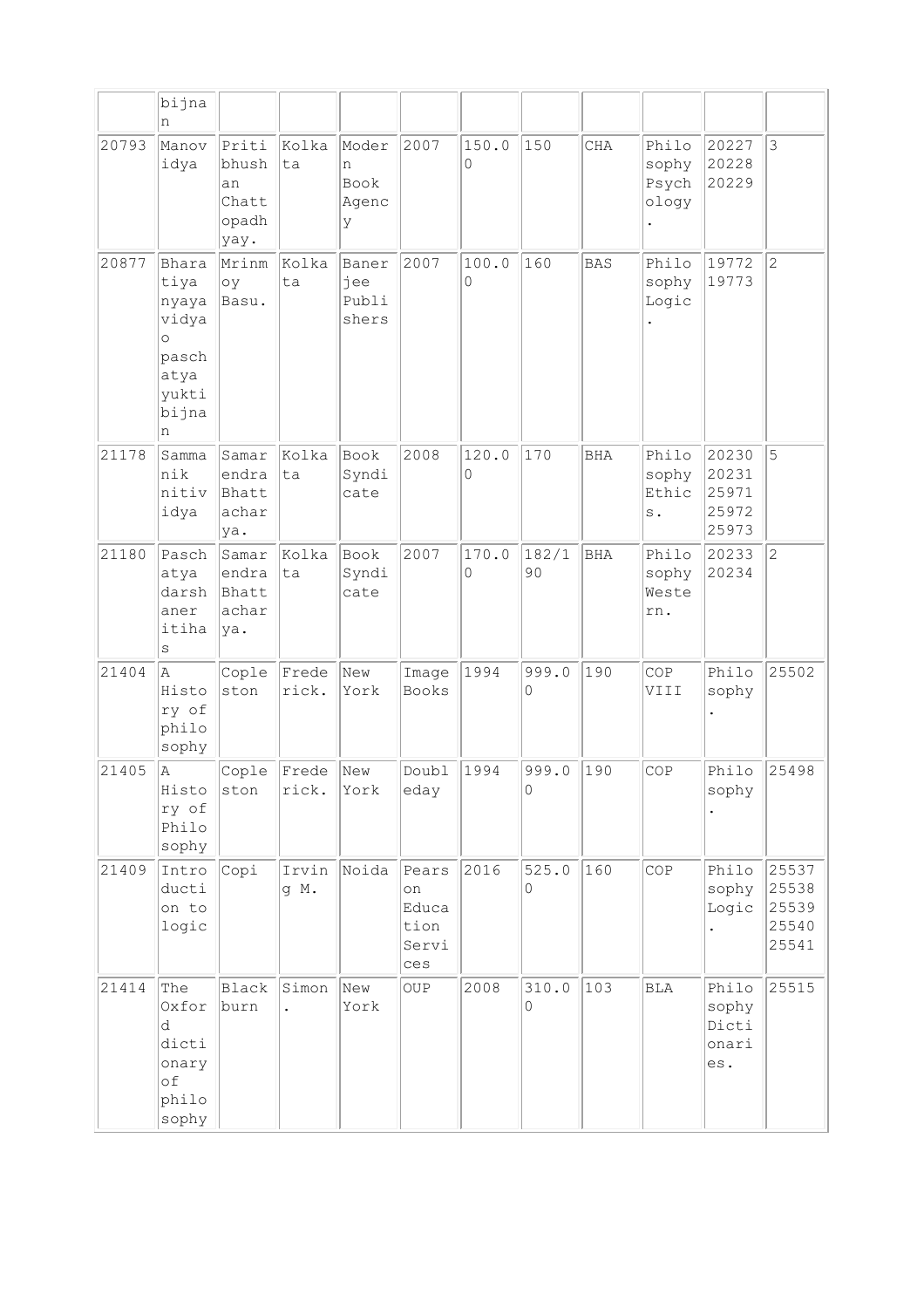| 21415 | la.<br>Histo<br>ry of<br>india<br>n<br>logic                                                                     | Vidya<br>bhusa<br>na                      | $ $ Satis $ $<br>Chand<br>ra. | New<br>Delhi                                               | Motil<br>a1<br>Banar<br>sidas<br>S                   | 2015       | 995.0<br>$\Omega$ | 160.9<br>54   | VID                                      | Philo<br>sophy<br>Logic<br>India          | 25504          |
|-------|------------------------------------------------------------------------------------------------------------------|-------------------------------------------|-------------------------------|------------------------------------------------------------|------------------------------------------------------|------------|-------------------|---------------|------------------------------------------|-------------------------------------------|----------------|
| 21416 | Nitiv<br>idya                                                                                                    | Sanji<br>b<br>Ghosh                       | Kolka<br>ta                   | Baner<br>jee<br>Publi<br>shers                             | 2012                                                 | 130.0<br>0 | 170               | GHO           | Philo<br>sophy<br>Ethic<br>$\,$ s $\,$ . | 25534                                     | $ 1\rangle$    |
| 21417 | Samaj<br>manob<br>ijnan                                                                                          | Pramo<br>dband<br>hu<br>Sengu<br>pta.     | Kolka<br>ta                   | Baner<br>jee<br>Publi<br>shers                             | 2013                                                 | 190.0<br>0 | 302               | SEN           | Philo<br>sophy<br>Psych<br>ology         | 25530<br>25531                            | 2              |
| 21418 | Samaj<br>darsh<br>an-ra<br>shtra<br>darsh<br>an o<br>samas<br>amayi<br>k<br>bhara<br>tiya<br>chint<br>adhar<br>а | Pramo<br>dband<br>hu<br>Sengu<br>pta.     | Kolka<br>ta                   | Baner<br>jee<br>Publi<br>shers                             | 2012                                                 | 100.0<br>0 | 301               | SEN           | Philo<br>sophy                           | 25532<br>25533                            | $\overline{c}$ |
| 21434 | Human<br>ism<br>and<br>ethic<br>$\rm s$                                                                          | Walia                                     | Mohit                         | New<br>Delhi                                               | Alfa<br>Publi<br>catio<br>ns                         | 2010       | 795.0<br>0        | 170           | WAL                                      | Philo<br>sophy<br>Ethic<br>s.             | 25517          |
| 21435 | Pasch<br>atya<br>darsh<br>aner<br>itiha<br>S                                                                     | roday  ta<br>la.<br>Bhatt<br>achar<br>ya. | Chand Kolka                   | Pasch<br>imban<br>ga<br>Rajya<br>Pusta<br>k<br>Parsh<br>ad | 2010                                                 | 80.00      | 190               | <b>BHA</b>    | Philo<br>sophy<br>Weste<br>m.            | 25535                                     | $\vert$ 1      |
| 21436 | Class<br>ical<br>india<br>n<br>philo<br>sophy<br>of<br>mind                                                      | Chakr<br>abart<br>i                       | Kisor<br>Kumar                | New<br>Delhi                                               | Motil<br>a1<br>Banar<br>sidas<br>S<br>Publi<br>shers | 2001       | 495.0<br>0        | 128.2         | CHA                                      | Philo<br>sophy<br>Mind<br>India           | 25525          |
| 21437 | The<br>Sama<br>Veda                                                                                              | Debro<br>У                                | Bibek                         | New<br>Delhi                                               | Books<br>${\tt For}$<br>All                          | 2015       | 75.00             | 294.5<br>9213 | DEB                                      | Philo<br>sophy<br>Vedic<br>liter<br>ature | 25524          |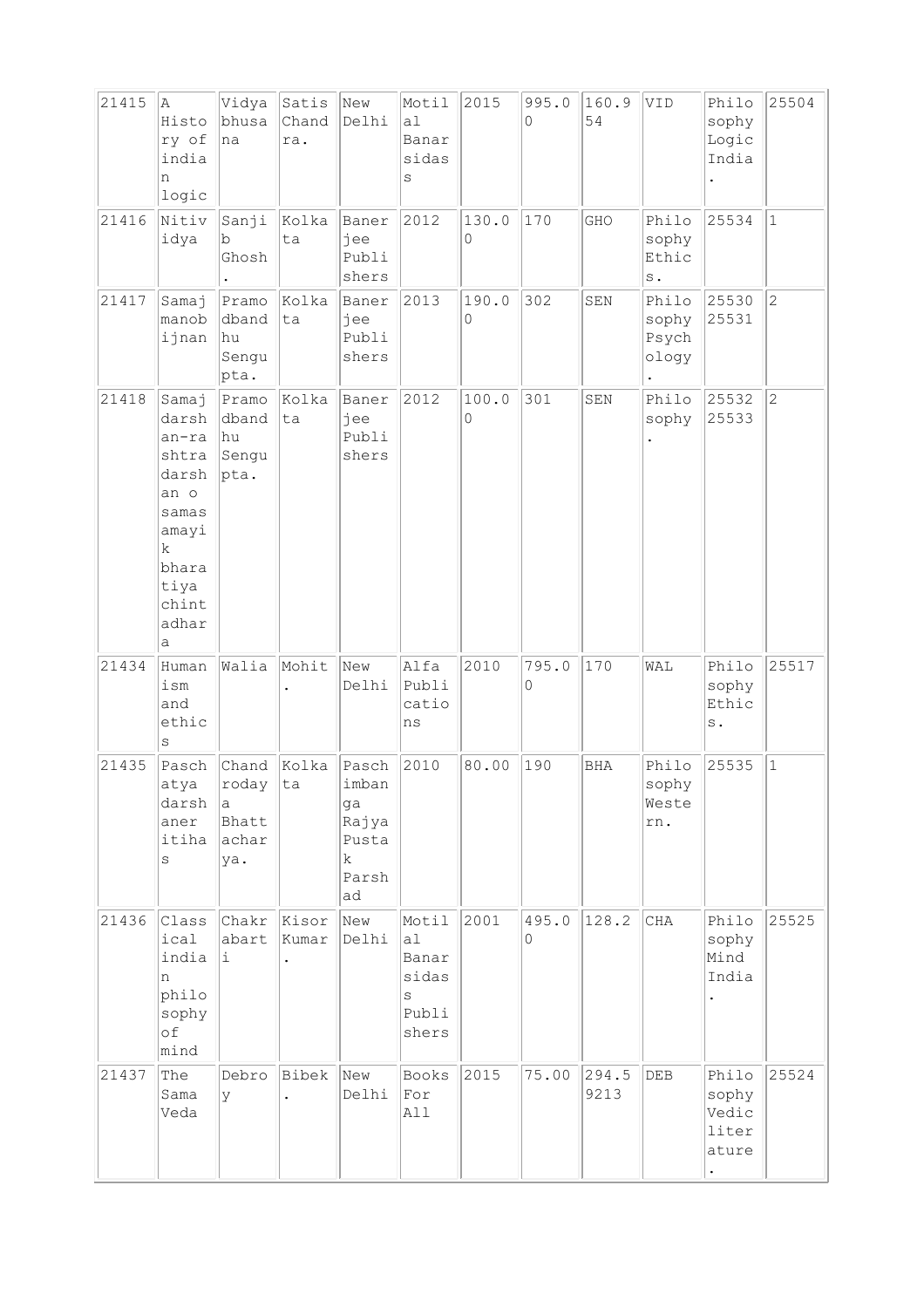| 21438 | Ethic                                               | Singh                         | KK.                             | New                                                 | A P H                                 | 2014       | 695.0       | 170           | SIN                             | Philo                                                   | 25516        |
|-------|-----------------------------------------------------|-------------------------------|---------------------------------|-----------------------------------------------------|---------------------------------------|------------|-------------|---------------|---------------------------------|---------------------------------------------------------|--------------|
|       | S                                                   |                               |                                 | Delhi                                               | Publi<br>shing<br>Corpo<br>ratio<br>n |            | 0           |               |                                 | sophy<br>Ethic<br>$\,$ s $\,$ .                         |              |
| 21439 | The<br>Athar<br>va<br>Veda                          | Debro<br><sup>y</sup>         | Bibek                           | Delhi                                               | Books<br>For<br>All                   | 2015       | 75.00       | 294.5<br>9215 | DEB                             | Philo<br>sophy<br>Vedas                                 | 25521        |
| 21440 | The<br>Yajur<br>Veda                                | Debro<br>Ιy                   | Bibek                           | Delhi                                               | Books<br>For<br>All                   |            |             | 294.5<br>9214 | Debro<br>Ιy                     | Philo<br>sophy<br>Yajur<br>Veda<br>Epics<br>of<br>India | 25522        |
| 21441 | The<br>Rig<br>veda                                  | Debro<br>l V                  | <b>Bibek</b>                    | Delhi                                               | <b>Books</b><br>For<br>All            |            |             | 294.5<br>9212 | DEB                             | Philo<br>sophy<br>Rig<br>Veda<br>Epics<br>of<br>India   | 25523        |
| 21443 | la.<br>Histo<br>ry of<br>philo<br>sophy             | Cople<br>ston                 | Frede<br>rick.                  | New<br>York                                         | Doubl<br>eday                         | 1993       | 999.0<br>0  | 190           | COP                             | Philo<br>sophy                                          | 25503        |
| 21444 | A Key<br>to<br>succe<br>ss in<br>philo<br>sophy     | Bhaum<br>ik.                  | Kolka<br>ta                     | Jyots<br>na<br>Enter<br>prise<br>S                  | 2011                                  | 100.0<br>0 | 100         | <b>BHA</b>    | Philo<br>sophy                  | 25527                                                   | $\mathbf{1}$ |
| 21445 | Baudd<br>hadar<br>shana                             | Amit<br>Bhatt<br>achar<br>ya. | Kolka<br>ta                     | Sansk<br>rit<br>Pusta<br>$\mathbf k$<br>Bhand<br>ar | 2007                                  | 150.0<br>0 | 181.0<br>43 | BHA           | Philo<br>sophy<br>Buddh<br>ist. | 25528<br>25529                                          | $ 2\rangle$  |
| 21447 | Hindu<br>ism                                        | Kumar                         | R.                              | New<br>Delhi                                        | Cresc<br>ent<br>Pub<br>Corp           | 2008       | 1100.<br>00 | 294.5         | KUM                             | Philo<br>sophy<br>Hindu<br>ism.                         | 25518        |
| 21448 | Hindu<br>life<br>and<br>custo<br>ms                 | Gordo<br>n                    | Helen<br>Camer<br>on.           | New<br>Delhi                                        | Isha<br>Books                         | 2009       | 600.0<br>0  | 294.5         | GOR                             | Philo<br>sophy<br>Hindu<br>ism.                         | 25520        |
| 21449 | The<br>Philo<br>sophy<br>of<br>Sri<br>Ramak<br>rsna | Yajni<br>k                    | Dyuti<br>Jayen<br>draku<br>mar. | New<br>Delhi                                        | Origi<br>nals                         | 2013       | 595.0<br>0  | 294.5<br>55   | YAJ                             | Philo<br>sophy<br>Hindu<br>ism.                         | 25519        |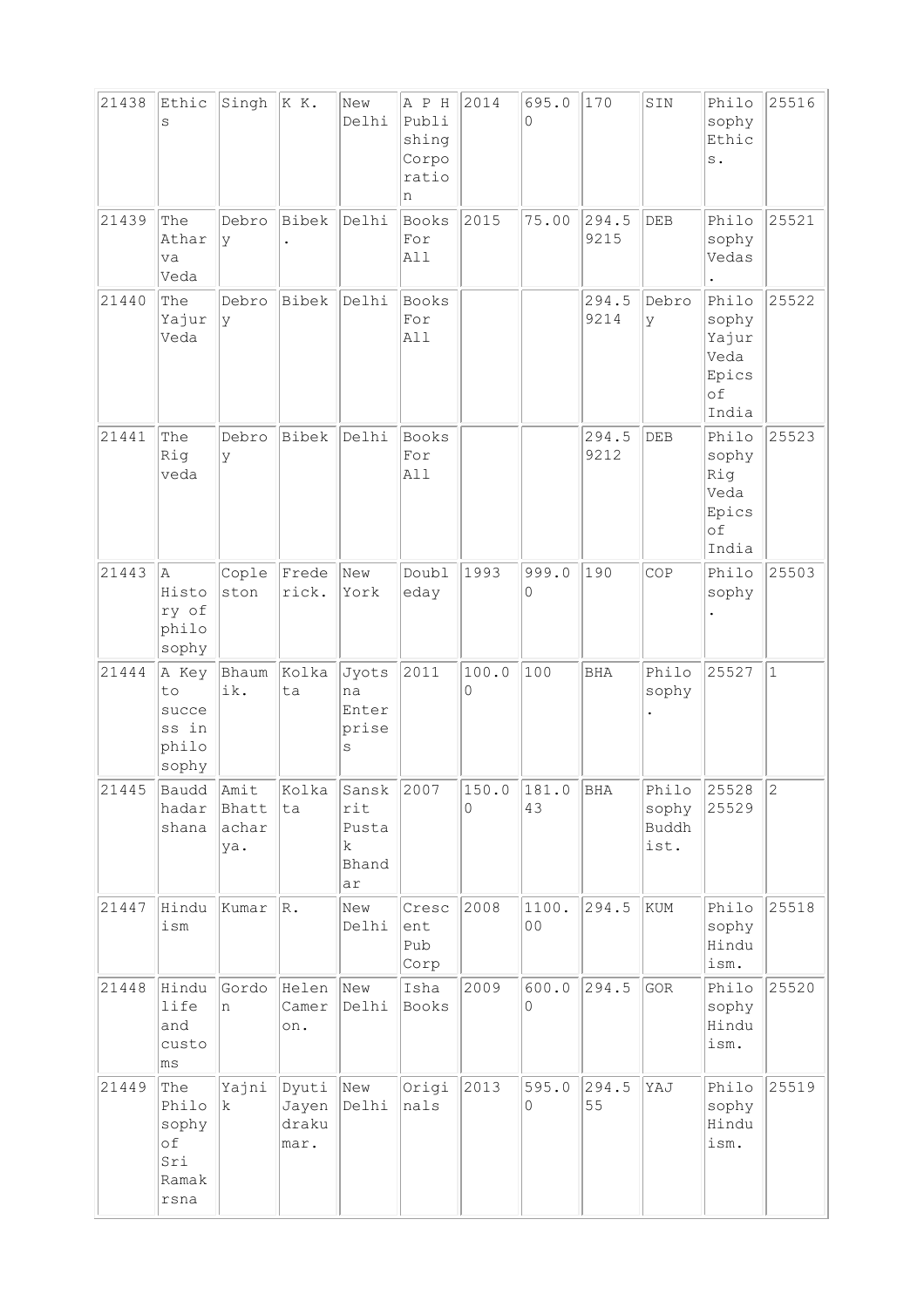|       | Param<br>ahams<br>a                                   |               |                       |              |                                          |      |                         |             |                  |                                                        |                |
|-------|-------------------------------------------------------|---------------|-----------------------|--------------|------------------------------------------|------|-------------------------|-------------|------------------|--------------------------------------------------------|----------------|
| 21450 | A<br>Histo<br>ry of<br>india<br>n<br>philo<br>sophy   | Dasgu<br> pta | Suren<br>drana<br>th. | New<br>Delhi | Motil<br>al<br>Banar<br>sidas<br>$\rm s$ | 2015 | 550.0<br>0              | 181.4<br>09 | DAS 4            | Philo<br>sophy<br>India                                | 25490          |
| 21451 | A<br>Histo<br>ry of<br>india<br>n<br>philo<br>sophy   | Dasgu<br>pta  | Suren<br>drana<br>th. | New<br>Delhi | Motil<br>al<br>Banar<br>sidas<br>$\rm s$ | 2015 | 300.0<br>0              | 181.4<br>09 | DAS 5            | Philo<br>sophy<br>India                                | 25491          |
| 21452 | ΙA.<br>Histo<br>ry of<br>india<br>n<br>philo<br>sophy | Dasqu<br>pta  | Suren<br>drana<br>th. | New<br>Delhi | Motil<br>a1<br>Banar<br>sidas<br>S       | 2014 | 550.0<br>0              | 181.4<br>09 | DAS <sub>2</sub> | Philo<br>sophy<br>India                                | 25488          |
| 21453 | A<br>Histo<br>ry of<br>india<br>n<br>philo<br>sophy   | Dasgu<br>pta  | Suren<br>drana<br>th. | New<br>Delhi | Motil<br>al<br>Banar<br>sidas<br>S       | 2015 | 650.0<br>0              | 181.4<br>09 | DAS <sub>1</sub> | Philo<br>sophy<br>India                                | 25487          |
| 21454 | la.<br>Histo<br>ry of<br>philo<br>sophy               | Cople<br>ston | Frede<br>rick.        | New<br>York  | Doubl<br>eday                            | 1993 | 1199.<br>0 <sub>0</sub> | 190         | COP<br>II        | Philo<br>sophy<br>medie<br>$\overline{\mathtt{val}}$ . | 25510<br>25496 |
| 21455 | Α<br>Histo<br>ry of<br>philo<br>sophy                 | Cople<br>ston | Frede<br>rick.        | New<br>York  | Doubl<br>eday                            | 1994 | 999.0<br>0              | 190         | COP<br>VI        | Philo<br>sophy                                         | 25500<br>25511 |
| 21456 | A<br>Histo<br>ry of<br>philo<br>sophy                 | Cople<br>ston | Frede<br>rick.        | New<br>York  | Doubl<br>eday                            | 1993 | 999.0<br>0              | 190         | COP<br>III       | Philo<br>sophy                                         | 25497          |
| 21457 | la.<br>Histo<br>ry of<br>philo<br>sophy               | Cople<br>ston | Frede<br>rick.        | New<br>York  | Doubl<br>eday                            | 1993 | 999.0<br>0              | 190         | COP I            | Philo<br>sophy<br>Greec<br>e and<br>Rome.              | 25495          |
| 21458 | India<br>n<br>philo<br>sophy                          | Sinha         | Jadun<br>ath.         | New<br>Delhi | Motil<br>a1<br>Banar<br>sidas<br>$\rm s$ | 2016 | 5900.<br>0 <sub>0</sub> | 181.4       | SIN<br>III       | Philo<br>sophy<br>India                                | 25494          |